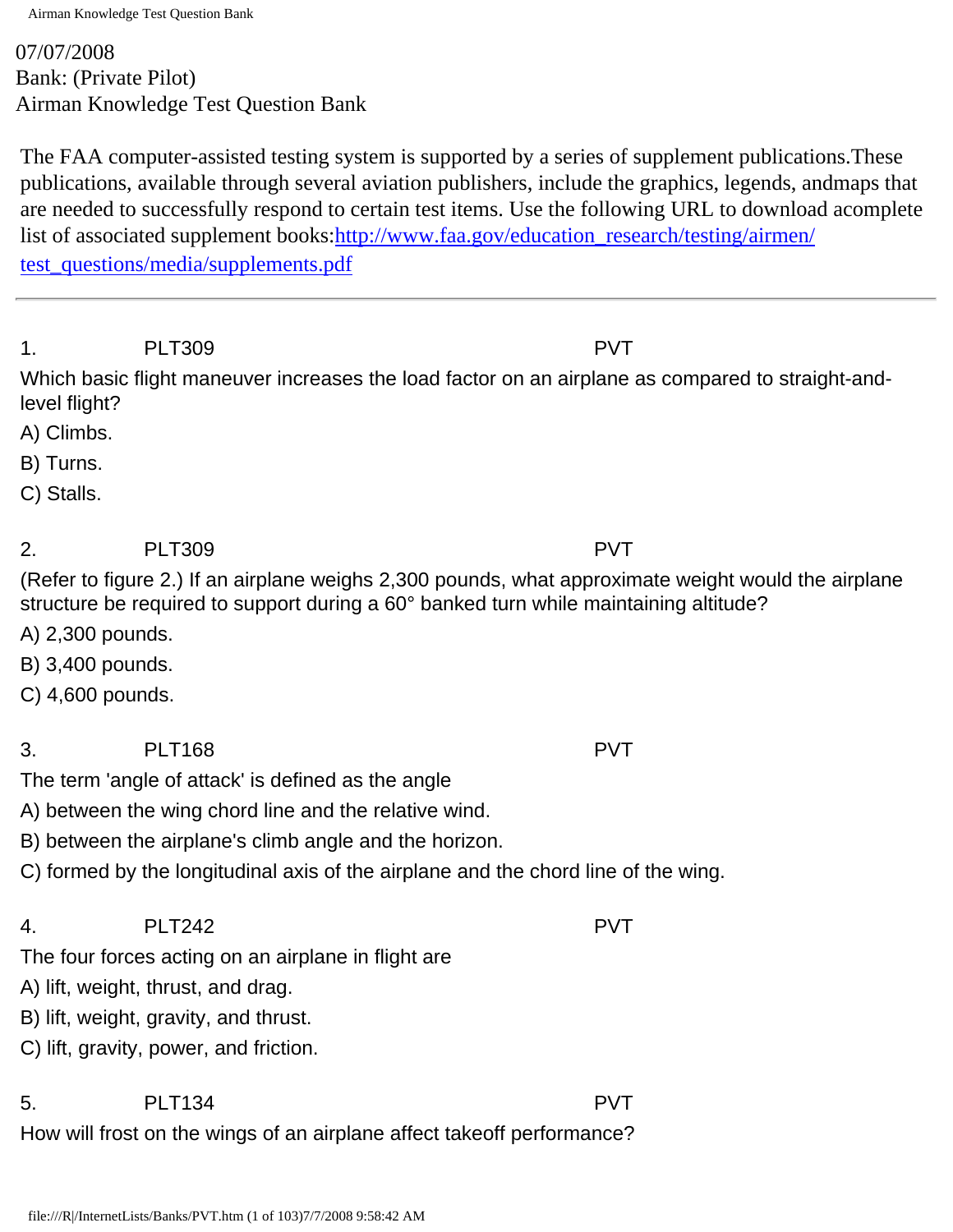A) Frost will disrupt the smooth flow of air over the wing, adversely affecting its lifting capability.

B) Frost will change the camber of the wing, increasing its lifting capability.

C) Frost will cause the airplane to become airborne with a higher angle of attack, decreasing the stall speed.

6. PLT242 PVT

What force makes an airplane turn?

A) The horizontal component of lift.

B) The vertical component of lift.

C) Centrifugal force.

# 7. PLT243 PVT

In what flight condition is torque effect the greatest in a single-engine airplane?

A) Low airspeed, high power, high angle of attack.

B) Low airspeed, low power, low angle of attack.

C) High airspeed, high power, high angle of attack.

### 8. PLT243 PVT

The left turning tendency of an airplane caused by P-factor is the result of the

A) clockwise rotation of the engine and the propeller turning the airplane counter-clockwise.

B) propeller blade descending on the right, producing more thrust than the ascending blade on the left.

C) gyroscopic forces applied to the rotating propeller blades acting 90° in advance of the point the force was applied.

9. PLT351 PVT

What causes an airplane (except a T-tail) to pitch nosedown when power is reduced and controls are not adjusted?

A) The CG shifts forward when thrust and drag are reduced.

B) The downwash on the elevators from the propeller slipstream is reduced and elevator effectiveness is reduced.

C) When thrust is reduced to less than weight, lift is also reduced and the wings can no longer support the weight.

10. PLT213 PVT

What determines the longitudinal stability of an airplane?

A) The location of the CG with respect to the center of lift.

B) The effectiveness of the horizontal stabilizer, rudder, and rudder trim tab.

C) The relationship of thrust and lift to weight and drag.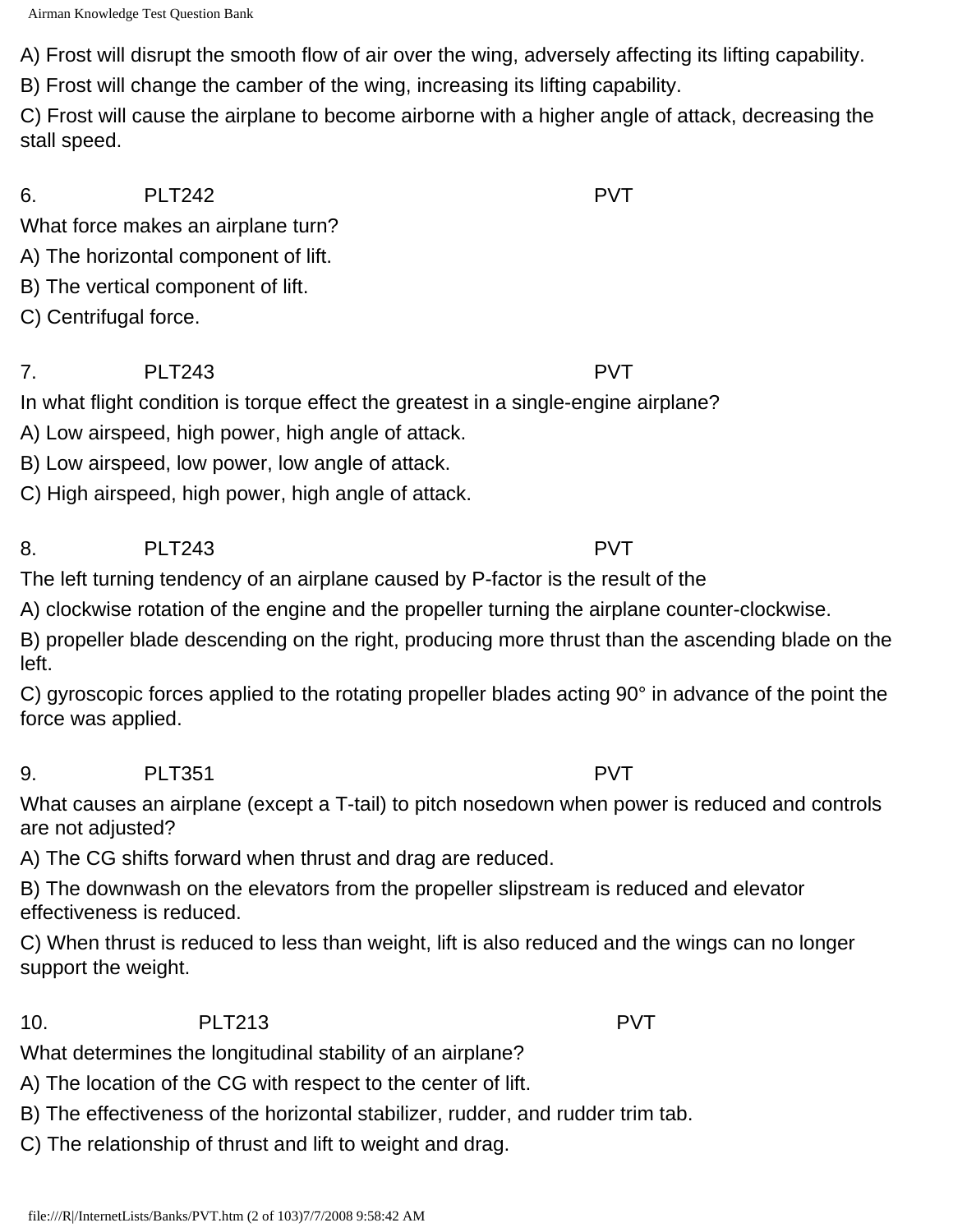11. PLT213 PVT An airplane said to be inherently stable will

A) be difficult to stall.

B) require less effort to control.

C) not spin.

12. PLT245 PVT

In what flight condition must an aircraft be placed in order to spin?

A) Partially stalled with one wing low.

B) In a steep diving spiral.

C) Stalled.

13. PLT477 PVT

As altitude increases, the indicated airspeed at which a given airplane stalls in a particular configuration will

A) decrease as the true airspeed decreases.

B) decrease as the true airspeed increases.

C) remain the same regardless of altitude.

14. PLT168 PVT

The angle of attack at which an airplane wing stalls will

- A) increase if the CG is moved forward.
- B) change with an increase in gross weight.

C) remain the same regardless of gross weight.

# 15. PLT194 PVT

An ATC radar facility issues the following advisory to a pilot flying north in a calm wind: `TRAFFIC 9 O`CLOCK, 2 MILES, SOUTHBOUND...`

Where should the pilot look for this traffic?

- A) South.
- B) North.
- C) West.

16. PLT012 PVT

(Refer to figure 36.) What is the expected fuel consumption for a 1,000-nautical mile flight under the following conditions?

| Pressure altitude | 8,000 ft |
|-------------------|----------|
| Temperature       | 22 °C    |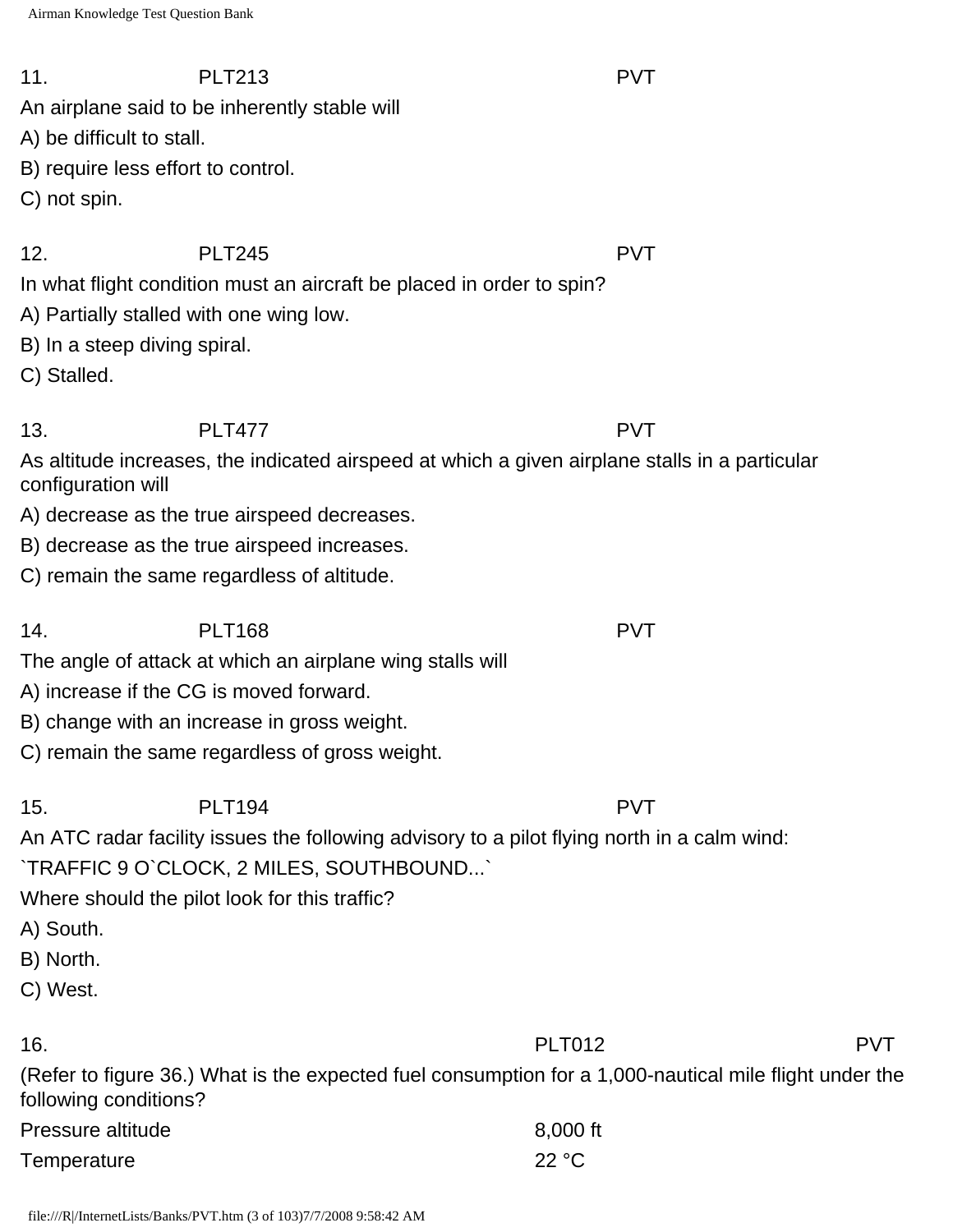### Manifold pressure 20.8 inches Hg

- A) 60.2 gallons.
- B) 70.1 gallons.
- C) 73.2 gallons.

### 17. PLT012 PVT

(Refer to figure 36.) What fuel flow should a pilot expect at 11,000 feet on a standard day with 65 percent maximum continuous power?

- A) 10.6 gallons per hour.
- B) 11.2 gallons per hour.
- C) 11.8 gallons per hour.

18. PLT124 PVT

(Refer to figure 8.) What is the effect of a temperature decrease and a pressure altitude increase on the density altitude from 90 °F and 1,250 feet pressure altitude to 55 °F and 1,750 feet pressure altitude?

- A) 1,300-foot decrease.
- B) 1,700-foot decrease.
- C) 1,700-foot increase.

# 19. PLT019 PVT

(Refer to figure 8.) Determine the pressure altitude at an airport that is 1,386 feet MSL with an altimeter setting of 29.97.

- A) 1,341 feet MSL.
- B) 1,451 feet MSL.
- C) 1,562 feet MSL.

# 20. PLT008 PVT

(Refer to figure 38.) Determine the approximate total distance required to land over a 50-foot obstacle.

| <b>OAT</b>         | 90 °F    |
|--------------------|----------|
| Pressure altitude  | 4,000 ft |
| Weight             | 2,800 lb |
| Headwind component | $10$ kts |
| A) 1,525 feet.     |          |
| B) 1,775 feet.     |          |
| C) 1,950 feet.     |          |

Wind **Calm**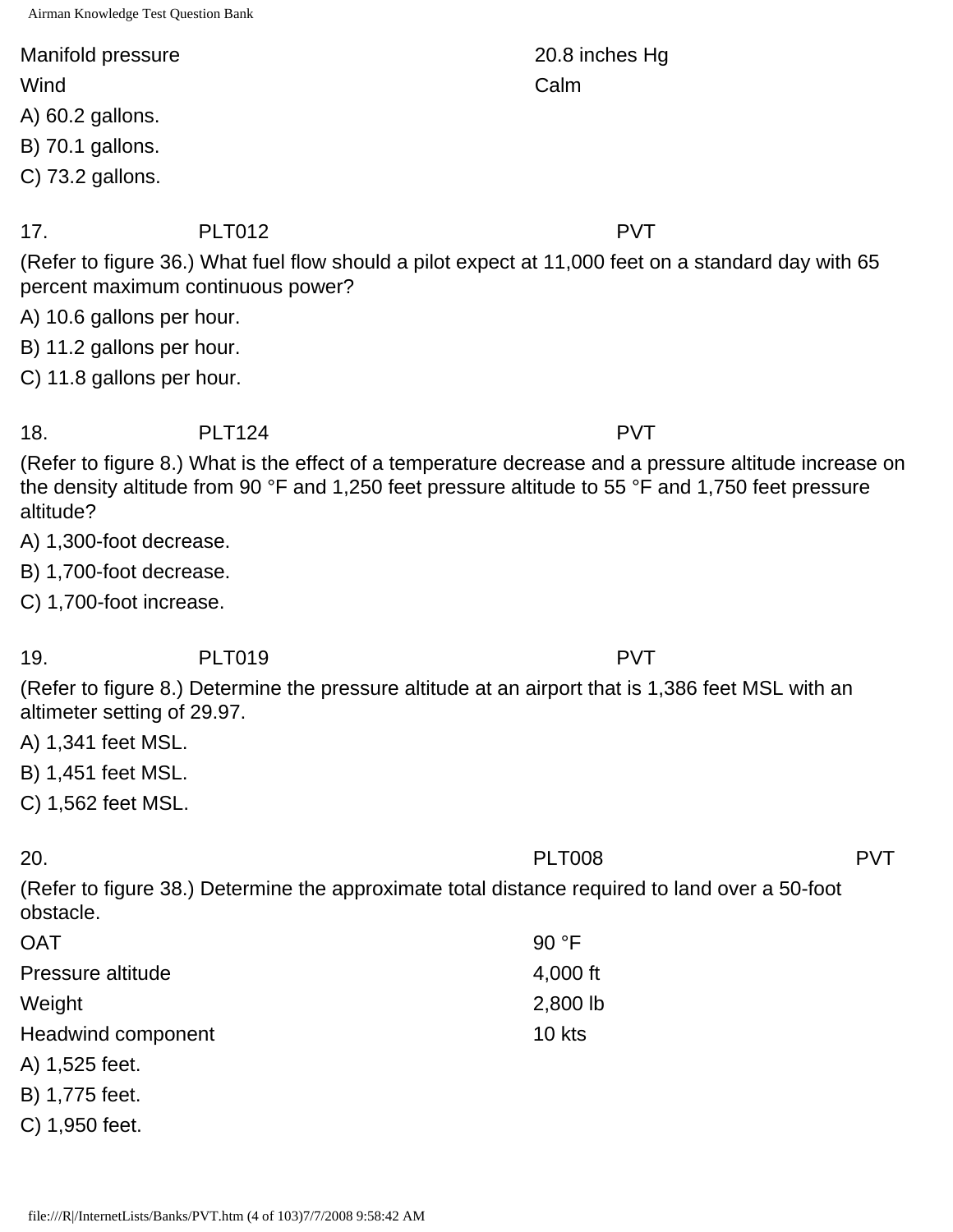21. PLT019 PVT

(Refer to figure 8.) Determine the pressure altitude with an indicated altitude of 1,380 feet MSL with an altimeter setting of 28.22 at standard temperature.

A) 2,913 feet MSL.

B) 2,991 feet MSL.

C) 3,010 feet MSL.

22. PLT019 PVT

(Refer to figure 8.) Determine the pressure altitude at an airport that is 3,563 feet MSL with an altimeter setting of 29.96.

- A) 3,527 feet MSL.
- B) 3,556 feet MSL.

C) 3,639 feet MSL.

| 23.                |                                                                     | <b>PLT011</b>                                                                                         | <b>PVT</b> |
|--------------------|---------------------------------------------------------------------|-------------------------------------------------------------------------------------------------------|------------|
|                    |                                                                     | (Refer to figure 41.) Determine the total distance required for take off to clear a 50-foot obstacle. |            |
| <b>OAT</b>         |                                                                     | Std                                                                                                   |            |
| Pressure altitude  |                                                                     | 4,000 ft                                                                                              |            |
| Takeoff weight     |                                                                     | 2,800 lb                                                                                              |            |
| Headwind component |                                                                     | Calm                                                                                                  |            |
| A) 1,500 feet.     |                                                                     |                                                                                                       |            |
| B) 1,750 feet.     |                                                                     |                                                                                                       |            |
| C) 2,000 feet.     |                                                                     |                                                                                                       |            |
| 24.                | <b>PLT402</b>                                                       | <b>PVT</b>                                                                                            |            |
|                    | When activated, an emergency locator transmitter (ELT) transmits on |                                                                                                       |            |
|                    | A) 118.0 and 118.8 MHz.                                             |                                                                                                       |            |
|                    | B) 121.5 and 243.0 MHz.                                             |                                                                                                       |            |
|                    | C) 123.0 and 119.0 MHz.                                             |                                                                                                       |            |
| 25.                | <b>PLT402</b>                                                       | <b>PVT</b>                                                                                            |            |
|                    | battery is rechargeable)?                                           | When must the battery in an emergency locator transmitter (ELT) be replaced (or recharged if the      |            |
|                    | A) After one-half the battery's useful life.                        |                                                                                                       |            |
|                    | B) During each annual and 100-hour inspection.                      |                                                                                                       |            |
|                    | C) Every 24 calendar months.                                        |                                                                                                       |            |
| 26.                | <b>PLT402</b>                                                       | <b>PVT</b>                                                                                            |            |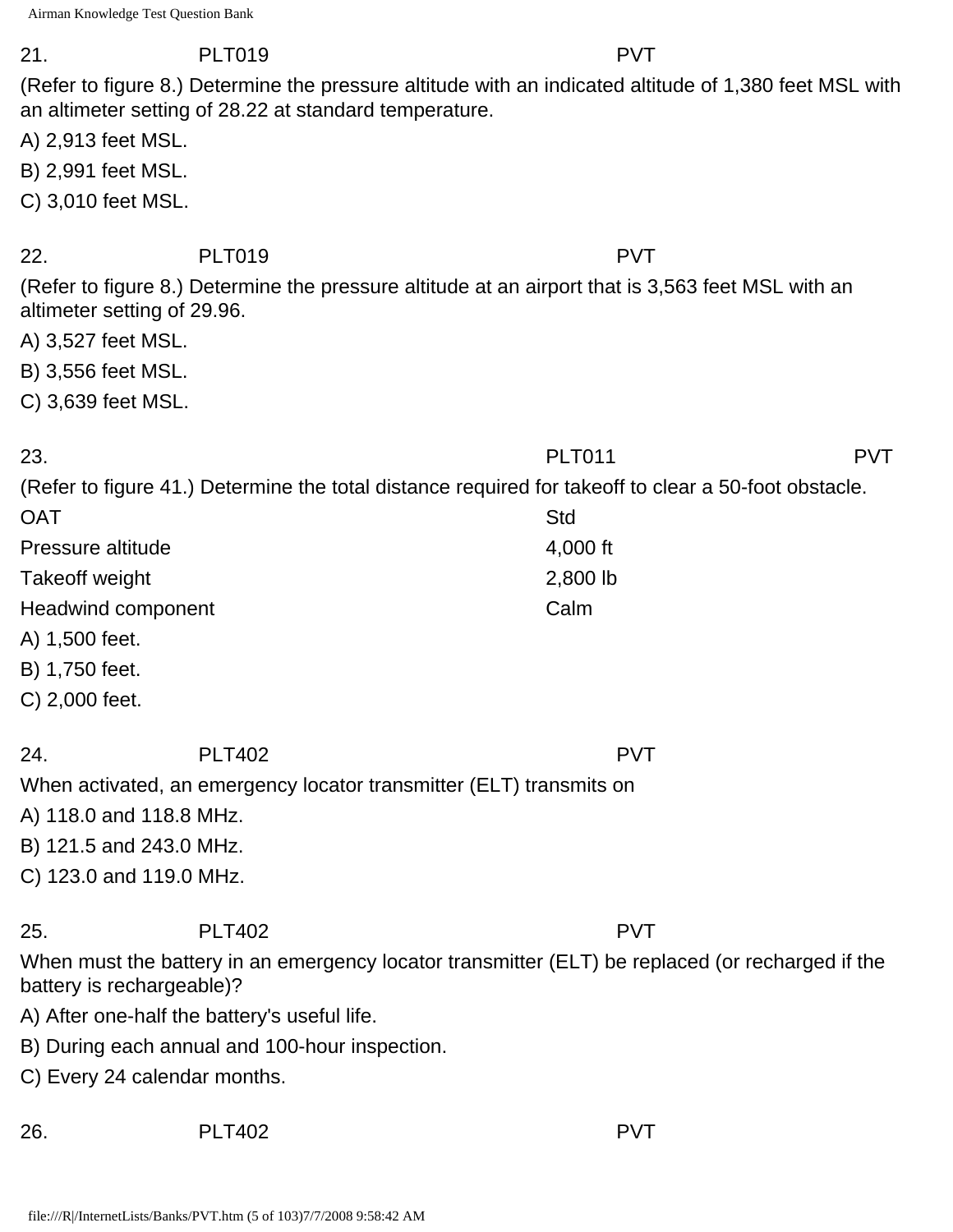When may an emergency locator transmitter (ELT) be tested?

A) Anytime.

B) At 15 and 45 minutes past the hour.

C) During the first 5 minutes after the hour.

27. PLT402 PVT

Which procedure is recommended to ensure that the emergency locator transmitter (ELT) has not been activated?

A) Turn off the aircraft ELT after landing.

B) Ask the airport tower if they are receiving an ELT signal.

C) Monitor 121.5 before engine shutdown.

28. PLT161 POIT PVT

If Air Traffic Control advises that radar service is terminated when the pilot is departing Class C airspace, the transponder should be set to code

A) 0000.

B) 1200.

C) 4096.

29. PLT473 PVT

One of the main functions of flaps during approach and landing is to

A) decrease the angle of descent without increasing the airspeed.

B) permit a touchdown at a higher indicated airspeed.

C) increase the angle of descent without increasing the airspeed.

30. PLT278 PVT

What is an important airspeed limitation that is not color coded on airspeed indicators?

A) Never-exceed speed.

B) Maximum structural cruising speed.

C) Maneuvering speed.

31. PLT088 PVT

(Refer to figure 4.) What is the maximum structural cruising speed?

A) 100 MPH.

B) 165 MPH.

C) 208 MPH.

32. PLT088 PVT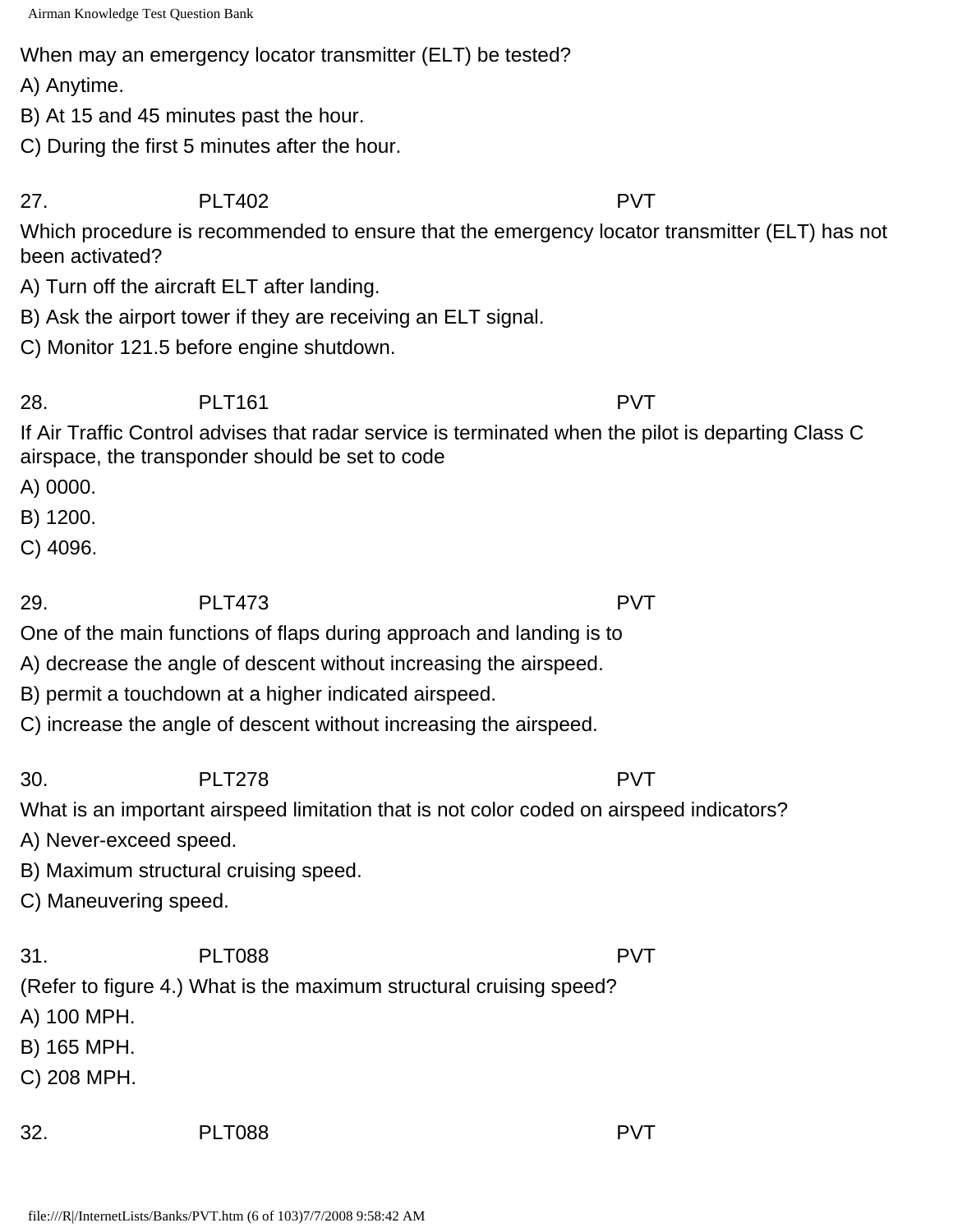(Refer to figure 4.) What is the maximum flaps-extended speed?

A) 65 MPH.

B) 100 MPH.

C) 165 MPH.

33. PLT088 PVT

(Refer to figure 4.) The maximum speed at which the airplane can be operated in smooth air is A) 100 MPH.

- B) 165 MPH.
- C) 208 MPH.

## 34. PLT167 PVT

If a pilot changes the altimeter setting from 30.11 to 29.96, what is the approximate change in indication?

- A) Altimeter will indicate .15 inches Hg higher.
- B) Altimeter will indicate 150 feet higher.
- C) Altimeter will indicate 150 feet lower.

35. PLT165 PVT How do variations in temperature affect the altimeter?

A) Pressure levels are raised on warm days and the indicated altitude is lower than true altitude.

B) Higher temperatures expand the pressure levels and the indicated altitude is higher than true altitude.

C) Lower temperatures lower the pressure levels and the indicated altitude is lower than true altitude.

### 36. PLT041 PVT

Altimeter setting is the value to which the barometric pressure scale of the altimeter is set so the altimeter indicates

- A) calibrated altitude at field elevation.
- B) absolute altitude at field elevation.
- C) true altitude at field elevation.

37. PLT041 PVT

(Refer to figure 3.) Altimeter 1 indicates

A) 500 feet.

B) 1,500 feet.

C) 10,500 feet.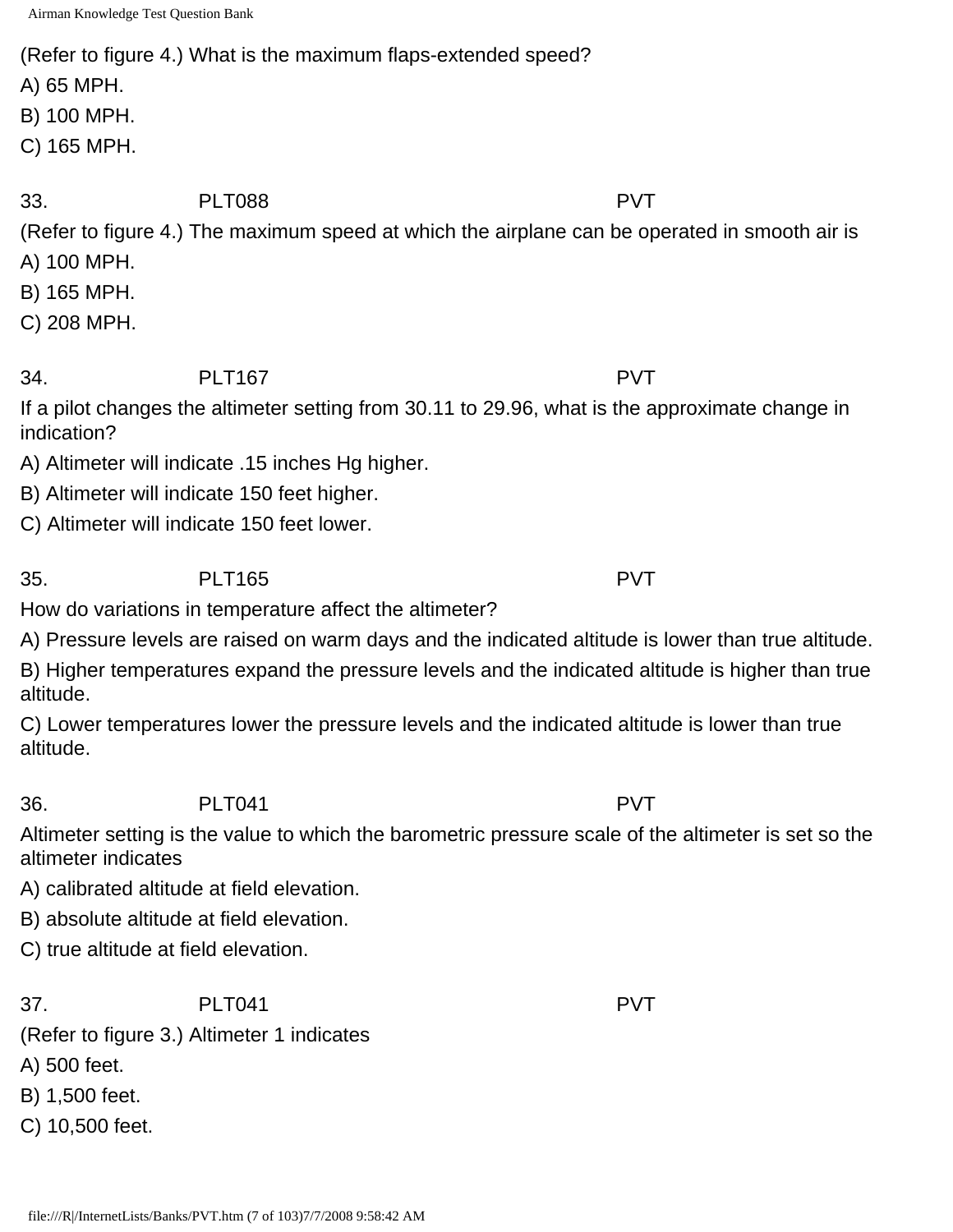38. PLT166 PVT

If it is necessary to set the altimeter from 29.15 to 29.85, what change occurs?

39. PLT023 PVT

- A) 70-foot increase in indicated altitude.
- B) 70-foot increase in density altitude.
- C) 700-foot increase in indicated altitude.

|                        | Under what condition is indicated altitude the same as true altitude? |                                                                                                        |
|------------------------|-----------------------------------------------------------------------|--------------------------------------------------------------------------------------------------------|
|                        | A) If the altimeter has no mechanical error.                          |                                                                                                        |
|                        | B) When at sea level under standard conditions.                       |                                                                                                        |
|                        | C) When at 18,000 feet MSL with the altimeter set at 29.92.           |                                                                                                        |
| 40.                    | <b>PLT023</b>                                                         | <b>PVT</b>                                                                                             |
| What is true altitude? |                                                                       |                                                                                                        |
|                        | A) The vertical distance of the aircraft above sea level.             |                                                                                                        |
|                        | B) The vertical distance of the aircraft above the surface.           |                                                                                                        |
|                        | C) The height above the standard datum plane.                         |                                                                                                        |
| 41.                    | <b>PLT023</b>                                                         | <b>PVT</b>                                                                                             |
|                        | What is absolute altitude?                                            |                                                                                                        |
|                        | A) The altitude read directly from the altimeter.                     |                                                                                                        |
|                        | B) The vertical distance of the aircraft above the surface.           |                                                                                                        |
|                        | C) The height above the standard datum plane.                         |                                                                                                        |
| 42.                    | <b>PLT023</b>                                                         | <b>PVT</b>                                                                                             |
|                        | What is density altitude?                                             |                                                                                                        |
|                        | A) The height above the standard datum plane.                         |                                                                                                        |
|                        | B) The pressure altitude corrected for nonstandard temperature.       |                                                                                                        |
|                        | C) The altitude read directly from the altimeter.                     |                                                                                                        |
| 43.                    | <b>PLT166</b>                                                         | <b>PVT</b>                                                                                             |
| align the              |                                                                       | (Refer to figure 7.) The proper adjustment to make on the attitude indicator during level flight is to |
|                        | A) horizon bar to the level-flight indication.                        |                                                                                                        |
|                        | B) horizon bar to the miniature airplane.                             |                                                                                                        |
|                        | C) miniature airplane to the horizon bar.                             |                                                                                                        |
|                        |                                                                       |                                                                                                        |

44. PLT132 PVT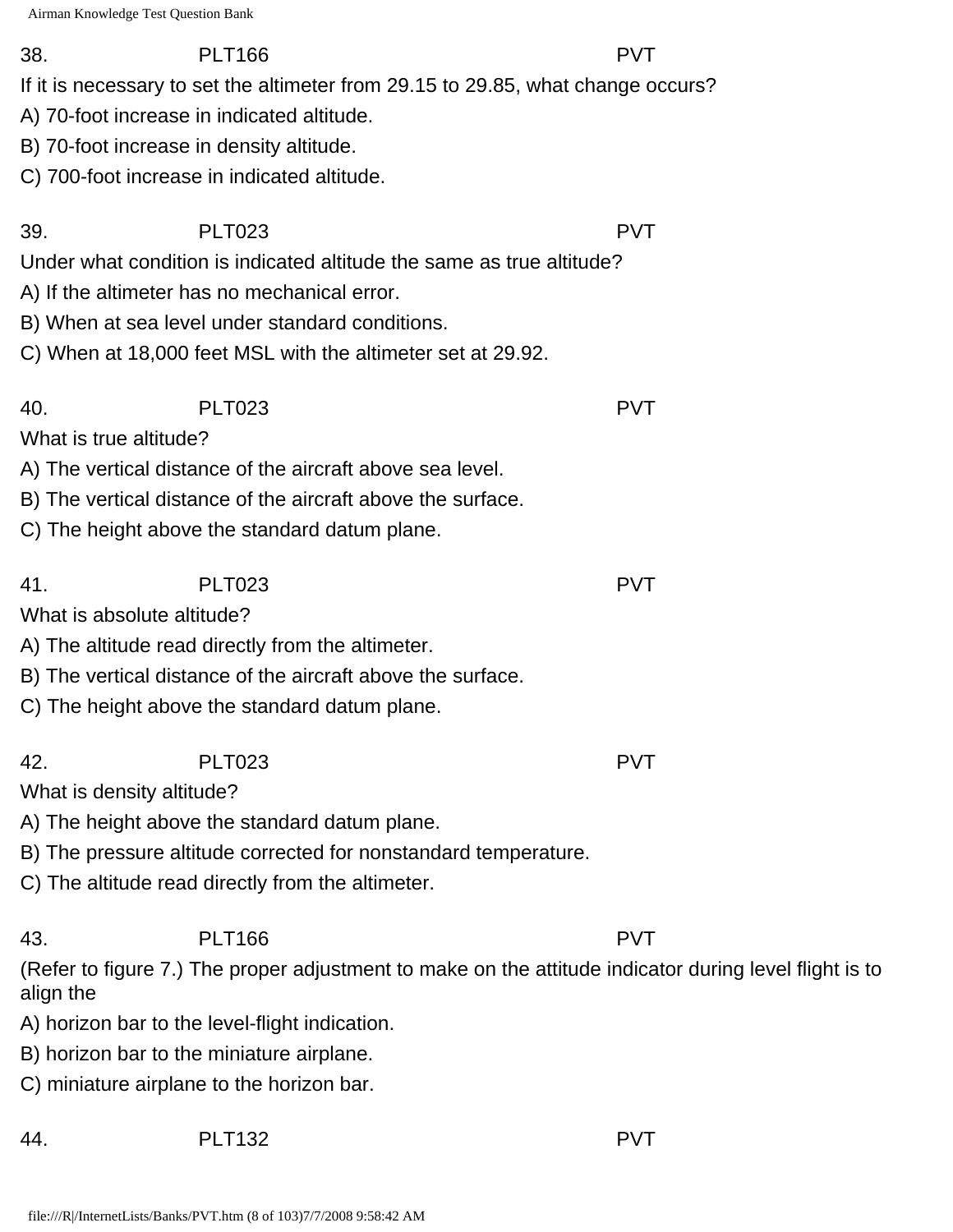(Refer to figure 7.) How should a pilot determine the direction of bank from an attitude indicator such as the one illustrated?

A) By the direction of deflection of the banking scale (A).

B) By the direction of deflection of the horizon bar (B).

C) By the relationship of the miniature airplane (C) to the deflected horizon bar (B).

### 45. PLT215 PVT

In the Northern Hemisphere, if an aircraft is accelerated or decelerated, the magnetic compass will normally indicate

A) a turn momentarily.

B) correctly when on a north or south heading.

C) a turn toward the south.

### 46. PLT215 PVT

In the Northern Hemisphere, a magnetic compass will normally indicate initially a turn toward the west if

A) a left turn is entered from a north heading.

B) a right turn is entered from a north heading.

C) an aircraft is accelerated while on a north heading.

# 47. PLT215 PVT

During flight, when are the indications of a magnetic compass accurate?

A) Only in straight-and-level unaccelerated flight.

B) As long as the airspeed is constant.

C) During turns if the bank does not exceed 18°.

# 48. PLT215 PVT

In the Northern Hemisphere, the magnetic compass will normally indicate a turn toward the south when

A) a left turn is entered from an east heading.

B) a right turn is entered from a west heading.

C) the aircraft is decelerated while on a west heading.

### 49. PLT187 PVT

(Refer to figure 5.) A turn coordinator provides an indication of the

A) movement of the aircraft about the yaw and roll axis.

B) angle of bank up to but not exceeding 30°.

C) attitude of the aircraft with reference to the longitudinal axis.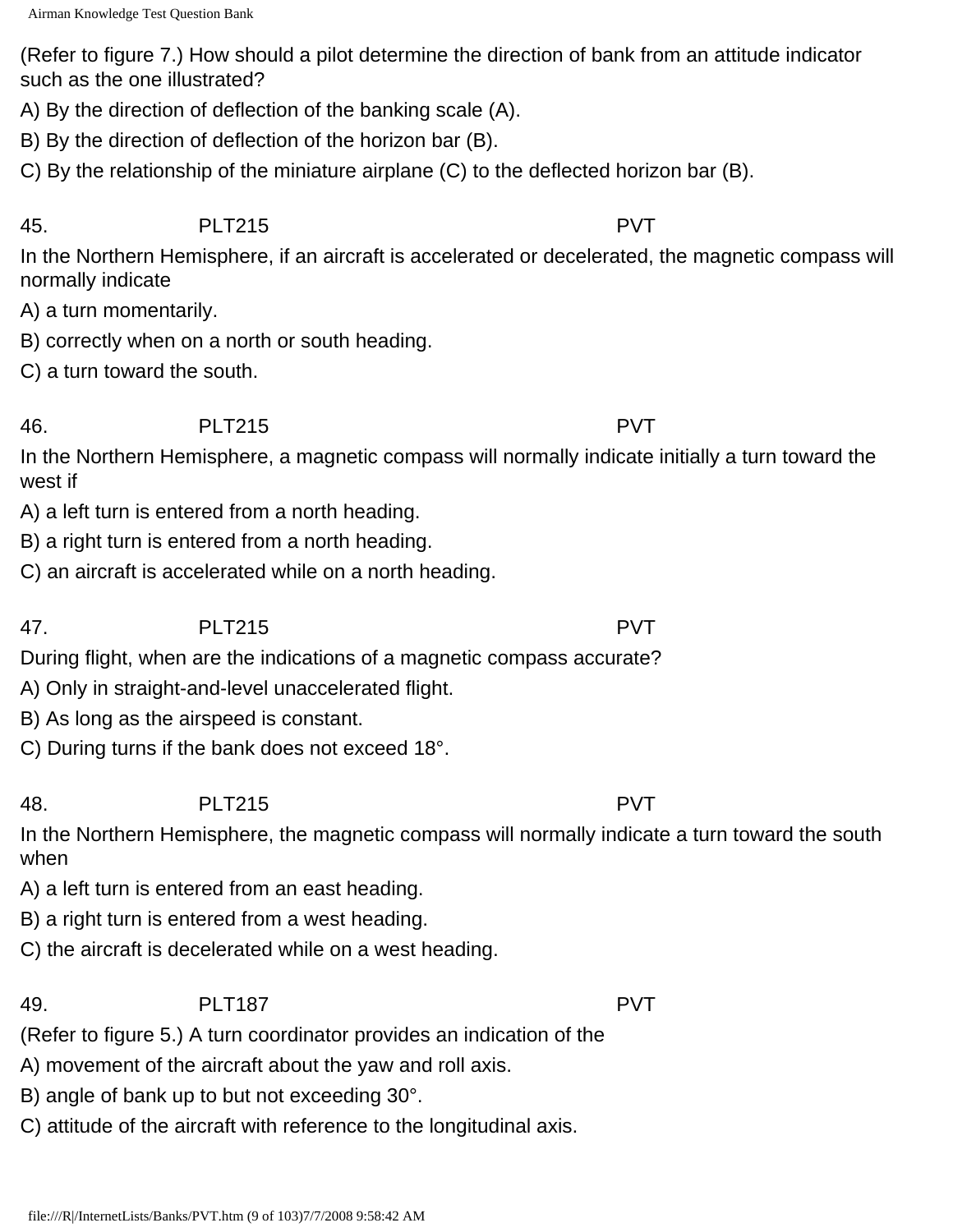### 50. PLT337 PVT

If the pitot tube and outside static vents become clogged, which instruments would be affected?

A) The altimeter, airspeed indicator, and turn-and-slip indicator.

- B) The altimeter, airspeed indicator, and vertical speed indicator.
- C) The altimeter, attitude indicator, and turn-and-slip indicator.

# 51. PLT136 PVT

With regard to carburetor ice, float-type carburetor systems in comparison to fuel injection systems are generally considered to be

A) more susceptible to icing.

B) equally susceptible to icing.

C) susceptible to icing only when visible moisture is present.

# 52. PLT190 PVT

Which condition is most favorable to the development of carburetor icing?

A) Any temperature below freezing and a relative humidity of less than 50 percent.

B) Temperature between 32 and 50 °F and low humidity.

C) Temperature between 20 and 70 °F and high humidity.

# 53. PLT249 PVT

While cruising at 9,500 feet MSL, the fuel/air mixture is properly adjusted. What will occur if a descent to 4,500 feet MSL is made without readjusting the mixture?

A) The fuel/air mixture may become excessively lean.

B) There will be more fuel in the cylinders than is needed for normal combustion, and the excess fuel will absorb heat and cool the engine.

C) The excessively rich mixture will create higher cylinder head temperatures and may cause detonation.

# 54. PLT189 PVT

Generally speaking, the use of carburetor heat tends to

A) decrease engine performance.

B) increase engine performance.

C) have no effect on engine performance.

55. PLT190 PVT

If an aircraft is equipped with a fixed-pitch propeller and a float-type carburetor, the first indication of carburetor ice would most likely be

A) a drop in oil temperature and cylinder head temperature.

B) engine roughness.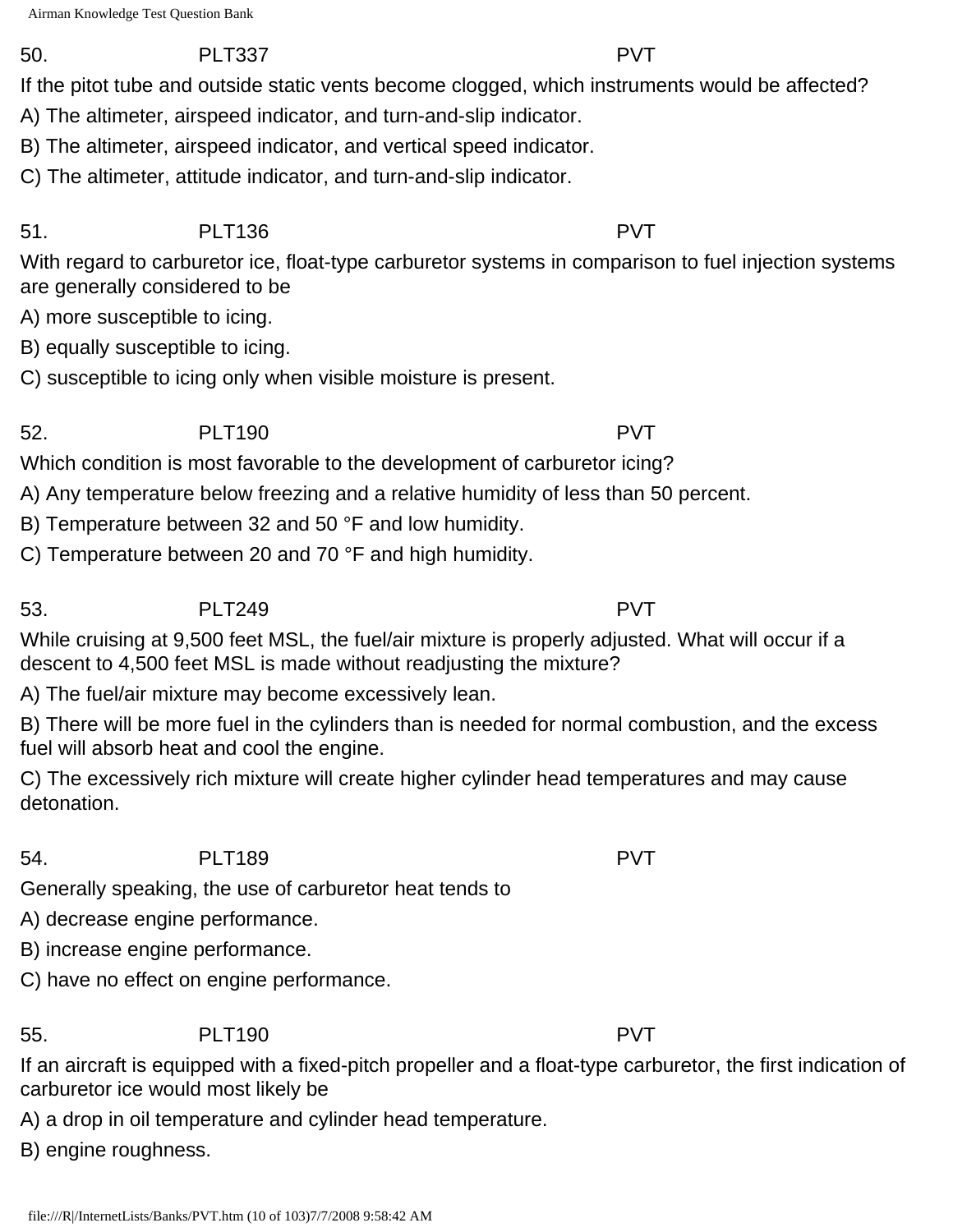C) loss of RPM.

Applying carburetor heat will

A) result in more air going through the carburetor.

B) enrich the fuel/air mixture.

C) not affect the fuel/air mixture.

57. PLT253 PVT On aircraft equipped with fuel pumps, when is the auxiliary electric driven pump used?

A) All the time to aid the engine-driven fuel pump.

B) In the event engine-driven fuel pump fails.

C) Constantly except in starting the engine.

58. PLT250 PVT

If the grade of fuel used in an aircraft engine is lower than specified for the engine, it will most likely cause

A) a mixture of fuel and air that is not uniform in all cylinders.

B) lower cylinder head temperatures.

C) detonation.

59. PLT478 PVT

One purpose of the dual ignition system on an aircraft engine is to provide for

A) improved engine performance.

B) uniform heat distribution.

C) balanced cylinder head pressure.

60. PLT115 PVT

Detonation occurs in a reciprocating aircraft engine when

A) the spark plugs are fouled or shorted out or the wiring is defective.

B) hot spots in the combustion chamber ignite the fuel/air mixture in advance of normal ignition.

C) the unburned charge in the cylinders explodes instead of burning normally.

61. PLT115 PVT

If a pilot suspects that the engine (with a fixed-pitch propeller) is detonating during climb-out after takeoff, the initial corrective action to take would be to

A) lean the mixture.

B) lower the nose slightly to increase airspeed.

56. PLT189 PVT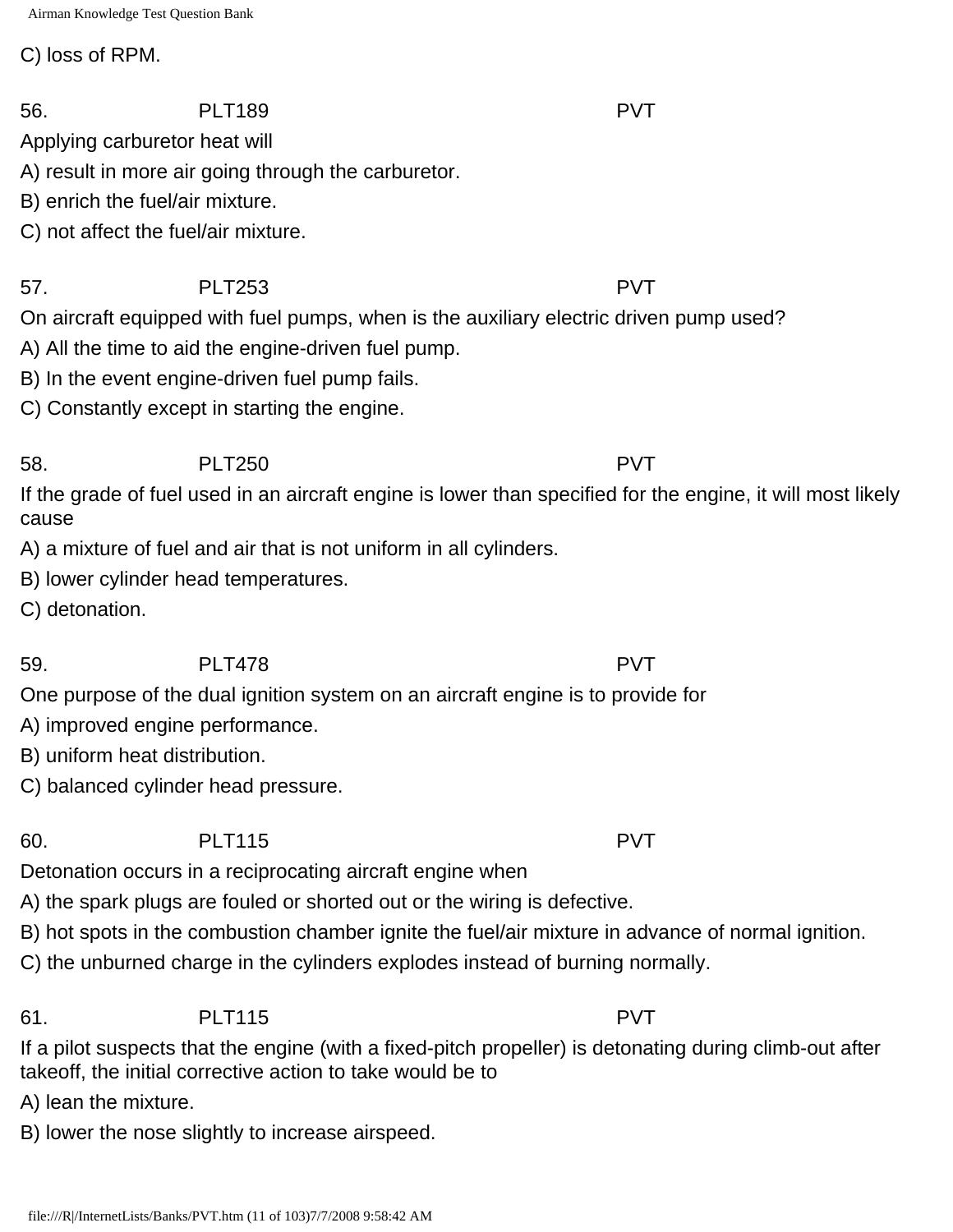C) apply carburetor heat.

The uncontrolled firing of the fuel/air charge in advance of normal spark ignition is known as

- A) combustion.
- B) pre-ignition.
- C) detonation.

63. PLT343 PVT

What should be the first action after starting an aircraft engine?

A) Adjust for proper RPM and check for desired indications on the engine gauges.

B) Place the magneto or ignition switch momentarily in the OFF position to check for proper grounding.

C) Test each brake and the parking brake.

# 64. PLT343 PVT

If the engine oil temperature and cylinder head temperature gauges have exceeded their normal operating range, the pilot may have been operating with

A) the mixture set too rich.

B) higher-than-normal oil pressure.

C) too much power and with the mixture set too lean.

# 65. PLT253 PVT

During the run-up at a high-elevation airport, a pilot notes a slight engine roughness that is not affected by the magneto check but grows worse during the carburetor heat check. Under these circumstances, what would be the most logical initial action?

A) Check the results obtained with a leaner setting of the mixture.

B) Taxi back to the flight line for a maintenance check.

C) Reduce manifold pressure to control detonation.

# 66. PLT249 PVT

The basic purpose of adjusting the fuel/air mixture at altitude is to

A) decrease the amount of fuel in the mixture in order to compensate for increased air density.

B) decrease the fuel flow in order to compensate for decreased air density.

C) increase the amount of fuel in the mixture to compensate for the decrease in pressure and density of the air.

67. PLT324 PVT

An abnormally high engine oil temperature indication may be caused by

62. PLT478 PVT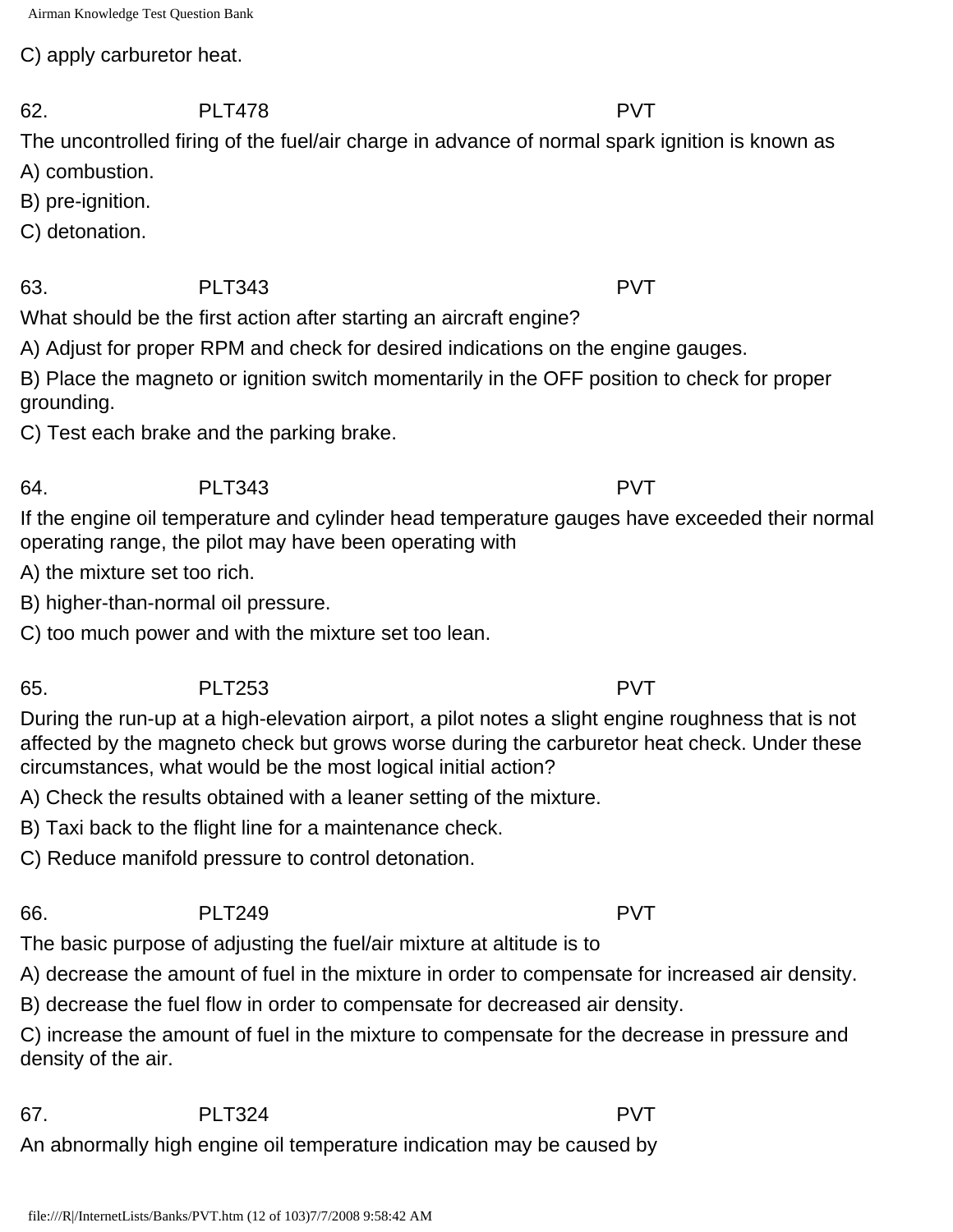A) the oil level being too low.

B) operating with a too high viscosity oil.

C) operating with an excessively rich mixture.

68. PLT351 PVT

A precaution for the operation of an engine equipped with a constant-speed propeller is to

A) avoid high RPM settings with high manifold pressure.

B) avoid high manifold pressure settings with low RPM.

C) always use a rich mixture with high RPM settings.

69. PLT351 PVT

What effect does high density altitude, as compared to low density altitude, have on propeller efficiency and why?

A) Efficiency is increased due to less friction on the propeller blades.

B) Efficiency is reduced because the propeller exerts less force at high density altitudes than at low density altitudes.

C) Efficiency is reduced due to the increased force of the propeller in the thinner air.

70. PLT196 PVT

Automatic Terminal Information Service (ATIS) is the continuous broadcast of recorded information concerning

A) pilots of radar-identified aircraft whose aircraft is in dangerous proximity to terrain or to an obstruction.

B) nonessential information to reduce frequency congestion.

C) noncontrol information in selected high-activity terminal areas.

71. PLT140 PVT When should pilots decline a land and hold short (LAHSO) clearance?

A) Pilots can not decline clearance.

B) Only when the tower operator concurs.

C) When it will compromise safety.

72. PLT140 PVT

Who should not participate in the Land and Hold Short Operations (LAHSO) program?

A) Recreational pilots only.

B) Student pilots.

C) Military pilots.

73. PLT141 PVT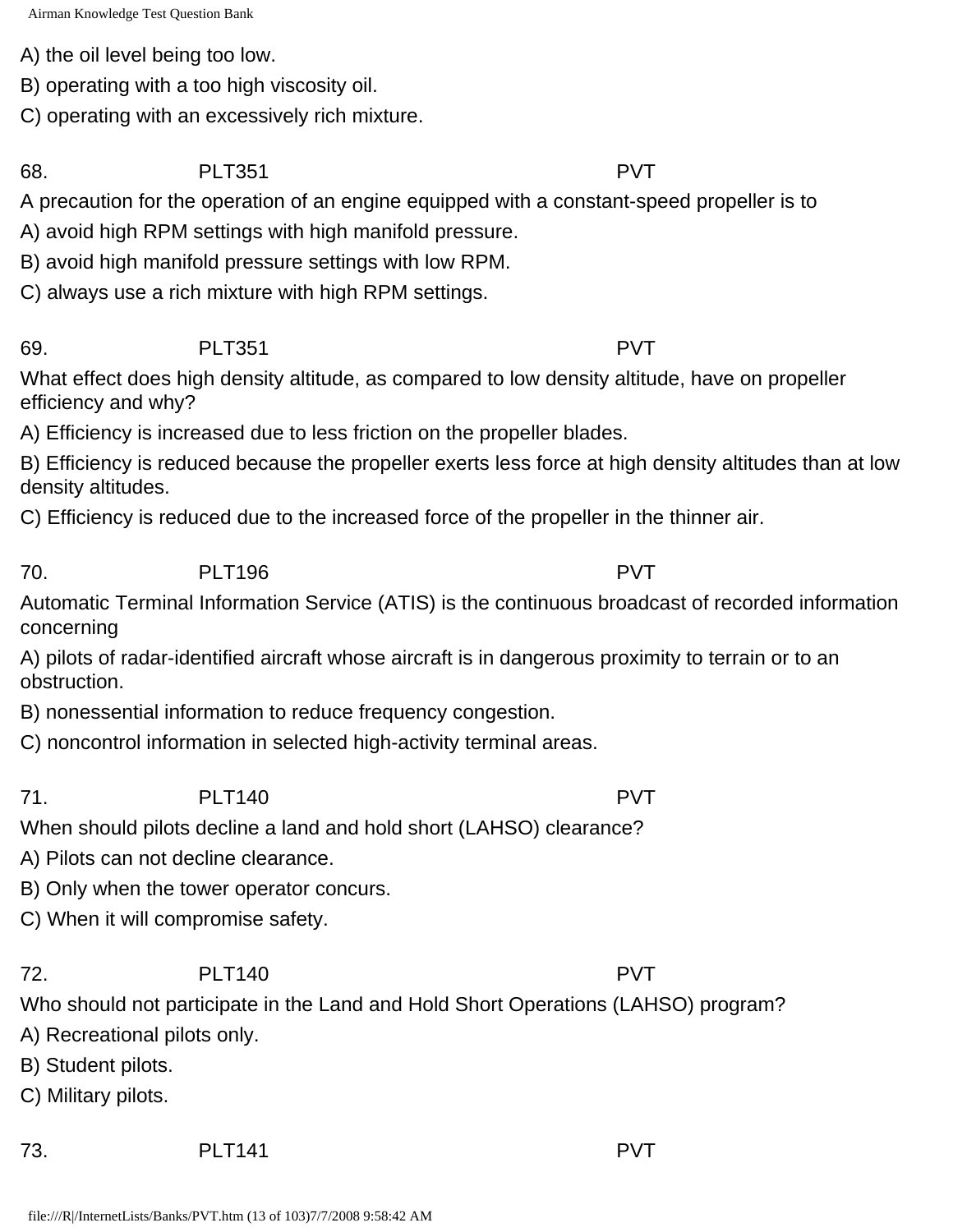An airport's rotating beacon operated during daylight hours indicates

- A) there are obstructions on the airport.
- B) that weather at the airport located in Class D airspace is below basic VFR weather minimums.
- C) the Air Traffic Control tower is not in operation.

74. PLT462 PVT

To set the high intensity runway lights on medium intensity, the pilot should click the microphone seven times, and then click it

- A) one time within four seconds.
- B) three time within three seconds.
- C) five times within five seconds.

| 75. | PLT <sub>141</sub>                                     | <b>PVT</b> |
|-----|--------------------------------------------------------|------------|
|     | Airport taxiway edge lights are identified at night by |            |
|     | A) white directional lights.                           |            |
|     | B) blue omnidirectional lights.                        |            |

C) alternate red and green lights.

| 76. | <b>PLT147</b>                                                       | <b>PVT</b> |
|-----|---------------------------------------------------------------------|------------|
|     | (Refer to figure 48.) Illustration A indicates that the aircraft is |            |

- A) below the glide slope.
- B) on the glide slope.
- C) above the glide slope.

| 77. | <b>PLT147</b> | $PV^{\top}$ |
|-----|---------------|-------------|
|     |               |             |

An above glide slope indication from a tri-color VASI is

- A) a white light signal.
- B) a green light signal.
- C) an amber light signal.

|                                                           | <b>PVT</b> |
|-----------------------------------------------------------|------------|
| A below glide slope indication from a tri-color VASI is a |            |
| A) red light signal.                                      |            |
| B) pink light signal.                                     |            |
| C) green light signal.                                    |            |

79. PLT077 PVT (Refer to figure 49.) Area C on the airport depicted is classified as a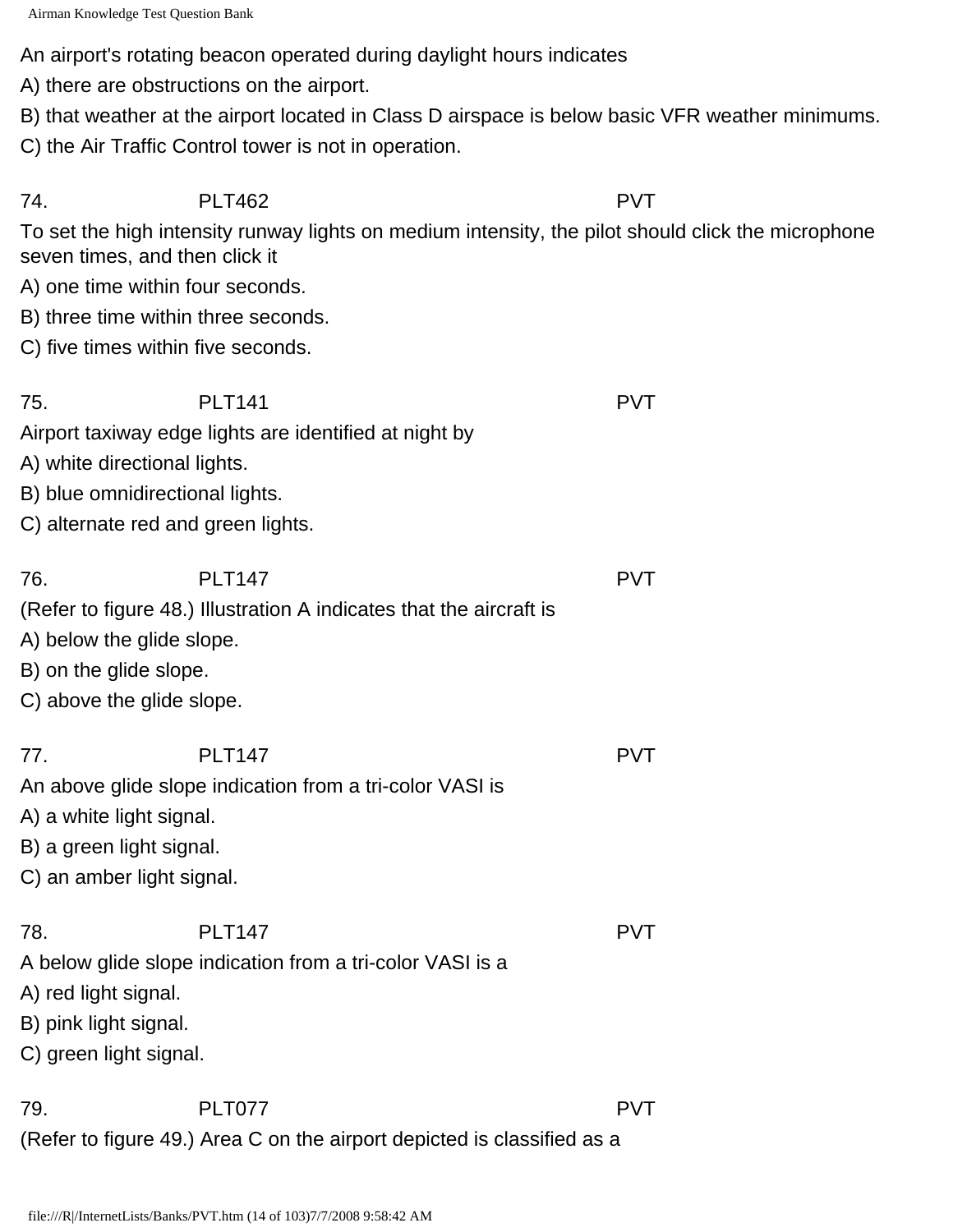A) stabilized area.

B) multiple heliport.

C) closed runway.

80. PLT077 PUT PVT

(Refer to figure 49.) What is the difference between area A and area E on the airport depicted?

A) 'A' may be used for taxi and takeoff; 'E' may be used only as an overrun.

B) 'A' may be used for all operations except heavy aircraft landings; 'E' may be used only as an overrun.

C) 'A' may be used only for taxiing; 'E' may be used for all operations except landings.

81. PLT077 PVT

(Refer to figure 49.) According to the airport diagram, which statement is true?

A) Runway 30 is equipped at position E with emergency arresting gear to provide a means of stopping military aircraft.

B) Takeoffs may be started at position A on Runway 12, and the landing portion of this runway begins at position B.

C) The takeoff and landing portion of Runway 12 begins at position B.

82. PLT141 PUT

The numbers 9 and 27 on a runway indicate that the runway is oriented approximately

A) 009° and 027° true.

B) 090° and 270° true.

C) 090° and 270° magnetic.

83. PLT039 PUT PVT

(Refer to figure 51.) The segmented circle indicates that a landing on Runway 26 will be with a

A) right-quartering headwind.

B) left-quartering headwind.

C) right-quartering tailwind.

84. PLT039 PVT

(Refer to figure 51.) The traffic patterns indicated in the segmented circle have been arranged to avoid flights over an area to the

A) south of the airport.

B) north of the airport.

C) southeast of the airport.

85. PLT039 PUT PUT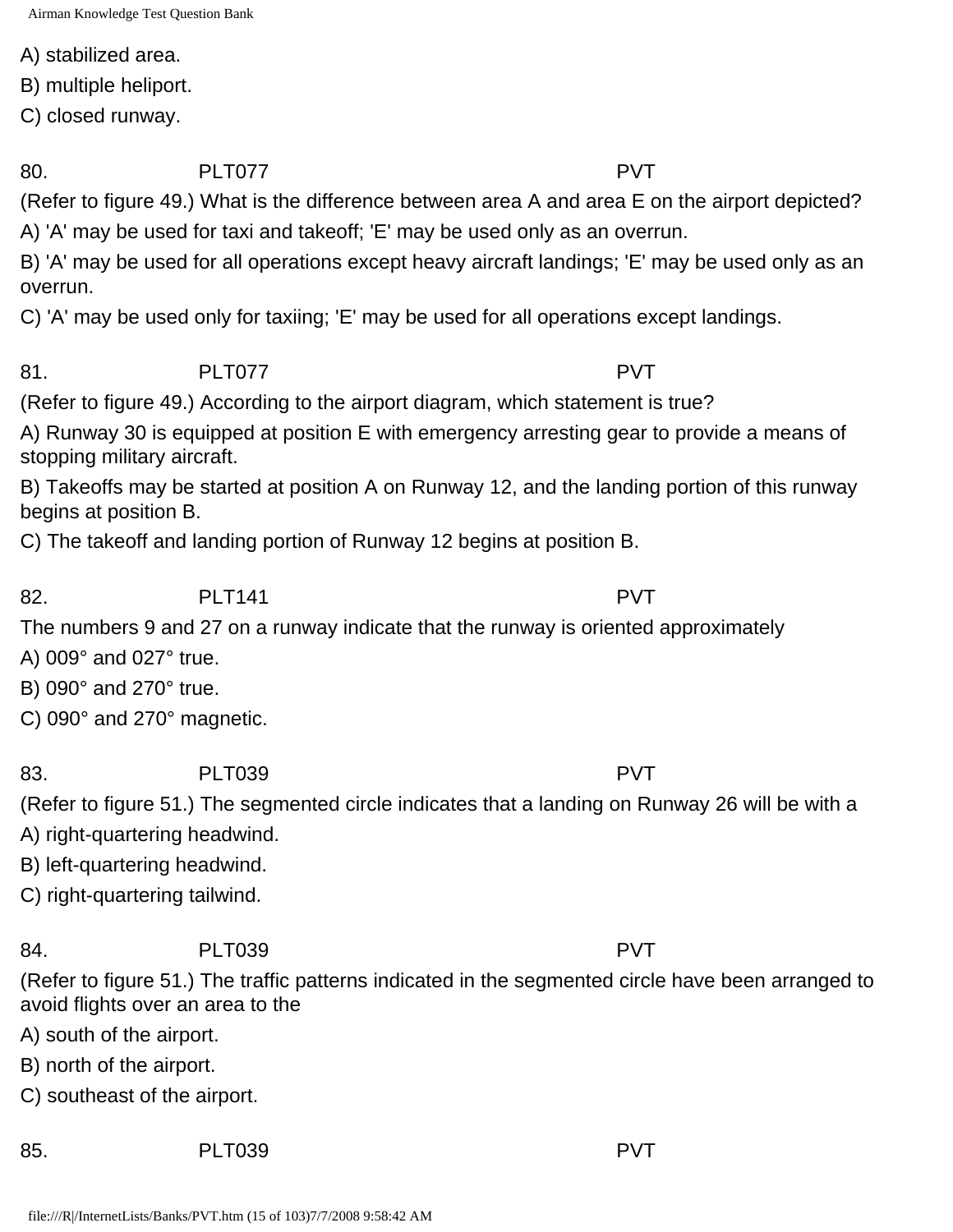(Refer to figure 51.) The segmented circle indicates that the airport traffic is

A) left-hand for Runway 36 and right-hand for Runway 18.

B) left-hand for Runway 18 and right-hand for Runway 36.

C) right-hand for Runway 9 and left-hand for Runway 27.

86. PLT077 PVT (Refer to figure 50.) If the wind is as shown by the landing direction indicator, the pilot should land on

A) Runway 18 and expect a crosswind from the right.

B) Runway 22 directly into the wind.

C) Runway 36 and expect a crosswind from the right.

87. PLT444 PLT444

During the preflight inspection who is responsible for determining the aircraft is safe for flight?

A) The pilot in command.

B) The certificated mechanic who performed the annual inspection.

C) The owner or operator.

88. PLT486 PVT

When taxiing with strong quartering tailwinds, which aileron positions should be used?

A) Aileron down on the downwind side.

B) Ailerons neutral.

C) Aileron down on the side from which the wind is blowing.

89. PLT112 PVT

(Refer to figure 9, area A.) How should the flight controls be held while taxiing a tricycle-gear equipped airplane into a left quartering headwind?

A) Left aileron up, elevator neutral.

B) Left aileron down, elevator neutral.

C) Left aileron up, elevator down.

90. PLT502 PVT

If instructed by ground control to taxi to Runway 9, the pilot may proceed

A) via taxiways and across runways to, but not onto, Runway 9.

B) to the next intersecting runway where further clearance is required.

C) via taxiways and across runways to Runway 9, where an immediate takeoff may be made.

91. PLT044 PVT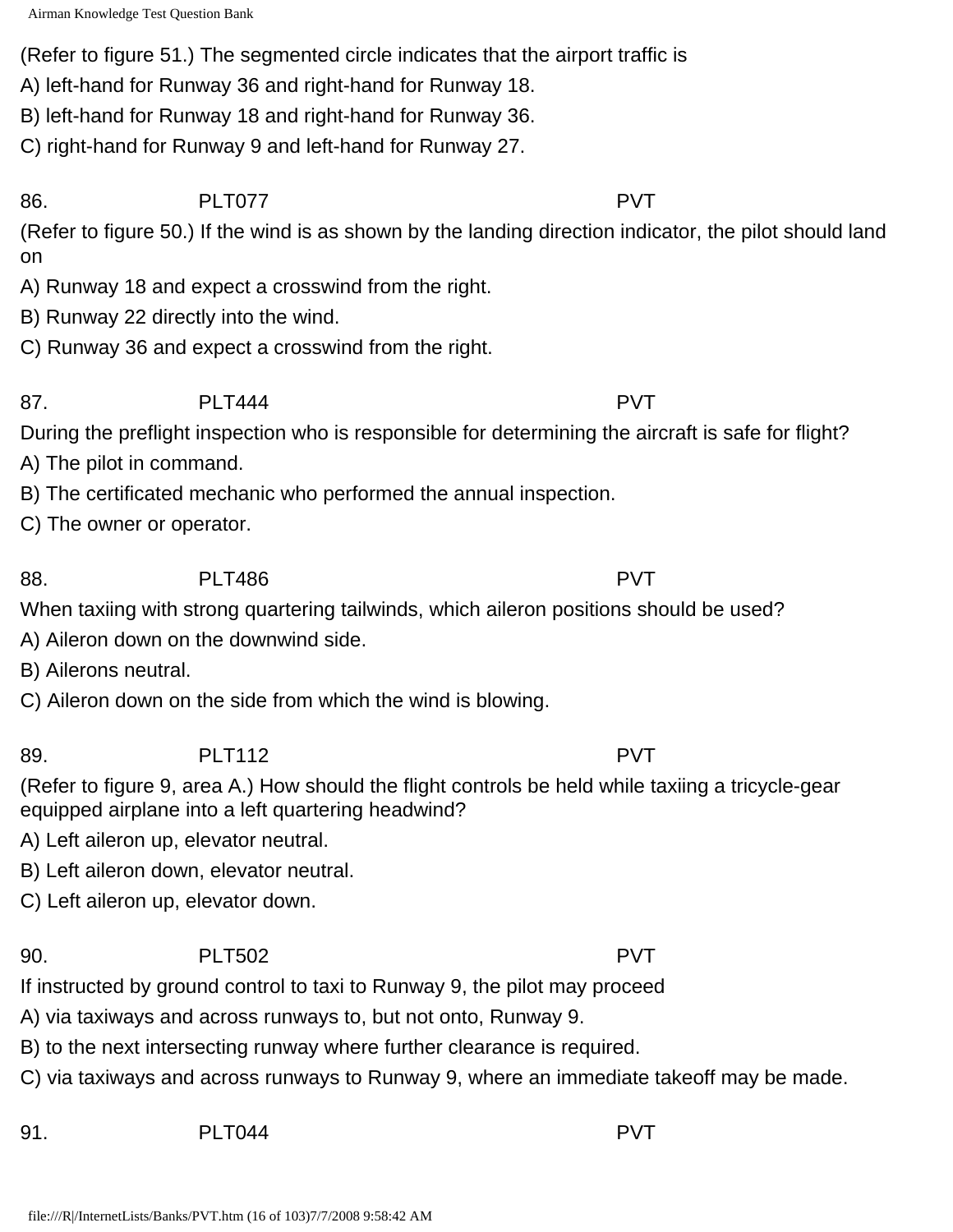After landing at a tower-controlled airport, when should the pilot contact ground control?

A) When advised by the tower to do so.

B) Prior to turning off the runway.

C) After reaching a taxiway that leads directly to the parking area.

92. PLT150 PVT

If the aircraft`s radio fails, what is the recommended procedure when landing at a controlled airport?

- A) Observe the traffic flow, enter the pattern, and look for a light signal from the tower.
- B) Enter a crosswind leg and rock the wings.

C) Flash the landing lights and cycle the landing gear while circling the airport.

93. PLT161 PUT

What ATC facility should the pilot contact to receive a special VFR departure clearance in Class D airspace?

A) Automated Flight Service Station.

B) Air Traffic Control Tower.

C) Air Route Traffic Control Center.

94. PLT064 PVT

(Refer to figure 26, area 3.) If Redbird Tower is not in operation, which frequency should be used as a Common Traffic Advisory Frequency (CTAF) to monitor airport traffic?

A) 120.3 MHz.

B) 122.95 MHz.

C) 126.35 MHz.

95. PLT064 PVT

(Refer to figure 23, area 2; and figure 32.) At Coeur D'Alene , which frequency should be used as a Common Traffic Advisory Frequency (CTAF) to self-announce position and intentions?

A) 122.05 MHz.

B) 122.1/108.8 MHz.

C) 122.8 MHz.

96. PLT064 PVT

(Refer to figure 23, area 2; and figure 32.) At Coeur D'Alene, which frequency should be used as a Common Traffic Advisory Frequency (CTAF) to monitor airport traffic?

A) 122.05 MHz.

B) 135.075 MHz.

C) 122.8 MHz.

file:///R|/InternetLists/Banks/PVT.htm (17 of 103)7/7/2008 9:58:42 AM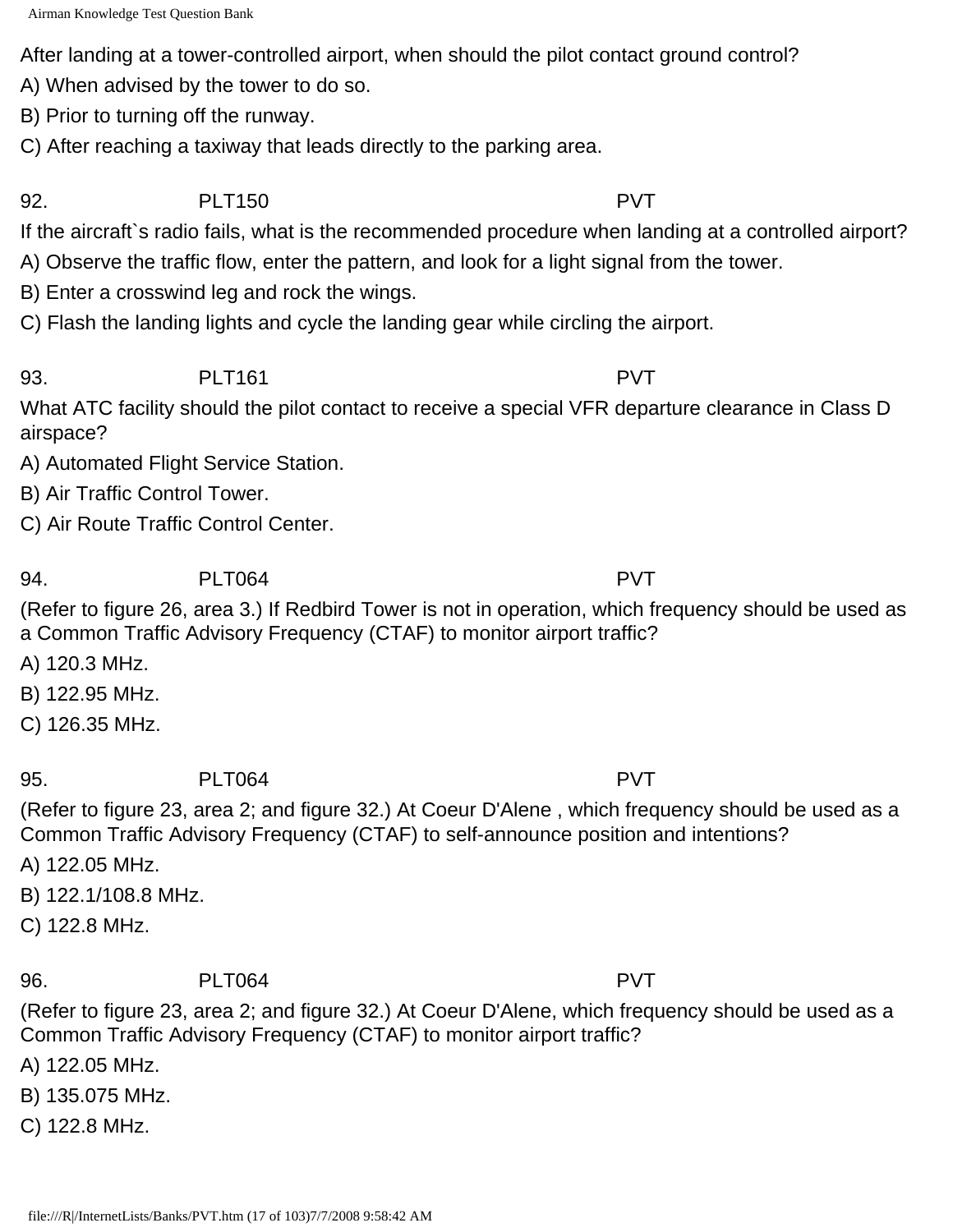### 97. PLT064 PVT

(Refer to figure 23, area 2; and figure 32.) What is the correct UNICOM frequency to be used at Coeur D'Alene to request fuel?

A) 135.075 MHz.

- B) 122.1/108.8 MHz.
- C) 122.8 MHz.

### 98. PLT064 PVT

(Refer to figure 27, area 2.) What is the recommended communication procedure when inbound to land at Cooperstown Airport?

- A) Broadcast intentions when 10 miles out on the CTAF/MULTICOM frequency, 122.9 MHz.
- B) Contact UNICOM when 10 miles out on 122.8 MHz.
- C) Circle the airport in a left turn prior to entering traffic.

99. PLT064 PVT

(Refer to figure 27, area 4.) The CTAF/UNICOM frequency at Jamestown Airport is

- A) 122.0 MHz.
- B) 123.0 MHz.
- C) 123.6 MHz.

100. PLT509 PVT

When departing behind a heavy aircraft, the pilot should avoid wake turbulence by maneuvering the aircraft

- A) below and downwind from the heavy aircraft.
- B) above and upwind from the heavy aircraft.
- C) below and upwind from the heavy aircraft.

101. PLT509 PVT

When landing behind a large aircraft, the pilot should avoid wake turbulence by staying

A) above the large aircraft's final approach path and landing beyond the large aircraft's touchdown point.

B) below the large aircraft's final approach path and landing before the large aircraft's touchdown point.

C) above the large aircraft's final approach path and landing before the large aircraft's touchdown point.

102. PLT509 PVT

The greatest vortex strength occurs when the generating aircraft is

A) light, dirty, and fast.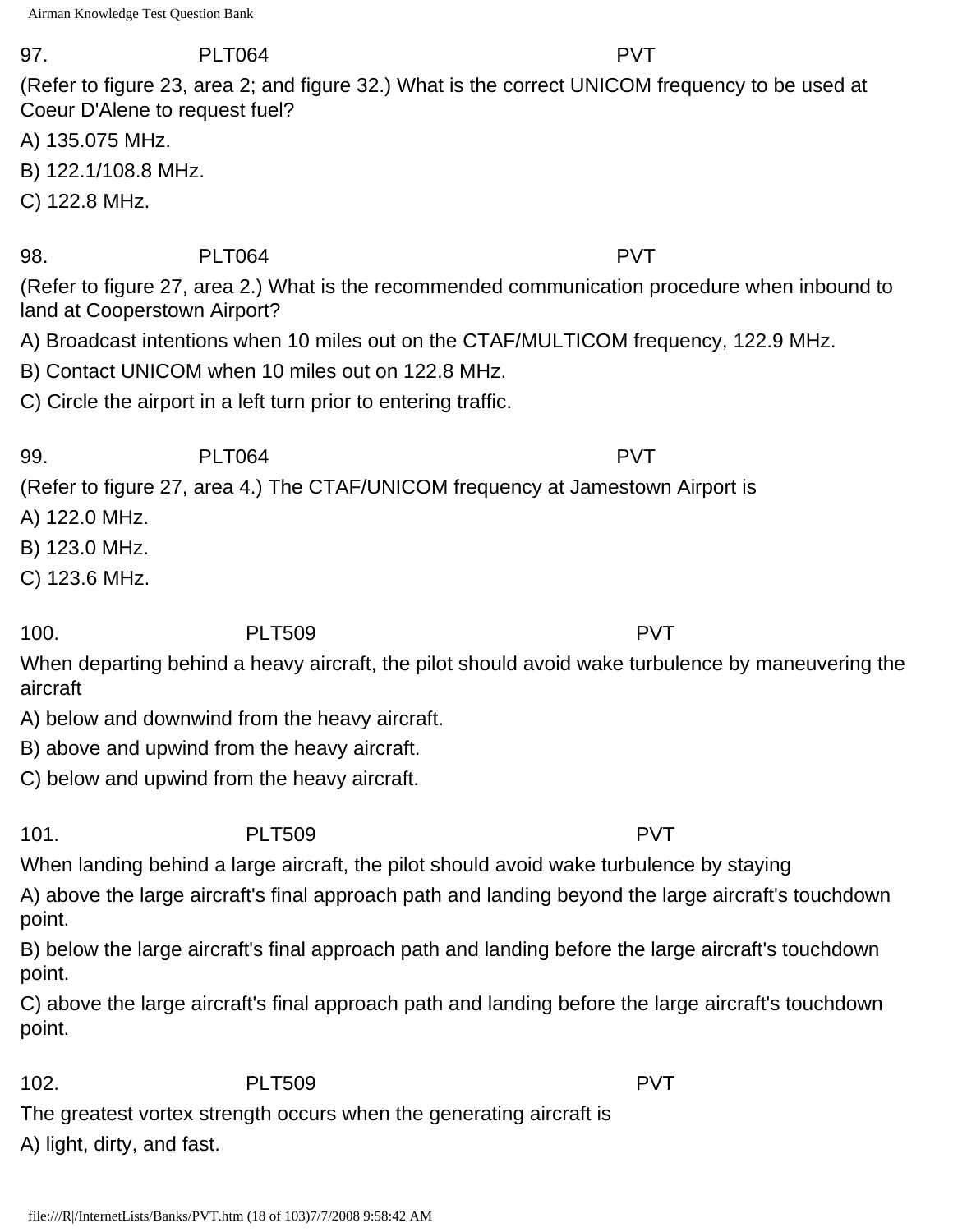B) heavy, dirty, and fast.

C) heavy, clean, and slow.

103. PLT509 PVT

When taking off or landing at an airport where heavy aircraft are operating, one should be particularly alert to the hazards of wingtip vortices because this turbulence tends to

A) rise from a crossing runway into the takeoff or landing path.

B) rise into the traffic pattern area surrounding the airport.

C) sink into the flightpath of aircraft operating below the aircraft generating the turbulence.

104. PLT040 PVT

(Refer to figure 26, area 4.) The floor of Class B airspace overlying Hicks Airport (T67) northnorthwest of Fort Worth Meacham Field is

A) at the surface.

B) 3,200 feet MSL.

C) 4,000 feet MSL.

105. PLT040 PVT

(Refer to figure 26, area 2.) The floor of Class B airspace at Addison Airport is

A) at the surface.

B) 3,000 feet MSL.

C) 3,100 feet MSL.

106. PLT161 PVT

Which initial action should a pilot take prior to entering Class C airspace?

A) Contact approach control on the appropriate frequency.

B) Contact the tower and request permission to enter.

C) Contact the FSS for traffic advisories.

107. PLT161 PVT Under what condition may an aircraft operate from a satellite airport within Class C airspace?

A) The pilot must file a flight plan prior to departure.

B) The pilot must monitor ATC until clear of the Class C airspace.

C) The pilot must contact ATC as soon as practicable after takeoff.

108. PLT161 PVT

All operations within Class C airspace must be in

A) accordance with instrument flight rules.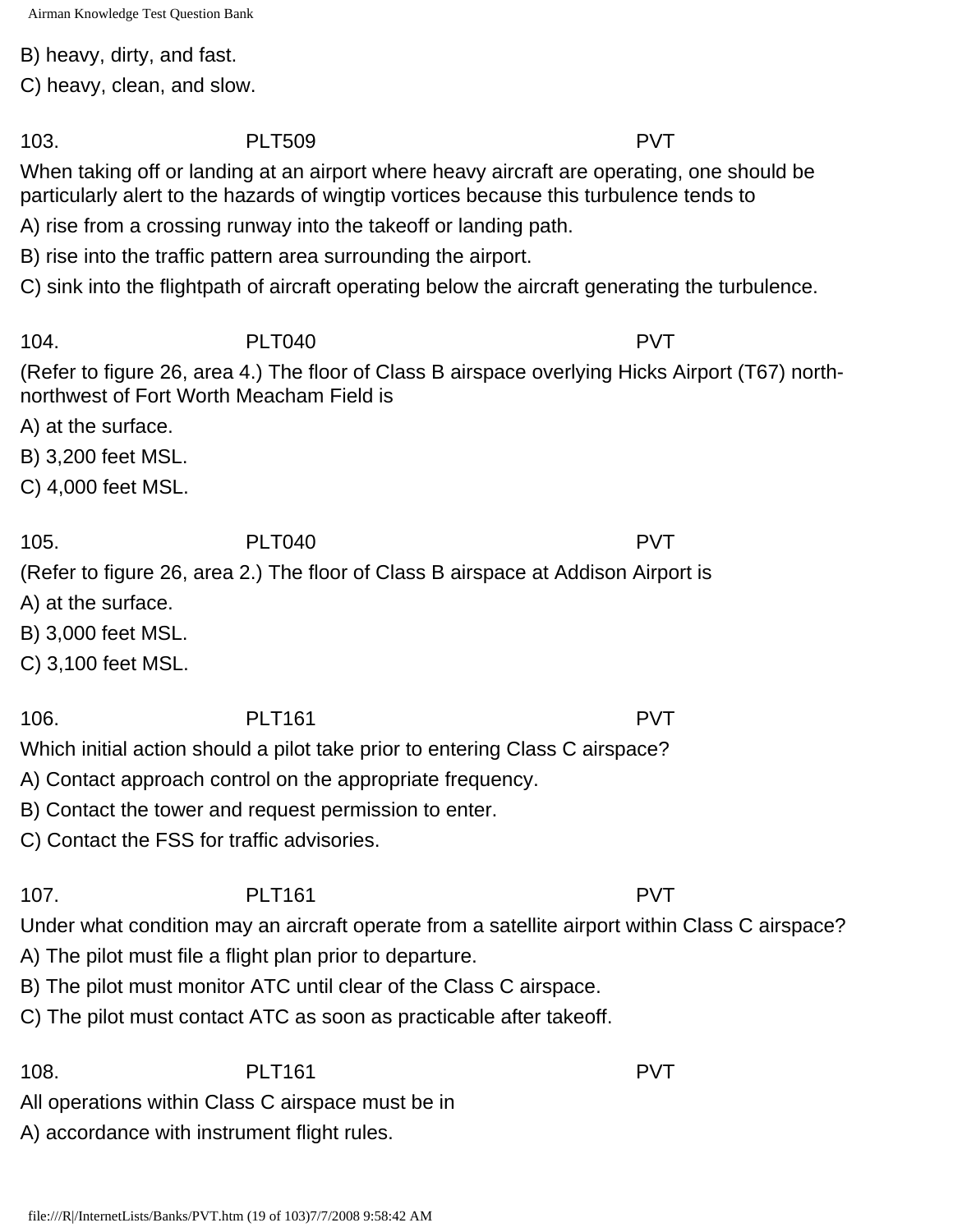B) compliance with ATC clearances and instructions.

C) an aircraft equipped with a 4096-code transponder with Mode C encoding capability.

109. PLT161 PLT161 PVT The normal radius of the outer area of Class C airspace is A) 5 nautical miles. B) 15 nautical miles. C) 20 nautical miles. 110. PLT161 PVT The vertical limit of Class C airspace above the primary airport is normally A) 1,200 feet AGL. B) 3,000 feet AGL. C) 4,000 feet AGL. 111. PLT161 PVT (Refer to figure 24, area 3.) What is the floor of the Savannah Class C airspace at the shelf area (outer circle)? A) 1,300 feet AGL. B) 1,300 feet MSL. C) 1,700 feet MSL. 112. PLT161 PVT The lateral dimensions of Class D airspace are based on A) the number of airports that lie within the Class D airspace. B) 5 statute miles from the geographical center of the primary airport. C) the instrument procedures for which the controlled airspace is established. 113. PLT064 PVT (Refer to figure 23, area 3.) The vertical limits of that portion of Class E airspace designated as a Federal Airway over Magee Airport are A) 1,200 feet AGL to 17,999 feet MSL. B) 700 feet MSL to 12,500 feet MSL. C) 7,500 feet MSL to 17,999 feet MSL. 114. PLT064 PVT (Refer to figure 22, area 3.) What type military flight operations should a pilot expect along IR 644? A) IFR training flights above 1,500 feet AGL at speeds in excess of 250 knots.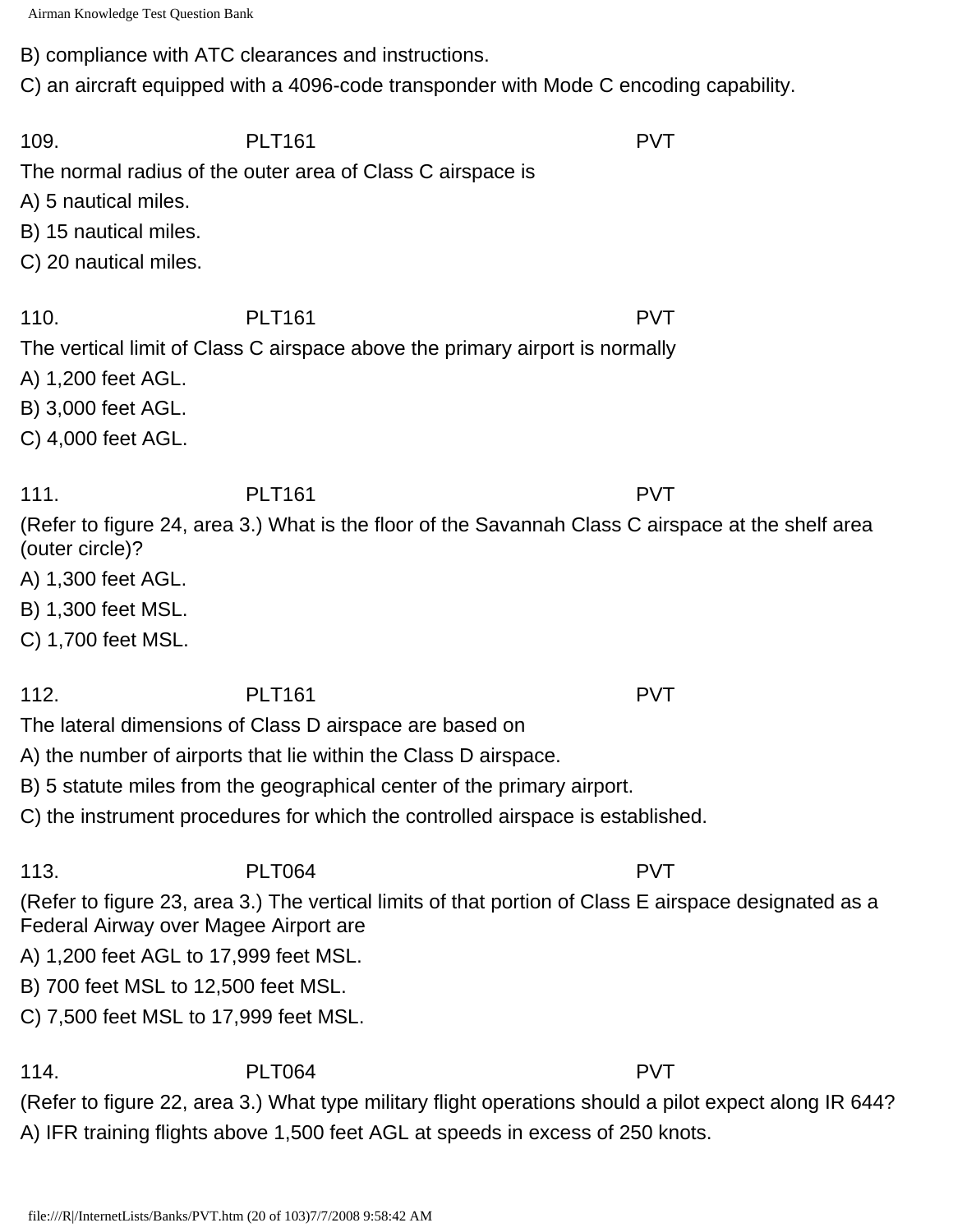B) VFR training flights above 1,500 feet AGL at speeds less than 250 knots.

C) Instrument training flights below 1,500 feet AGL at speeds in excess of 150 knots.

115. PLT194 PVT An ATC radar facility issues the following advisory to a pilot flying on a heading of 090°: 'TRAFFIC 3 O'CLOCK, 2 MILES, WESTBOUND...'

Where should the pilot look for this traffic?

A) East.

B) South.

C) West.

116. PLT444 PVT Responsibility for collision avoidance in an alert area rests with

A) the controlling agency.

B) all pilots.

C) Air Traffic Control.

117. PLT393 PVT

(Refer to figure 27, area 2.) What hazards to aircraft may exist in areas, such as Devils Lake East MOA?

A) Unusual, often invisible, hazards to aircraft, such as artillery firing, aerial gunnery, or guided missiles.

B) Military training activities that necessitate acrobatic or abrupt flight maneuvers.

C) High volume of pilot training or an unusual type of aerial activity.

118. PLT064 PVT

(Refer to figure 21 area 4.) What hazards to aircraft may exist in restricted areas such as R-5302B?

A) Unusual, often invisible, hazards such as aerial gunnery or guided missiles.

B) Military training activities that necessitate acrobatic or abrupt flight maneuvers.

C) High volume of pilot training or an unusual type of aerial activity.

119. PLT376 PVT

(Refer to figure 27, area 3.) When flying over Arrowwood National Wildlife Refuge, a pilot should fly no lower than

A) 2,000 feet AGL.

B) 2,500 feet AGL.

C) 3,000 feet AGL.

120. PLT161 PLT161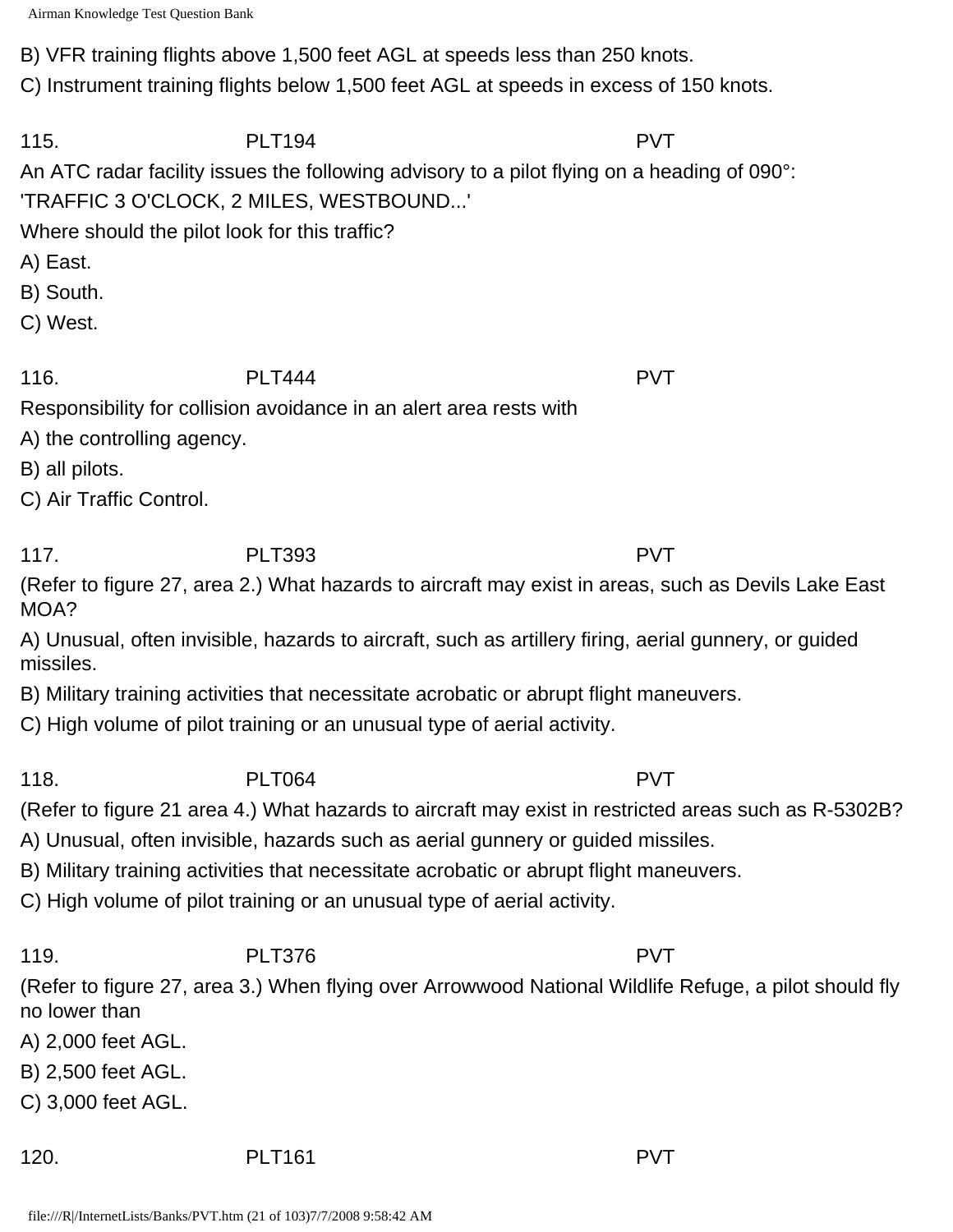(Refer to figure 27, area 1.) Identify the airspace over Lowe Airport.

A) Class G airspace - surface up to but not including 18,000 feet MSL.

B) Class G airspace - surface up to but not including 700 feet MSL, Class E airspace - 700 feet to 14,500 feet MSL.

C) Class G airspace - surface up to but not including 1,200 feet AGL, Class E airspace - 1,200 feet AGL up to but not including 18,000 feet MSL.

121. PLT123 PVT

After takeoff, which airspeed would the pilot use to gain the most altitude in a given period of time? A)  $V_Y$ 

- B)  $V_X$
- C)  $V_A$

# 122. PLT119 PVT

During a night flight, you observe steady red and green lights ahead and at the same altitude. What is the general direction of movement of the other aircraft?

- A) The other aircraft is crossing to the left.
- B) The other aircraft is flying away from you.
- C) The other aircraft is approaching head-on.

# 123. PLT119 PVT

During a night flight, you observe a steady white light and a flashing red light ahead and at the same altitude. What is the general direction of movement of the other aircraft?

- A) The other aircraft is flying away from you.
- B) The other aircraft is crossing to the left.
- C) The other aircraft is crossing to the right.

# 124. PLT194 PVT

Prior to starting each maneuver, pilots should

- A) check altitude, airspeed, and heading indications.
- B) visually scan the entire area for collision avoidance.
- C) announce their intentions on the nearest CTAF.

125. PLT099 PVT

What is the most effective way to use the eyes during night flight?

- A) Look only at far away, dim lights.
- B) Scan slowly to permit offcenter viewing.
- C) Concentrate directly on each object for a few seconds.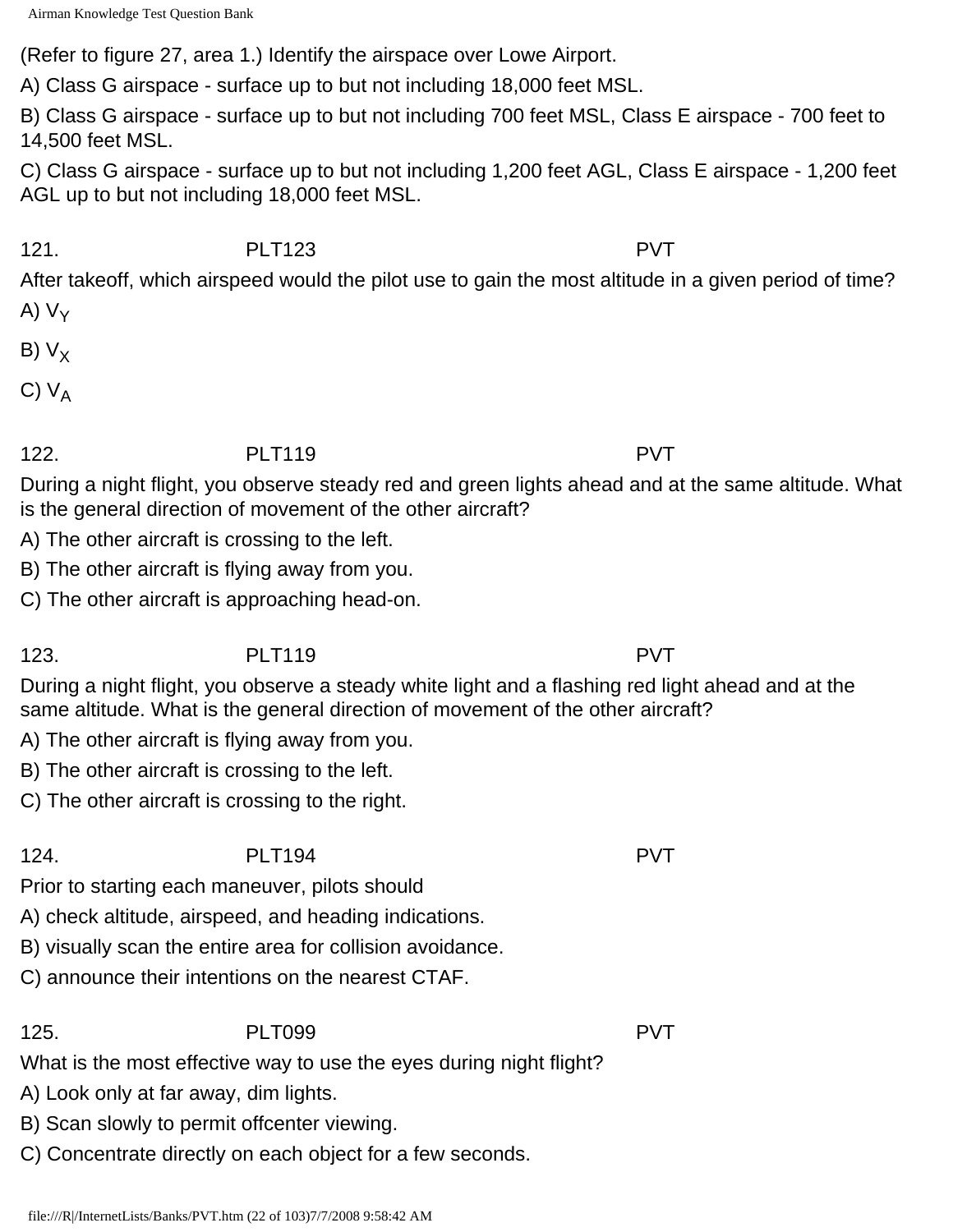The best method to use when looking for other traffic at night is to

A) look to the side of the object and scan slowly.

B) scan the visual field very rapidly.

C) look to the side of the object and scan rapidly.

# 127. PLT099 PVT

The most effective method of scanning for other aircraft for collision avoidance during nighttime hours is to use

A) regularly spaced concentration on the 3-, 9-, and 12-o'clock positions.

B) a series of short, regularly spaced eye movements to search each 30-degree sector.

C) peripheral vision by scanning small sectors and utilizing offcenter viewing.

# 128. PLT125 PVT

What procedure is recommended when climbing or descending VFR on an airway?

A) Execute gentle banks, left and right for continuous visual scanning of the airspace.

B) Advise the nearest FSS of the altitude changes.

C) Fly away from the centerline of the airway before changing altitude.

129. PLT509 PVT

Wingtip vortices are created only when an aircraft is

A) operating at high airspeeds.

B) heavily loaded.

C) developing lift.

# 130. PLT509 PVT

The wind condition that requires maximum caution when avoiding wake turbulence on landing is a

A) light, quartering headwind.

B) light, quartering tailwind.

C) strong headwind.

131. PLT271 PVT

Risk management, as part of the aeronautical decision making (ADM) process, relies on which features to reduce the risks associated with each flight?

A) Application of stress management and risk element procedures.

B) Situational awareness, problem recognition, and good judgment.

C) The mental process of analyzing all information in a particular situation and making a timely decision on what action to take.

126. PLT099 PVT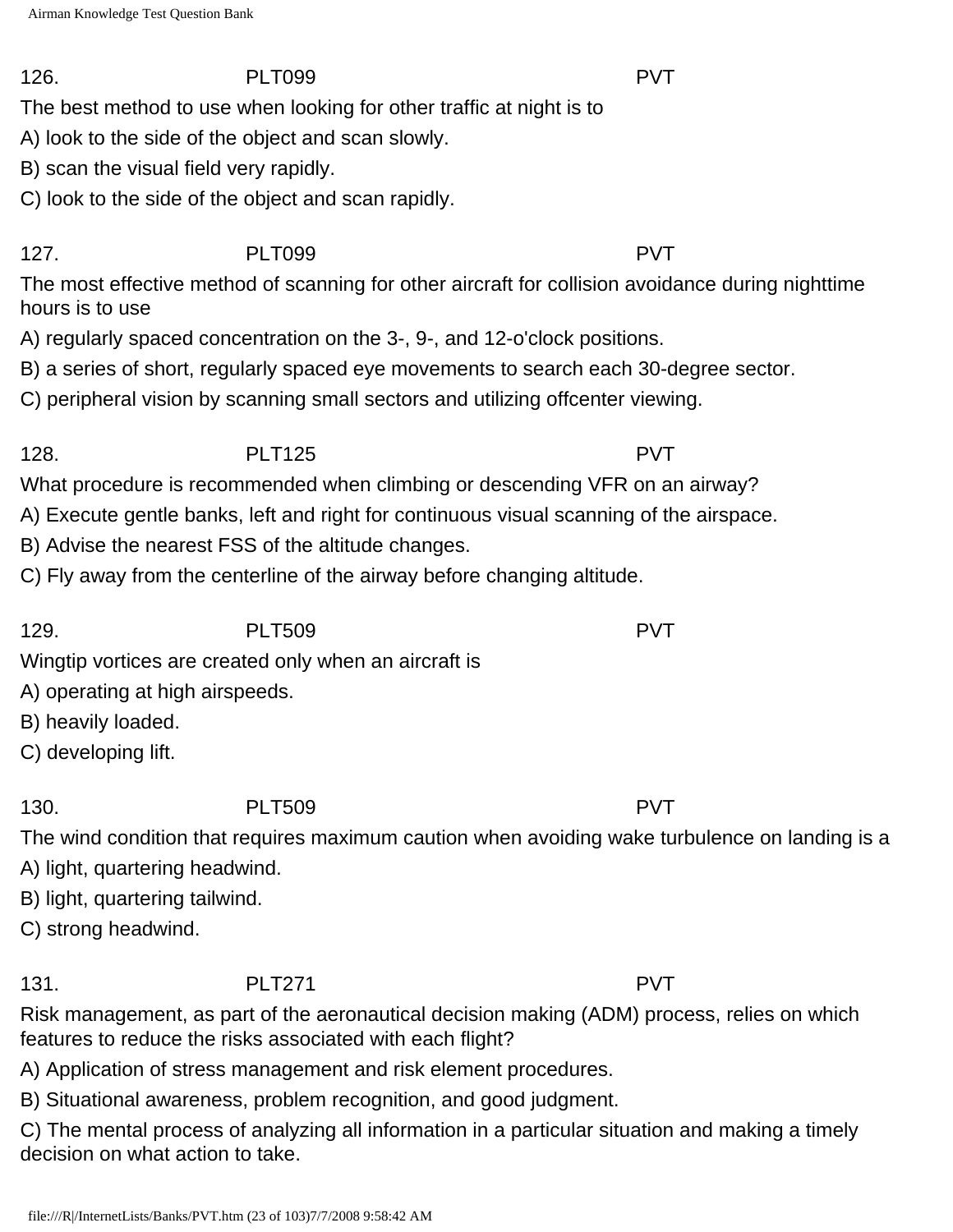Susceptibility to carbon monoxide poisoning increases as

A) altitude increases.

B) altitude decreases.

C) air pressure increases.

133. PLT330 PVT

Which statement best defines hypoxia?

A) A state of oxygen deficiency in the body.

B) An abnormal increase in the volume of air breathed.

C) A condition of gas bubble formation around the joints or muscles.

## 134. PLT332 PVT

When a stressful situation is encountered in flight, an abnormal increase in the volume of air breathed in and out can cause a condition known as

A) hyperventilation.

- B) aerosinusitis.
- C) aerotitis.

135. PLT194 PVT

Which technique should a pilot use to scan for traffic to the right and left during straight-and-level flight?

A) Systematically focus on different segments of the sky for short intervals.

B) Concentrate on relative movement detected in the peripheral vision area.

C) Continuous sweeping of the windshield from right to left.

136. PLT194 PVT How can you determine if another aircraft is on a collision course with your aircraft?

A) The other aircraft will always appear to get larger and closer at a rapid rate.

B) The nose of each aircraft is pointed at the same point in space.

C) There will be no apparent relative motion between your aircraft and the other aircraft.

137. PLT334 PVT

Pilots are more subject to spatial disorientation if

A) they ignore the sensations of muscles and inner ear.

B) visual cues are taken away, as they are in instument meteorological conditions (IMC).

C) eyes are moved often in the process of cross-checking the flight instruments.

132. PLT097 PVT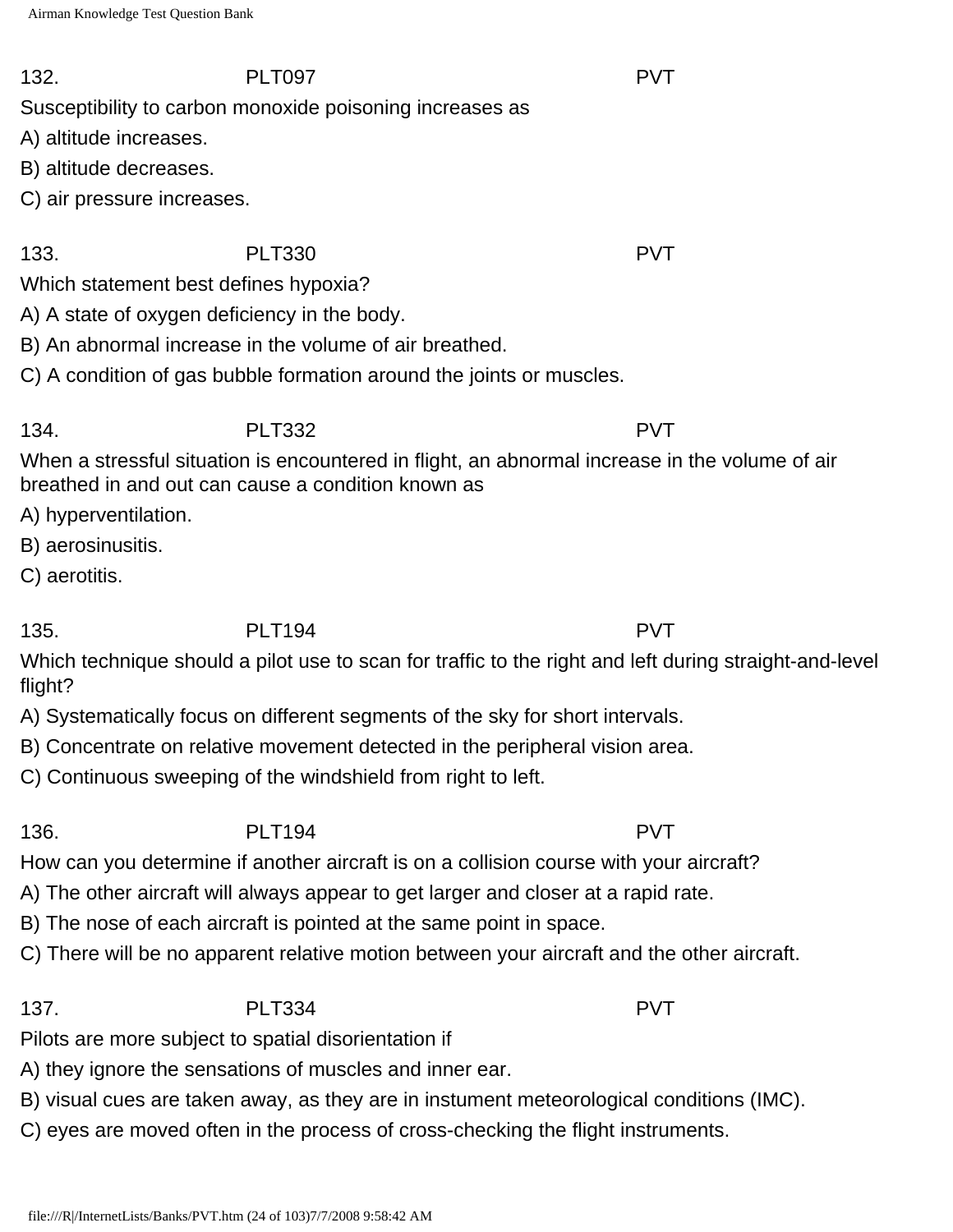### 138. PLT334 PVT

The danger of spatial disorientation during flight in poor visual conditions may be reduced by

A) shifting the eyes quickly between the exterior visual field and the instrument panel.

B) having faith in the instruments rather than taking a chance on the sensory organs.

C) leaning the body in the opposite direction of the motion of the aircraft.

| 139.<br>A) 'FOUR THOUSAND FIVE HUNDRED.'<br>B) 'FOUR POINT FIVE.'<br>C) 'FORTY-FIVE HUNDRED FEET MSL.' | <b>PLT204</b><br>The correct method of stating 4,500 feet MSL to ATC is                                                                                           |                                                                                   | <b>PVT</b> |
|--------------------------------------------------------------------------------------------------------|-------------------------------------------------------------------------------------------------------------------------------------------------------------------|-----------------------------------------------------------------------------------|------------|
| 140.<br>B) 'TEN POINT FIVE.'                                                                           | <b>PLT204</b><br>The correct method of stating 10,500 feet MSL to ATC is<br>A) 'TEN THOUSAND, FIVE HUNDRED FEET.'<br>C) 'ONE ZERO THOUSAND, FIVE HUNDRED.'        |                                                                                   | <b>PVT</b> |
| 141.<br>A) 1,000 feet AGL.<br>B) 2,000 feet AGL.<br>C) 3,000 feet AGL.                                 | <b>PLT064</b>                                                                                                                                                     | Pilots flying over a national wildlife refuge are requested to fly no lower than  | <b>PVT</b> |
| 142.<br>A) 20 feet.<br>B) 36 feet.<br>C) 360 feet.                                                     | <b>PLT064</b>                                                                                                                                                     | (Refer to figure 21, area 2.) The elevation of the Chesapeake Regional Airport is | <b>PVT</b> |
| 143.                                                                                                   | <b>PLT064</b><br>A) Unmarked blimp hangers at 300 feet MSL.<br>B) Unmarked balloon on cable to 3,000 feet AGL.<br>C) Unmarked balloon on cable to 3,000 feet MSL. | (Refer to figure 21, area 5.) The CAUTION box denotes what hazard to aircraft?    | <b>PVT</b> |
| 144.                                                                                                   | <b>PLT064</b>                                                                                                                                                     |                                                                                   | <b>PVT</b> |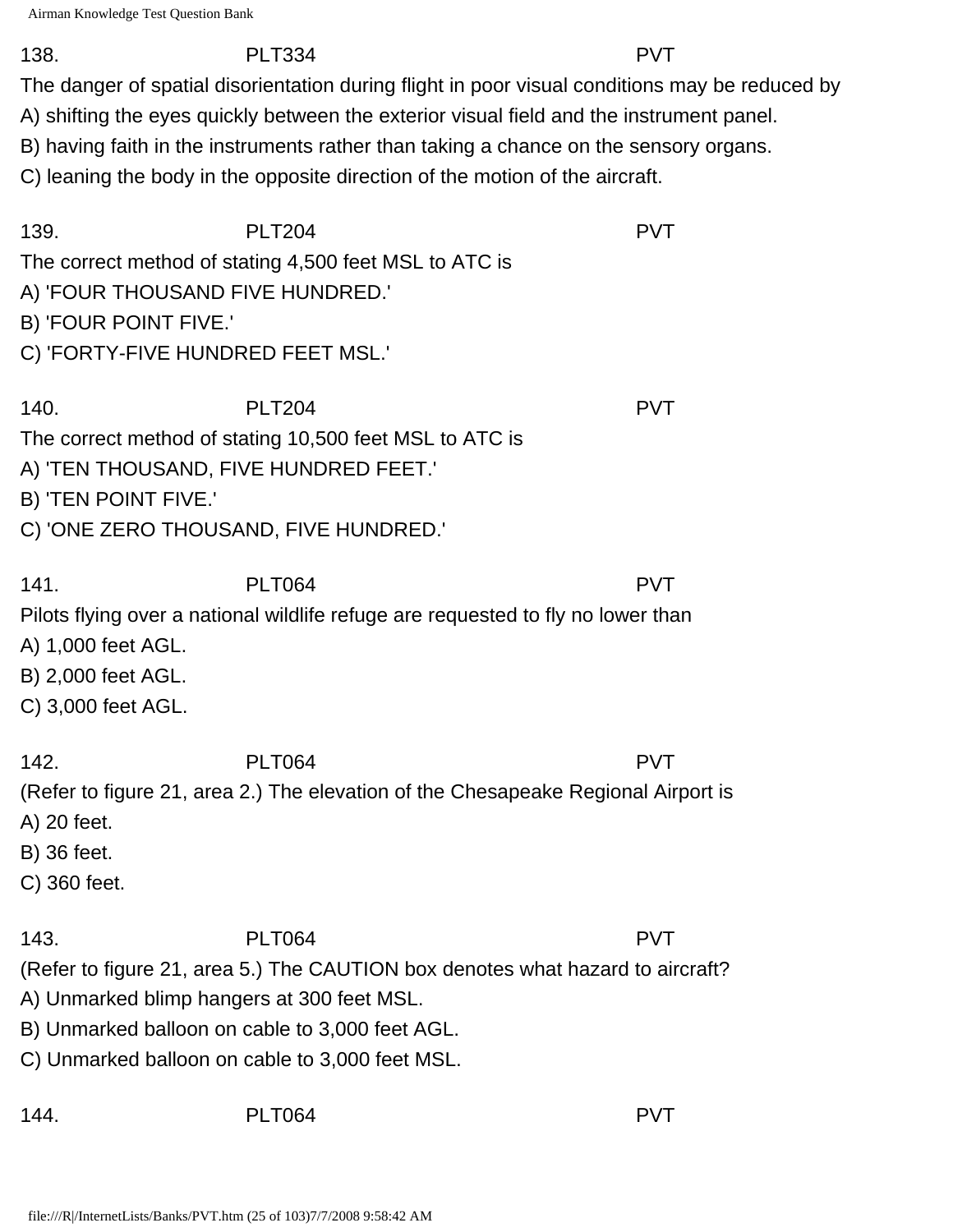(Refer to figure 22.) On what frequency can a pilot receive Hazardous Inflight Weather Advisory Service (HIWAS) in the vicinity of area 1?

A) 117.1 MHz.

B) 118.0 MHz.

C) 122.0 MHz.

### 145. PLT064 PVT

(Refer to figure 21, area 2.) The flag symbol at Lake Drummond represents a

A) compulsory reporting point for Norfolk Class C airspace.

B) compulsory reporting point for Hampton Roads Airport.

C) visual checkpoint used to identify position for initial callup to Norfolk Approach Control.

# 146. PLT064 PVT

(Refer to figure 22.) Which public use airports depicted are indicated as having fuel?

A) Minot Intl. (area 1) and Mercer County Regional Airport (area 3).

B) Minot Intl. (area 1) and Garrison (area 2).

C) Mercer County Regional Airport (area 3) and Garrison (area 2).

147. PLT101 PVT

(Refer to figure 26, area 2.) The control tower frequency for Addison Airport is

A) 122.95 MHz.

B) 126.0 MHz.

C) 133.4 MHz.

148. PLT064 PVT

(Refer to figure 24.) The flag symbols at Statesboro Bullock County Airport, Claxton-Evans County Airport, and Ridgeland Airport are

A) outer boundaries of Savannah Class C airspace.

B) airports with special traffic patterns.

C) visual checkpoints to identify position for initial callup prior to entering Savannah Class C airspace.

149. PLT101 PLT101 PVT

(Refer to figure 26, area 4.) The airspace directly overlying Fort Worth Meacham is

A) Class B airspace to 10,000 feet MSL. B) Class C airspace to 5,000 feet MSL.

C) Class D airspace to 3,200 feet MSL.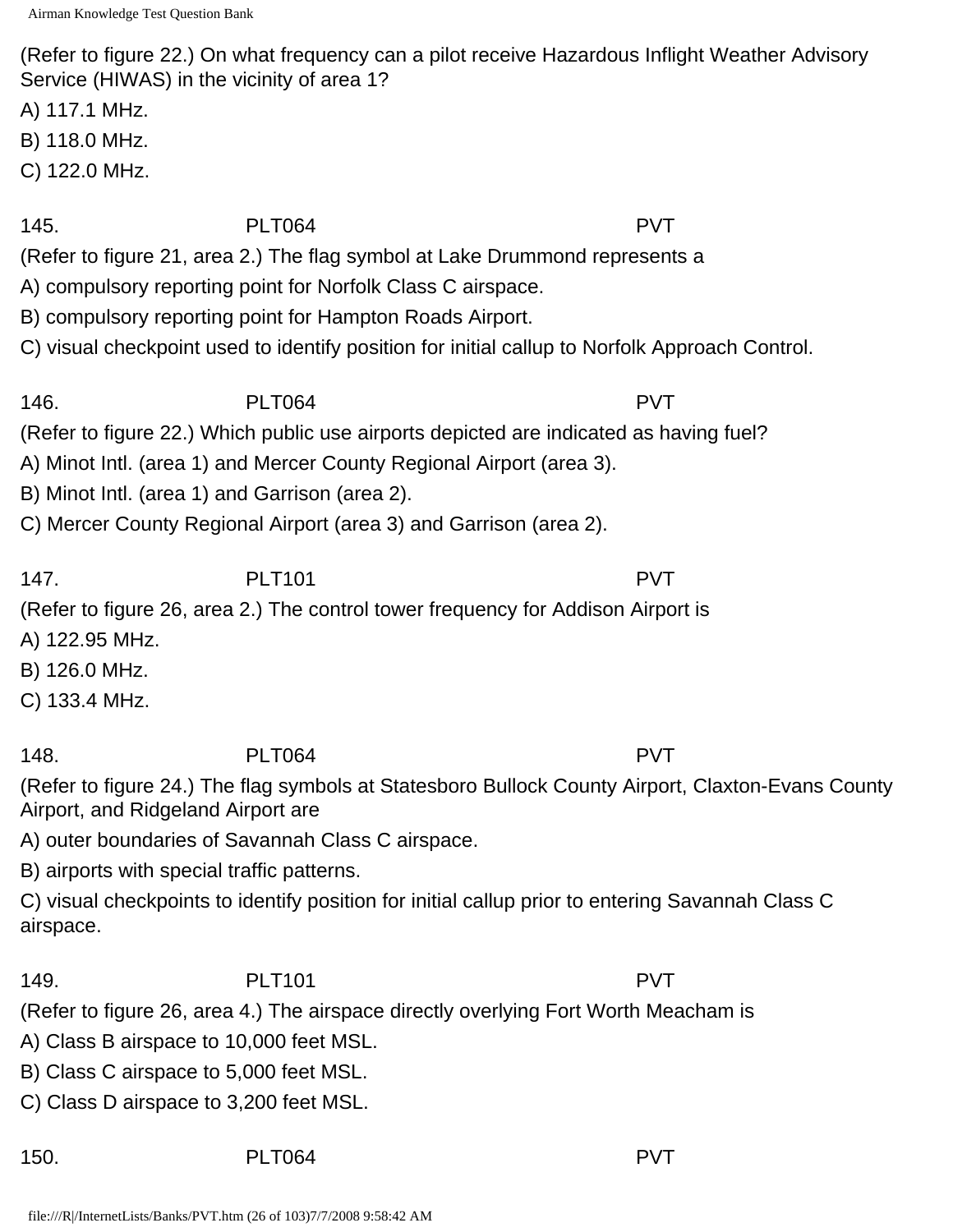(Refer to figure 24, area 3.) What is the height of the lighted obstacle approximately 6 nautical miles southwest of Savannah International?

- A) 1,500 feet MSL.
- B) 1,531 feet AGL.
- C) 1,549 feet MSL.

151. PLT012 PVT

(Refer to figure 22.) The terrain elevation of the light tan area between Minot (area 1) and Audubon Lake (area 2) varies from

A) sea level to 2,000 feet MSL.

- B) 2,000 feet to 2,500 feet MSL.
- C) 2,000 feet to 2,700 feet MSL.

# 152. PLT064 PVT

(Refer to figure 21, area 1.) What minimum radio equipment is required to land and take off at Norfolk International?

- A) Mode C transponder and omnireceiver.
- B) Mode C transponder and two-way radio.
- C) Mode C transponder, omnireceiver, and DME.

# 153. PLT101 PUT PVT

(Refer to figure 26, area 7.) The airspace overlying Mc Kinney (TKI) is controlled from the surface to

- A) 700 feet AGL.
- B) 2,900 feet MSL.
- C) 2,500 feet MSL.

# 154. PLT040 PVT

(Refer to figure 27, area 6.) The airspace overlying and within 5 miles of Barnes County Airport is

- A) Class D airspace from the surface to the floor of the overlying Class E airspace.
- B) Class E airspace from the surface to 1,200 feet MSL.

C) Class G airspace from the surface to 700 feet AGL.

# 155. PLT101 PVT

(Refer to figure 26, area 8.) What minimum altitude is required to fly over the Cedar Hill TV towers in the congested area south of NAS Dallas?

A) 2,555 feet MSL.

- B) 3,449 feet MSL.
- C) 3,349 feet MSL.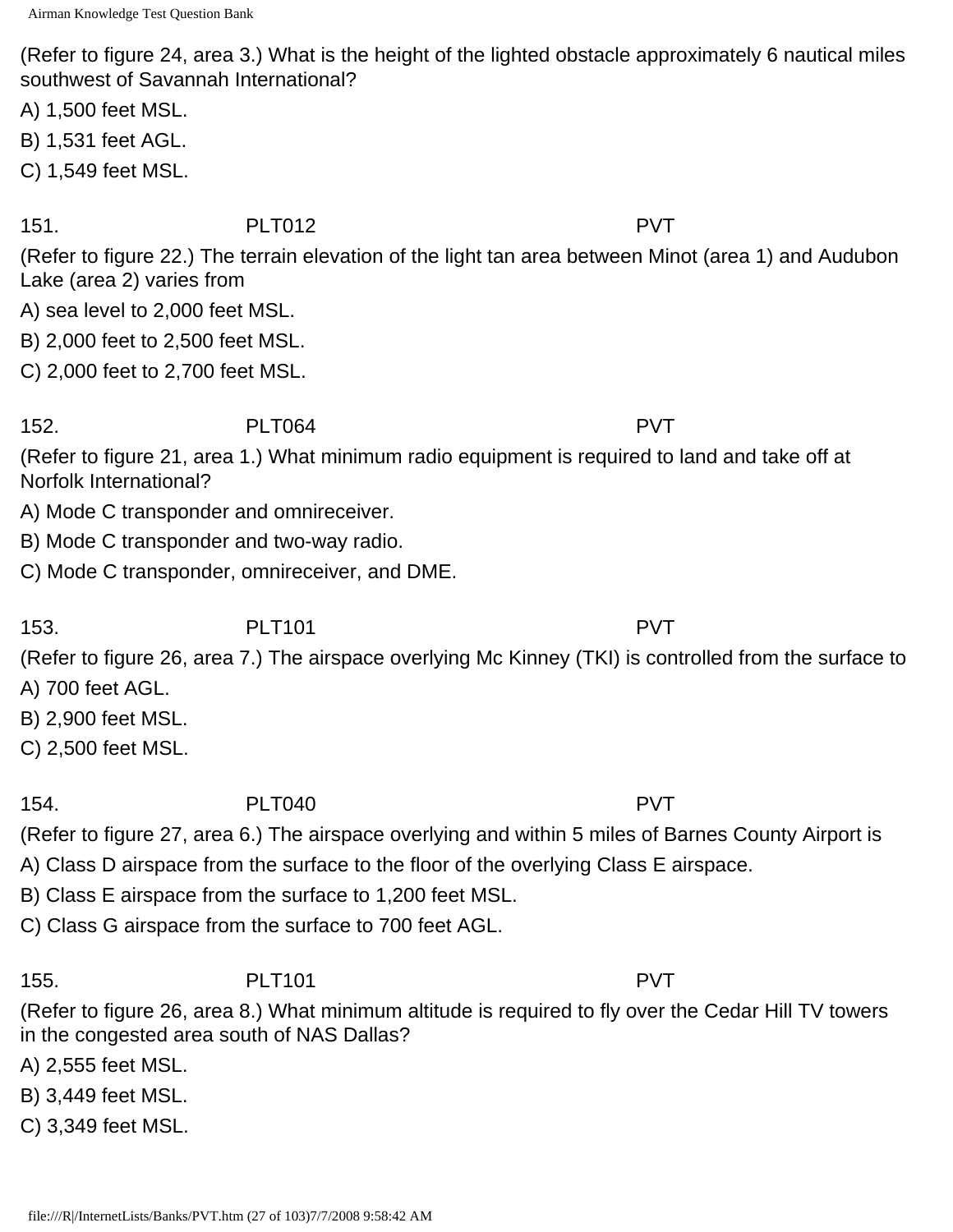### 156. PLT012 PVT

(Refer to figure 28.) An aircraft departs an airport in the central standard time zone at 0930 CST for a 2-hour flight to an airport located in the mountain standard time zone. The landing should be at what time?

A) 0930 MST.

- B) 1030 MST.
- C) 1130 MST.

## 157. PLT012 PVT

(Refer to figure 23.) Determine the magnetic heading for a flight from Sandpoint Airport (area 1) to St. Maries Airport (area 4). The wind is from 215° at 25 knots, and the true airspeed is 125 knots.

A) 187°.

B) 169°.

C) 349°.

# 158. PLT012 PVT

(Refer to figure 28.) An aircraft departs an airport in the central standard time zone at 0845 CST for a 2-hour flight to an airport located in the mountain standard time zone. The landing should be at what coordinated universal time?

A) 1345Z.

B) 1445Z.

C) 1645Z.

# 159. PLT012 PVT

(Refer to figure 28.) An aircraft departs an airport in the mountain standard time zone at 1615 MST for a 2-hour 15-minute flight to an airport located in the Pacific standard time zone. The estimated time of arrival at the destination airport should be

A) 1630 PST.

- B) 1730 PST.
- C) 1830 PST.

# 160. PLT012 PVT

(Refer to figure 25). Determine the magnetic course from Airpark East Airport (area 1) to Winnsboro Airport (area 2). Magnetic variation is 6°30'E.

- A) 075°.
- B) 082°.
- C) 091°.

161. PLT012 PVT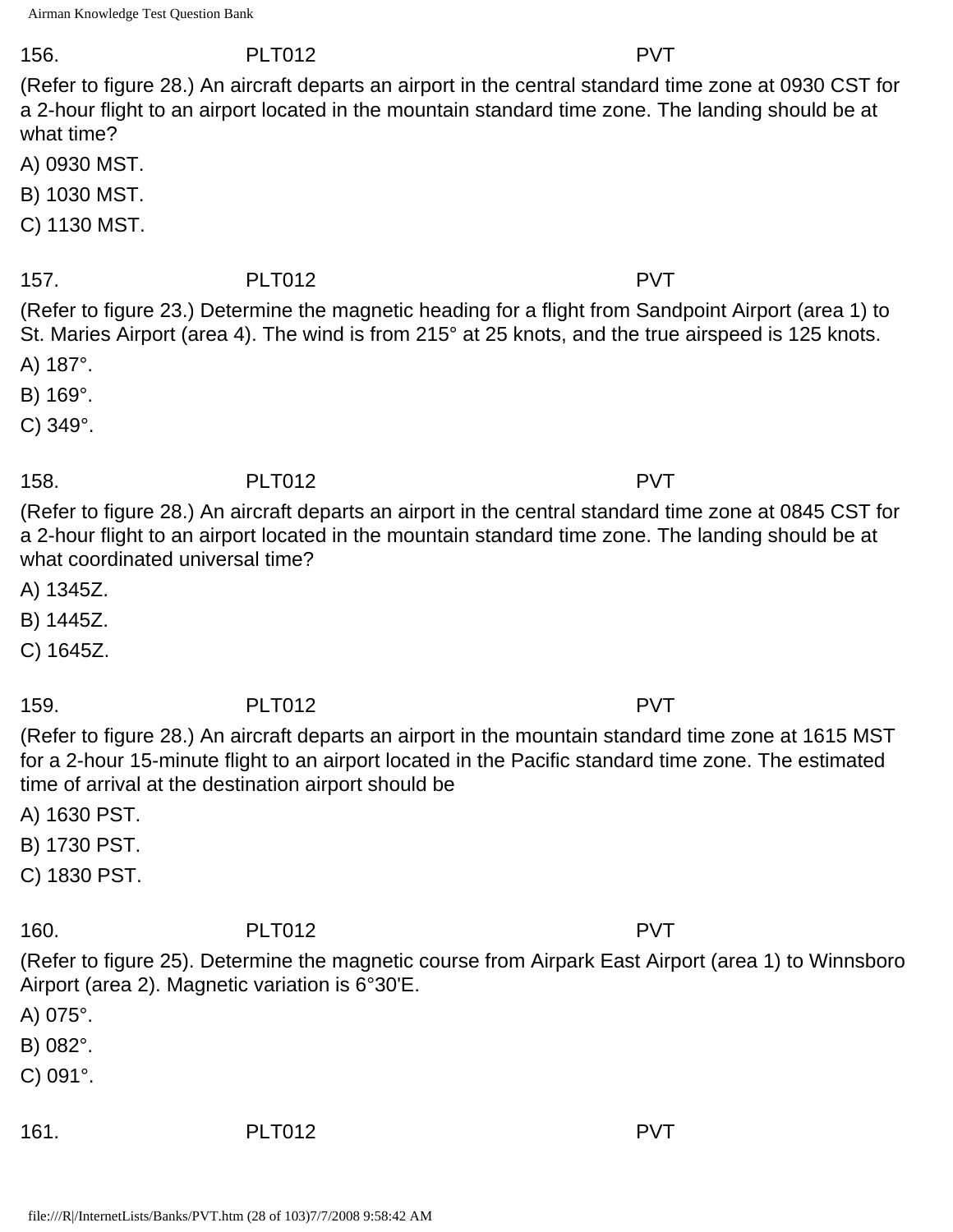(Refer to figure 28.) An aircraft departs an airport in the Pacific standard time zone at 1030 PST for a 4-hour flight to an airport located in the central standard time zone. The landing should be at what coordinated universal time?

A) 2030Z.

B) 2130Z.

C) 2230Z.

### 162. PLT012 PVT

(Refer to figure 22.) What is the estimated time en route from Mercer County Regional Airport (area 3) to Minot International (area 1)? The wind is from 330° at 25 knots and the true airspeed is 100 knots. Add 3-1/2 minutes for departure and climb-out.

A) 44 minutes.

B) 48 minutes.

C) 52 minutes.

## 163. PLT012 PVT

(Refer to figure 28.) An aircraft departs an airport in the mountain standard time zone at 1515 MST for a 2-hour 30-minute flight to an airport located in the Pacific standard time zone. What is the estimated time of arrival at the destination airport?

A) 1645 PST.

B) 1745 PST.

C) 1845 PST.

### 164. PLT012 PVT

(Refer to figure 26.) What is the estimated time en route for a flight from Denton Muni (area 1) to Addison (area 2)? The wind is from 200° at 20 knots, the true airspeed is 110 knots, and the magnetic variation is 7° east.

A) 13 minutes.

B) 16 minutes.

C) 19 minutes.

# 165. PLT012 PVT

(Refer to figure 23.) Determine the magnetic heading for a flight from St. Maries Airport (area 4) to Priest River Airport (area 1). The wind is from 340° at 10 knots, and the true airspeed is 90 knots.

A) 320°.

B) 327°.

C) 345°.

166. PLT012 PVT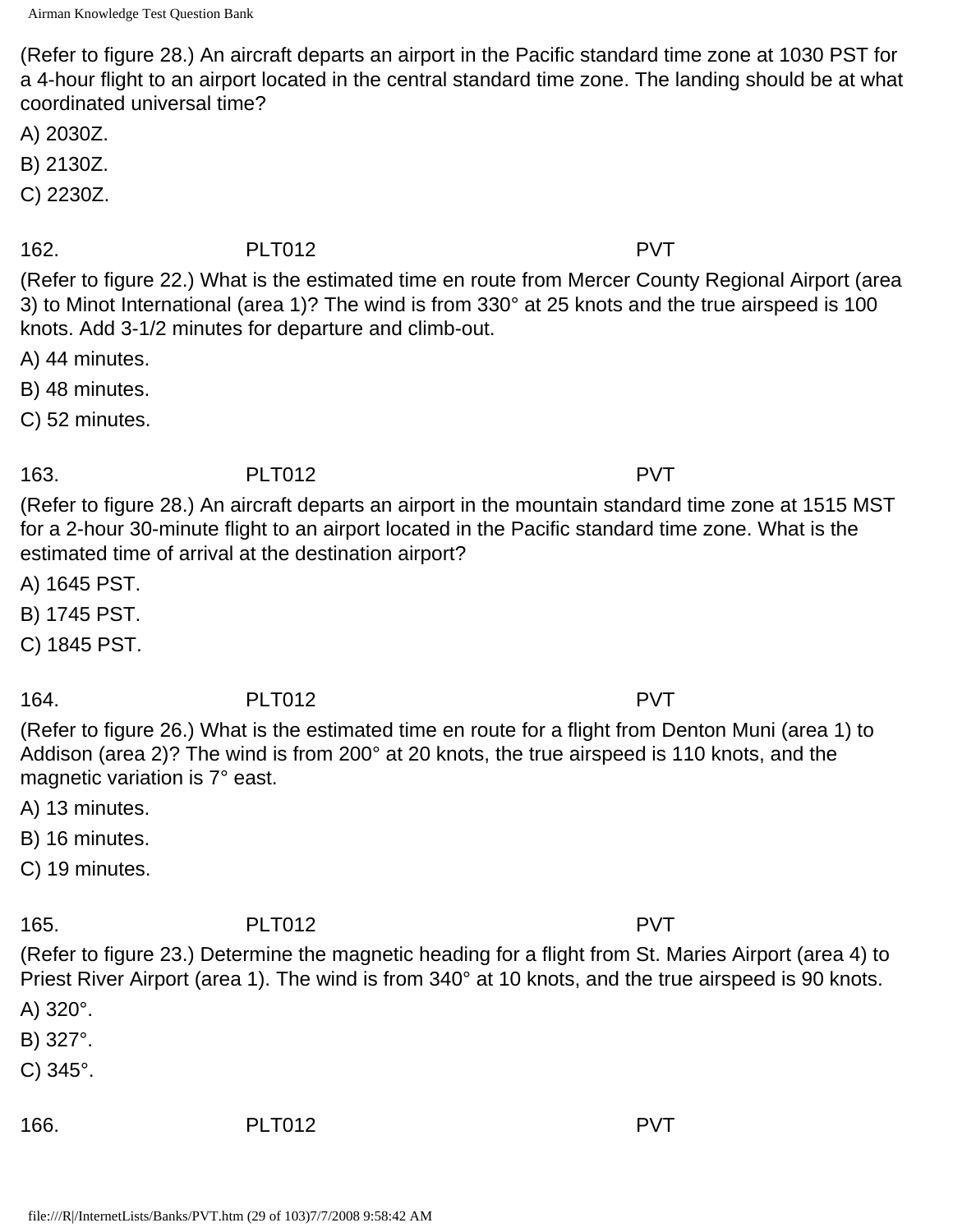(Refer to figure 24.) What is the estimated time en route for a flight from Allendale County Airport (area 1) to Claxton-Evans County Airport (area 2)? The wind is from 100° at 18 knots and the true airspeed is 115 knots. Add 2 minutes for climb-out.

A) 27 minutes.

B) 30 minutes.

C) 33 minutes.

167. PLT012 PVT

(Refer to figure 24.) Determine the magnetic heading for a flight from Allendale County Airport (area 1) to Claxton-Evans County Airport (area 2). The wind is from 090° at 16 knots, and the true airspeed is 90 knots.

A) 208°.

B) 212°.

C) 230°.

## 168. PLT012 PVT

(Refer to figure 24 and 59.) Determine the compass heading for a flight from Claxton-Evans County Airport (area 2) to Hampton Varnville Airport (area 1). The wind is from 280° at 08 knots, and the true airspeed is 85 knots.

A) 033°.

B) 038°.

C) 042°.

169. PLT064 PVT

(Refer to figure 21.) Determine the magnetic course from First Flight Airport (area 5) to Hampton Roads Airport (area 2).

A) 141°.

B) 321°.

C) 331°.

170. PLT012 PVT

(Refer to figure 27.) Determine the magnetic course from Breckheimer (Pvt) Airport (area 1) to Jamestown Airport (area 4).

A) 180°.

B) 188°.

C) 360°.

| 171. | <b>PLT012</b> | <b>PVT</b> |
|------|---------------|------------|
|      |               |            |

file:///R|/InternetLists/Banks/PVT.htm (30 of 103)7/7/2008 9:58:42 AM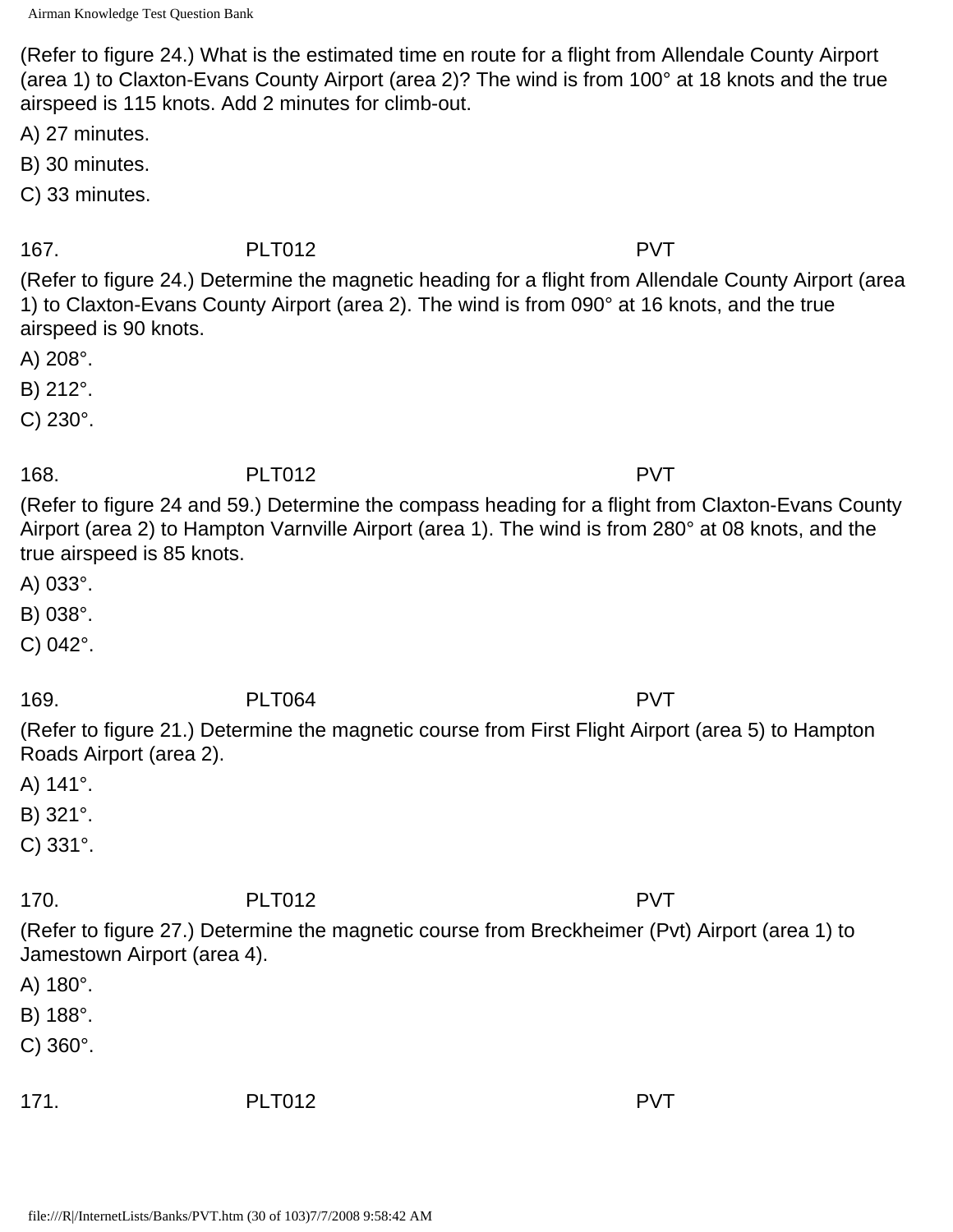(Refer to figure 23.) What is the magnetic heading for a flight from Priest River Airport (area 1) to Shoshone County Airport (area 3)? The wind is from 030° at 12 knots, and the true airspeed is 95 knots.

A) 118°.

B) 143°.

C) 136°.

## 172. PLT012 PVT

(Refer to figure 23.) Determine the estimated time en route for a flight from Priest River Airport (area 1) to Shoshone County Airport (area 3). The wind is from 030 at 12 knots and the true airspeed is 95 knots. Add 2 minutes for climb-out.

A) 29 minutes.

B) 27 minutes.

C) 31 minutes.

### 173. PLT012 PVT

(Refer to figure 23.) What is the estimated time en route for a flight from St. Maries Airport (area 4) to Priest River Airport (area 1)? The wind is from 300° at 14 knots and the true airspeed is 90 knots. Add 3 minutes for climb-out.

A) 38 minutes.

B) 43 minutes.

C) 48 minutes.

### 174. PLT455 PVT

(Refer to figure 52.) If more than one cruising altitude is intended, which should be entered in block 7 of the flight plan?

A) Initial cruising altitude.

B) Highest cruising altitude.

C) Lowest cruising altitude.

### 175. PLT455 PVT

(Refer to figure 52.) What information should be entered in block 9 for a VFR day flight?

A) The name of the airport of first intended landing.

B) The name of destination airport if no stopover for more than 1 hour is anticipated.

C) The name of the airport where the aircraft is based.

# 176. PLT515 PVT

How should contact be established with an En Route Flight Advisory Service (EFAS) station, and what service would be expected?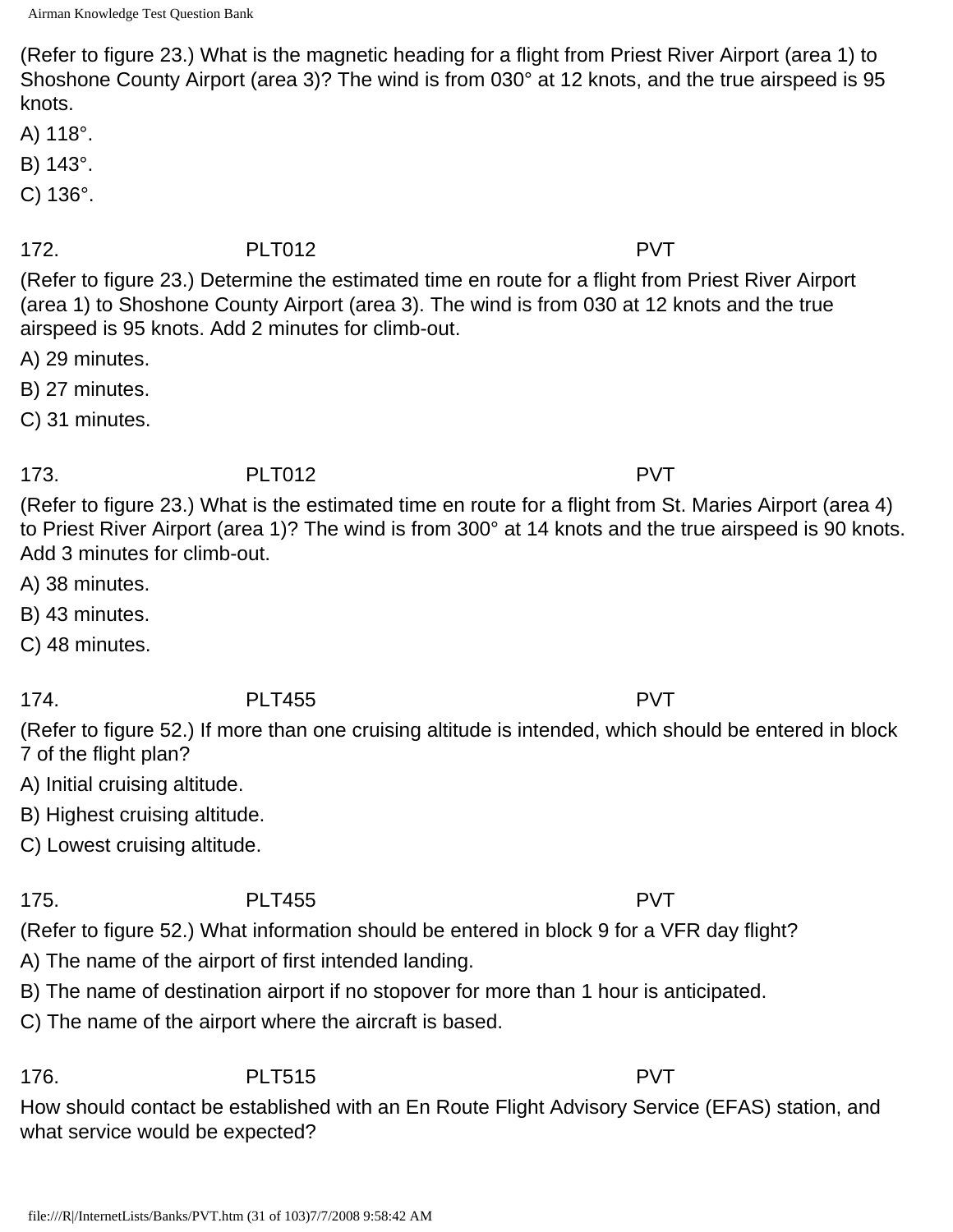A) Call EFAS on 122.2 for routine weather, current reports on hazardous weather, and altimeter settings.

B) Call flight assistance on 122.5 for advisory service pertaining to severe weather.

C) Call Flight Watch on 122.0 for information regarding actual weather and thunderstorm activity along proposed route.

| 177.                  | <b>PLT014</b> | <b>PVT</b>                                                                                              |
|-----------------------|---------------|---------------------------------------------------------------------------------------------------------|
| heading is            |               | (Refer to figure 31, illustration 8.) If the magnetic bearing TO the station is 135°, the magnetic      |
| A) $135^\circ$ .      |               |                                                                                                         |
| B) 270°.              |               |                                                                                                         |
| $C) 360^{\circ}$ .    |               |                                                                                                         |
| 178.                  | <b>PLT091</b> | <b>PVT</b>                                                                                              |
|                       |               | (Refer to figure 30, illustration 1.) What outbound bearing is the aircraft crossing?                   |
| A) $030^\circ$ .      |               |                                                                                                         |
| B) 150°.              |               |                                                                                                         |
| $C) 180^\circ.$       |               |                                                                                                         |
| 179.                  | <b>PLT014</b> | <b>PVT</b>                                                                                              |
| crosswind?            |               | (Refer to figure 30.) Which ADF indication represents the aircraft tracking TO the station with a right |
| A) 1.                 |               |                                                                                                         |
| B) 2.                 |               |                                                                                                         |
| $C)$ 4.               |               |                                                                                                         |
| 180.                  | <b>PLT014</b> | <b>PVT</b>                                                                                              |
|                       |               | (Refer to figure 30, illustration 3.) What is the magnetic bearing FROM the station?                    |
| A) $025^\circ$ .      |               |                                                                                                         |
| B) 115°.              |               |                                                                                                         |
| $C) 295$ °.           |               |                                                                                                         |
| 181.                  | <b>PLT014</b> | <b>PVT</b>                                                                                              |
| TO the station.       |               | (Refer to figure 30, illustration 2.) Determine the approximate heading to intercept the 180° bearing   |
| A) 040°.              |               |                                                                                                         |
| B) 160°.              |               |                                                                                                         |
| $C)$ 220 $^{\circ}$ . |               |                                                                                                         |
|                       |               |                                                                                                         |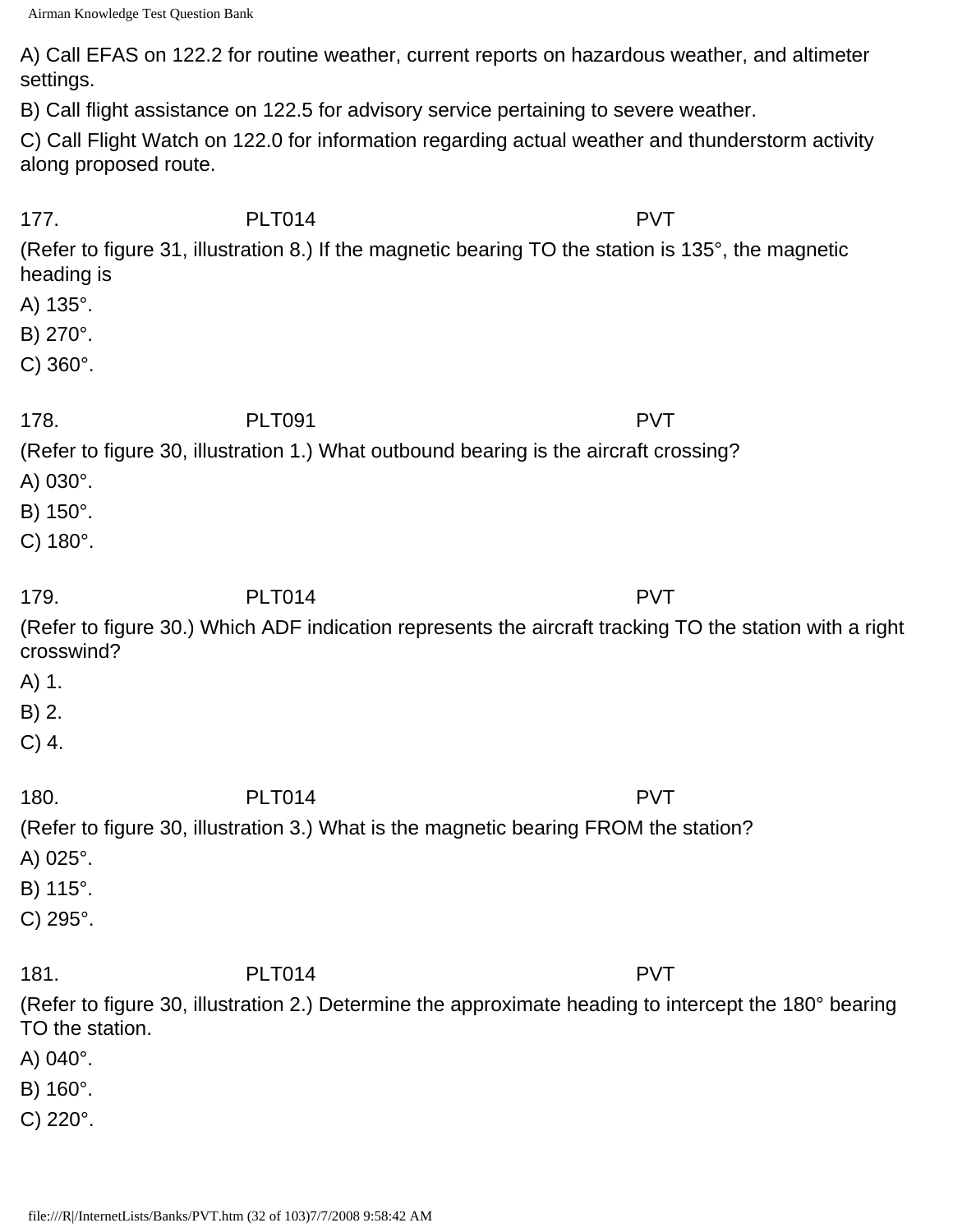| 182.<br>A) $010^{\circ}$ .<br>B) $145^\circ$ .<br>C) $190^\circ$ .                            | <b>PLT091</b><br>(Refer to figure 30, illustration 2.) What magnetic bearing should the pilot use to fly TO the station?                                                                                                                                                              | <b>PVT</b> |
|-----------------------------------------------------------------------------------------------|---------------------------------------------------------------------------------------------------------------------------------------------------------------------------------------------------------------------------------------------------------------------------------------|------------|
| 183.<br>A) $030^\circ$ .<br>B) 180°.<br>C) $210^{\circ}$ .                                    | <b>PLT091</b><br>(Refer to figure 30, illustration 1.) Determine the magnetic bearing TO the station.                                                                                                                                                                                 | <b>PVT</b> |
| 184.<br>aircraft crossing?<br>A) $030^\circ$ .<br>B) 210°.<br>C) $300^\circ$ .                | <b>PLT090</b><br>(Refer to figure 29, illustration 8.) The VOR receiver has the indications shown. What radial is the                                                                                                                                                                 | <b>PVT</b> |
| 185.<br>A) 1.<br>B) 4.<br>$C$ ) 6.                                                            | <b>PLT090</b><br>(Refer to figure 27, areas 4 and 3; and figure 29.) The VOR is tuned to Jamestown VOR, and the<br>aircraft is positioned over Cooperstown Airport. Which VOR indication is correct?                                                                                  | <b>PVT</b> |
| 186.<br>aircraft's position relative to the station?<br>A) East.<br>B) Southeast.<br>C) West. | <b>PLT090</b><br>(Refer to figure 29, illustration 3.) The VOR receiver has the indications shown. What is the                                                                                                                                                                        | <b>PVT</b> |
| 187.<br>A) East-northeast.<br>B) North-northeast.                                             | <b>PLT101</b><br>(Refer to figure 26, area 5.) The VOR is tuned to the Dallas/Fort Worth VORTAC. The omnibearing<br>selector (OBS) is set on 253°, with a TO indication, and a right course deviation indicator (CDI)<br>deflection. What is the aircraft's position from the VORTAC? | <b>PVT</b> |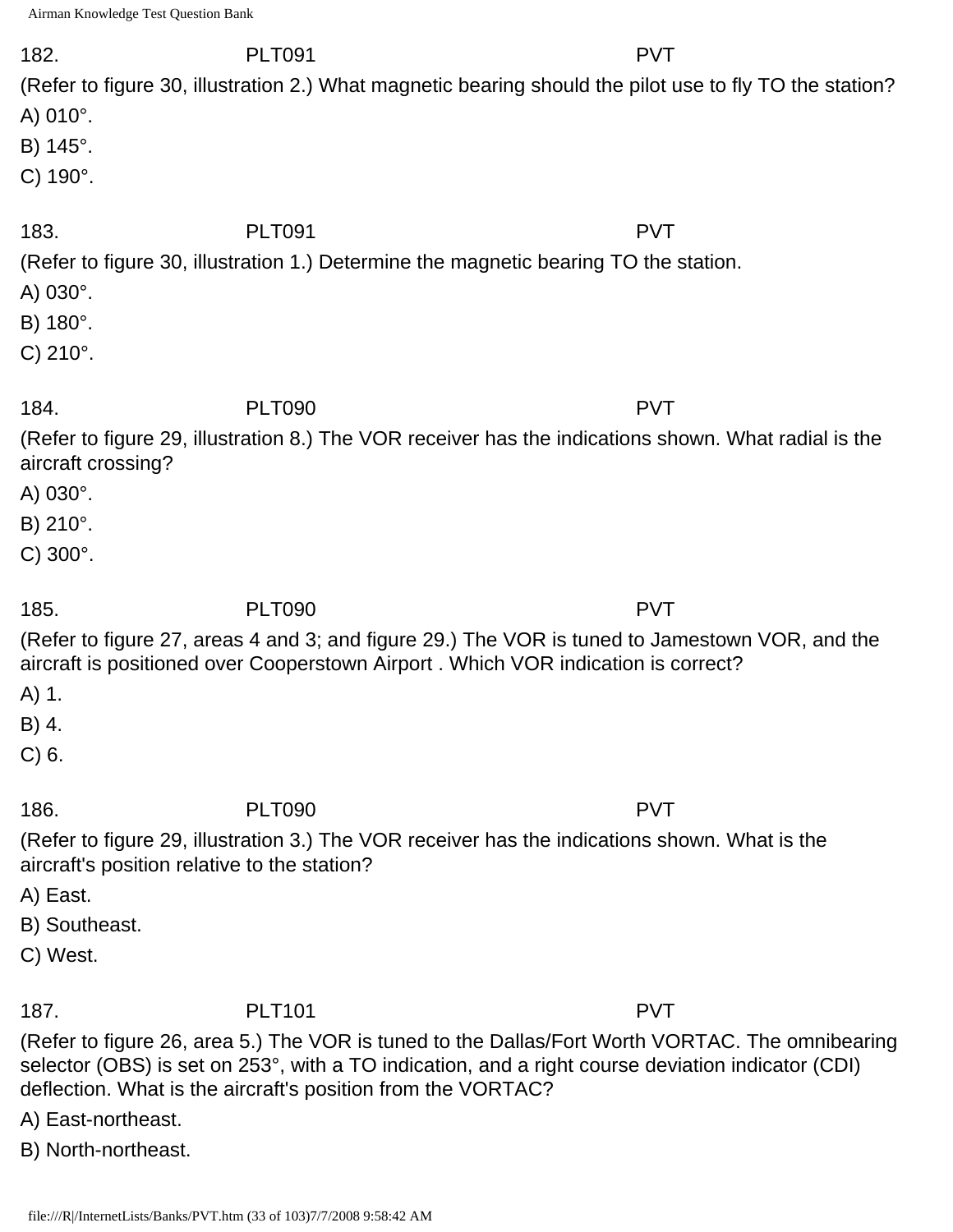C) West-southwest.

188. PLT090 PVT (Refer to figure 25, and figure 29.) The VOR is tuned to Bonham VORTAC (area 3), and the aircraft is positioned over the town of Sulphur Springs (area 5). Which VOR indication is correct? A) 1. B) 7. C) 8. 189. PLT012 PVT (Refer to figure 22.) What course should be selected on the omnibearing selector (OBS) to make a direct flight from Mercer County Regional Airport (area 3) to the Minot VORTAC (area 1) with a TO indication? A) 359°. B) 179°. C) 001°. 190. PLT090 PVT (Refer to figure 21, area 3; and figure 29.) The VOR is tuned to Elizabeth City VOR, and the aircraft is positioned over Shawboro. Which VOR indication is correct? A) 2. B) 5. C) 9. 191. PLT090 PVT (Refer to figure 21.) What is your approximate position on low altitude airway Victor 1, southwest of Norfolk (area 1), if the VOR receiver indicates you are on the 340° radial of Elizabeth City VOR (area 3)? A) 15 nautical miles from Norfolk VORTAC. B) 18 nautical miles from Norfolk VORTAC. C) 23 nautical miles from Norfolk VORTAC. 192. PLT101 PVT (Refer to figure 25.) What is the approximate position of the aircraft if the VOR receivers indicate the 245° radial of Sulphur Springs VOR-DME (area 5) and the 140° radial of Bonham VORTAC (area 3)?

A) Majors Airport.

B) Meadowview Airport.

C) Glenmar Airport.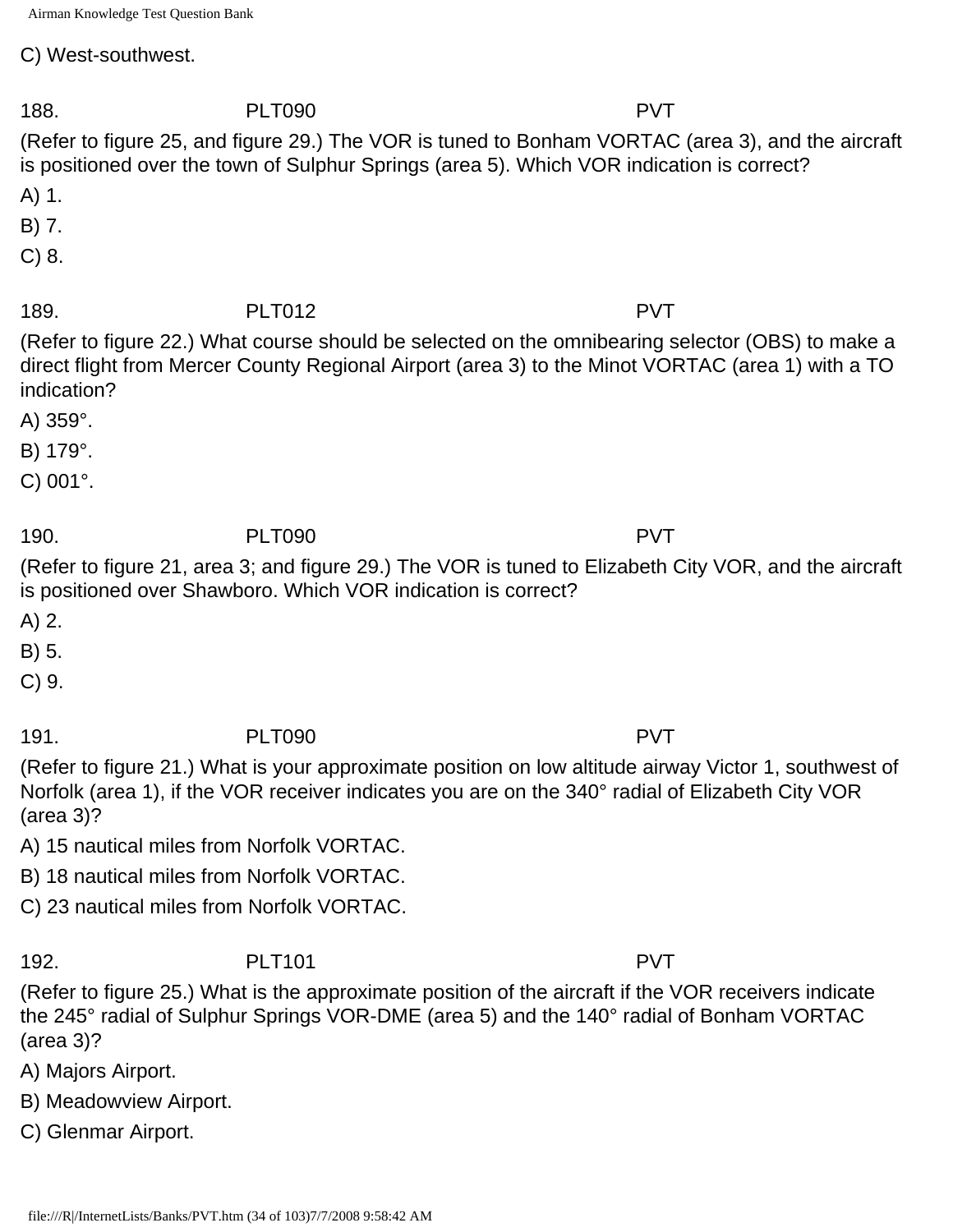### 193. PLT335 PVT

(Refer to figure 24.) What is the approximate position of the aircraft if the VOR receivers indicate the 320° radial of Savannah VORTAC (area 3) and the 184° radial of Allendale VOR (area 1)?

A) Town of Guyton.

B) Town of Springfield.

C) 3 miles east of Marlow.

### 194. PLT064 PVT

(Refer to figure 24.) On what course should the VOR receiver (OBS) be set to navigate direct from Hampton Varnville Airport (area 1) to Savannah VORTAC (area 3)?

A) 003°.

B) 183°.

C) 200°.

### 195. PLT101 PVT

A blue segmented circle on a Sectional Chart depicts which class airspace?

- A) Class B.
- B) Class C.
- C) Class D.

## 196. PLT161 PVT

Airspace at an airport with a part-time control tower is classified as Class D airspace only

A) when the weather minimums are below basic VFR.

B) when the associated control tower is in operation.

C) when the associated Flight Service Station is in operation.

# 197. PLT064 PVT

(Refer to figure 23, area 2 and legend 1.) For information about the parachute jumping and glider operations at Silverwood Airport, refer to

A) notes on the border of the chart.

B) the Airport/Facility Directory.

C) the Notices to Airmen (NOTAM) publication.

198. PLT371 PVT

With respect to the certification of aircraft, which is a category of aircraft?

A) Normal, utility, acrobatic.

B) Airplane, rotorcraft, glider.

C) Landplane, seaplane.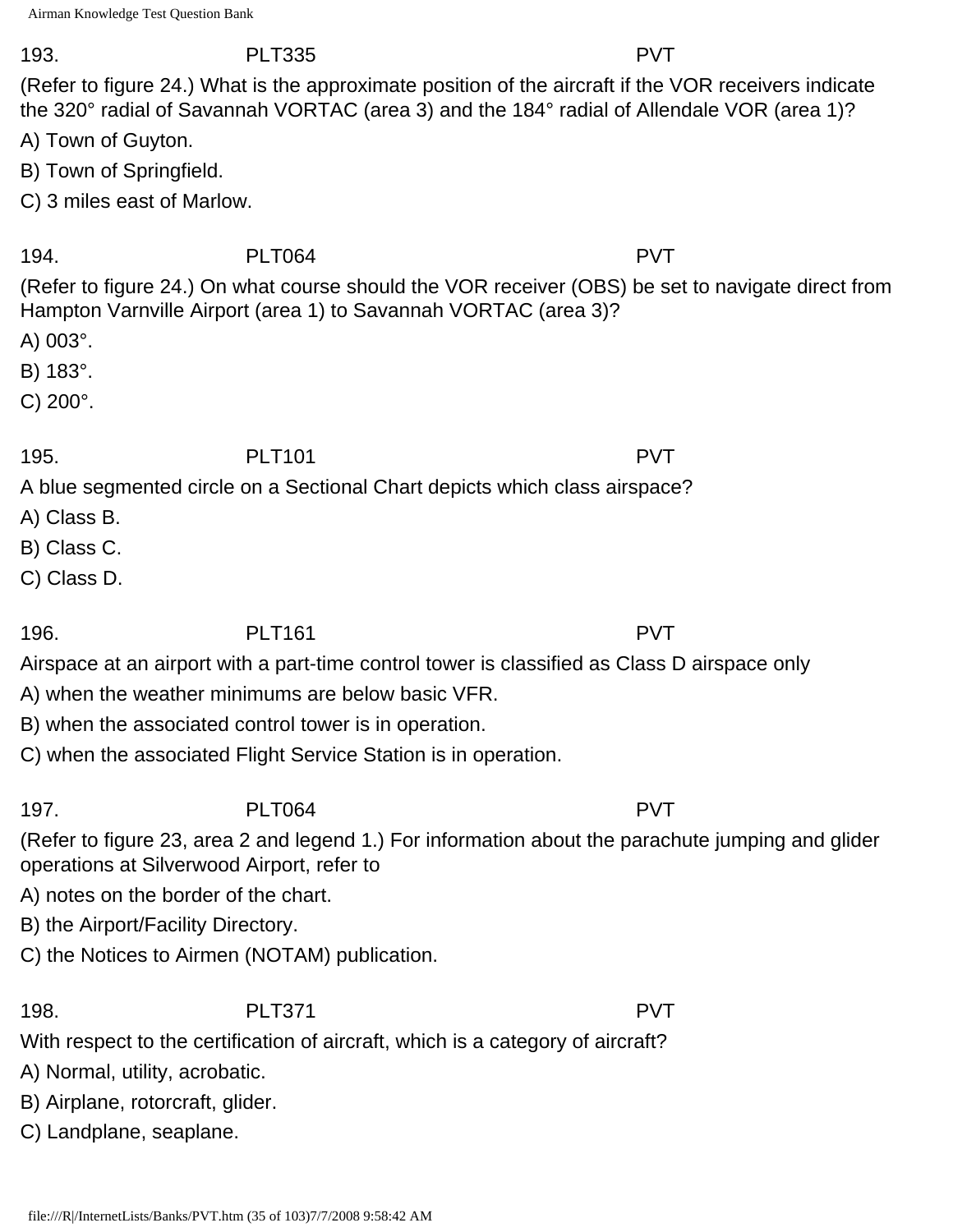### 199. PLT371 PVT

With respect to the certification of airmen, which is a class of aircraft?

A) Airplane, rotorcraft, glider, lighter-than-air.

B) Single-engine land and sea, multiengine land and sea.

C) Lighter-than-air, airship, hot air balloon, gas balloon.

200. PLT506 PVT

Which V-speed represents maneuvering speed?

A) VA.

B) VLO.

C) VNE.

201. PLT446 PVT

Preventive maintenance has been performed on an aircraft. What paperwork is required?

A) A full, detailed description of the work done must be entered in the airframe logbook.

B) The date the work was completed, and the name of the person who did the work must be entered in the airframe and engine logbook.

C) The signature, certificate number, and kind of certificate held by the person approving the work and a description of the work must be entered in the aircraft maintenance records.

202. PLT463 PVT

How soon after the conviction for driving while intoxicated by alcohol or drugs shall it be reported to the FAA, Civil Aviation Security Division?

A) No later than 60 days after the motor vehicle action.

B) No later than 30 working days after the motor vehicle action.

C) Required to be reported upon renewal of medical certificate.

203. PLT399 PVT

Each person who holds a pilot certificate or a medical certificate shall present it for inspection upon the request of the Administrator, the National Transportation Safety Board, or any

A) authorized representative of the Department of Transportation.

B) person in a position of authority.

C) federal, state, or local law enforcement officer.

204. PLT447 PVT

A Third-Class Medical Certificate is issued to a 36-year-old pilot on August 10, this year. To exercise the privileges of a Private Pilot Certificate, the medical certificate will be valid until midnight on

A) August 10, 2 years later.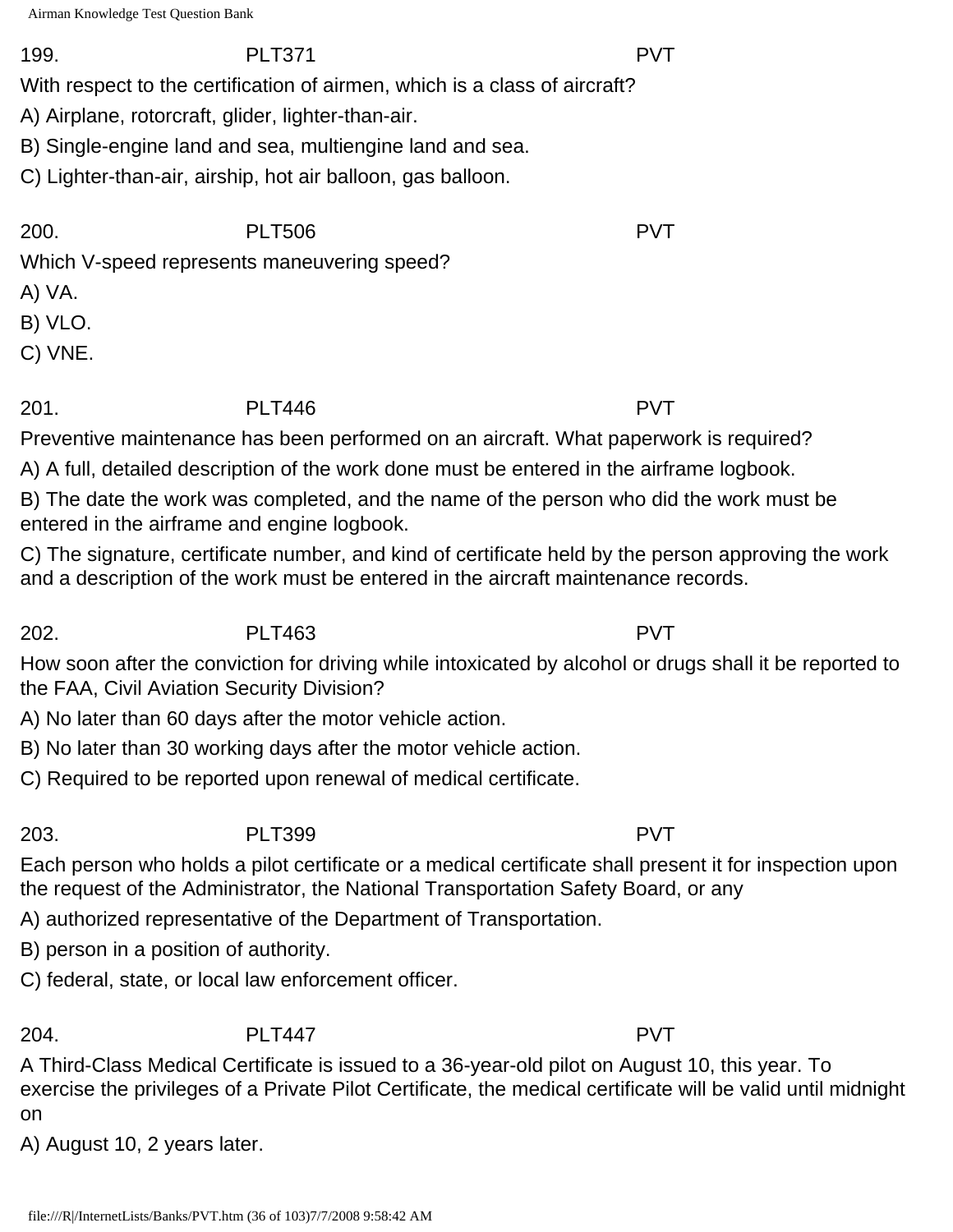B) August 31, 3 years later.

C) August 31, 2 years later.

205. PLT399 PVT

What document(s) must be in your personal possession or readily accessible in the aircraft while operating as pilot in command of an aircraft?

A) Certificates showing accomplishment of a checkout in the aircraft and a current biennial flight review.

B) A pilot certificate with an endorsement showing accomplishment of an annual flight review and a pilot logbook showing recency of experience.

C) An appropriate pilot certificate and an appropriate current medical certificate if required.

206. PLT448 PVT

What exception, if any, permits a private pilot to act as pilot in command of an aircraft carrying passengers who pay for the flight?

A) If the passengers pay all the operating expenses.

B) If a donation is made to a charitable organization for the flight.

C) There is no exception.

207. PLT407 PVT

A certificated private pilot may not act as pilot in command of an aircraft towing a glider unless there is entered in the pilot's logbook a minimum of

A) 100 hours of pilot flight time in any aircraft, that the pilot is using to tow a glider.

B) 100 hours of pilot-in-command time in the aircraft category, class, and type, if required, that the pilot is using to tow a glider.

C) 200 hours of pilot-in-command time in the aircraft category, class, and type, if required, that the pilot is using to tow a glider.

## 208. PLT448 PVT

Before a person holding a private pilot certificate may act as pilot in command of a highperformance airplane, that person must have

A) passed a flight test in that airplane from an FAA inspector.

B) an endorsement in that person's logbook that he or she is competent to act as pilot in command.

C) received ground and flight instruction from an authorized flight instructor who then endorses that person's logbook.

## 209. PLT451 PVT

The pilot in command is required to hold a type rating in which aircraft?

- A) Aircraft operated under an authorization issued by the Administrator.
- B) Aircraft having a gross weight of more than 12,500 pounds.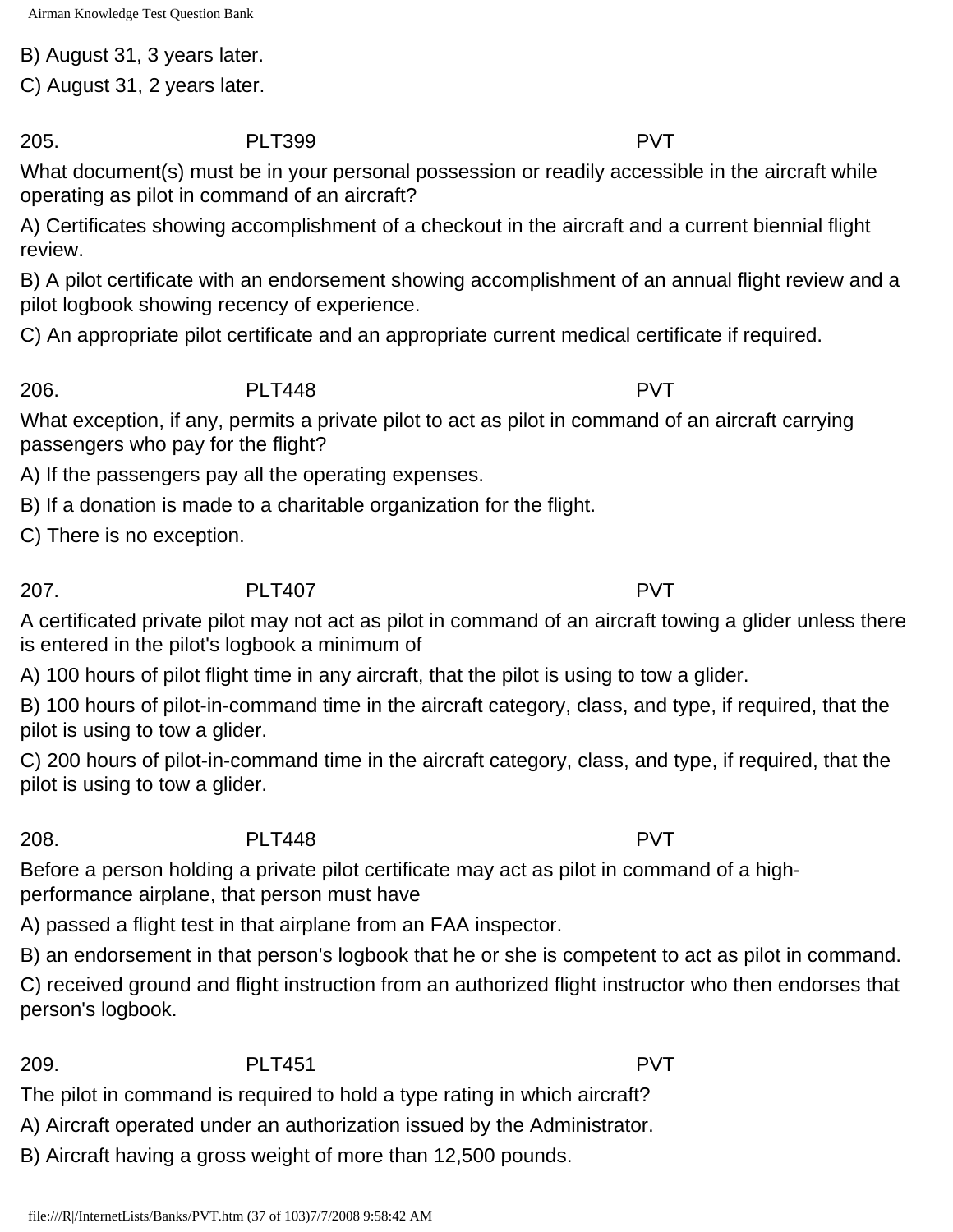```
Airman Knowledge Test Question Bank
```
C) Aircraft involved in ferry flights, training flights, or test flights.

210. PLT161 PVT Unless otherwise specified, Federal Airways include that Class E airspace extending upward from A) 700 feet above the surface up to and including 17,999 feet MSL.

- B) 1,200 feet above the surface up to and including 17,999 feet MSL.
- C) the surface up to and including 18,000 feet MSL.

211. PLT369 PVT

No person may operate an aircraft in acrobatic flight when

- A) flight visibility is less than 5 miles.
- B) over any congested area of a city, town, or settlement.
- C) less than 2,500 feet AGL.

212. PLT369 PVT No person may operate an aircraft in acrobatic flight when the flight visibility is less than

A) 3 miles.

- B) 5 miles.
- C) 7 miles.

213. PLT373 PVT Which is normally prohibited when operating a restricted category civil aircraft?

- A) Flight under instrument flight rules.
- B) Flight over a densely populated area.
- C) Flight within Class D airspace.

214. PLT373 PVT

Where may an aircraft`s operating limitations be found?

A) On the Airworthiness Certificate.

B) In the current, FAA-approved flight manual, approved manual material, markings, and placards, or any combination thereof.

C) In the aircraft airframe and engine logbooks.

# 215. PLT375 PVT

If an alteration or repair substantially affects an aircraft's operation in flight, that aircraft must be test flown by an appropriately-rated pilot and approved for return to service prior to being operated

A) by any private pilot.

B) with passengers aboard.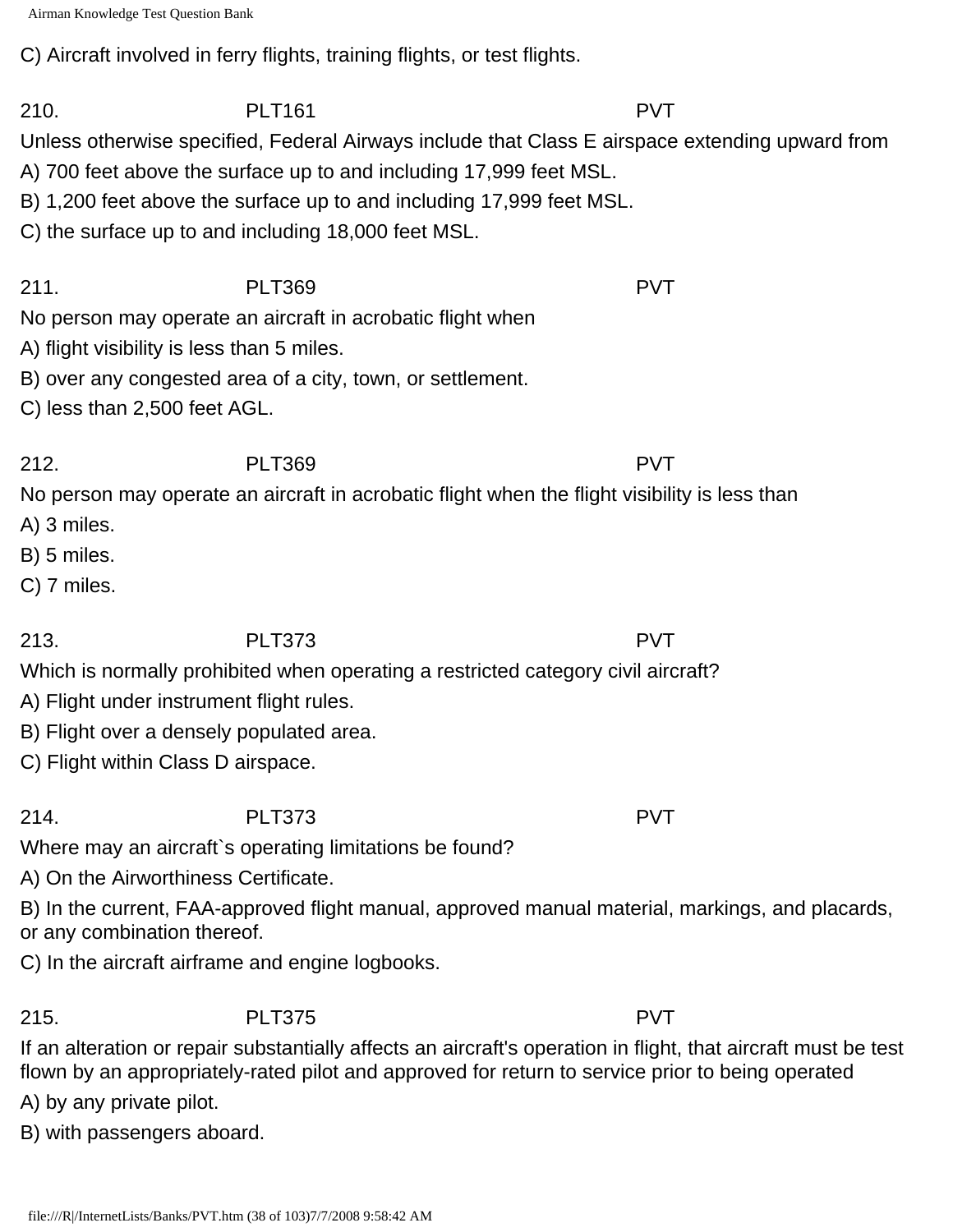C) for compensation or hire.

The responsibility for ensuring that maintenance personnel make the appropriate entries in the aircraft maintenance records indicating the aircraft has been approved for return to service lies with the

A) owner or operator.

- B) pilot in command.
- C) mechanic who performed the work.

217. PLT426 PVT

What aircraft inspections are required for rental aircraft that are also used for flight instruction?

- A) Annual condition and 100-hour inspections.
- B) Biannual condition and 100-hour inspections.
- C) Annual condition and 50-hour inspections.

218. PLT161 PVT When flying in a VFR corridor designated through Class B airspace, the maximum speed authorized is

- A) 180 knots.
- B) 200 knots.
- C) 250 knots.

219. PLT201 PVT Which is the correct traffic pattern departure procedure to use at a noncontrolled airport?

- A) Depart in any direction consistent with safety, after crossing the airport boundary.
- B) Make all turns to the left.
- C) Comply with any FAA traffic pattern established for the airport.

220. PLT161 PVT When flying in the airspace underlying Class B airspace, the maximum speed authorized is

- A) 200 knots.
- B) 230 knots.
- C) 250 knots.

221. PLT467 PVT

What minimum flight visibility is required for VFR flight operations on an airway below 10,000 feet MSL?

A) 1 mile.

216. PLT374 PVT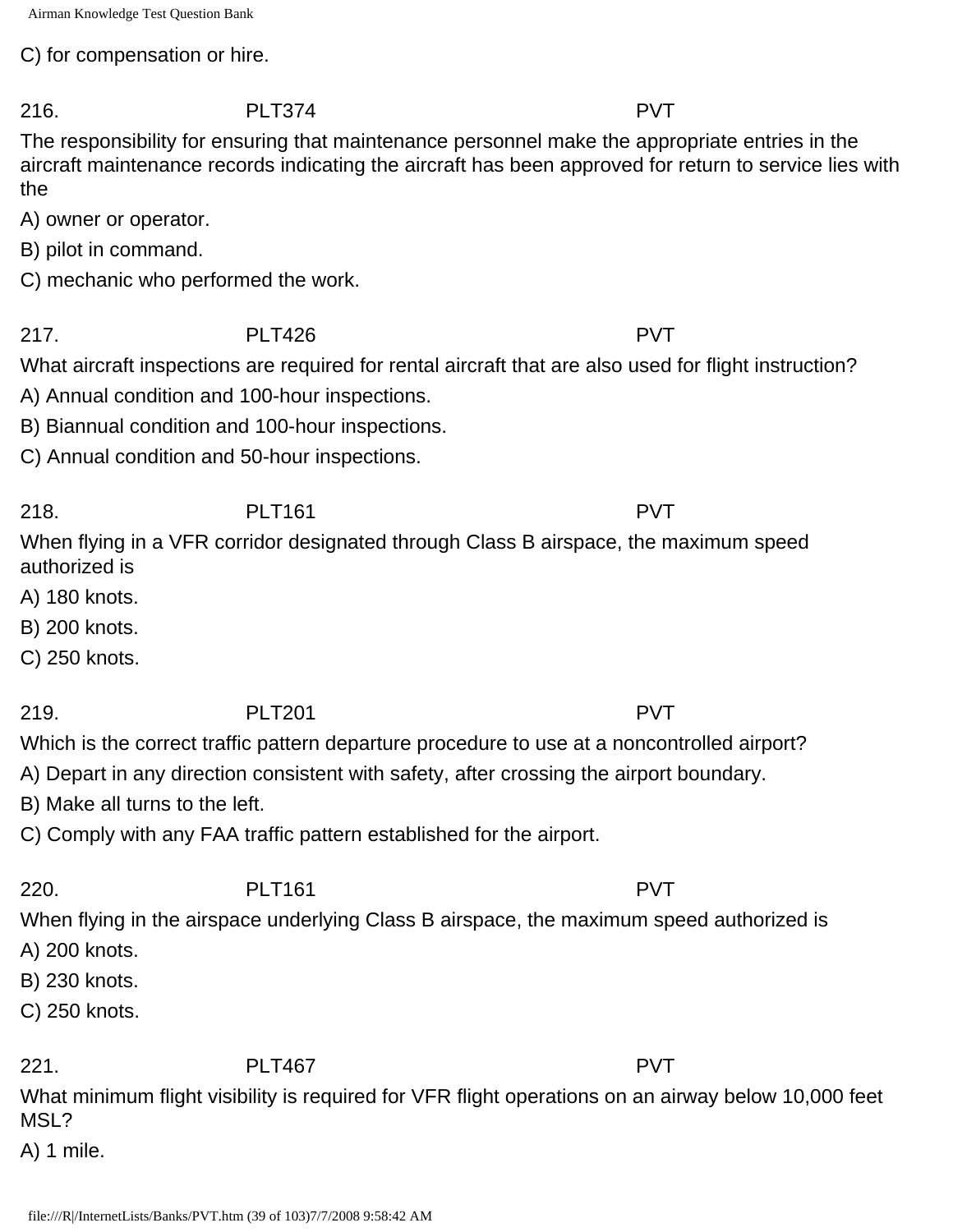B) 3 miles.

C) 4 miles.

222. PLT163 PVT

What minimum visibility and clearance from clouds are required for VFR operations in Class G airspace at 700 feet AGL or below during daylight hours?

A) 1 mile visibility and clear of clouds.

B) 1 mile visibility, 500 feet below, 1,000 feet above, and 2,000 feet horizontal clearance from clouds.

C) 3 miles visibility and clear of clouds.

223. PLT468 PVT

The minimum distance from clouds required for VFR operations on an airway below 10,000 feet MSL is

A) remain clear of clouds.

B) 500 feet below, 1,000 feet above, and 2,000 feet horizontally.

C) 500 feet above, 1,000 feet below, and 2,000 feet horizontally.

224. PLT163 PVT

During operations within controlled airspace at altitudes of less than 1,200 feet AGL, the minimum horizontal distance from clouds requirement for VFR flight is

A) 1,000 feet.

B) 1,500 feet.

C) 2,000 feet.

225. PLT393 PVT

What minimum radio equipment is required for operation within Class C airspace?

A) Two-way radio communications equipment and a 4096-code transponder.

B) Two-way radio communications equipment, a 4096-code transponder, and DME.

C) Two-way radio communications equipment, a 4096-code transponder, and an encoding altimeter.

226. PLT161 PVT

In which type of airspace are VFR flights prohibited?

A) Class A.

B) Class B.

C) Class C.

227. PLT497 PVT

An operable 4096-code transponder and Mode C encoding altimeter are required in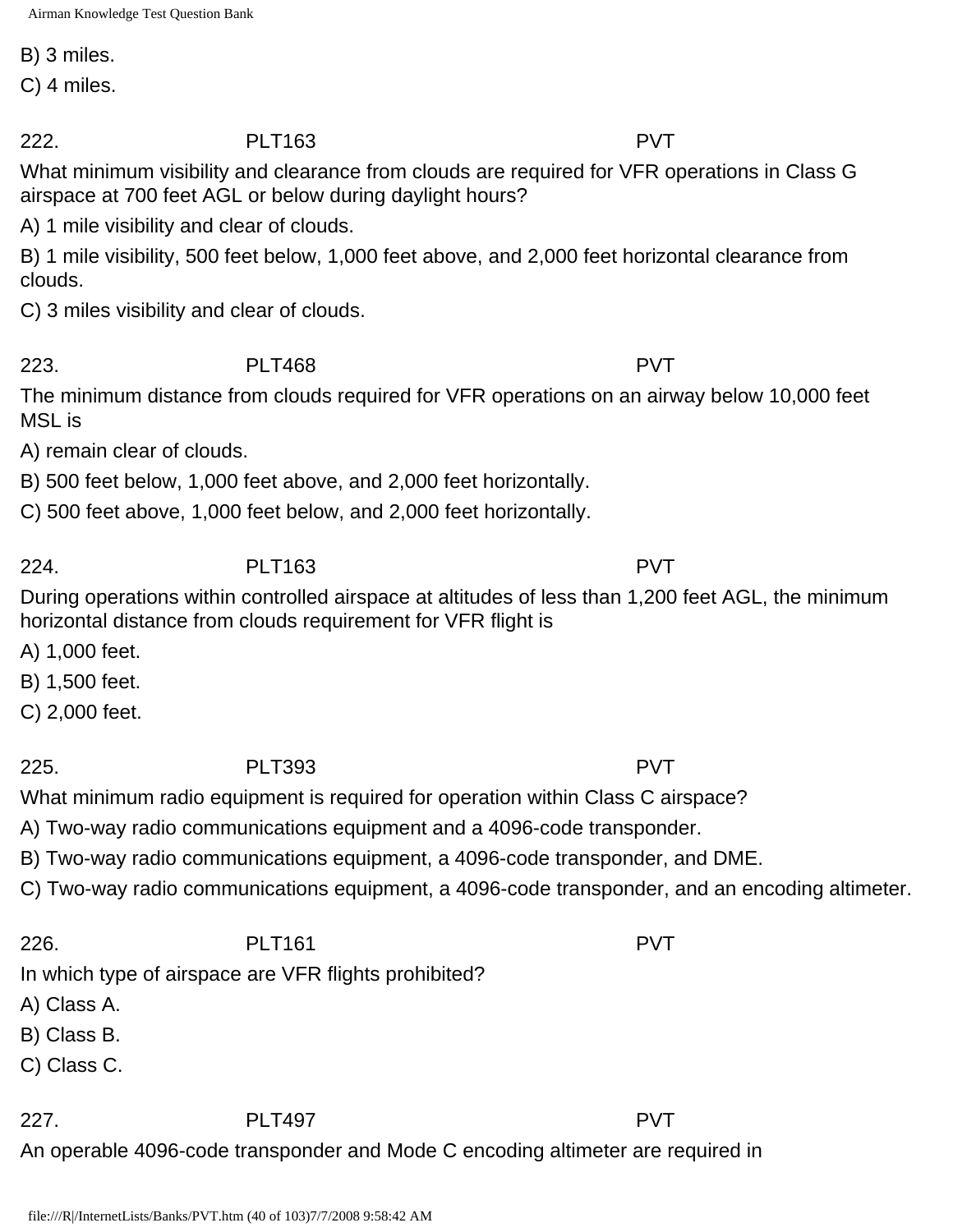A) Class B airspace and within 30 miles of the Class B primary airport.

B) Class D airspace.

C) Class E airspace below 10,000 feet MSL.

228. PLT161 PVT

What minimum pilot certification is required for operation within Class B airspace?

A) Recreational Pilot Certificate.

B) Private Pilot Certificate or Student Pilot Certificate with appropriate logbook endorsements.

C) Private Pilot Certificate with an instrument rating.

229. PLT163 PVT Outside controlled airspace, the minimum flight visibility requirement for VFR flight above 1,200 feet AGL and below 10,000 feet MSL during daylight hours is

A) 1 mile.

B) 3 miles.

C) 5 miles.

230. PLT374 PVT

Who is primarily responsible for maintaining an aircraft in airworthy condition?

- A) Owner or operator.
- B) Pilot-in-command.

C) Mechanic.

231. PLT383 PVT

Unless otherwise specifically authorized, no person may operate an aircraft that has an experimental certificate

A) beneath the floor of Class B airspace.

B) over a densely populated area or in a congested airway.

C) from the primary airport within Class D airspace.

The responsibility for ensuring that an aircraft is maintained in an airworthy condition is primarily that of the

A) pilot in command.

B) owner or operator.

C) mechanic who performs the work.

233. PLT463 PVT No person may attempt to act as a crewmember of a civil aircraft with

file:///R|/InternetLists/Banks/PVT.htm (41 of 103)7/7/2008 9:58:42 AM

232. PLT374 PVT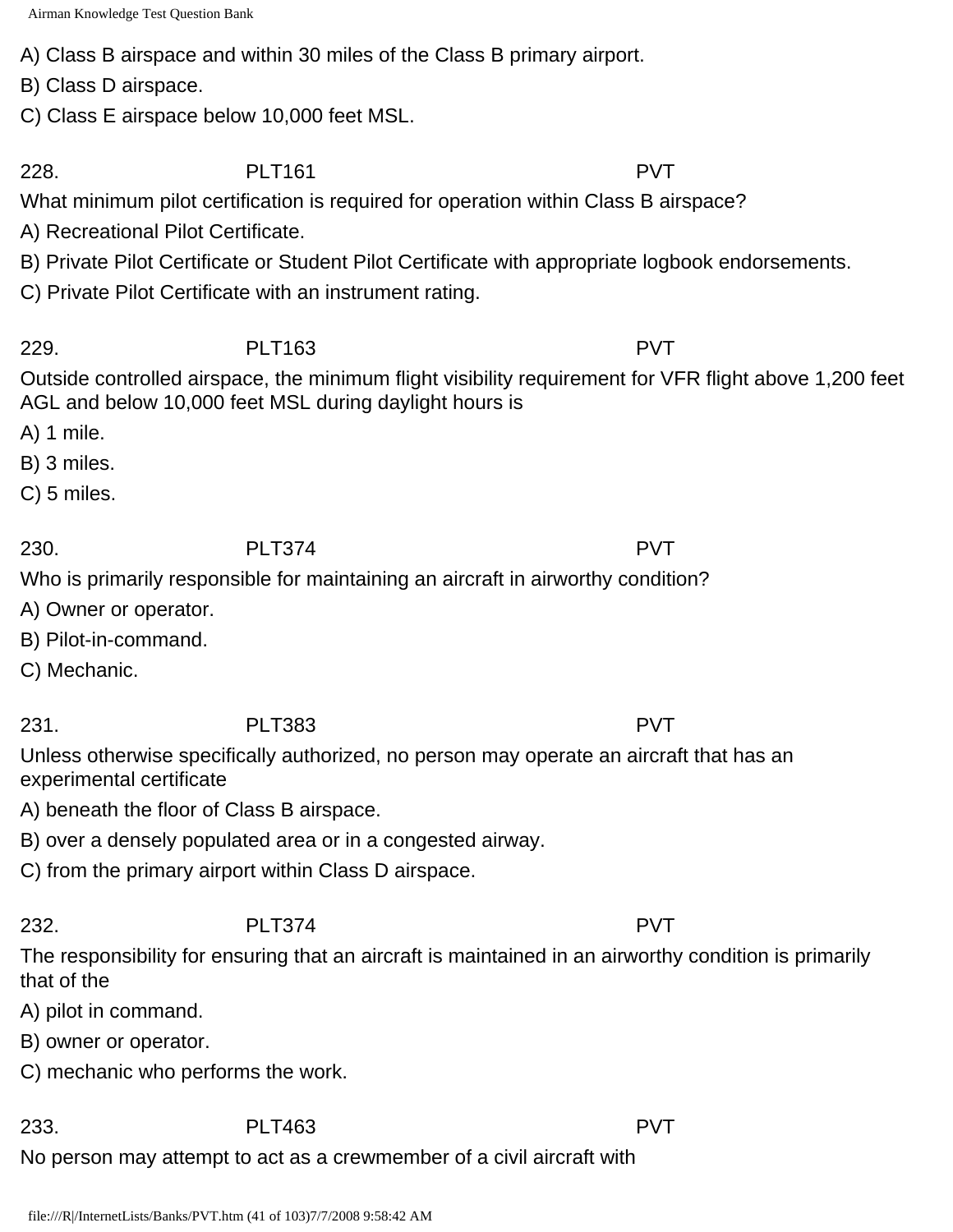A) .008 percent by weight or more alcohol in the blood.

B) .004 percent by weight or more alcohol in the blood.

C) .04 percent by weight or more alcohol in the blood.

234. PLT463 PVT

Under what condition, if any, may a pilot allow a person who is obviously under the influence of drugs to be carried aboard an aircraft?

A) In an emergency or if the person is a medical patient under proper care.

B) Only if the person does not have access to the cockpit or pilot's compartment.

C) Under no condition.

235. PLT463 PVT

A person may not act as a crewmember of a civil aircraft if alcoholic beverages have been consumed by that person within the preceding

A) 8 hours.

B) 12 hours.

C) 24 hours.

236. PLT372 PVT

Completion of an annual condition inspection and the return of the aircraft to service should always be indicated by

A) the relicensing date on the Registration Certificate.

B) an appropriate notation in the aircraft maintenance records.

C) an inspection sticker placed on the instrument panel that lists the annual inspection completion date.

### 237. PLT403 PVT

When would a pilot be required to submit a detailed report of an emergency which caused the pilot to deviate from an ATC clearance?

A) Within 48 hours if requested by ATC.

B) Immediately.

C) Within 7 days.

238. PLT163 PVT

Normal VFR operations in Class D airspace with an operating control tower require the ceiling and visibility to be at least

A) 1,000 feet and 1 mile.

B) 1,000 feet and 3 miles.

C) 2,500 feet and 3 miles.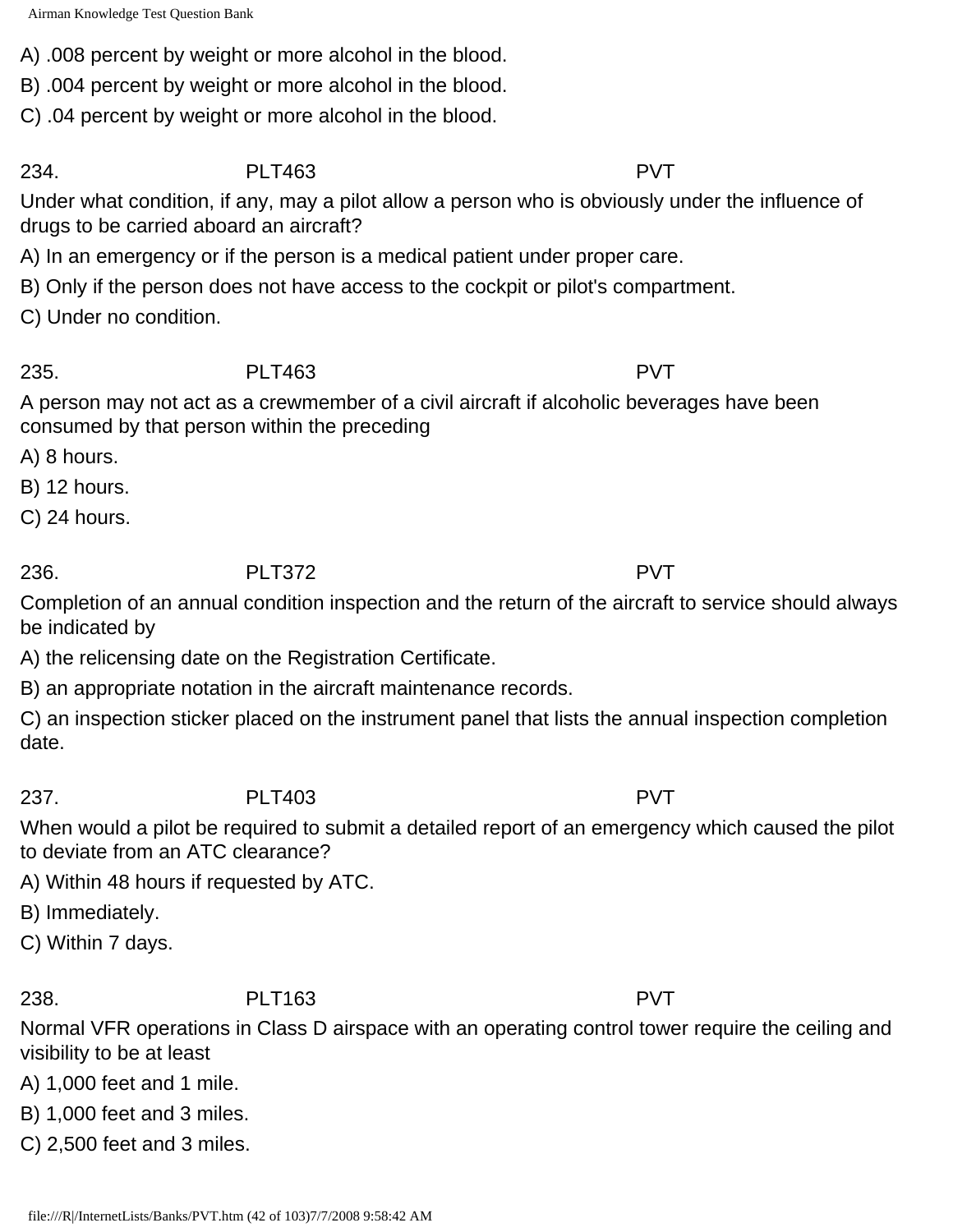No person may operate an aircraft in formation flight

A) over a densely populated area.

B) in Class D airspace under special VFR.

C) except by prior arrangement with the pilot in command of each aircraft.

240. PLT413 PVT

What is the specific fuel requirement for flight under VFR during daylight hours in an airplane?

A) Enough to complete the flight at normal cruising speed with adverse wind conditions.

B) Enough to fly to the first point of intended landing and to fly after that for 30 minutes at normal cruising speed.

C) Enough to fly to the first point of intended landing and to fly after that for 45 minutes at normal cruising speed.

241. PLT413 PVT

What is the specific fuel requirement for flight under VFR at night in an airplane?

A) Enough to complete the flight at normal cruising speed with adverse wind conditions.

B) Enough to fly to the first point of intended landing and to fly after that for 30 minutes at normal cruising speed.

C) Enough to fly to the first point of intended landing and to fly after that for 45 minutes at normal cruising speed.

242. PLT141 PVT A steady green light signal directed from the control tower to an aircraft in flight is a signal that the pilot

A) is cleared to land.

B) should give way to other aircraft and continue circling.

C) should return for landing.

243. PLT372 PVT

An aircraft' s annual inspection was performed on July 12, this year. The next annual inspection will be due no later than

A) July 1, next year.

B) July 13, next year.

C) July 31, next year.

244. PLT405 PVT

A chair-type parachute must have been packed by a certificated and appropriately rated parachute rigger within the preceding

239. PLT431 PVT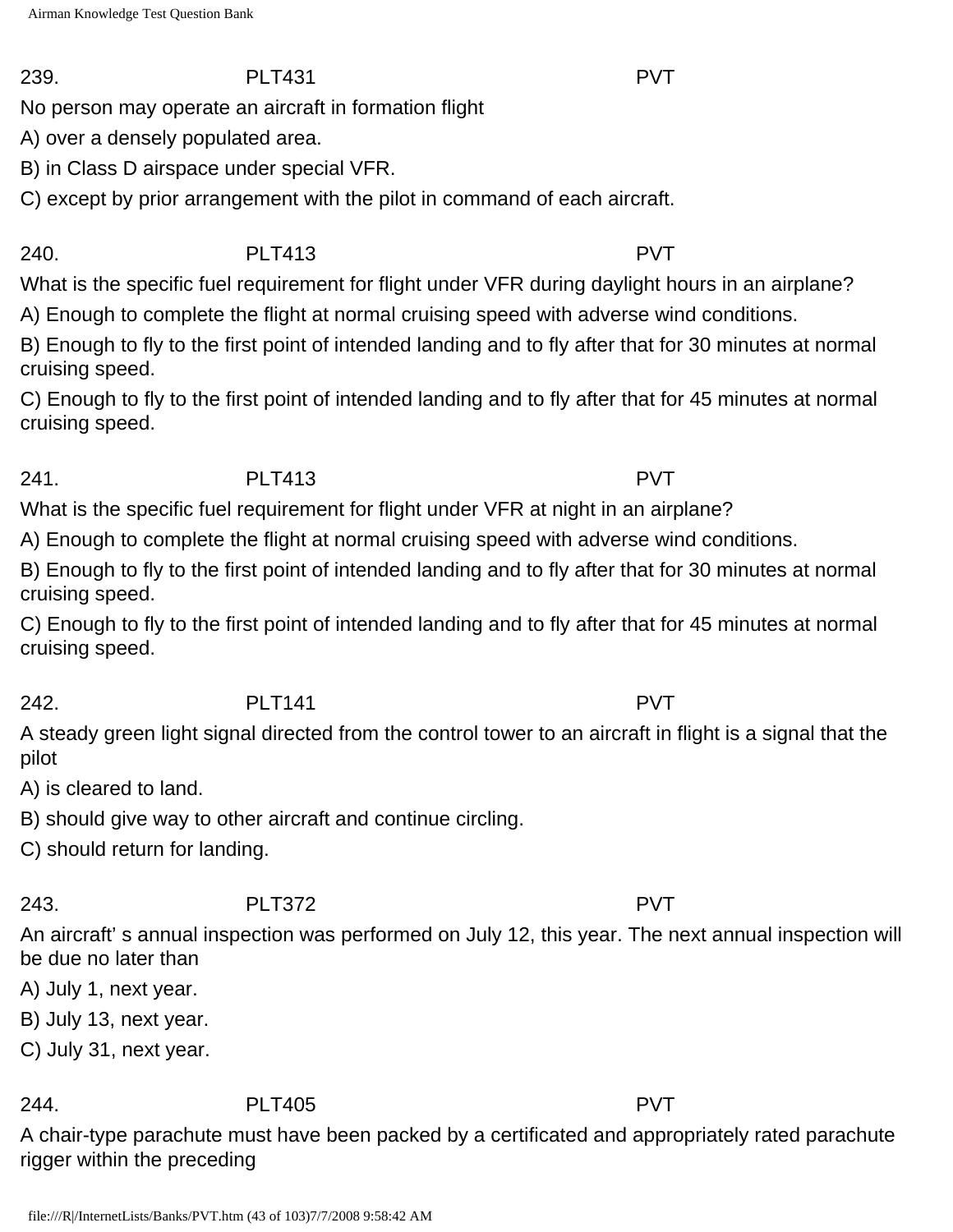A) 60 days.

B) 90 days.

C) 120 days.

## 245. PLT405 PVT

An approved chair-type parachute may be carried in an aircraft for emergency use if it has been packed by an appropriately rated parachute rigger within the preceding

A) 120 days.

B) 180 days.

C) 365 days.

## 246. PLT444 PVT

What action, if any, is appropriate if the pilot deviates from an ATC instruction during an emergency and is given priority?

A) Take no special action since you are pilot in command.

B) File a detailed report within 48 hours to the chief of the appropriate ATC facility, if requested.

C) File a report to the FAA Administrator, as soon as possible.

247. PLT444 PVT

Who is responsible for determining if an aircraft is in condition for safe flight?

A) A certificated aircraft mechanic.

B) The pilot in command.

C) The owner or operator.

248. PLT444 PVT

If an in-flight emergency requires immediate action, the pilot in command may

A) deviate from any rule of 14 CFR part 91 to the extent required to meet the emergency, but must submit a written report to the Administrator within 24 hours.

B) deviate from any rule of 14 CFR part 91 to the extent required to meet that emergency.

C) not deviate from any rule of 14 CFR part 91 unless prior to the deviation approval is granted by the Administrator.

## 249. PLT401 PLT401

Under what conditions may objects be dropped from an aircraft?

A) Only in an emergency.

B) If precautions are taken to avoid injury or damage to persons or property on the surface.

C) If prior permission is received from the Federal Aviation Administration.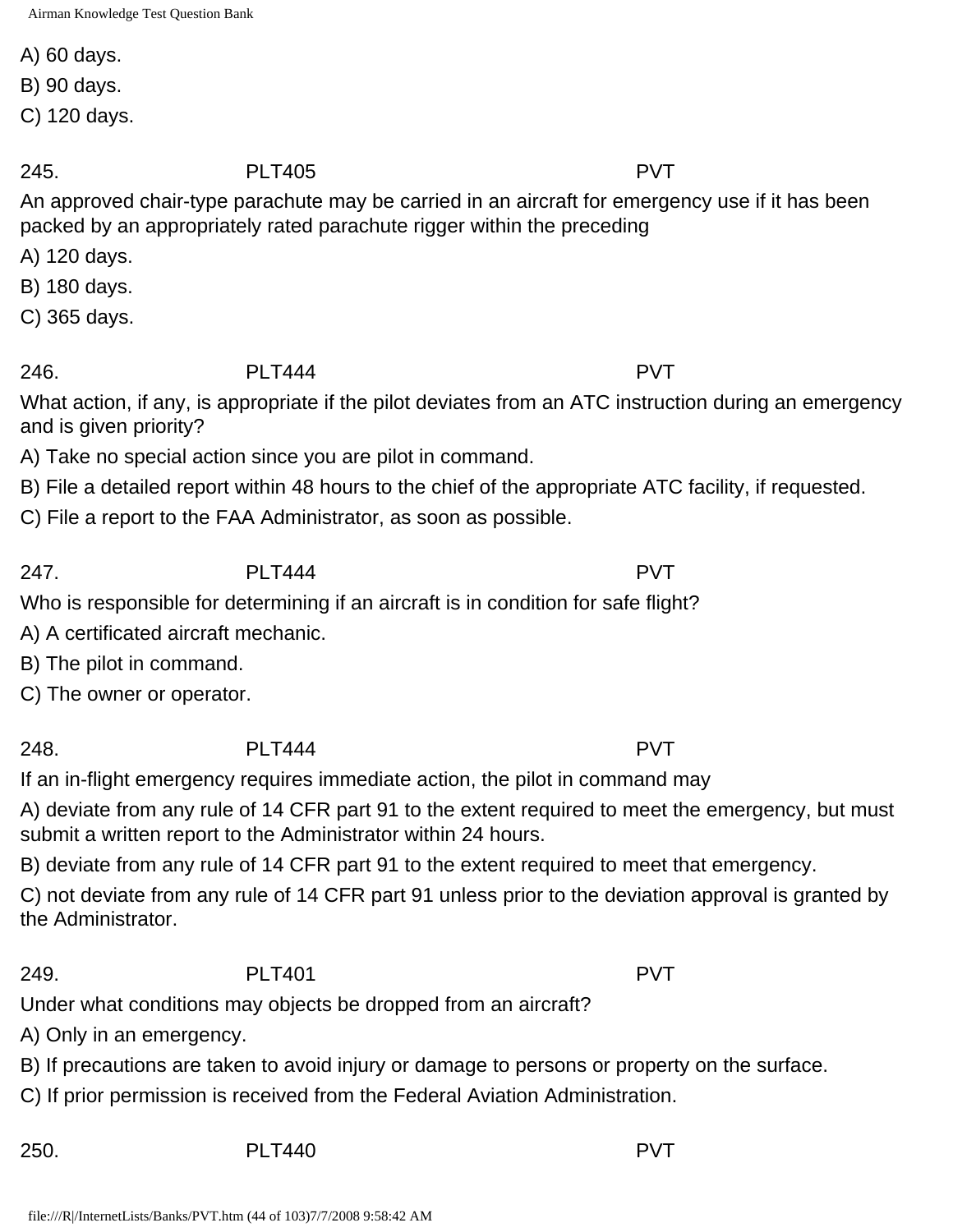Flight crewmembers are required to keep their safety belts and shoulder harnesses fastened during

A) takeoffs and landings.

B) all flight conditions.

C) flight in turbulent air.

251. PLT444 PVT

As Pilot in Command of an aircraft, under which situation can you deviate from an ATC clearance?

A) When operating in Class A airspace at night.

B) If an ATC clearance is not understood and in VFR conditions.

C) In response to a traffic alert and collision avoidance system resolution advisory.

252. PLT445 PVT Which preflight action is specifically required of the pilot prior to each flight?

A) Check the aircraft logbooks for appropriate entries.

B) Become familiar with all available information concerning the flight.

C) Review wake turbulence avoidance procedures.

253. PLT444 PVT

In addition to other preflight actions for a VFR flight away from the vicinity of the departure airport, regulations specifically require the pilot in command to

A) review traffic control light signal procedures.

B) check the accuracy of the navigation equipment and the emergency locator transmitter (ELT).

C) determine runway lengths at airports of intended use and the aircraft's takeoff and landing distance data.

254. PLT414 PVT

Which aircraft has the right-of-way over the other aircraft listed?

A) Glider.

B) Airship.

C) Aircraft refueling other aircraft.

255. PLT414 PVT

What action is required when two aircraft of the same category converge, but not head-on?

A) The faster aircraft shall give way.

B) The aircraft on the left shall give way.

C) Each aircraft shall give way to the right.

256. PLT414 PVT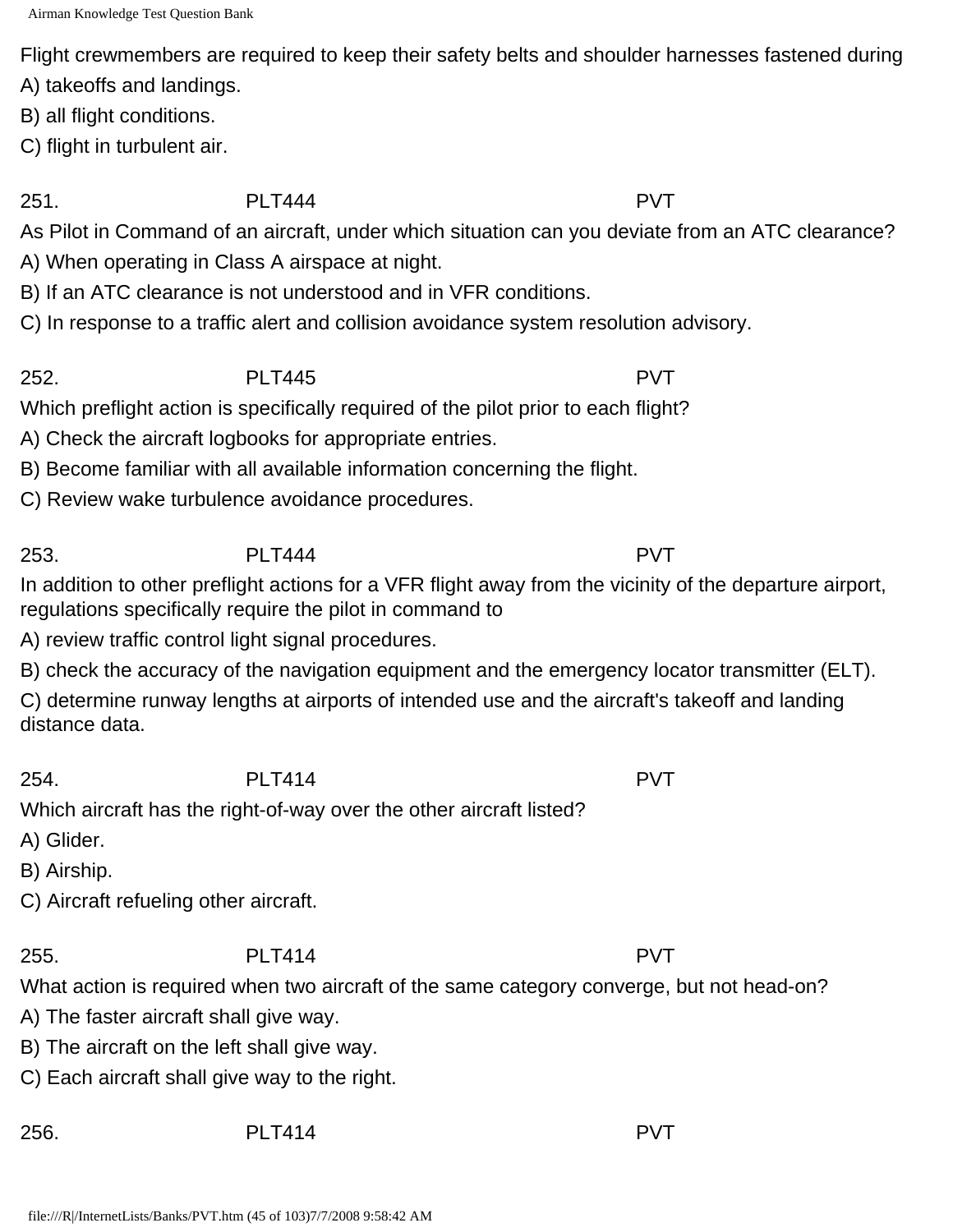A seaplane and a motorboat are on crossing courses. If the motorboat is to the left of the seaplane, which has the right-of-way?

A) The motorboat.

B) The seaplane.

C) Both should alter course to the right.

257. PLT161 PVT What are the minimum requirements for airplane operations under special VFR in Class D airspace at night?

A) The airplane must be under radar surveillance at all times while in Class D airspace.

B) The airplane must be equipped for IFR with an altitude reporting transponder.

C) The pilot must be instrument rated, and the airplane must be IFR equipped.

### 258. PLT376 PVT

A special VFR clearance authorizes the pilot of an aircraft to operate VFR while within Class D airspace when the visibility is

A) less than 1 mile and the ceiling is less than 1,000 feet.

B) at least 1 mile and the aircraft can remain clear of clouds.

C) at least 3 miles and the aircraft can remain clear of clouds.

259. PLT161 PVT

An operable 4096-code transponder with an encoding altimeter is required in which airspace?

A) Class A, Class B (and within 30 miles of the Class B primary airport), and Class C.

B) Class D and Class E (below 10,000 feet MSL).

C) Class D and Class G (below 10,000 feet MSL).

260. PLT044 PVT

Unless otherwise authorized, two-way radio communications with Air Traffic Control are required for landings or takeoffs

A) at all tower controlled airports regardless of weather conditions.

B) at all tower controlled airports only when weather conditions are less than VFR.

C) at all tower controlled airports within Class D airspace only when weather conditions are less than VFR.

## 261. PLT366 PVT

Which incident requires an immediate notification to the nearest NTSB field office?

A) A forced landing due to engine failure.

B) Landing gear damage, due to a hard landing.

C) Flight control system malfunction or failure.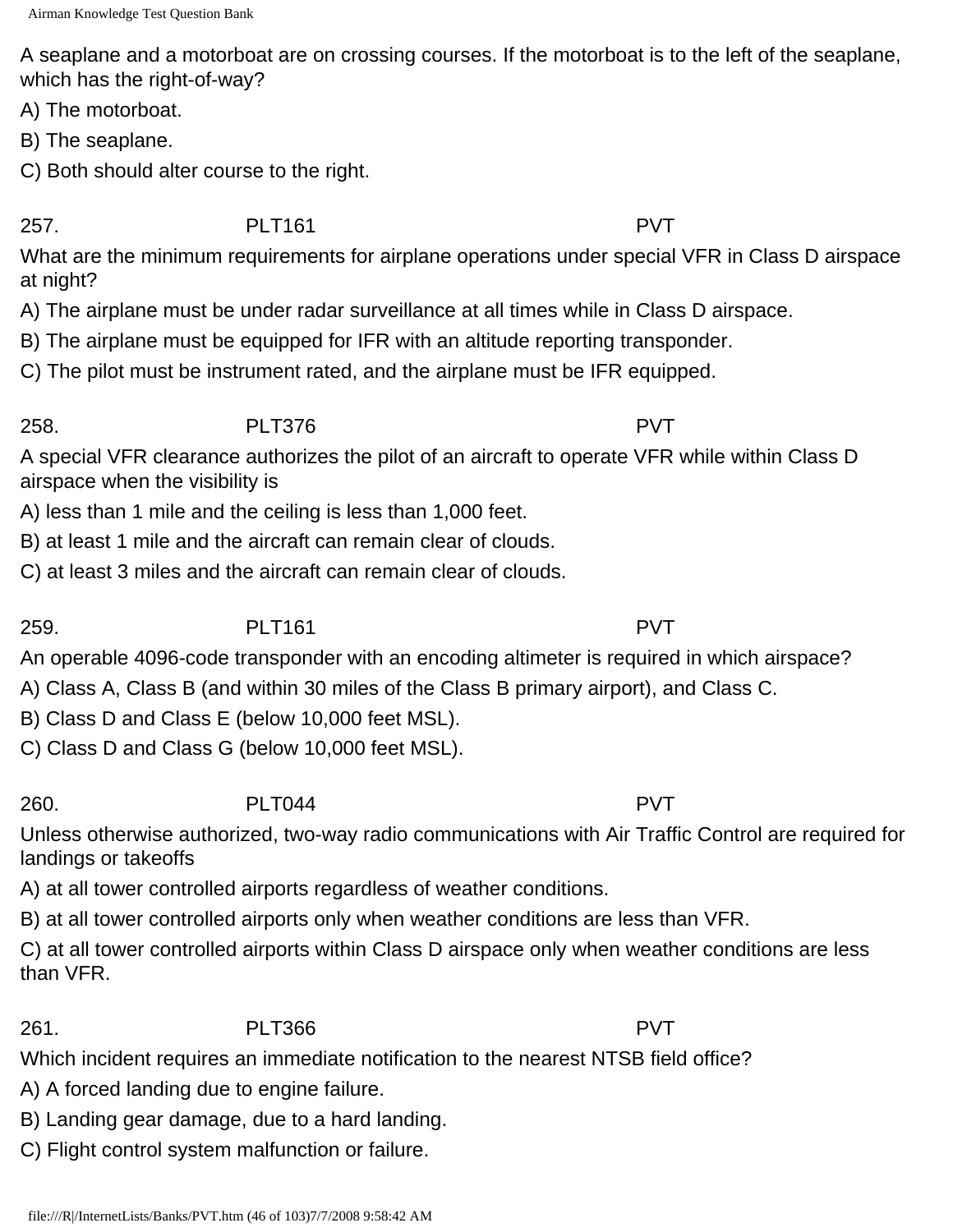#### 262. PLT366 PVT

If an aircraft is involved in an accident which results in substantial damage to the aircraft, the nearest NTSB field office should be notified

A) immediately.

B) within 48 hours.

C) within 7 days.

## 263. PLT366 PVT

The operator of an aircraft that has been involved in an accident is required to file an accident report within how many days?

A) 5.

B) 7.

C) 10.

264. PLT366 PVT

May aircraft wreckage be moved prior to the time the NTSB takes custody?

A) Yes, but only if moved by a federal, state, or local law enforcement officer.

B) Yes, but only to protect the wreckage from further damage.

C) No, it may not be moved under any circumstances.

# 265. PLT290 PVT

What information is contained in a CONVECTIVE SIGMET?

A) Tornadoes, embedded thunderstorms, and hail 3/4 inch or greater in diameter.

B) Severe icing, severe turbulence, or widespread dust storms lowering visibility to less than 3 miles.

C) Surface winds greater than 40 knots or thunderstorms equal to or greater than video integrator processor (VIP) level 4.

# 266. PLT290 PVT

Which in-flight advisory would contain information on severe icing not associated with thunderstorms?

A) Convective SIGMET.

B) SIGMET.

C) AIRMET.

## 267. PLT290 PVT

SIGMETs are issued as a warning of weather conditions hazardous to which aircraft?

A) Small aircraft only.

B) Large aircraft only.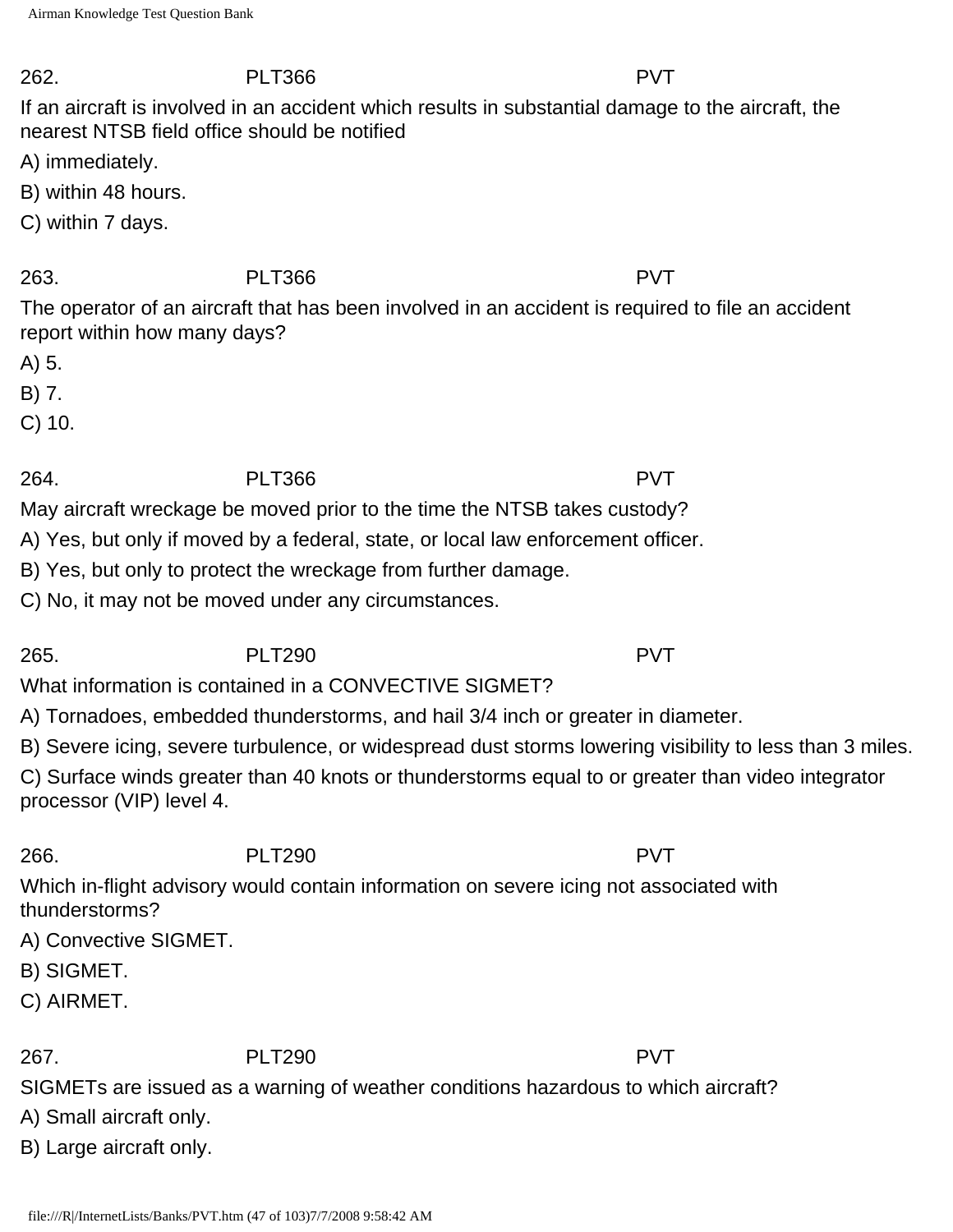C) All aircraft.

268. PLT290 PVT AIRMETs are advisories of significant weather phenomena but of lower intensities than Sigmets and are intended for dissemination to A) only IFR pilots. B) only VFR pilots. C) all pilots. 269. PLT514 PVT When requesting weather information for the following morning, a pilot should request A) an outlook briefing. B) a standard briefing. C) an abbreviated briefing. 270. PLT284 PVT When the term 'light and variable' is used in reference to a Winds Aloft Forecast, the coded group and windspeed is A) 0000 and less than 7 knots. B) 9900 and less than 5 knots. C) 9999 and less than 10 knots. 271. PLT284 PVT What values are used for Winds Aloft Forecasts? A) Magnetic direction and knots. B) Magnetic direction and miles per hour. C) True direction and knots. 272. PLT076 PVT (Refer to figure 17.) What wind is forecast for STL at 9,000 feet? A) 230° true at 32 knots. B) 230° true at 25 knots. C) 230° magnetic at 25 knots. 273. PLT026 PVT

For aviation purposes, ceiling is defined as the height above the Earth's surface of the

A) lowest reported obscuration and the highest layer of clouds reported as overcast.

B) lowest broken or overcast layer or vertical visibility into an obscuration.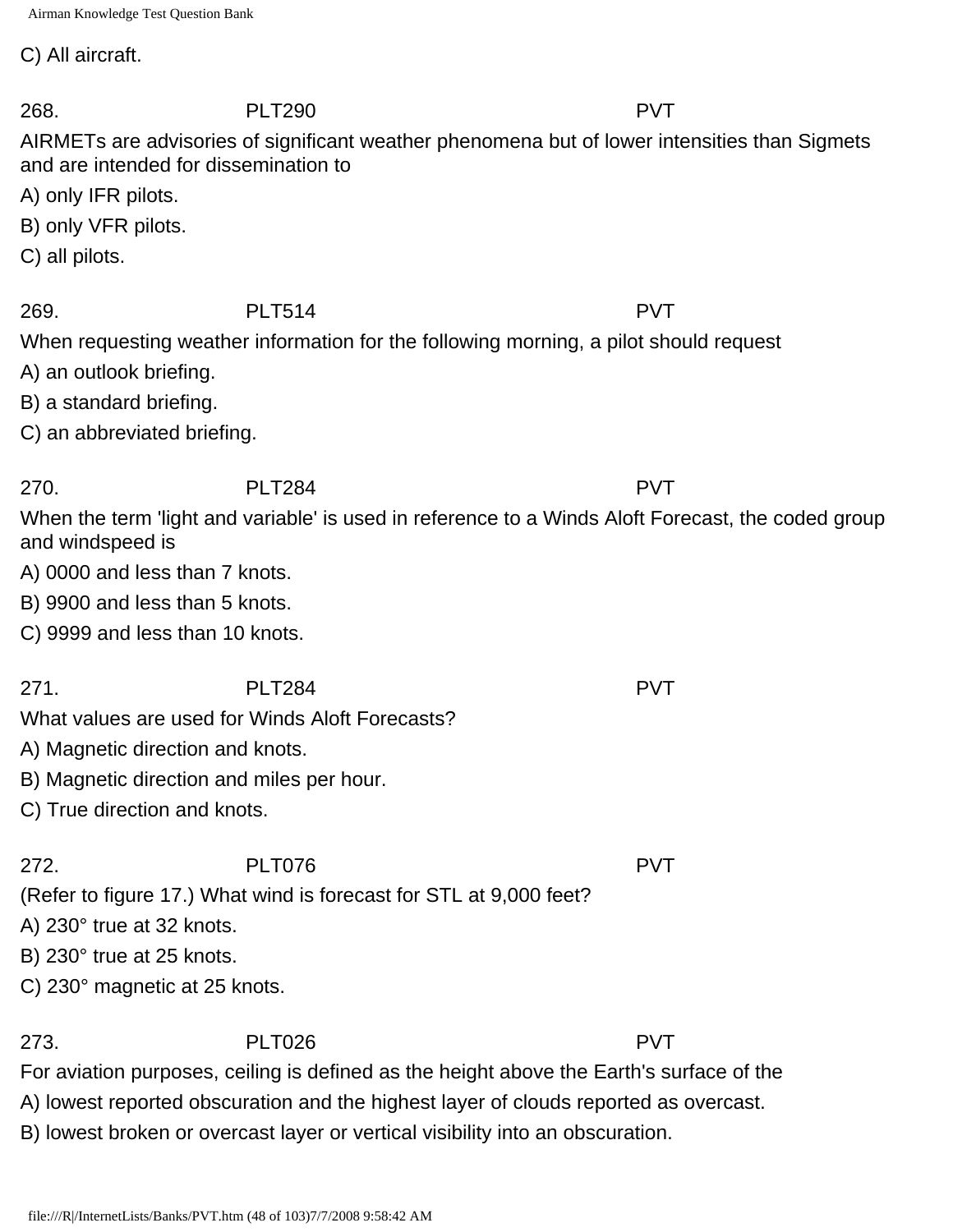C) lowest layer of clouds reported as scattered, broken, or thin.

274. PLT059 PVT (Refer to figure 12.) The wind direction and velocity at KJFK is from A) 180° true at 4 knots. B) 180° magnetic at 4 knots. C) 040° true at 18 knots. 275. PLT059 PVT (Refer to figure 12.) The remarks section for KMDW has RAB35 listed. This entry means A) blowing mist has reduced the visibility to 1-1/2 SM. B) rain began at 1835Z. C) the barometer has risen .35 inches Hg. 276. PLT059 PVT (Refer to figure 12.) What are the current conditions depicted for Chicago Midway Airport (KMDW)? A) Sky 700 feet overcast, visibility 1-1/2SM, rain. B) Sky 7000 feet overcast, visibility 1-1/2SM, heavy rain. C) Sky 700 feet overcast, visibility 11, occasionally 2SM, with rain. 277. PLT059 PVT (Refer to figure 12.) Which of the reporting stations have VFR weather? A) All. B) KINK, KBOI, and KJFK. C) KINK, KBOI, and KLAX. 278. PLT514 PVT When telephoning a weather briefing facility for preflight weather information, pilots should state A) the aircraft identification or the pilot's name. B) true airspeed. C) fuel on board. 279. PLT515 PVT Below FL180, en route weather advisories should be obtained from an FSS on A) 122.0 MHz.

B) 122.1 MHz.

C) 123.6 MHz.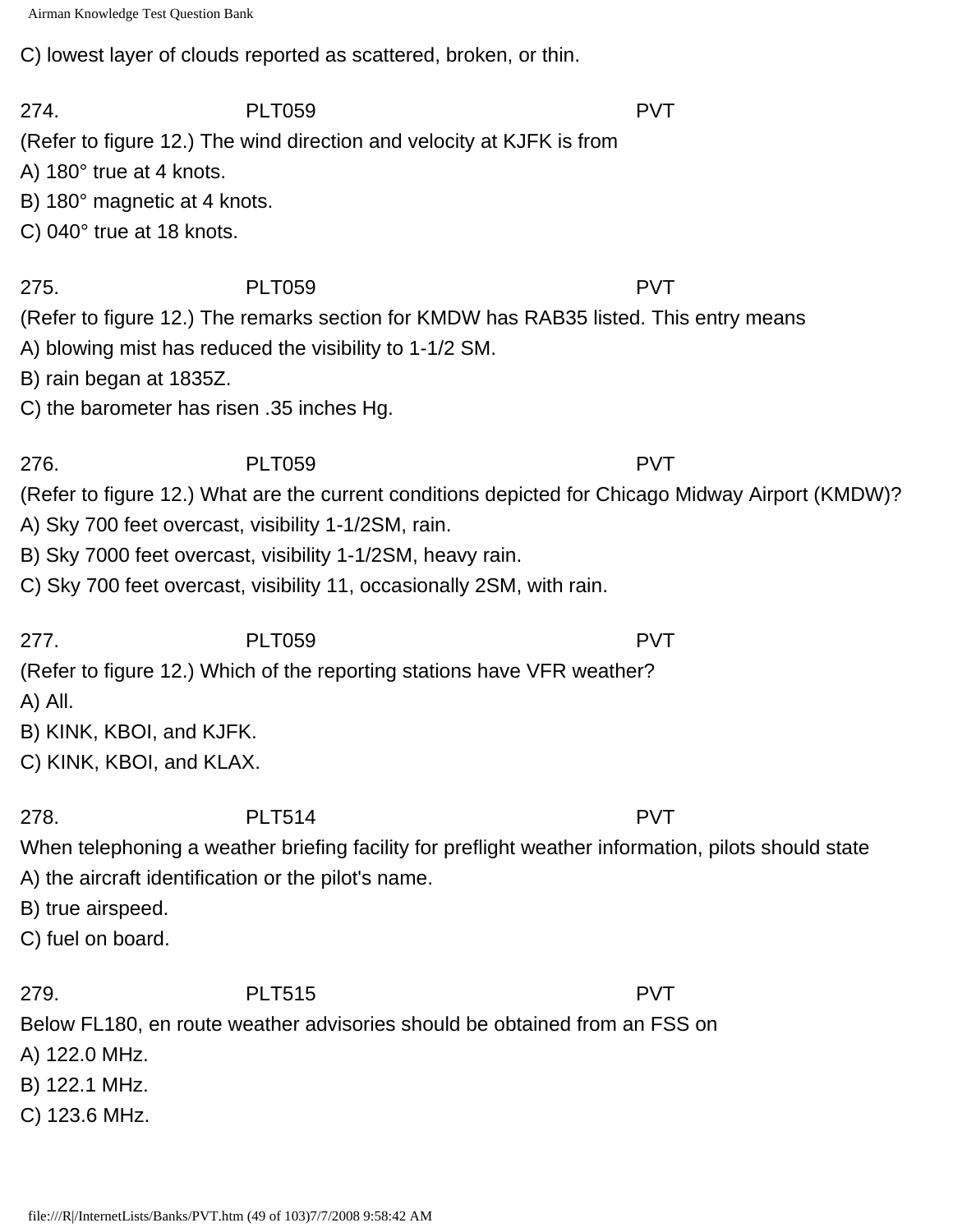#### 280. PLT061 PVT

(Refer to figure 14.) The intensity of the turbulence reported at a specific altitude is

A) moderate at 5,500 feet and at 7,200 feet.

B) moderate from 5,500 feet to 7,200 feet.

C) light from 5,500 feet to 7,200 feet.

281. PLT061 PVT (Refer to figure 14.) The base and tops of the overcast layer reported by a pilot are

A) 1,800 feet MSL and 5,500 feet MSL.

B) 5,500 feet AGL and 7,200 feet MSL.

C) 7,200 feet MSL and 8,900 feet MSL.

282. PLT061 PVT (Refer to figure 14.) If the terrain elevation is 1,295 feet MSL, what is the height above ground level of the base of the ceiling?

A) 505 feet AGL.

- B) 1,295 feet AGL.
- C) 6,586 feet AGL.

283. PLT061 PVT

(Refer to figure 14.) The intensity and type of icing reported by a pilot is

A) light to moderate.

B) light to moderate clear.

C) light to moderate rime.

284. PLT061 PVT

(Refer to figure 14.) The wind and temperature at 12,000 feet MSL as reported by a pilot are A) 090° at 21 MPH and -9 °F.

B) 080° at 21 knots and -7 °C.

C) 090° at 21 knots and -9 °C.

285. PLT072 PVT (Refer to figure 15.) What is the valid period for the TAF for KMEM? A) 1200Z to 1200Z. B) 1200Z to 1800Z. C) 1800Z to 1800Z.

286. PLT072 PVT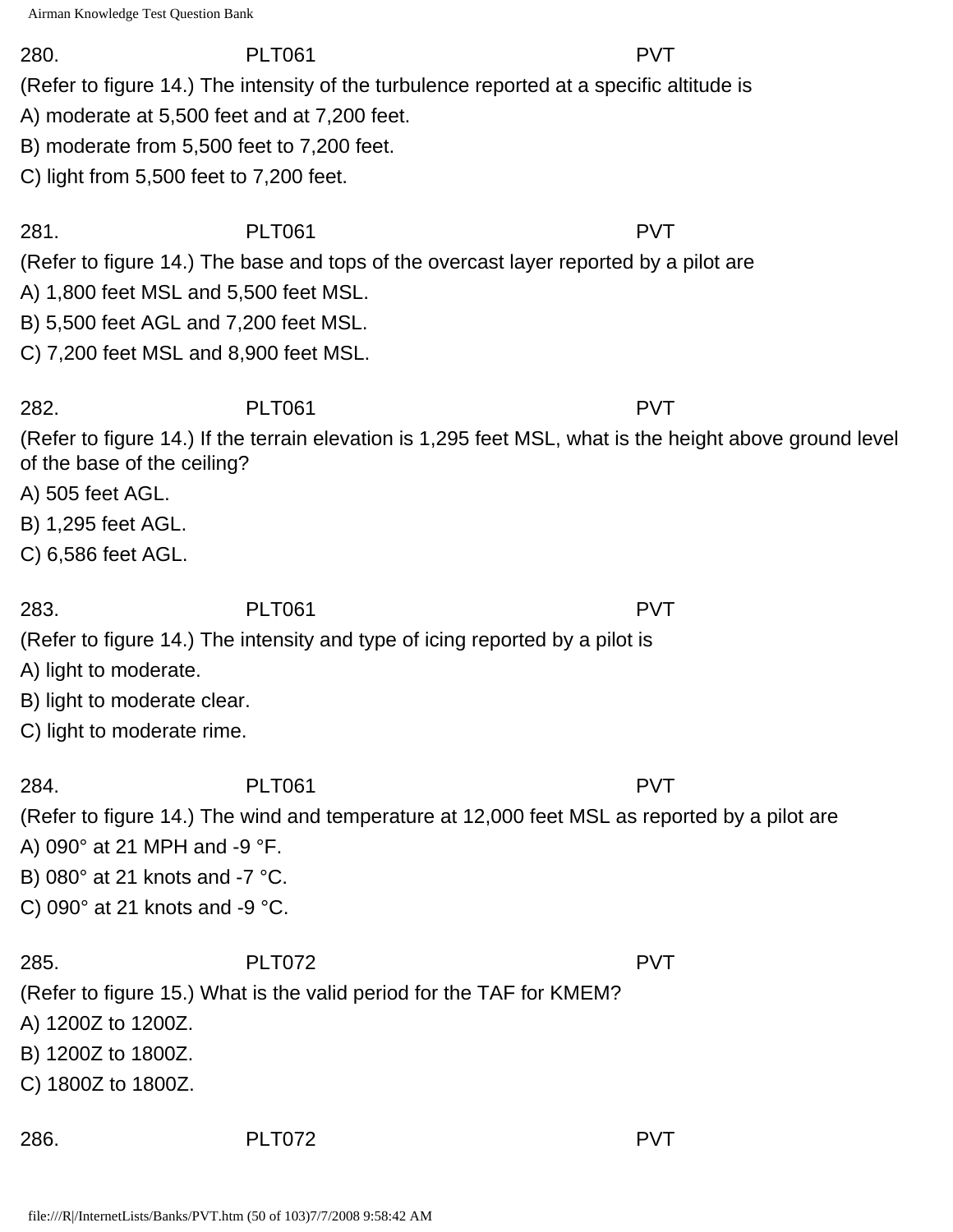(Refer to figure 15.) In the TAF from KOKC, the clear sky becomes

A) overcast at 2,000 feet during the forecast period between 2200Z and 2400Z.

B) overcast at 200 feet with a 40 percent probability of becoming overcast at 600 feet during the forecast period between 2200Z and 2400Z.

C) overcast at 200 feet with the probability of becoming overcast at 400 feet during the forecast period between 2200Z and 2400Z.

287. PLT072 PVT

(Refer to figure 15.) During the time period from 0600Z to 0800Z, what visibility is forecast for KOKC?

- A) Greater than 6 statute miles.
- B) Possibly 6 statute miles.
- C) Not forecasted.

288. PLT072 PVT

(Refer to figure 15.) The only cloud type forecast in TAF reports is

- A) Nimbostratus.
- B) Cumulonimbus.
- C) Scattered cumulus.

289. PLT514 PVT

To get a complete weather briefing for the planned flight, the pilot should request

- A) a general briefing.
- B) an abbreviated briefing.
- C) a standard briefing.

290. PLT514 PVT

Which type weather briefing should a pilot request, when departing within the hour, if no preliminary weather information has been received?

- A) Outlook briefing.
- B) Abbreviated briefing.
- C) Standard briefing.

291. PLT353 PVT

What information is provided by the Radar Summary Chart that is not shown on other weather charts?

- A) Lines and cells of hazardous thunderstorms.
- B) Ceilings and precipitation between reporting stations.
- C) Types of clouds between reporting stations.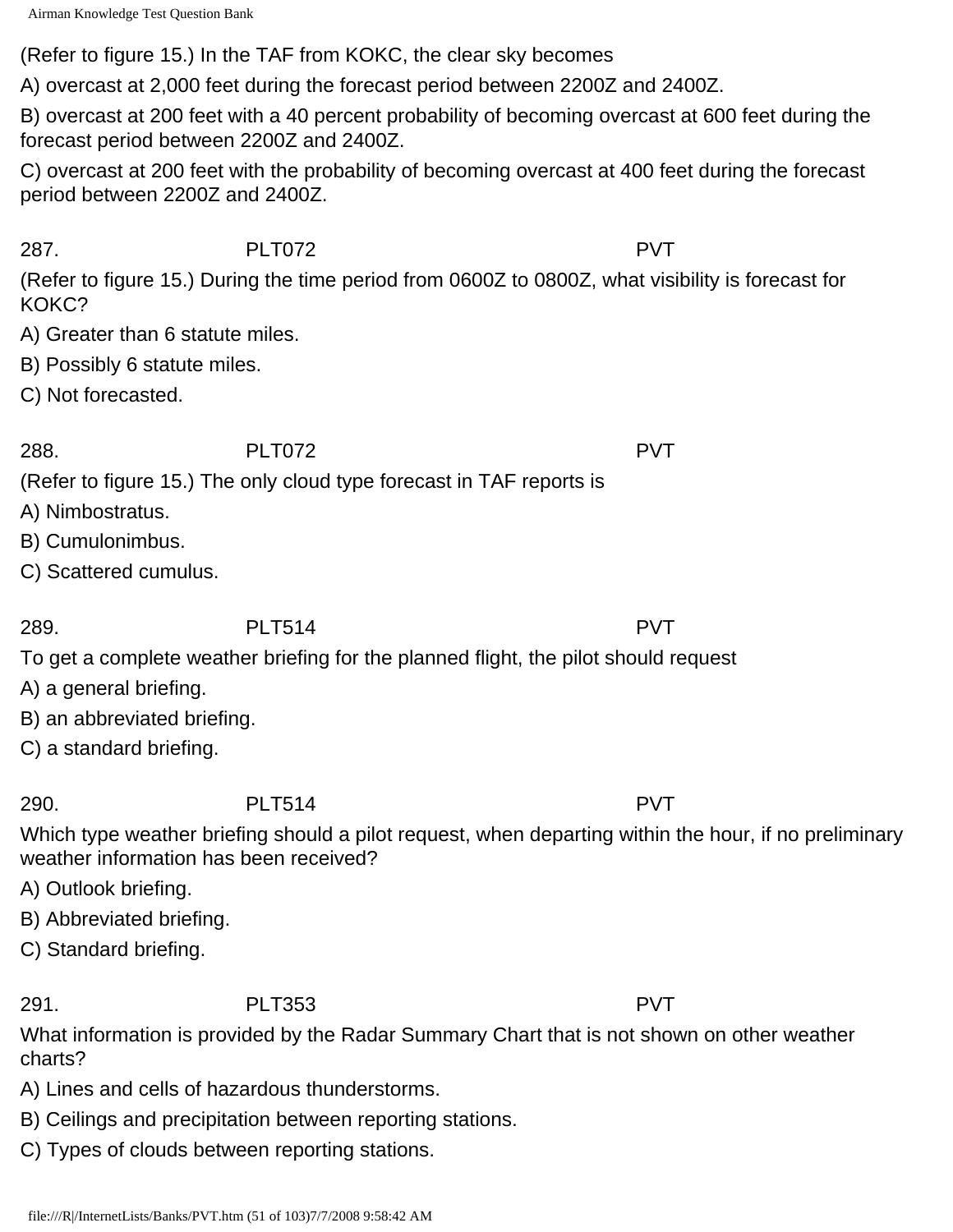292. PLT068 PVT (Refer to figure 20.) Interpret the weather symbol depicted in Utah on the 12-hour Significant Weather Prognostic Chart.

A) Moderate turbulence, surface to 18,000 feet.

- B) Thunderstorm tops at 18,000 feet.
- C) Base of clear air turbulence, 18,000 feet.

## 293. PLT289 PVT

(Refer to figure 18.) What weather phenomenon is causing IFR conditions in central Oklahoma?

- A) Low visibility only.
- B) Low ceilings and visibility.
- C) Heavy rain showers.

### 294. PLT075 PVT

(Refer to figure 18.) The marginal weather in central Kentucky is due to low

- A) ceiling.
- B) visibility.
- C) ceiling and visibility.

# 295. PLT289 PVT

(Refer to figure 18.) Of what value is the Weather Depiction Chart to the pilot?

A) For determining general weather conditions on which to base flight planning.

- B) For a forecast of cloud coverage, visibilities, and frontal activity.
- C) For determining frontal trends and air mass characteristics.

296. PLT071 PVT

(Refer to figure 18.) The IFR weather in northern Texas is due to

- A) intermittent rain.
- B) low ceilings.
- C) dust devils.

297. PLT289 PVT

(Refer to figure 18.) What is the status of the front that extends from Nebraska through the upper peninsula of Michigan?

- A) Stationary.
- B) Warm.
- C) Cold.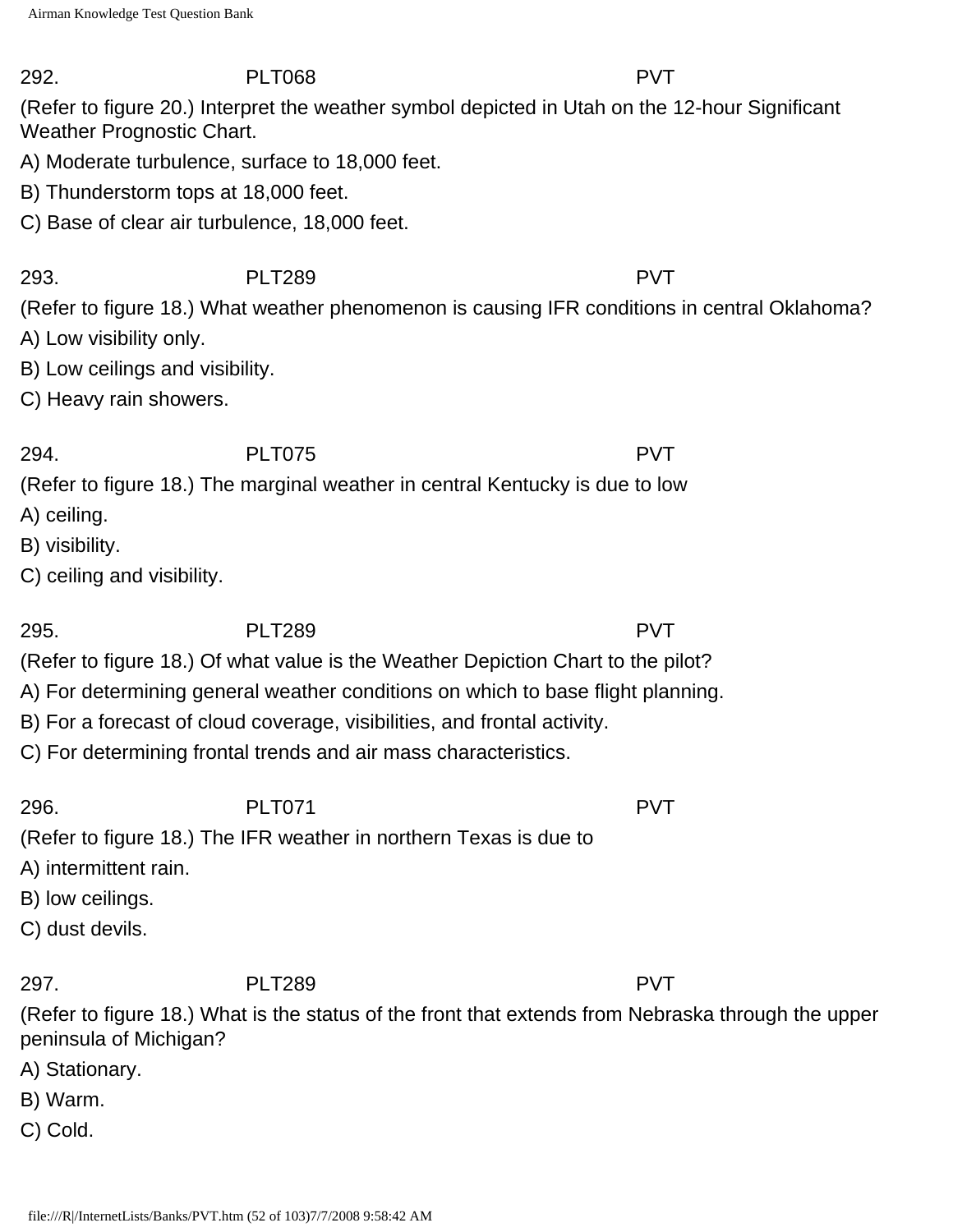#### 298. PLT075 PVT

(Refer to figure 18.) According to the Weather Depiction Chart, the weather for a flight from southern Michigan to north Indiana is ceilings

A) less than 1,000 feet and/or visibility less than 3 miles.

B) greater than 3, 000 feet and visibility greater than 5 miles.

C) 1,000 to 3,000 feet and/or visibility 3 to 5 miles.

### 299. PLT290 PVT

What is indicated when a current CONVECTIVE SIGMET forecasts thunderstorms?

- A) Moderate thunderstorms covering 30 percent of the area.
- B) Moderate or severe turbulence.
- C) Thunderstorms obscured by massive cloud layers.

300. PLT192 PVT The suffix 'nimbus,' used in naming clouds, means

- A) a cloud with extensive vertical development.
- B) a rain cloud.
- C) a middle cloud containing ice pellets.

301. PLT192 PVT

Clouds are divided into four families according to their

- A) outward shape.
- B) height range.
- C) composition.

302. PLT192 PVT

An almond or lens-shaped cloud which appears stationary, but which may contain winds of 50 knots or more, is referred to as

A) an inactive frontal cloud.

B) a funnel cloud.

C) a lenticular cloud.

303. PLT192 PVT

Crests of standing mountain waves may be marked by stationary, lens-shaped clouds known as

- A) mammatocumulus clouds.
- B) standing lenticular clouds.
- C) roll clouds.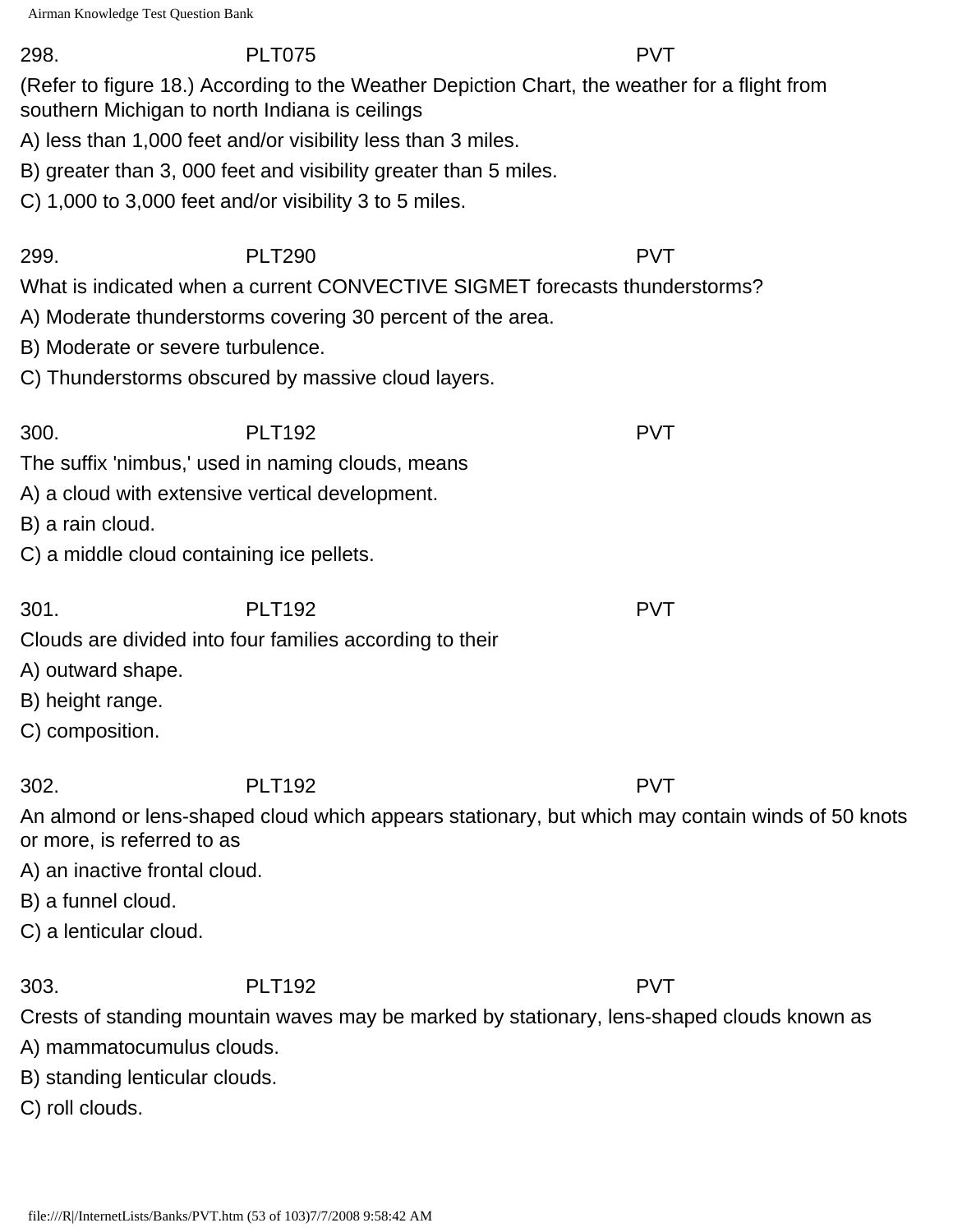304. PLT192 PVT

What cloud types would indicate convective turbulence?

A) Cirrus clouds.

- B) Nimbostratus clouds.
- C) Towering cumulus clouds.

305. PLT192 PVT

What clouds have the greatest turbulence?

- A) Towering cumulus.
- B) Cumulonimbus.
- C) Nimbostratus.

306. PLT226 PVT

What situation is most conducive to the formation of radiation fog?

- A) Warm, moist air over low, flatland areas on clear, calm nights.
- B) Moist, tropical air moving over cold, offshore water.
- C) The movement of cold air over much warmer water.

307. PLT512 PVT

If the temperature/dewpoint spread is small and decreasing, and the temperature is 62 °F, what type weather is most likely to develop?

A) Freezing precipitation.

B) Thunderstorms.

C) Fog or low clouds.

308. PLT226 PVT

In which situation is advection fog most likely to form?

A) A warm, moist air mass on the windward side of mountains.

- B) An air mass moving inland from the coast in winter.
- C) A light breeze blowing colder air out to sea.

| 309.                                                  | <b>PLT226</b> | <b>PVT</b> |
|-------------------------------------------------------|---------------|------------|
| What types of fog depend upon wind in order to exist? |               |            |
| A) Radiation fog and ice fog.                         |               |            |
| B) Steam fog and ground fog.                          |               |            |
| C) Advection fog and upslope fog.                     |               |            |
|                                                       |               |            |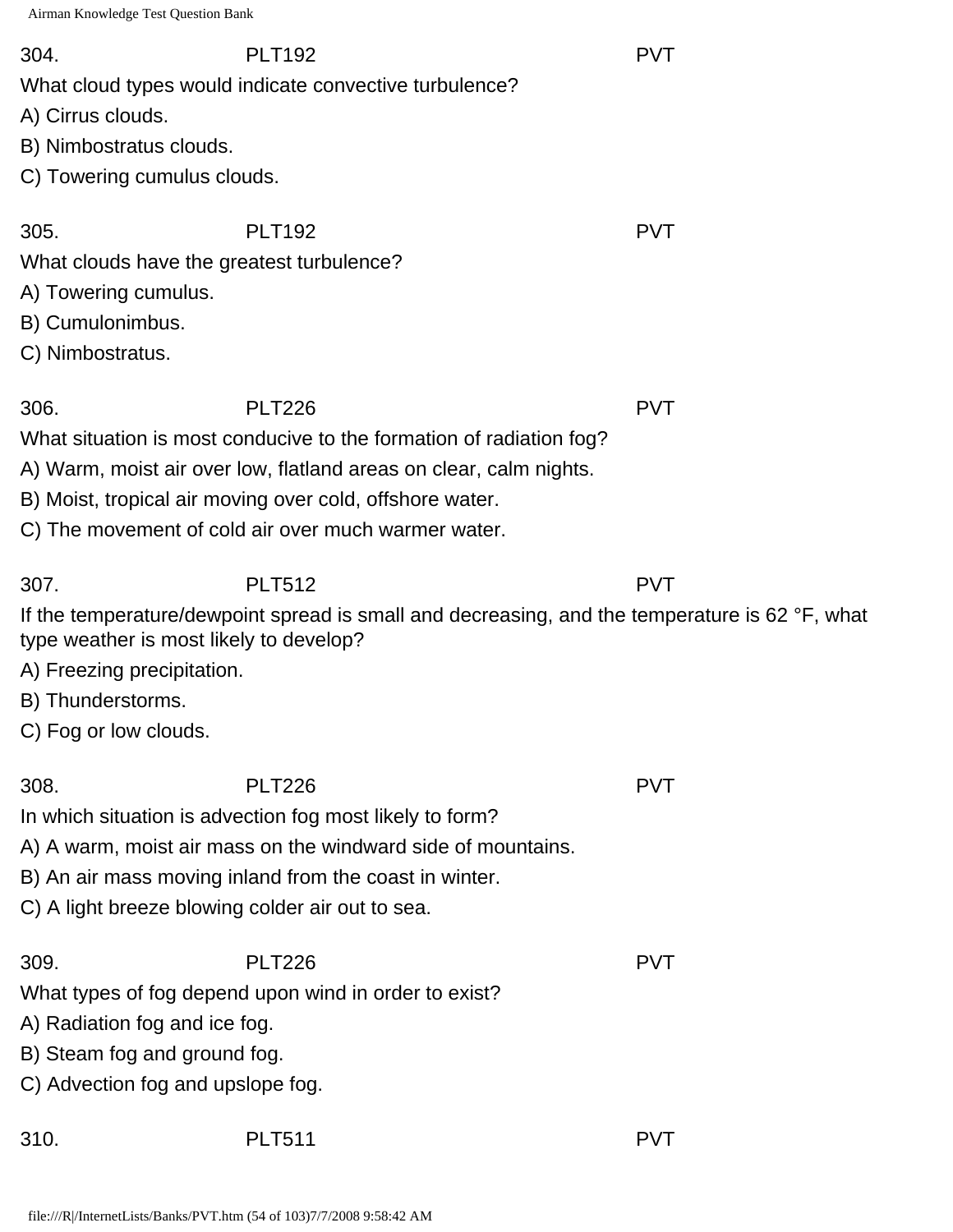#### One of the most easily recognized discontinuities across a front is

A) a change in temperature.

B) an increase in cloud coverage.

C) an increase in relative humidity.

311. PLT511 PVT

One weather phenomenon which will always occur when flying across a front is a change in the

A) wind direction.

B) type of precipitation.

C) stability of the air mass.

312. PLT511 PVT Steady precipitation preceding a front is an indication of

A) stratiform clouds with moderate turbulence.

B) cumuliform clouds with little or no turbulence.

C) stratiform clouds with little or no turbulence.

313. PLT274 PVT

One in-flight condition necessary for structural icing to form is

- A) small temperature/dewpoint spread.
- B) stratiform clouds.
- C) visible moisture.

314. PLT274 PVT

In which environment is aircraft structural ice most likely to have the highest accumulation rate?

- A) Cumulus clouds with below freezing temperatures.
- B) Freezing drizzle.
- C) Freezing rain.

## 315. PLT226 PVT

Low-level turbulence can occur and icing can become hazardous in which type of fog?

- A) Rain-induced fog.
- B) Upslope fog.
- C) Steam fog.

316. PLT512 PVT

What is meant by the term 'dewpoint'?

A) The temperature at which condensation and evaporation are equal.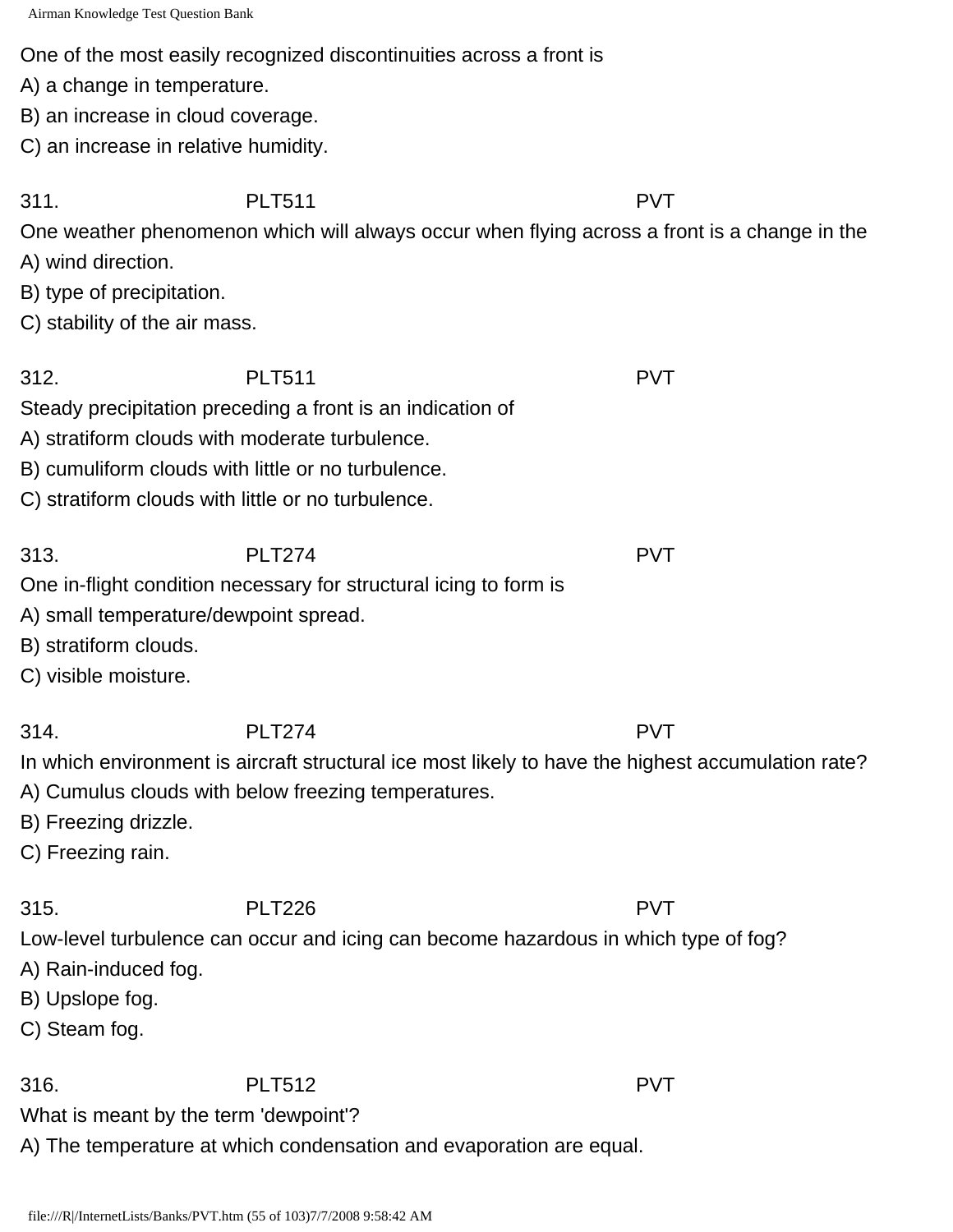B) The temperature at which dew will always form.

C) The temperature to which air must be cooled to become saturated.

| 317.<br>A) dewpoint.<br>B) air temperature.<br>C) stability of the air.                                                                                   | <b>PLT512</b><br>The amount of water vapor which air can hold depends on the                         | <b>PVT</b> |
|-----------------------------------------------------------------------------------------------------------------------------------------------------------|------------------------------------------------------------------------------------------------------|------------|
| 318.<br>Clouds, fog, or dew will always form when<br>A) water vapor condenses.<br>B) water vapor is present.<br>C) relative humidity reaches 100 percent. | <b>PLT512</b>                                                                                        | <b>PVT</b> |
| 319.<br>A) Evaporation and sublimation.<br>B) Heating and condensation.<br>C) Supersaturation and evaporation.                                            | <b>PLT512</b><br>What are the processes by which moisture is added to unsaturated air?               | <b>PVT</b> |
| 320.                                                                                                                                                      | <b>PLT493</b>                                                                                        | <b>PVT</b> |
|                                                                                                                                                           | Which conditions result in the formation of frost?                                                   |            |
| fall on the surface.                                                                                                                                      | A) The temperature of the collecting surface is at or below freezing when small droplets of moisture |            |
| dewpoint is below freezing.                                                                                                                               | B) The temperature of the collecting surface is at or below the dewpoint of the adjacent air and the |            |
| on the collecting surface.                                                                                                                                | C) The temperature of the surrounding air is at or below freezing when small drops of moisture fall  |            |
|                                                                                                                                                           |                                                                                                      |            |
| 321.                                                                                                                                                      | <b>PLT301</b>                                                                                        | <b>PVT</b> |
|                                                                                                                                                           | The presence of ice pellets at the surface is evidence that there                                    |            |
| A) are thunderstorms in the area.                                                                                                                         |                                                                                                      |            |
| B) has been cold frontal passage.                                                                                                                         |                                                                                                      |            |
|                                                                                                                                                           | C) is a temperature inversion with freezing rain at a higher altitude.                               |            |
| 322.                                                                                                                                                      | <b>PLT206</b>                                                                                        | <b>PVT</b> |
|                                                                                                                                                           | Which factor would tend to increase the density altitude at a given airport?                         |            |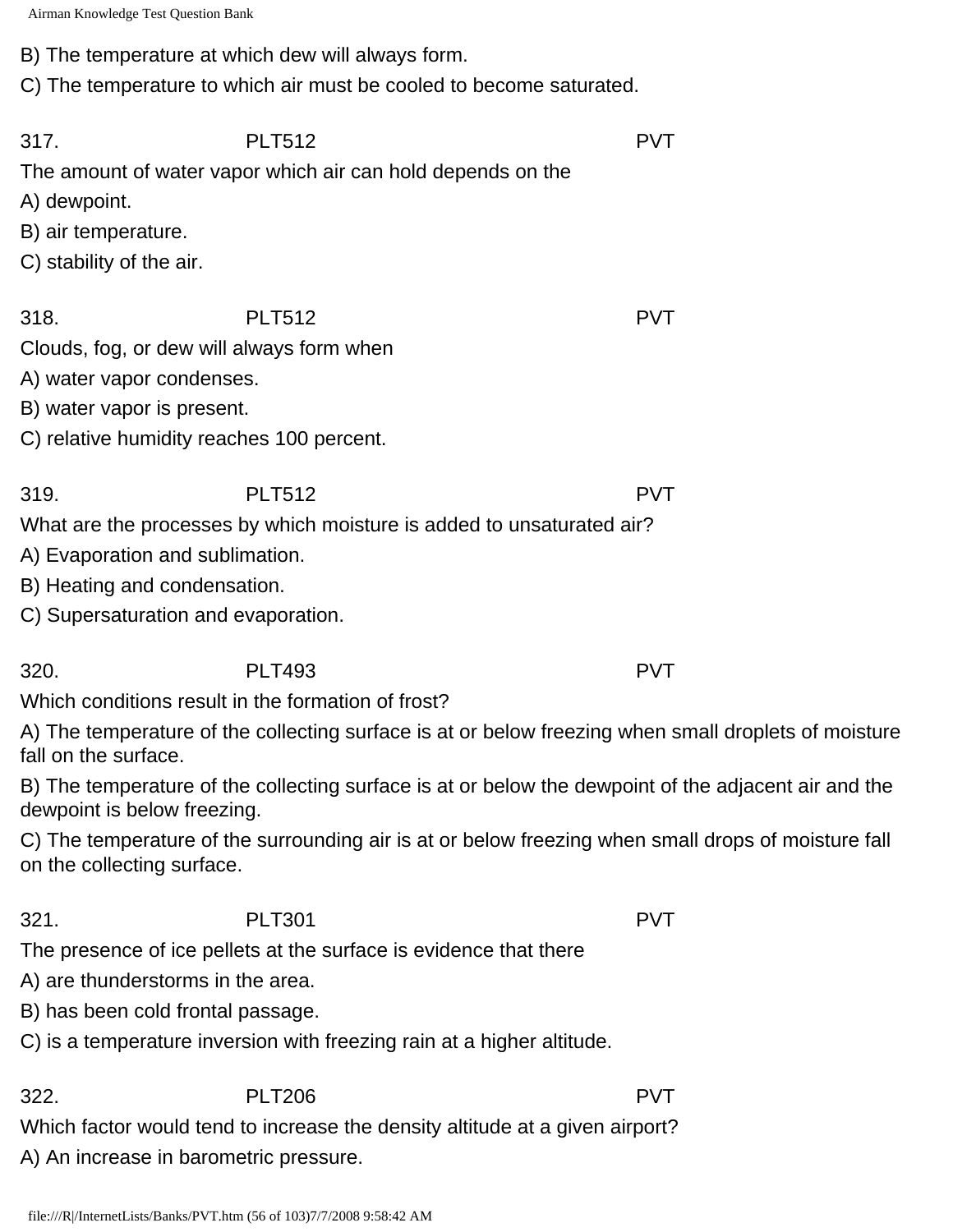B) An increase in ambient temperature.

C) A decrease in relative humidity.

323. PLT345 PVT

What are the standard temperature and pressure values for sea level?

A) 15 °C and 29.92 inches Hg.

B) 59 °C and 1013.2 millibars.

C) 59 °F and 29.92 millibars.

# 324. PLT023 PVT

Under which condition will pressure altitude be equal to true altitude?

A) When the atmospheric pressure is 29.92 inches Hg.

B) When standard atmospheric conditions exist.

C) When indicated altitude is equal to the pressure altitude.

325. PLT345 PVT Under what condition is pressure altitude and density altitude the same value?

A) At sea level, when the temperature is 0 °F.

B) When the altimeter has no installation error.

C) At standard temperature.

# 326. PLT167 PVT

If a flight is made from an area of low pressure into an area of high pressure without the altimeter setting being adjusted, the altimeter will indicate

A) the actual altitude above sea level.

B) higher than the actual altitude above sea level.

C) lower than the actual altitude above sea level.

Under what condition will true altitude be lower than indicated altitude?

A) In colder than standard air temperature.

B) In warmer than standard air temperature.

C) When density altitude is higher than indicated altitude.

328. PLT512 PVT

What is the approximate base of the cumulus clouds if the surface air temperature at 1,000 feet MSL is 70 °F and the dewpoint is 48 °F?

A) 4,000 feet MSL.

327. PLT023 PVT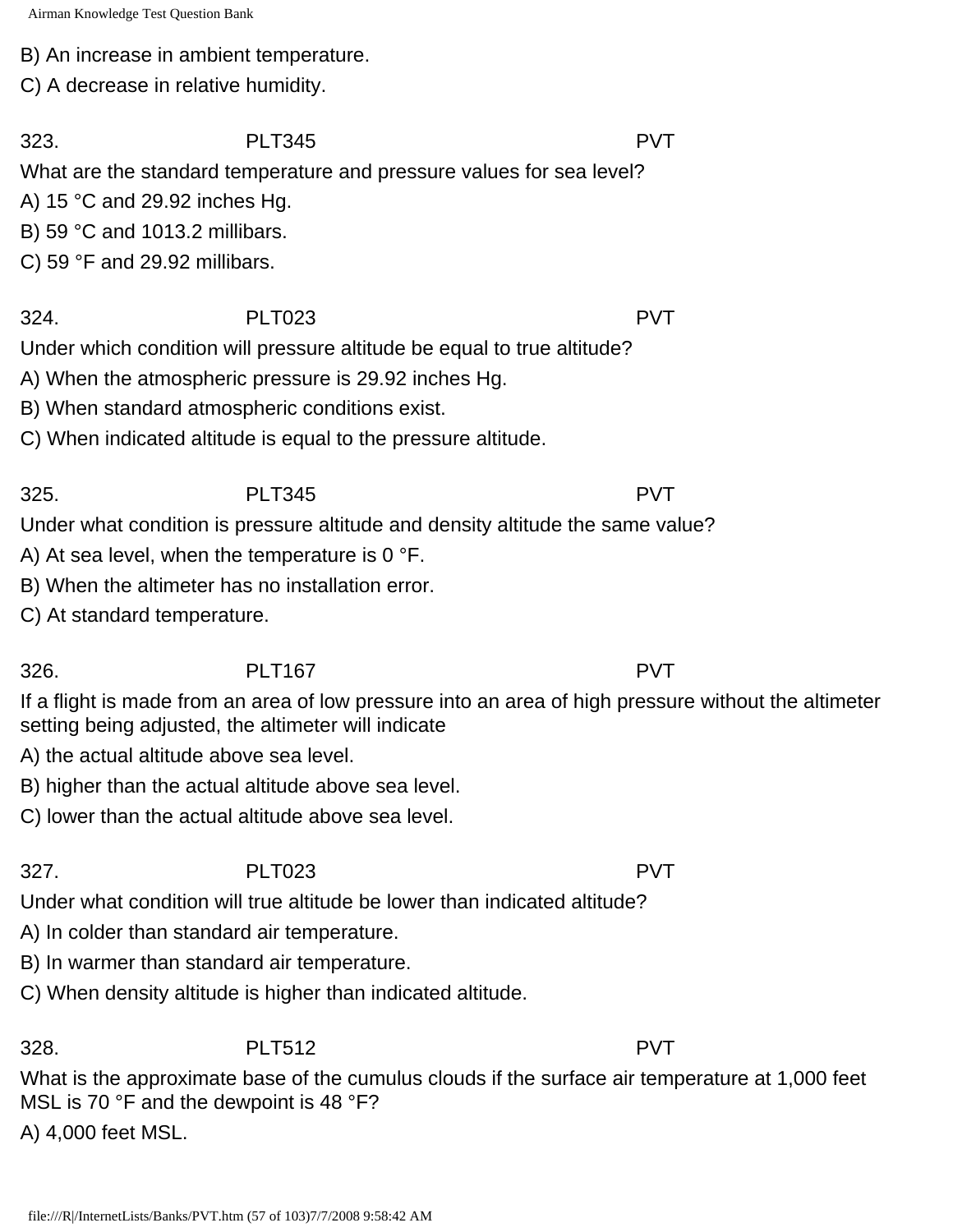### B) 5,000 feet MSL.

C) 6,000 feet MSL.

| 329.<br>B) Poor visibility and smooth air.                                                                          | <b>PLT511</b><br>What are characteristics of a moist, unstable air mass?<br>A) Cumuliform clouds and showery precipitation.<br>C) Stratiform clouds and showery precipitation.                                    | <b>PVT</b> |
|---------------------------------------------------------------------------------------------------------------------|-------------------------------------------------------------------------------------------------------------------------------------------------------------------------------------------------------------------|------------|
| 330.                                                                                                                | <b>PLT511</b><br>What are characteristics of unstable air?<br>A) Turbulence and good surface visibility.<br>B) Turbulence and poor surface visibility.<br>C) Nimbostratus clouds and good surface visibility.     | <b>PVT</b> |
| 331.<br>A) Showery precipitation.<br>B) Turbulent air.<br>C) Poor surface visibility.                               | <b>PLT511</b><br>A stable air mass is most likely to have which characteristic?                                                                                                                                   | <b>PVT</b> |
| 332.<br>A) produce stratus type clouds.<br>B) cause showers and thunderstorms.<br>C) develop convective turbulence. | <b>PLT192</b><br>Moist, stable air flowing upslope can be expected to                                                                                                                                             | <b>PVT</b> |
| 333.<br>A) A stable layer of air.<br>B) An unstable layer of air.                                                   | <b>PLT492</b><br>What feature is associated with a temperature inversion?<br>C) Chinook winds on mountain slopes.                                                                                                 | PVI        |
| 334.                                                                                                                | <b>PLT192</b><br>If an unstable air mass is forced upward, what type clouds can be expected?<br>A) Stratus clouds with little vertical development.<br>B) Stratus clouds with considerable associated turbulence. | <b>PVT</b> |

C) Clouds with considerable vertical development and associated turbulence.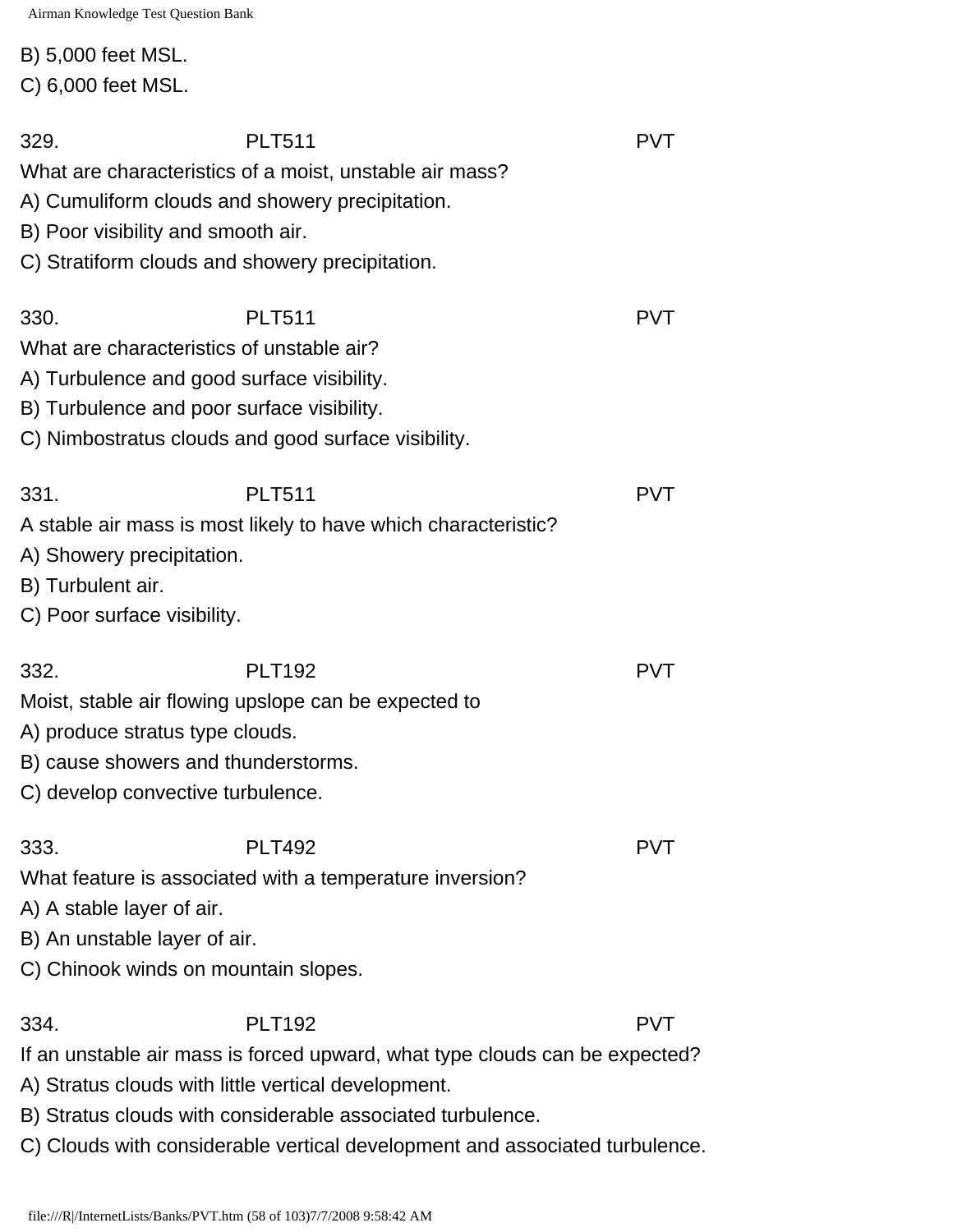| 335.<br>A) Atmospheric pressure.<br>B) Actual lapse rate.<br>C) Surface temperature.                                       | <b>PLT173</b><br>What measurement can be used to determine the stability of the atmosphere?                                                                                                                                                                                                                                                   | <b>PVT</b> |
|----------------------------------------------------------------------------------------------------------------------------|-----------------------------------------------------------------------------------------------------------------------------------------------------------------------------------------------------------------------------------------------------------------------------------------------------------------------------------------------|------------|
| 336.<br>A) Warming from below.<br>B) Cooling from below.<br>C) Decrease in water vapor.                                    | <b>PLT173</b><br>What would decrease the stability of an air mass?                                                                                                                                                                                                                                                                            | <b>PVT</b> |
| 337.<br>What is a characteristic of stable air?<br>A) Stratiform clouds.<br>B) Unlimited visibility.<br>C) Cumulus clouds. | <b>PLT173</b>                                                                                                                                                                                                                                                                                                                                 | <b>PVT</b> |
| 338.<br>A) movement of air.<br>B) pressure differential.<br>C) heat exchange.                                              | <b>PLT512</b><br>Every physical process of weather is accompanied by, or is the result of, a                                                                                                                                                                                                                                                  | <b>PVT</b> |
| 339.<br>A) Unequal heating of the Earth's surface.<br>B) Variation of terrain elevation.<br>C) Coriolis force.             | <b>PLT165</b><br>What causes variations in altimeter settings between weather reporting points?                                                                                                                                                                                                                                               | <b>PVT</b> |
| 340.                                                                                                                       | <b>PLT301</b><br>A temperature inversion would most likely result in which weather condition?<br>A) Clouds with extensive vertical development above an inversion aloft.<br>B) Good visibility in the lower levels of the atmosphere and poor visibility above an inversion aloft.<br>C) An increase in temperature as altitude is increased. | <b>PVT</b> |
| 341.                                                                                                                       | <b>PLT301</b>                                                                                                                                                                                                                                                                                                                                 | <b>PVT</b> |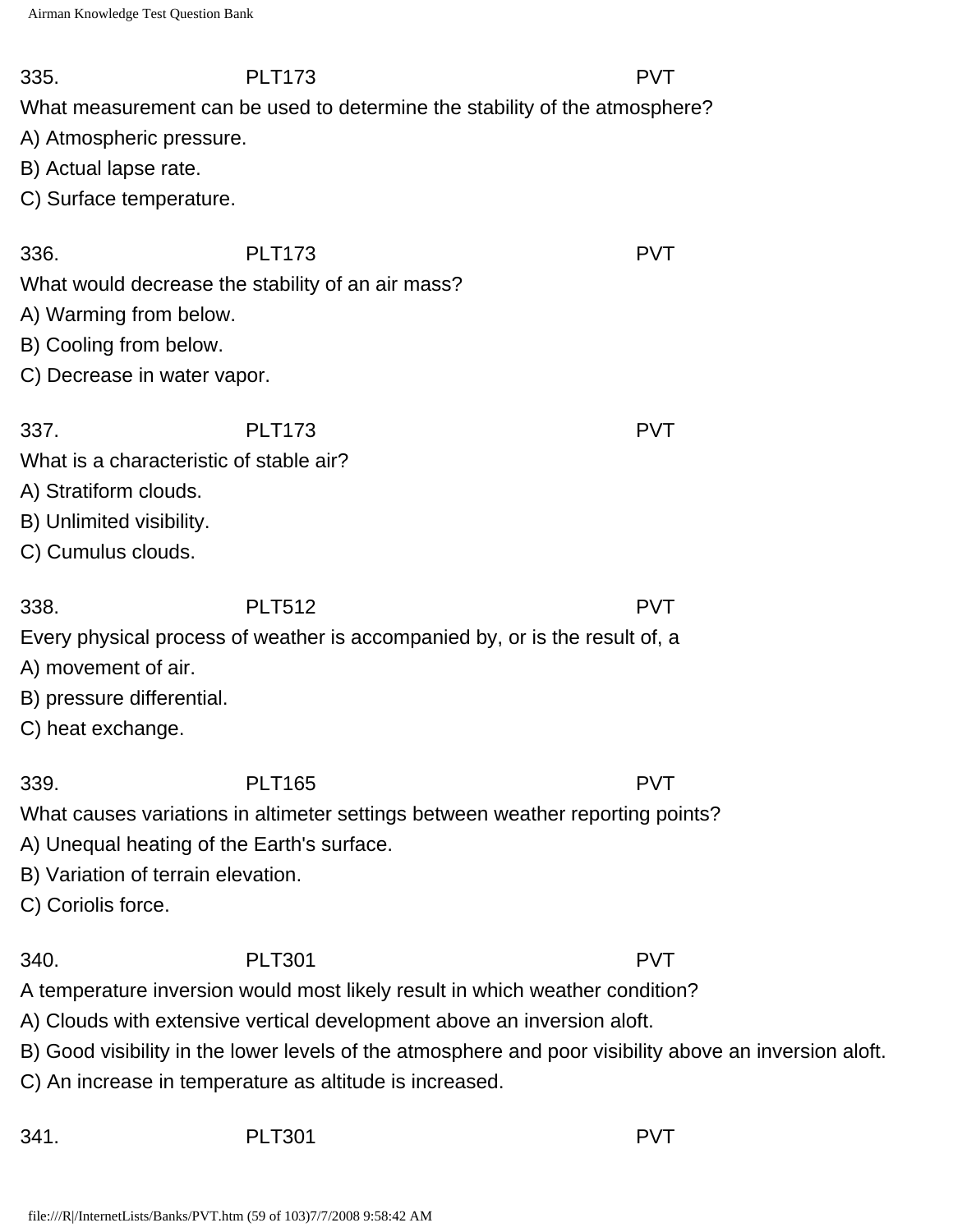The most frequent type of ground or surface-based temperature inversion is that which is produced by

A) terrestrial radiation on a clear, relatively still night.

B) warm air being lifted rapidly aloft in the vicinity of mountainous terrain.

C) the movement of colder air under warm air, or the movement of warm air over cold air.

### 342. PLT301 PVT

Which weather conditions should be expected beneath a low-level temperature inversion layer when the relative humidity is high?

A) Smooth air, poor visibility, fog, haze, or low clouds.

B) Light wind shear, poor visibility, haze, and light rain.

C) Turbulent air, poor visibility, fog, low stratus type clouds, and showery precipitation.

## 343. PLT495 PVT

Which weather phenomenon signals the beginning of the mature stage of a thunderstorm?

- A) The appearance of an anvil top.
- B) Precipitation beginning to fall.
- C) Maximum growth rate of the clouds.

344. PLT192 PVT

The conditions necessary for the formation of cumulonimbus clouds are a lifting action and

- A) unstable air containing an excess of condensation nuclei.
- B) unstable, moist air.

C) either stable or unstable air.

## 345. PLT495 PVT

What conditions are necessary for the formation of thunderstorms?

A) High humidity, lifting force, and unstable conditions.

B) High humidity, high temperature, and cumulus clouds.

C) Lifting force, moist air, and extensive cloud cover.

## 346. PLT495 PVT

During the life cycle of a thunderstorm, which stage is characterized predominately by downdrafts?

- A) Cumulus.
- B) Dissipating.
- C) Mature.
-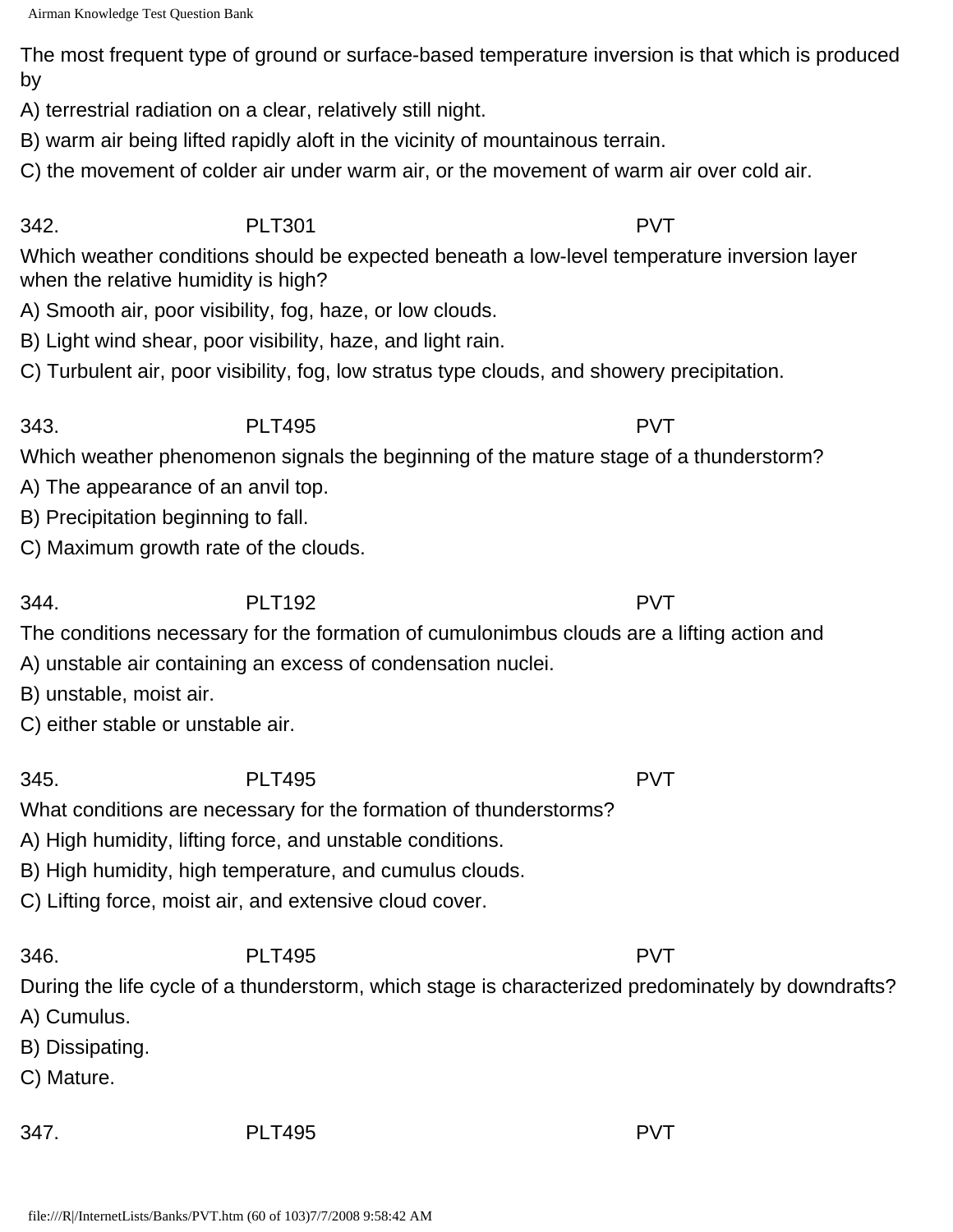Thunderstorms reach their greatest intensity during the

A) mature stage.

B) downdraft stage.

C) cumulus stage.

348. PLT495 PVT

Thunderstorms which generally produce the most intense hazard to aircraft are

A) squall line thunderstorms.

B) steady-state thunderstorms.

C) warm front thunderstorms.

349. PLT495 PVT

A nonfrontal, narrow band of active thunderstorms that often develop ahead of a cold front is a known as a

A) prefrontal system.

B) squall line.

C) dry line.

350. PLT495 PVT

If there is thunderstorm activity in the vicinity of an airport at which you plan to land, which hazardous atmospheric phenomenon might be expected on the landing approach?

A) Precipitation static.

B) Wind-shear turbulence.

C) Steady rain.

351. PLT263 PVT

Upon encountering severe turbulence, which flight condition should the pilot attempt to maintain?

A) Constant altitude and airspeed.

B) Constant angle of attack.

C) Level flight attitude.

352. PLT495 PVT

What feature is normally associated with the cumulus stage of a thunderstorm?

A) Roll cloud.

B) Continuous updraft.

C) Frequent lightning.

353. PLT495 PVT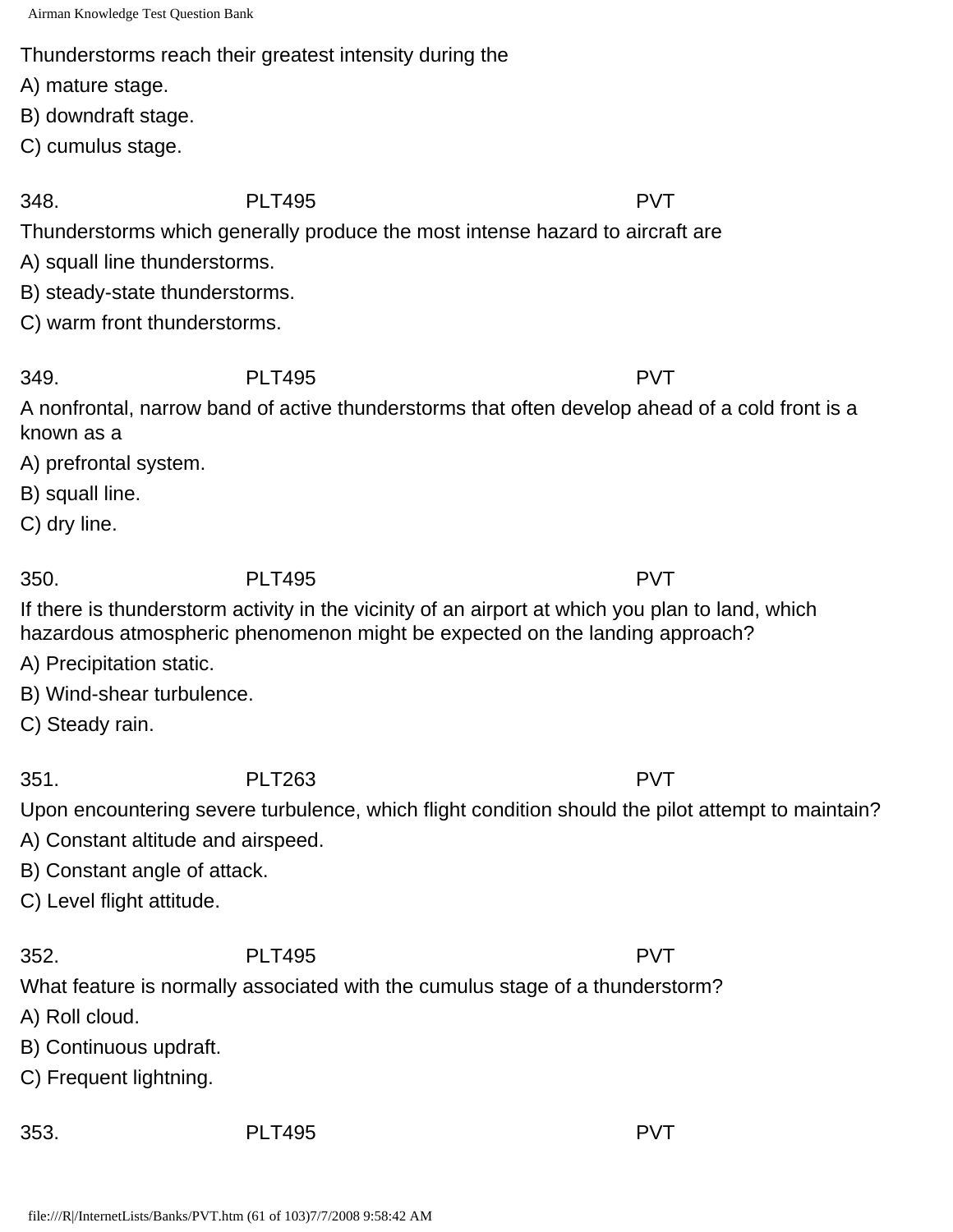Which weather phenomenon is always associated with a thunderstorm?

A) Lightning.

B) Heavy rain.

C) Hail.

354. PLT516 PVT

The wind at 5,000 feet AGL is southwesterly while the surface wind is southerly. This difference in direction is primarily due to

- A) stronger pressure gradient at higher altitudes.
- B) friction between the wind and the surface.
- C) stronger Coriolis force at the surface.

355. PLT518 PVT

Where does wind shear occur?

A) Only at higher altitudes.

B) Only at lower altitudes.

C) At all altitudes, in all directions.

356. PLT518 PVT

When may hazardous wind shear be expected?

A) When stable air crosses a mountain barrier where it tends to flow in layers forming lenticular clouds.

B) In areas of low-level temperature inversion, frontal zones, and clear air turbulence.

C) Following frontal passage when stratocumulus clouds form indicating mechanical mixing.

357. PLT518 PVT

A pilot can expect a wind-shear zone in a temperature inversion whenever the windspeed at 2,000 to 4,000 feet above the surface is at least

A) 10 knots.

B) 15 knots.

C) 25 knots.

358. PLT328 PVT

Loading an airplane to the most aft CG will cause the airplane to be

A) less stable at all speeds.

B) less stable at slow speeds, but more stable at high speeds.

C) less stable at high speeds, but more stable at low speeds.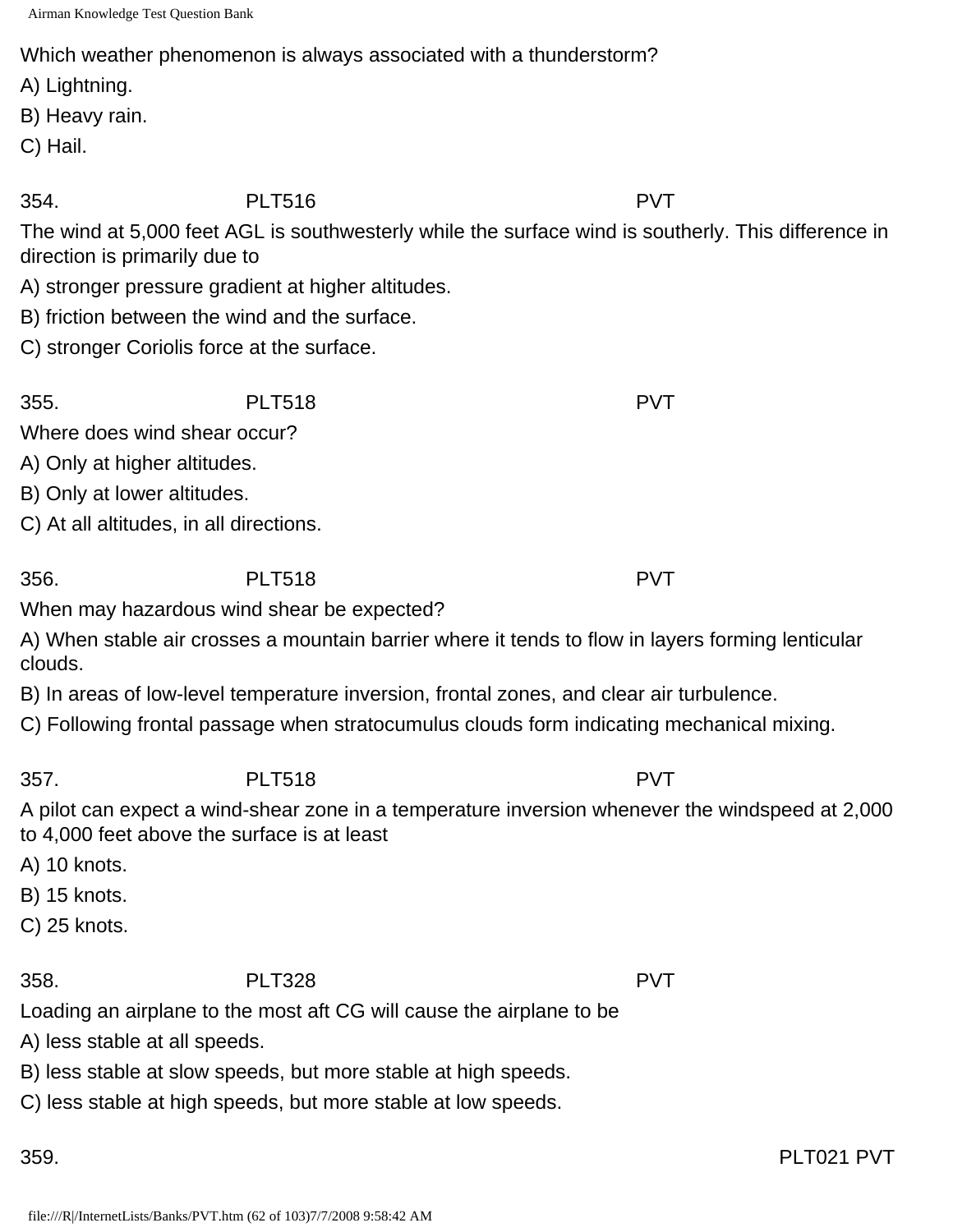(Refer to figures 33 and 34.) What is the maximum amount of baggage that can be carried when the airplane is loaded as follows?

| Front seat occupants                                                                           |               |            | 387 lb        |  |
|------------------------------------------------------------------------------------------------|---------------|------------|---------------|--|
| Rear seat occupants                                                                            |               |            | 293 lb        |  |
| Fuel                                                                                           |               |            | 35 gal        |  |
| A) 45 pounds.                                                                                  |               |            |               |  |
| B) 63 pounds.                                                                                  |               |            |               |  |
| C) 220 pounds.                                                                                 |               |            |               |  |
| 360.                                                                                           | <b>PLT021</b> | <b>PVT</b> |               |  |
| GIVEN:                                                                                         |               |            |               |  |
|                                                                                                | <b>WEIGHT</b> | <b>ARM</b> | <b>MOMENT</b> |  |
|                                                                                                | (LB)          | (IN)       | $(LB-IN)$     |  |
| <b>Empty weight</b>                                                                            | 1,495.0       | 101.4      | 151,593.0     |  |
| Pilot and passengers                                                                           | 380.0         | 64.0       |               |  |
| Fuel (30 gal usable no reserve)                                                                |               | 96.0       |               |  |
| The CG is located how far aft of datum?                                                        |               |            |               |  |
| A) CG 92.44.                                                                                   |               |            |               |  |
| B) CG 94.01.                                                                                   |               |            |               |  |
| C) CG 119.8.                                                                                   |               |            |               |  |
| 361.<br><b>PLT021</b>                                                                          |               | <b>PVT</b> |               |  |
| An aircraft is loaded 110 pounds over maximum certificated gross weight. If fuel (gasoline) is |               |            |               |  |
| drained to bring the aircraft weight within limits, how much fuel should be drained?           |               |            |               |  |
| A) 15.7 gallons.                                                                               |               |            |               |  |
| B) 16.2 gallons.                                                                               |               |            |               |  |
| C) 18.4 gallons.                                                                               |               |            |               |  |
| 362.                                                                                           |               |            | PLT121 PVT    |  |
| (Refer to figures 33 and 34.) Determine if the airplane weight and balance is within limits.   |               |            |               |  |
| Front seat occupants                                                                           |               |            | 415 lb        |  |
| Rear seat occupants                                                                            |               |            | 110 lb        |  |

Fuel, main tanks 44 gal

Fuel, aux. tanks 19 gal

Baggage 32 lb

- A) 19 pounds overweight, CG within limits.
- B) 19 pounds overweight, CG out of limits forward.
- C) Weight within limits, CG out of limits.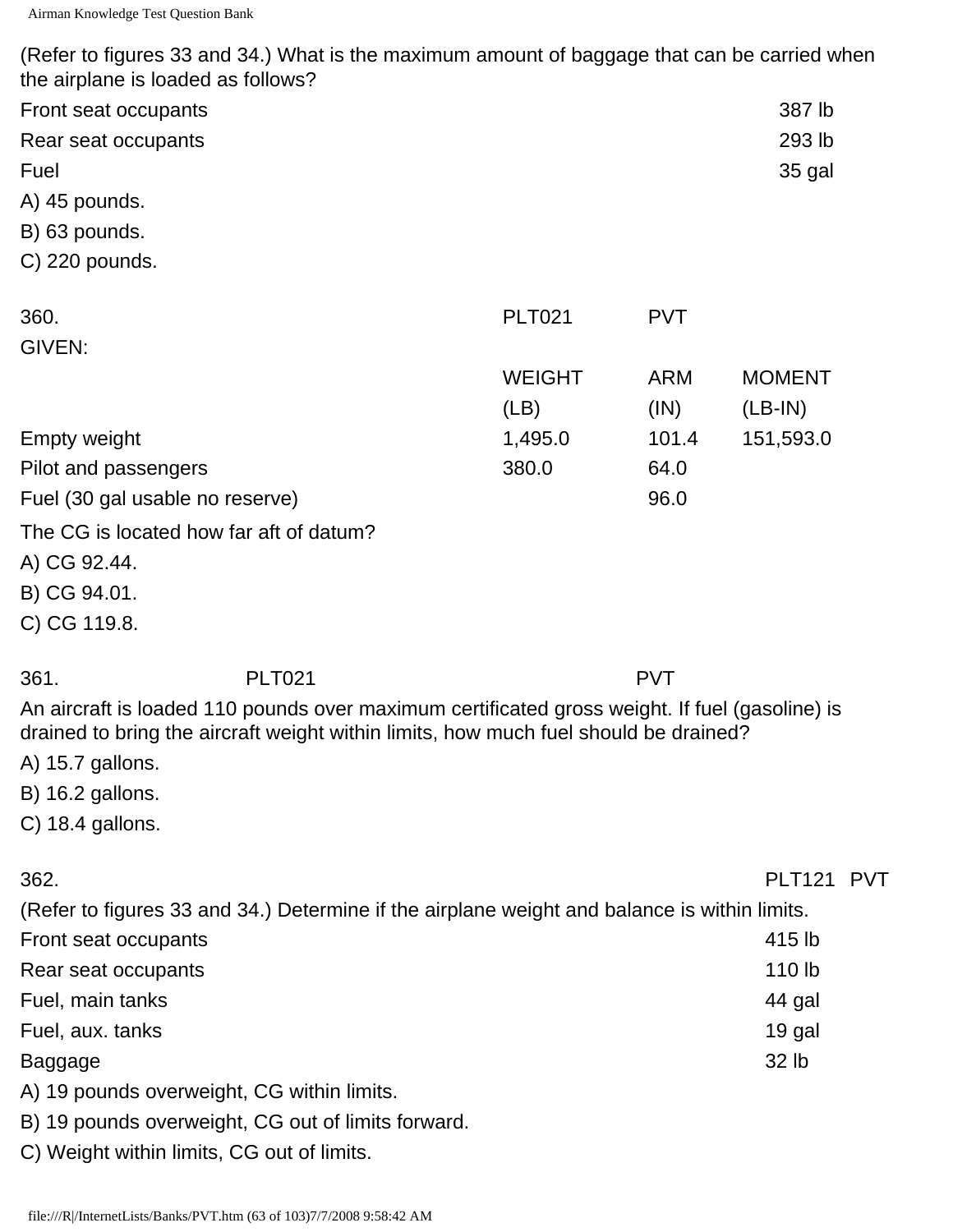| 363.                                                                                                                                                   | <b>PLT092</b>      | <b>PVT</b> |
|--------------------------------------------------------------------------------------------------------------------------------------------------------|--------------------|------------|
| (Refer to figure 35.) What is the maximum amount of baggage that may be loaded aboard the<br>airplane for the CG to remain within the moment envelope? |                    |            |
|                                                                                                                                                        | <b>WEIGHT (LB)</b> | MOM/1000   |
| <b>Empty weight</b>                                                                                                                                    | 1,350              | 51.5       |
| Pilot and front passenger                                                                                                                              | 250                |            |
| Rear passengers                                                                                                                                        | 400                |            |
| <b>Baggage</b>                                                                                                                                         | ---                |            |
| Fuel, 30 gal                                                                                                                                           |                    |            |
| Oil, 8 qt                                                                                                                                              | ---                | $-0.2$     |
| A) 105 pounds.                                                                                                                                         |                    |            |
| B) 110 pounds.                                                                                                                                         |                    |            |
| C) 120 pounds.                                                                                                                                         |                    |            |
| 364.                                                                                                                                                   | <b>PLT092</b>      | <b>PVT</b> |
| (Refer to figure 35.) Calculate the moment of the airplane and determine which category is<br>applicable.                                              |                    |            |
|                                                                                                                                                        | <b>WEIGHT (LB)</b> | MOM/1000   |
| <b>Empty weight</b>                                                                                                                                    | 1,350              | 51.5       |
| Pilot and front passenger                                                                                                                              | 310                |            |
| Rear passengers                                                                                                                                        | 96                 |            |
| Fuel, 38 gal                                                                                                                                           |                    |            |
| Oil, 8 qt                                                                                                                                              |                    | $-0.2$     |
| A) 79.2, utility category.                                                                                                                             |                    |            |
| B) 80.8, utility category.                                                                                                                             |                    |            |
| C) 81.2, normal category.                                                                                                                              |                    |            |
| 365.                                                                                                                                                   | <b>PLT092</b>      | <b>PVT</b> |
| (Refer to figure 35.) What is the maximum amount of fuel that may be aboard the airplane on<br>takeoff if loaded as follows?                           |                    |            |
|                                                                                                                                                        | <b>WEIGHT (LB)</b> | MOM/1000   |
| <b>Empty weight</b>                                                                                                                                    | 1,350              | 51.5       |
| Pilot and front passenger                                                                                                                              | 340                |            |
| Rear passengers                                                                                                                                        | 310                |            |
| <b>Baggage</b>                                                                                                                                         | 45                 |            |
| Oil, 8 qt                                                                                                                                              | ---                |            |
| A) 24 gallons.                                                                                                                                         |                    |            |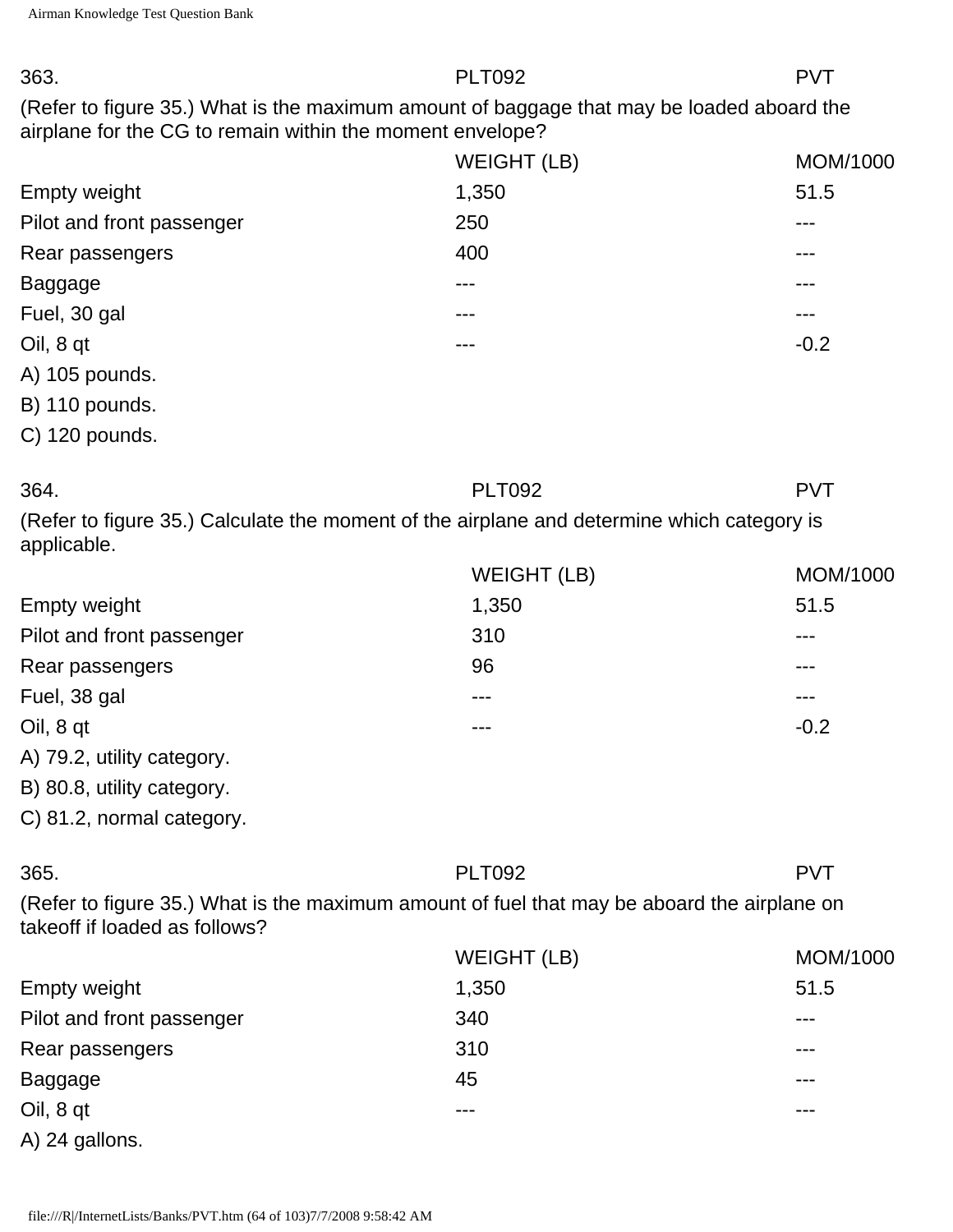B) 32 gallons.

C) 40 gallons.

366. PLT003 PVT

An airplane has been loaded in such a manner that the CG is located aft of the aft CG limit. One undesirable flight characteristic a pilot might experience with this airplane would be

A) a longer takeoff run.

B) difficulty in recovering from a stalled condition.

C) stalling at higher-than-normal airspeed.

367. PLT351 PVT

What is an advantage of a constant-speed propeller?

A) Permits the pilot to select and maintain a desired cruising speed.

B) Permits the pilot to select the blade angle for the most efficient performance.

C) Provides a smoother operation with stable RPM and eliminates vibrations.

368. PLT012 PVT

(Refer to figure 24.) While en route on Victor 185, a flight crosses the 248° radial of Allendale VOR at 0953 and then crosses the 216° radial of Allendale VOR at 1000. What is the estimated time of arrival at Savannah VORTAC?

A) 1023.

B) 1028.

C) 1036.

369. PLT395 PVT

What is the definition of a high-performance airplane? A) An airplane with 180 horsepower, or retractable landing gear, flaps, and a fixed-pitch propeller.

B) An airplane with an engine of more than 200 horsepower.

C) An airplane with a normal cruise speed in excess of 200 knots.

370. PLT442 PVT If recency of experience requirements for night flight are not met and official sunset is 1830, the latest time passengers may be carried is

A) 1829.

B) 1859.

C) 1929.

371. PLT465 PVT

With certain exceptions, safety belts are required to be secured about passengers during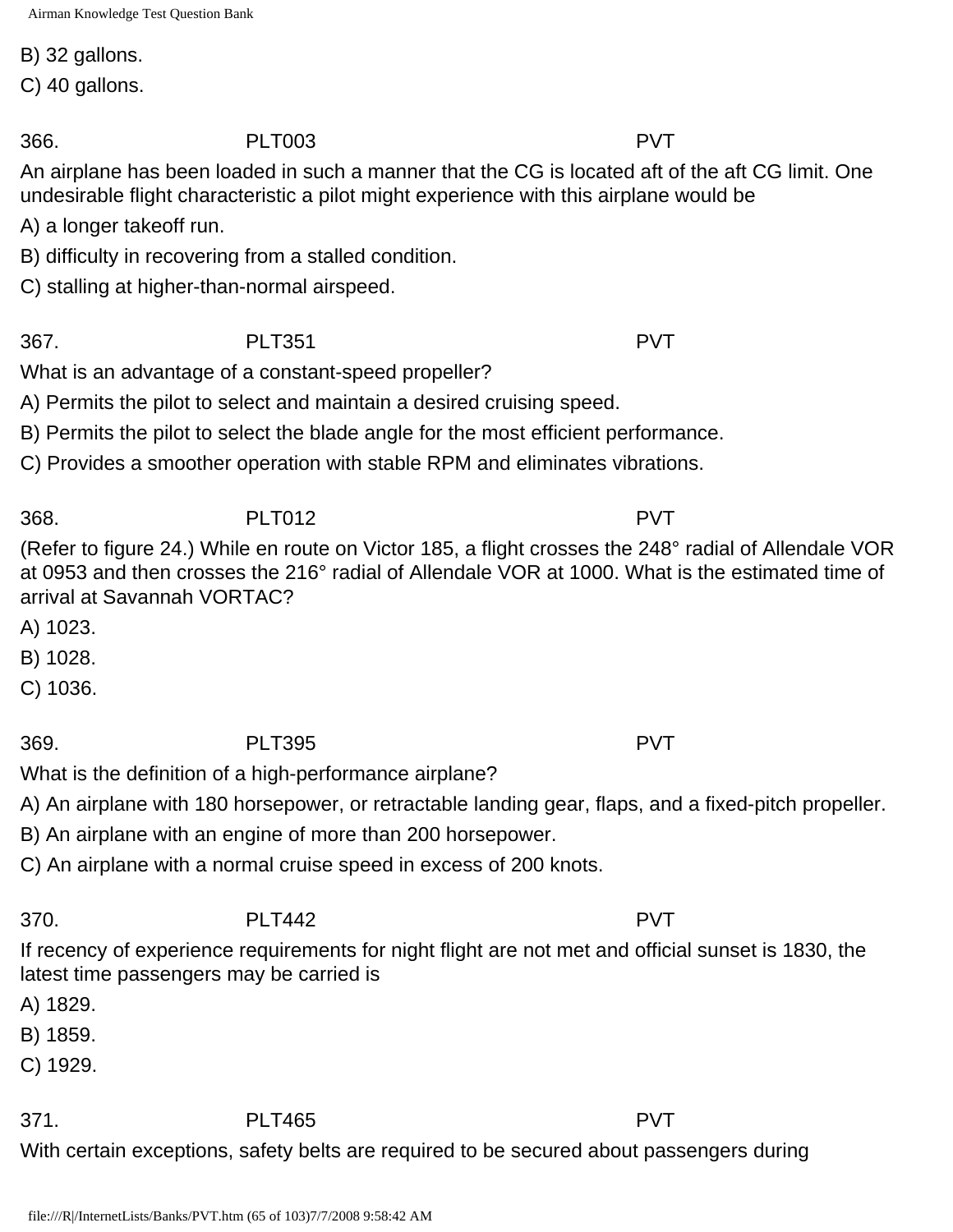A) taxi, takeoffs, and landings.

B) all flight conditions.

C) flight in turbulent air.

372. PLT445 PVT

Preflight action, as required for all flights away from the vicinity of an airport, shall include

A) the designation of an alternate airport.

B) a study of arrival procedures at airports/ heliports of intended use.

C) an alternate course of action if the flight cannot be completed as planned.

373. PLT123 PVT

The term 'weigh-off' means to determine the

A) static equilibrium of the balloon as loaded for flight.

B) amount of gas required for an ascent to a preselected altitude.

C) standard weight and balance of the balloon.

374. PLT251 PVT How should a balloon fuel system be checked for leaks prior to flight?

- A) Listen and smell.
- B) Check all connections with a lighted match.
- C) Cover all connections and tubing with soapy water.

375. PLT393 PVT

What action should a pilot take when operating under VFR in a Military Operations Area (MOA)?

A) Obtain a clearance from the controlling agency prior to entering the MOA.

B) Operate only on the airways that transverse the MOA.

C) Exercise extreme caution when military activity is being conducted.

376. PLT393 PVT

A balloon flight through a restricted area is

A) permitted at certain times, but only with prior permission by the appropriate authority.

B) permitted anytime, but caution should be exercised because of high-speed military aircraft.

C) never permitted.

377. PLT393 PVT

Under what condition, if any, may pilots fly through a restricted area?

A) When flying on airways with an ATC clearance.

B) With the controlling agency's authorization.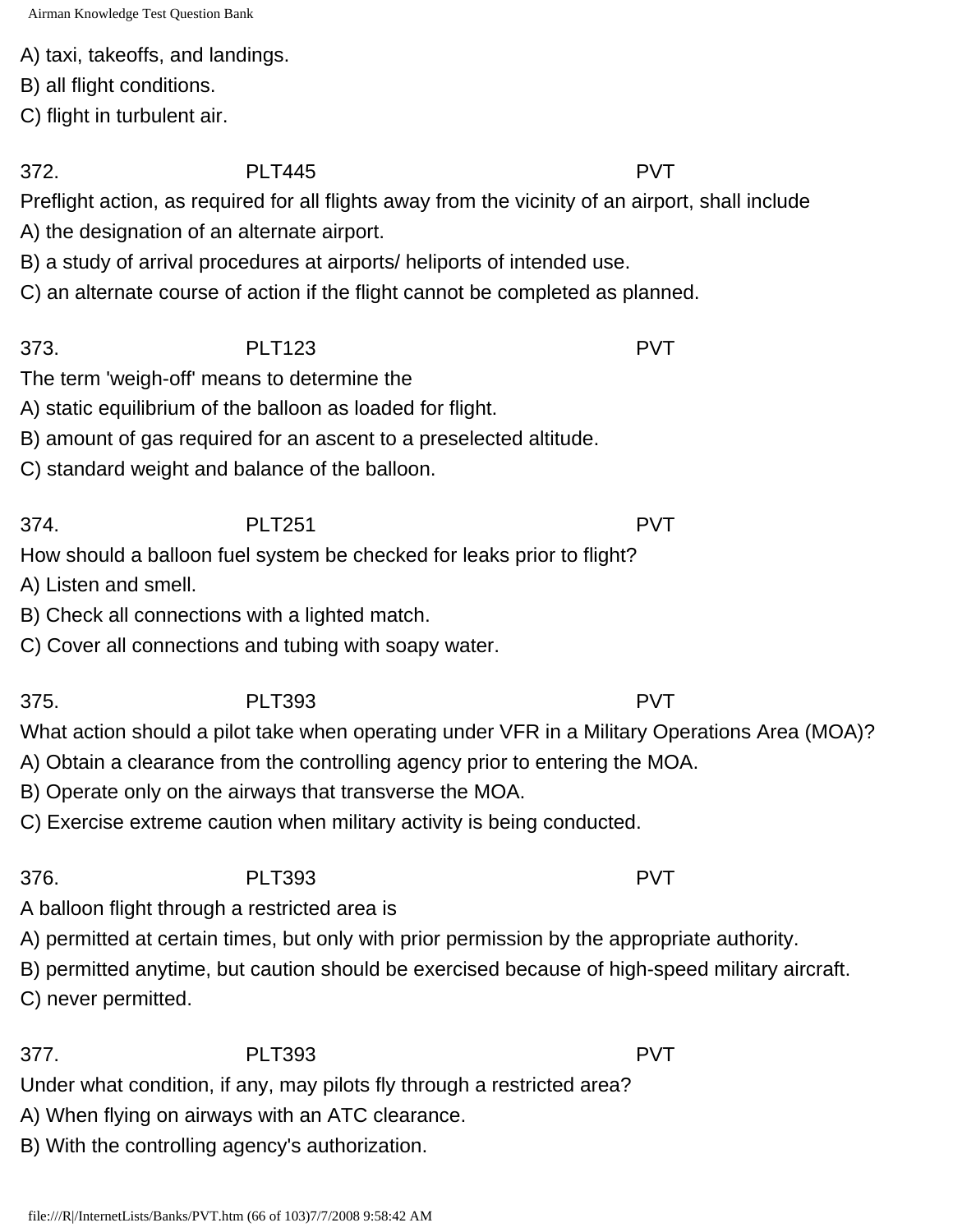C) Regulations do not allow this.

What action should be taken if a balloon encounters unforecast weather and shifts direction abruptly while in the vicinity of a thunderstorm?

A) Land immediately.

B) Descend to and maintain the lowest altitude possible.

C) Ascend to an altitude which will ensure adequate obstacle clearance in all directions.

379. PLT389 PVT The minimum size a launch site should be is at least

A) twice the height of the balloon.

B) 100 feet for every 1 knot of wind.

C) 500 feet on the downwind side.

380. PLT237 PVT What is the relationship of false lift with the wind?

A) False lift increases as the wind accelerates the balloon.

B) False lift does not exist if the surface winds are calm.

C) False lift decreases as the wind accelerates the balloon.

381. PLT064 PVT (Refer to figure 22, area 1.) A balloon launched at Flying S Airport drifts southward towards the lighted obstacle. If the altimeter was set to the current altimeter setting upon launch, what should it indicate if the balloon is to clear the obstacle at 500 feet above the top?

A) 1,531 feet MSL.

B) 1,809 feet MSL.

C) 3,649 feet MSL.

382. PLT012 PVT

(Refer to figure 23, area 2.) If a balloon is launched at Ranch Aero (Pvt) Airport with a reported wind from 220° at 5 knots, what should be its approximate position after 2 hours of flight?

A) Near Hackney (Pvt) Airport.

B) Crossing the railroad southwest of Granite Airport.

C) 3-1/2 miles southwest of Rathdrum.

383. PLT012 PVT

(Refer to figure 27, area 5.) A balloon drifts over the town of Eckelson on a magnetic course of 328° at 10 MPH. If wind conditions remain constant, where will the balloon be after 2 hours 30 minutes?

378. PLT208 PVT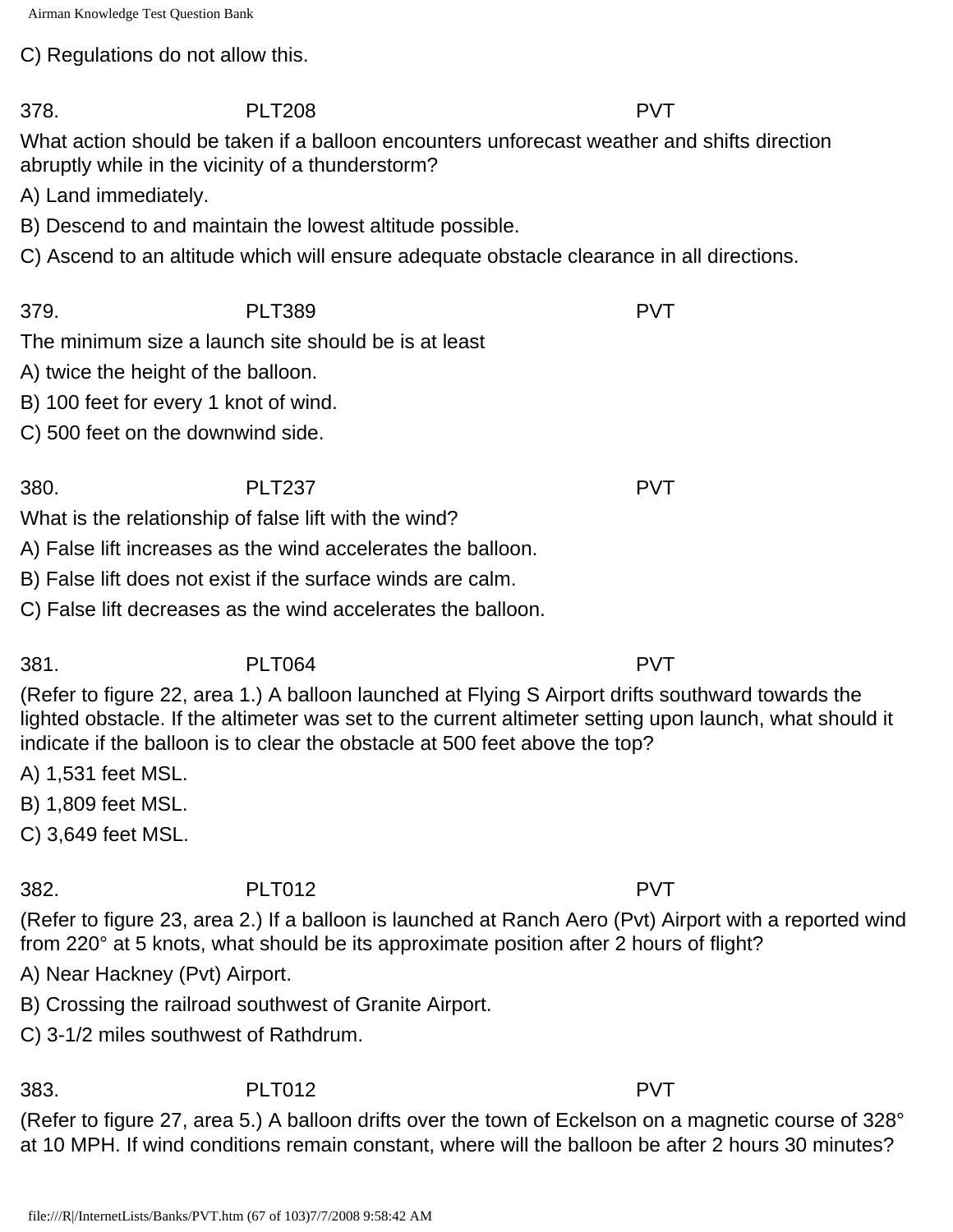A) Over Hoggarth Airport (Pvt).

B) 4.5 miles north-north west of Hoggarth Airport (Pvt).

C) Over Buchanan.

384. PLT064 PVT

(Refer to figure 23, area 1.) A balloon, launched at CX Airport located near the east end of Lake Pend Oreille, drifts south-southwest. What is the approximate elevation of the highest terrain for 20 miles along its path?

A) 2,000 - 4,000 feet MSL.

B) 4,000 - 6,000 feet MSL.

C) 6,000 - 7,000 feet MSL.

385. PLT078 PVT

(Refer to figure 53.) When approaching Lincoln Municipal from the west at noon for the purpose of landing, initial communications should be with

A) Lincoln Approach Control on 124.0 MHz.

B) Minneapolis Center on 128.75 MHz.

C) Lincoln Tower on 118.5 MHz.

386. PLT116 PVT

FAA advisory circulars (some free, others at cost) are available to all pilots and are obtained by

A) distribution from the nearest FAA district office.

B) ordering those desired from the Government Printing Office.

C) subscribing to the Federal Register.

387. PLT116 PVT

FAA advisory circulars containing subject matter specifically related to Airspace are issued under which subject number?

A) 60.

B) 70.

C) 90.

388. PLT116 PVT FAA advisory circulars containing subject matter specifically related to Airmen are issued under

which subject number? A) 60.

B) 70.

C) 90.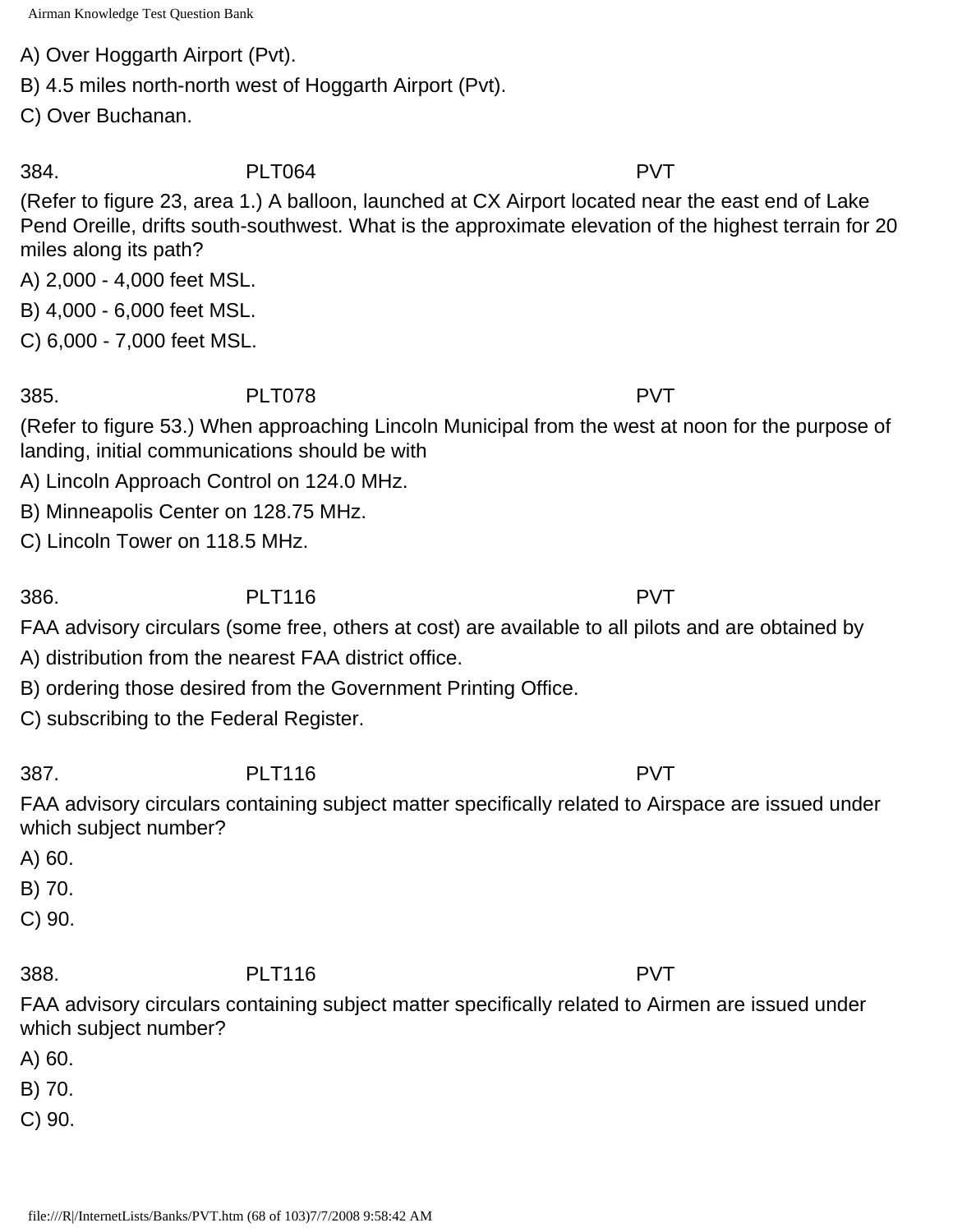#### 389. PLT371 PVT

With respect to the certification of airmen, which is a category of aircraft?

- A) Gyroplane, helicopter, airship, free balloon.
- B) Airplane, rotorcraft, glider, lighter-than-air.
- C) Single-engine land and sea, multiengine land and sea.

#### 390. PLT395 PVT

The definition of nighttime is

A) sunset to sunrise.

B) 1 hour after sunset to 1 hour before sunrise.

C) the time between the end of evening civil twilight and the beginning of morning civil twilight.

391. PLT387 PVT

If a certificated pilot changes permanent mailing address and fails to notify the FAA Airmen Certification Branch of the new address, the pilot is entitled to exercise the privileges of the pilot certificate for a period of only

A) 30 days after the date of the move.

B) 60 days after the date of the move.

C) 90 days after the date of the move.

# 392. PLT449 PVT

To act as pilot in command of an aircraft carrying passengers, a pilot must show by logbook endorsement the satisfactory completion of a flight review or completion of a pilot proficiency check within the preceding

A) 6 calendar months.

B) 12 calendar months.

C) 24 calendar months.

## 393. PLT427 PVT

Prior to becoming certified as a private pilot with a balloon rating, the pilot must have in his or her possession what class of medical?

A) A third-class medical certificate.

B) A statement from a designated medical examiner.

C) A medical certificate is not required.

## 394. PLT448 PVT

When must a recreational pilot have a pilot-in-command flight check?

A) Every 400 hours.

B) Every 180 days.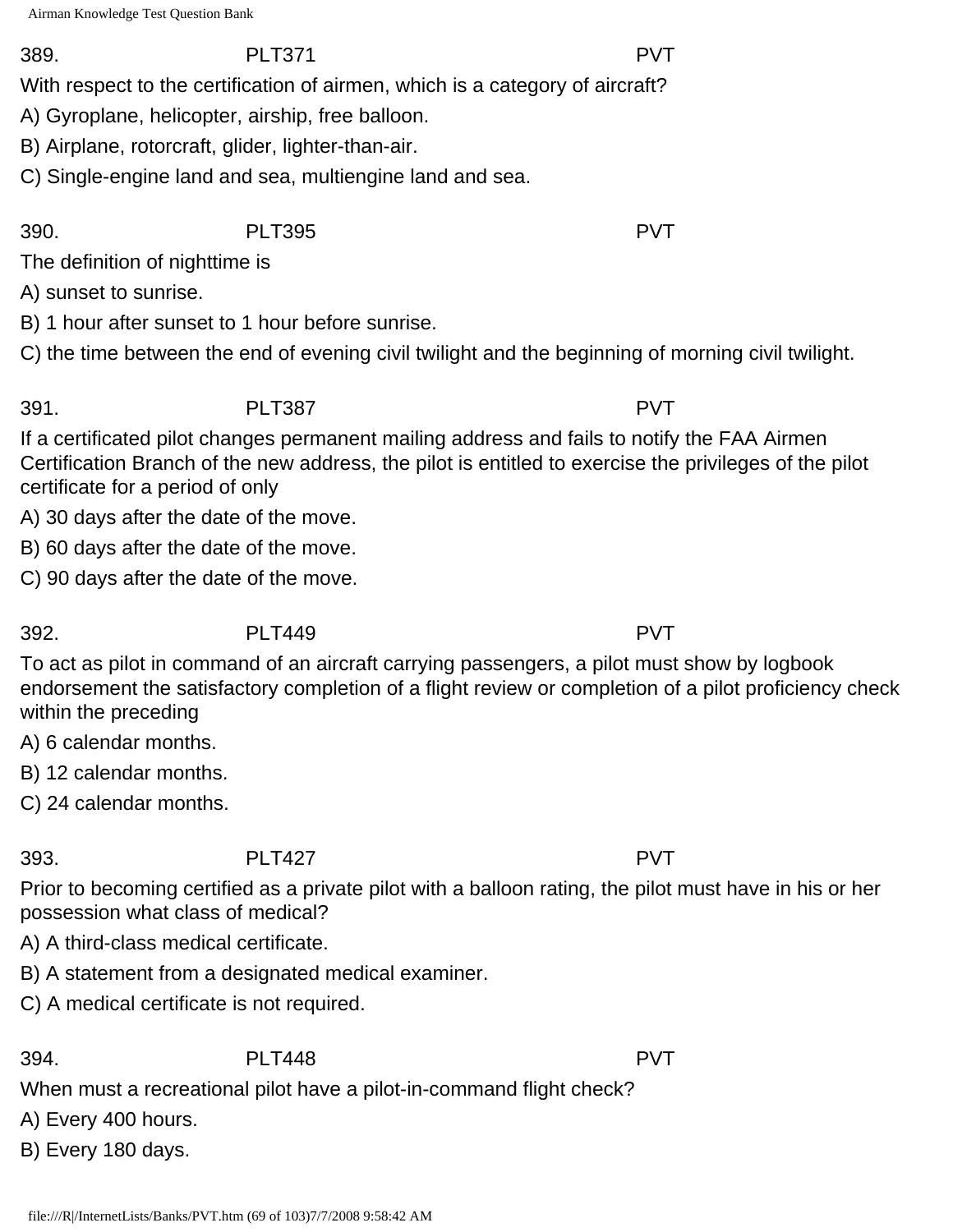C) If the pilot has less than 400 total flight hours and has not flown as pilot in command in an aircraft within the preceding 180 days.

395. PLT515 PVT

Which weather reports and forecasts are most important for local area balloon operations?

A) Winds Aloft Forecasts and Radar Summary Charts.

B) Winds Aloft Forecasts and Surface Analysis Charts.

C) Winds Aloft Forecasts and Aviation Routine Weather Reports.

396. PLT514 PVT Which type of weather briefing should a pilot request to supplement mass disseminated data?

- A) An outlook briefing.
- B) A supplemental briefing.
- C) An abbreviated briefing.

397. PLT353 PVT

Radar weather reports are of special interest to pilots because they indicate

- A) large areas of low ceilings and fog.
- B) location of precipitation along with type, intensity, and trend.
- C) location of precipitation along with type, intensity, and cell movement of precipitation.

398. PLT256 PVT

(Refer to figure 54.) How is the CG affected if radio and oxygen equipment weighing 35 pounds is added at station 43.8? The glider weighs 945 pounds with a moment of 78,000.2 pound-inches prior to adding the equipment.

A) CG shifts forward 0.79 inch - out of limits forward.

- B) CG shifts forward 1.38 inches within limits.
- C) CG shifts aft 1.38 inches out of limits aft.

399. PLT237 PVT

The lifting forces which act on a hot air balloon are primarily the result of the interior air temperature being

A) greater than ambient temperature.

- B) less than ambient temperature.
- C) equal to ambient temperature.

400. PLT057 PVT

(Refer to figure 57.) The gross weight of the balloon is 1,200 pounds and the maximum height the pilot needs to attain is 5,000 feet. The maximum temperature to achieve this performance is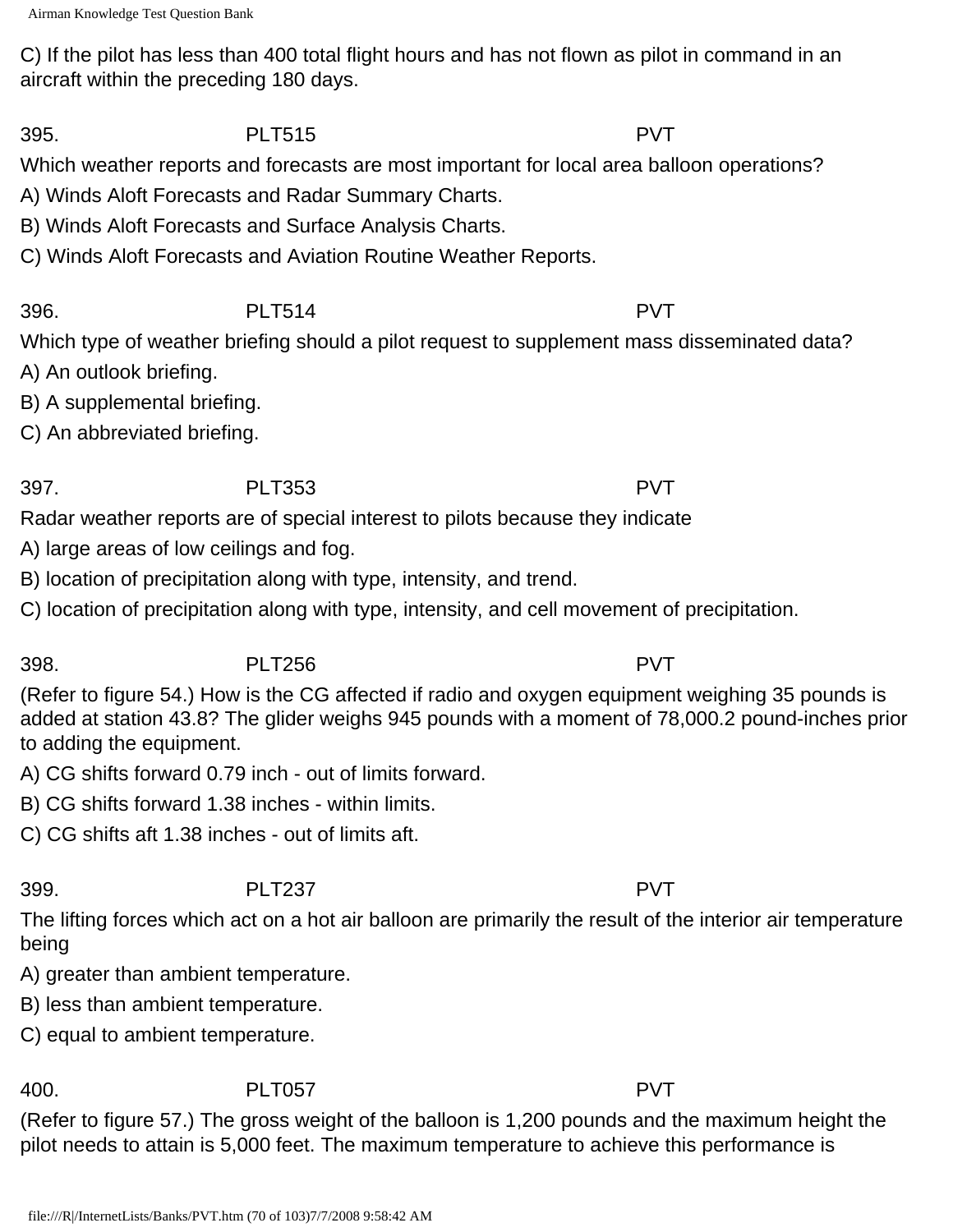A)  $+37$  °F. B) +70 °F.  $C$ ) +97 °F. 401. PLT057 PVT (Refer to figure 58.) What is the maximum altitude for the balloon if the gross weight is 1,100 pounds and standard temperature exists at all altitudes? A) 1,000 feet. B) 4,000 feet. C) 5,500 feet. 402. PLT057 PVT (Refer to figure 58.) What is the maximum altitude for the balloon if the gross weight is 1,000 pounds and standard temperature exists at all altitudes? A) 4,000 feet. B) 5,500 feet. C) 11,000 feet. 403. PLT057 PVT (Refer to figure 57.) The gross weight of the balloon is 1,350 pounds and the outside air temperature (OAT) is +51°F. The maximum height would be A) 5,000 feet. B) 8,000 feet. C) 10,000 feet. 404. PLT177 PVT All fuel tanks should be fired during preflight to determine A) the burner pressure and condition of the valves. B) that the pilot light functions properly on each tank. C) if there are any leaks in the tank. 405. PLT250 PVT Why should special precautions be taken when filling the propane bottles? A) Propane is transferred from the storage tanks to the propane bottles under high pressure. B) During transfer, propane reaches a high temperature and can cause severe burns. C) Propane vapor is super-cold and may cause severe freeze burns. 406. PLT254 PVT Why should propane tanks not be refueled in a closed trailer or truck?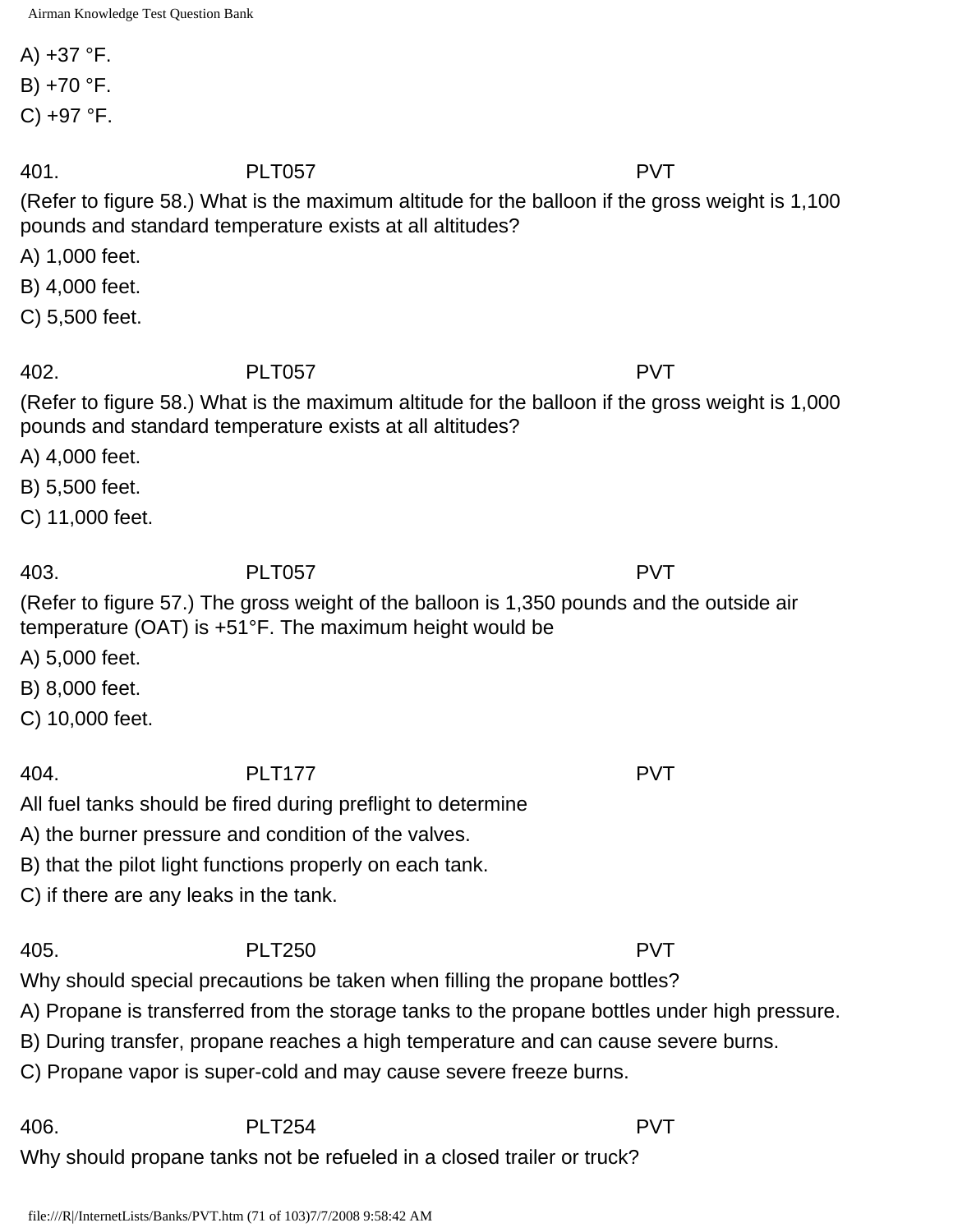A) Propane vapor is one and one-half times heavier than air and will linger in the floor of the truck or trailer.

B) The propane vapor is odorless and the refuelers may be overcome by the fumes.

C) Propane is very cold and could cause damage to the truck or trailer.

407. PLT250 PVT

When ample liquid propane is available, propane will vaporize sufficiently to provide proper operation between the temperatures of

A)  $+30$  to  $+90$  °F.

- B) -44 to +25 °F.
- C) -51 to  $+20$  °F.

408. PLT253 PVT

The initial temperature at which propane boils is

A) +32 °F.

B) -44 °F.

C)  $-60$   $\degree$ F.

409. PLT253 PVT In hot air balloons, propane is preferred to butane or other hydrocarbons because it

A) is less volatile.

B) is slower to vaporize.

C) has a lower boiling point.

410. PLT251 PVT

If ample propane is available, within which temperature range will propane vaporize sufficiently to provide enough pressure for burner operation during flight?

A) 0 to 30 °F.

- B) 10 to 30 °F.
- C) 30 to 90 °F.

## 411. PLT254 PVT

The valve located on each tank that indicates when the tank is filled to 80 percent capacity is the

- A) main tank valve.
- B) vapor-bleed valve.
- C) pilot valve.
- 

412. PLT254 PVT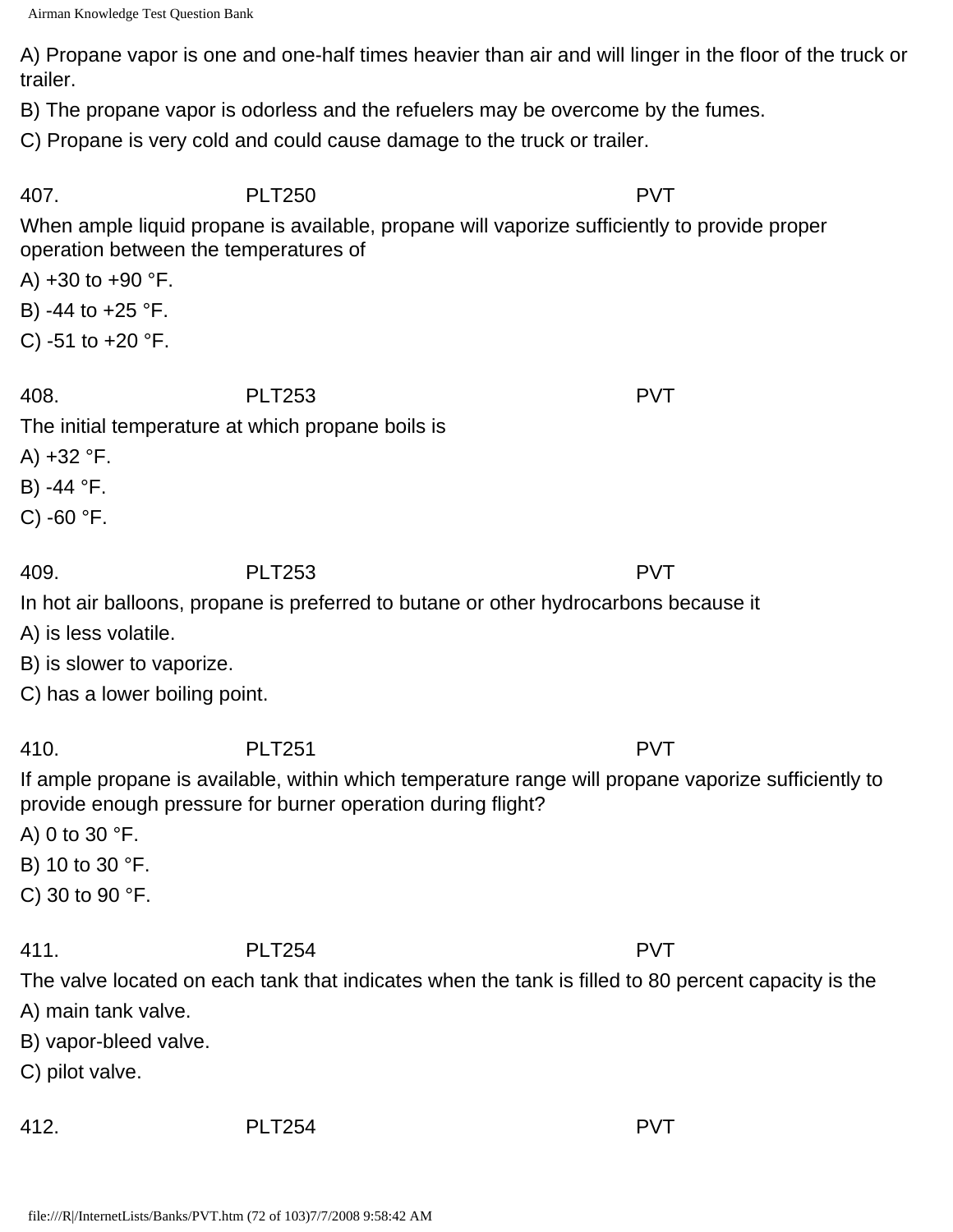The valve located on the top of the propane tank which opens automatically when the pressure in the tank exceeds maximum allowable pressure is the

A) pressure relief valve.

B) metering valve.

C) blast valve.

413. PLT177 PVT

Burner efficiency of a hot air balloon decreases approximately what percent for each 1,000 feet above MSL?

- A) 4 percent.
- B) 8 percent.
- C) 15 percent.

## 414. PLT177 PVT

On a balloon equipped with a blast valve, the blast valve is used for

A) climbs and descents only.

B) altitude control.

C) emergencies only.

415. PLT208 PVT

What action is most appropriate when an envelope over-temperature condition occurs?

- A) Throw all unnecessary equipment overboard.
- B) Descend; hover in ground effect until the envelope cools.

C) Land as soon as practical.

416. PLT208 PVT

Prior to a high-wind landing, the pilot in command should brief the passengers to prepare for the landing by

A) kneeling on the floor and facing aft.

- B) crouching on the floor and jumping out of the basket upon contact with the ground.
- C) crouching while hanging on in two places, and remaining in the basket until advised otherwise.

# 417. PLT184 PVT

The windspeed is such that it is necessary to deflate the envelope as rapidly as possible during a landing. When should the deflation port (rip panel) be opened?

A) The instant the gondola contacts the surface.

B) As the balloon skips off the surface the first time and the last of the ballast has been discharged.

C) Just prior to ground contact.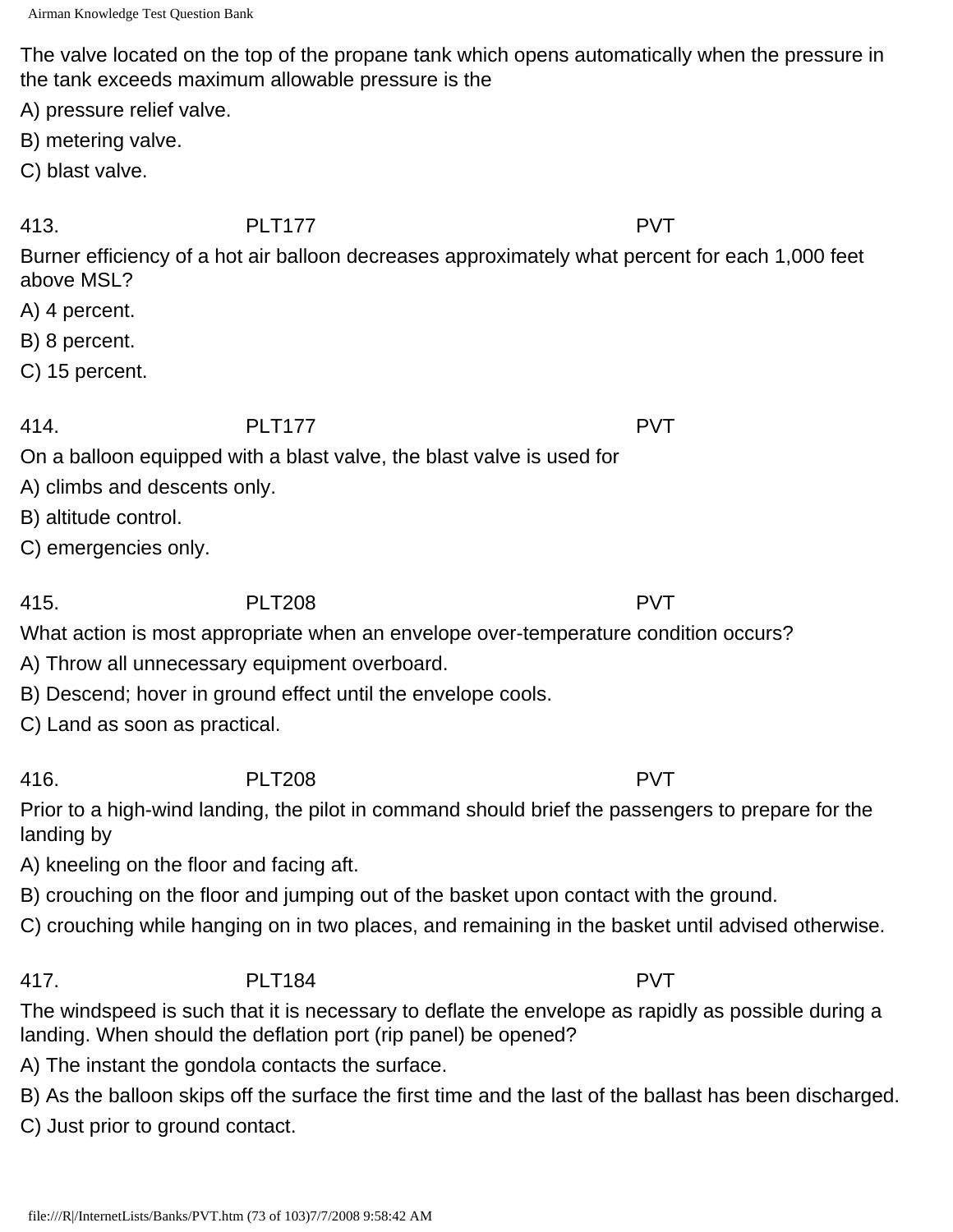### 418. PLT486 PVT

Which precaution should be exercised if confronted with the necessity of having to land a balloon when the air is turbulent?

A) Land in any available lake close to the upwind shore.

- B) Land in the center of the largest available field.
- C) Land in the trees to absorb shock forces, thus cushioning the landing.

419. PLT304 PVT What is a recommended ascent upon initial launch?

- A) Maximum ascent to altitude to avoid low-level thermals.
- B) Shallow ascent to avoid flashbacks of flames as the envelope is cooled.
- C) A moderate-rate ascent to determine wind directions at different levels.

420. PLT237 PVT What causes false lift which sometimes occurs during launch procedures?

- A) Closing the maneuvering vent too rapidly.
- B) Excessive temperature within the envelope.
- C) Venturi effect of the wind on the envelope.

421. PLT219 PVT

How should a roundout from a moderate-rate ascent to level flight be made?

- A) Reduce the amount of heat gradually as the balloon is approaching altitude.
- B) Cool the envelope by venting and add heat just before arriving at altitude.
- C) Vent at altitude and add heat upon settling back down to altitude.

422. PLT219 PVT

What is a potential hazard when climbing at maximum rate?

A) The envelope may collapse.

B) Deflation ports may be forced open.

C) The rapid flow of air may extinguish the burner and pilot light.

423. PLT219 PVT

It may be possible to make changes in the direction of flight in a hot air balloon by

- A) flying a constant atmospheric pressure gradient.
- B) operating at different flight altitudes.
- C) operating above the friction level, if there is no gradient wind.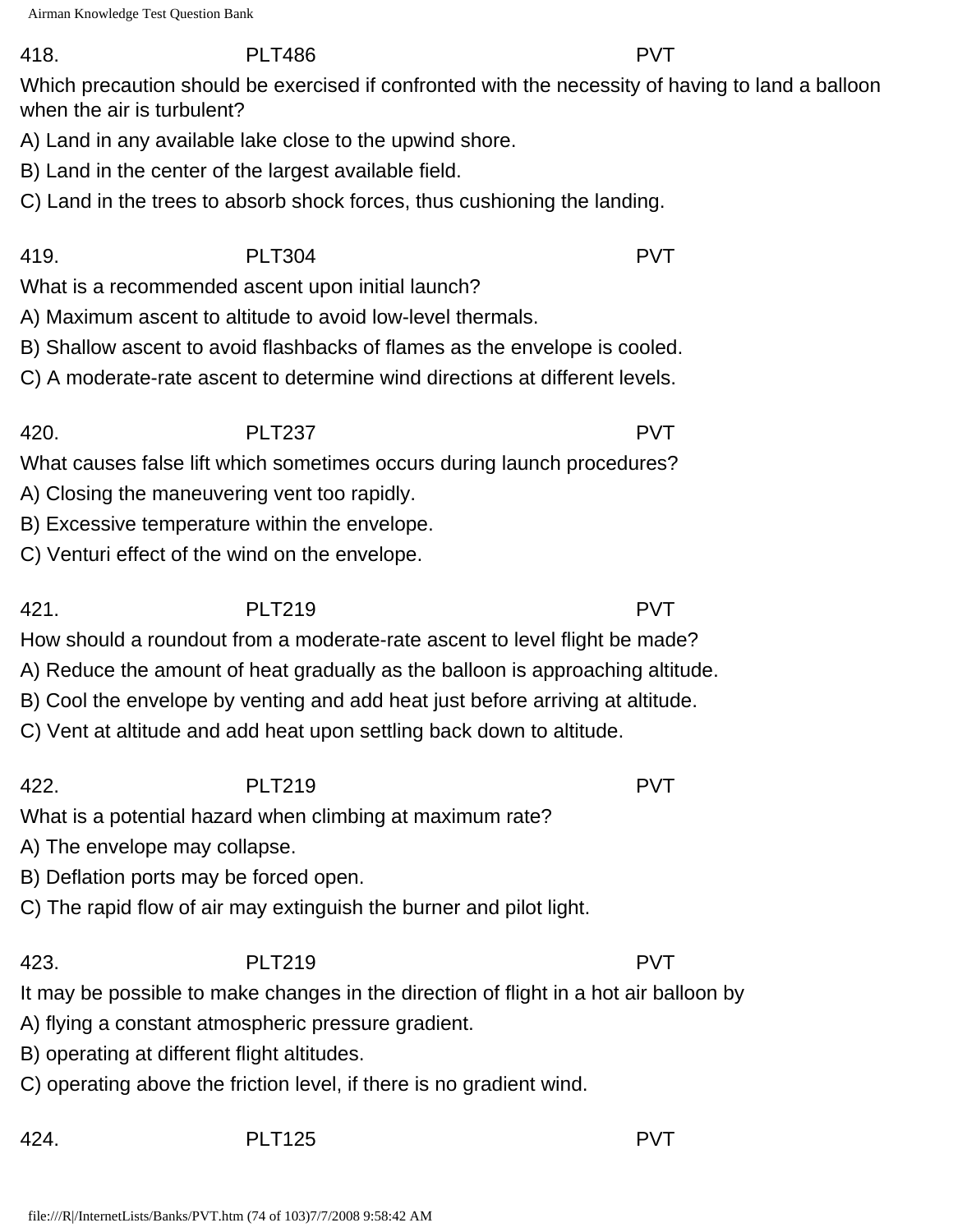What is a hazard of rapid descents?

A) Wind shear can cavitate one side of the envelope, forcing air out of the mouth.

B) The pilot light cannot remain lit with the turbulent air over the basket.

C) Aerodynamic forces may collapse the envelope.

425. PLT130 PVT

In a balloon, best fuel economy in level flight can be accomplished by

A) riding the haze line in a temperature inversion.

B) short blasts of heat at high frequency.

C) long blasts of heat at low frequency.

426. PLT101 PVT

(Refer to figure 27, area 2.) The visibility and cloud clearance requirements to operate VFR during daylight hours over the town of Cooperstown between 1,200 feet AGL and 10,000 feet MSL are

A) 1 mile and clear of clouds.

B) 1 mile and 1,000 feet above, 500 feet below, and 2,000 feet horizontally from clouds.

C) 3 miles and 1,000 feet above, 500 feet below, and 2,000 feet horizontally from clouds.

427. PLT411 PVT

To act as pilot in command of an aircraft carrying passengers, the pilot must have made at least three takeoffs and three landings in an aircraft of the same category, class, and if a type rating is required, of the same type, within the preceding

A) 90 days.

B) 12 calendar months.

C) 24 calendar months.

428. PLT400 PVT

In addition to a valid Airworthiness Certificate, what documents or records must be aboard an aircraft during flight?

A) Aircraft engine and airframe logbooks, and owner's manual.

B) Radio operator's permit, and repair and alteration forms.

C) Operating limitations and Registration Certificate.

429. PLT425 PVT

Which records or documents shall the owner or operator of an aircraft keep to show compliance with an applicable Airworthiness Directive?

A) Aircraft maintenance records.

B) Airworthiness Certificate and Pilot's Operating Handbook.

C) Airworthiness and Registration Certificates.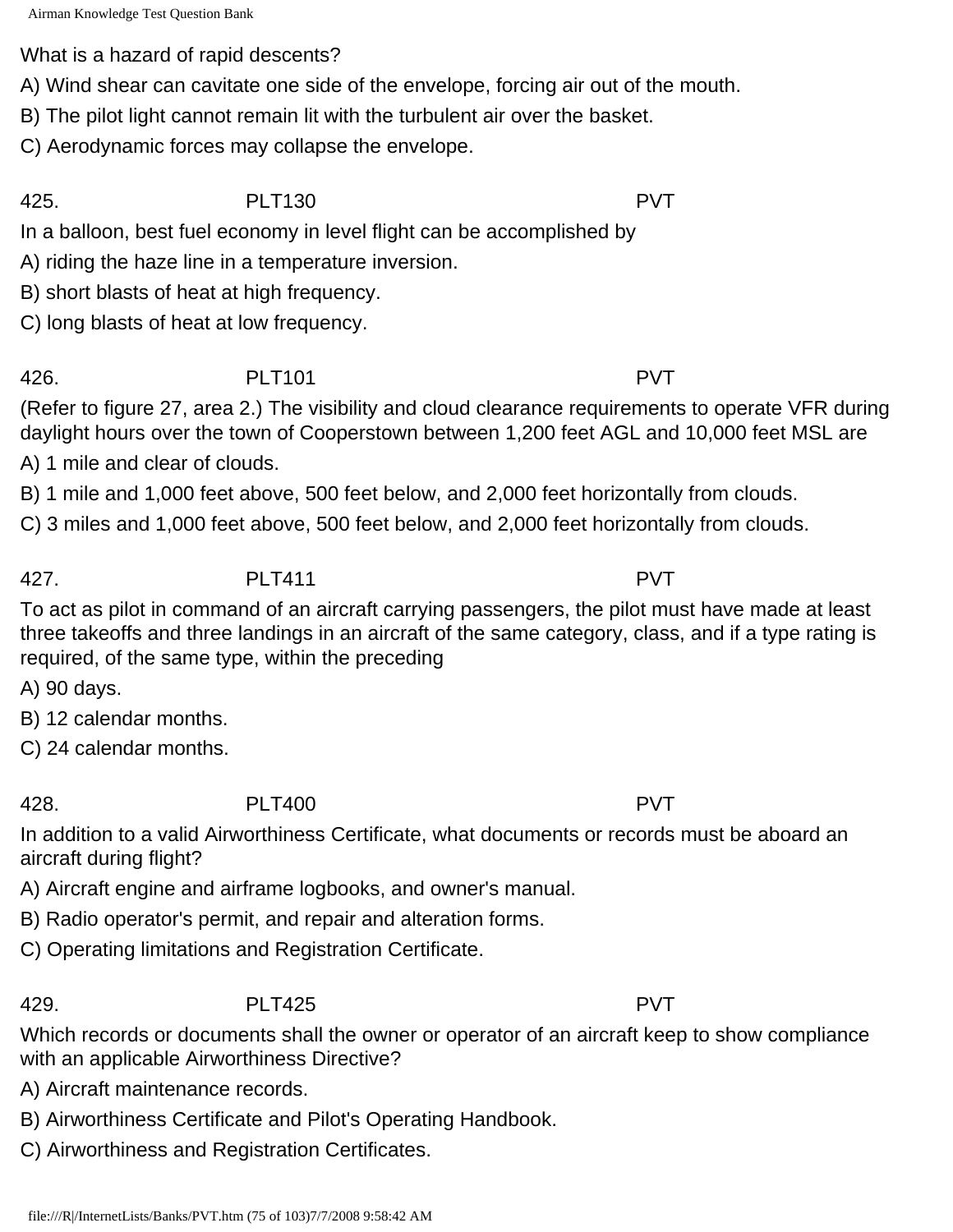### 430. PLT414 PVT

Which aircraft has the right-of-way over all other air traffic?

A) A balloon.

B) An aircraft in distress.

C) An aircraft on final approach to land.

431. PLT514 PVT

A weather briefing that is provided when the information requested is 6 or more hours in advance of the proposed departure time is

A) an outlook briefing.

B) a forecast briefing.

C) a prognostic briefing.

# 432. PLT316 PVT

(Refer to figure 13.) According to the weather briefing, the most ideal time to launch balloons is A) as soon as possible after 1300Z.

B) at 1500Z when the ground will be partially shaded.

C) at 2000Z when there is enough wind for cross-country.

433. PLT316 PVT

(Refer to figure 13.) According to the weather briefing, good balloon weather will begin to deteriorate

A) soon after 1300Z as the wind starts to increase.

B) about 1500Z when the lower scattered clouds begin to form.

C) at 2000Z due to sharp increase in wind conditions.

434. PLT072 PVT

(Refer to figure 15.) Between 1000Z and 1200Z the visibility at KMEM is forecast to be?

A) 1/2 statute mile.

B) 3 statute miles.

C) 6 statute miles.

435. PLT072 PVT

(Refer to figure 15.) What is the forecast wind for KMEM from 1600Z until the end of the forecast?

A) No significant wind.

B) Variable in direction at 6 knots.

C) Variable in direction at 4 knots.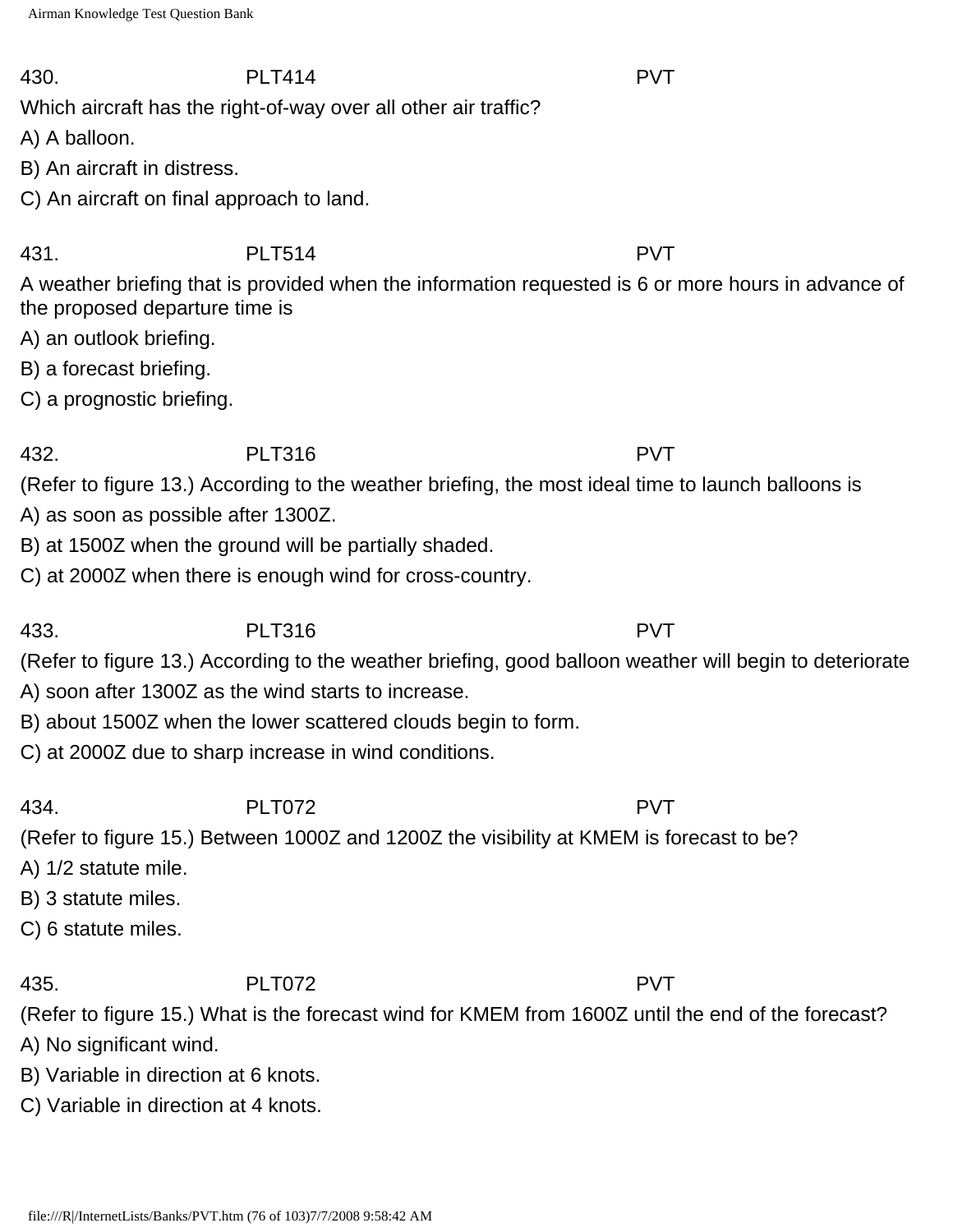### 436. PLT072 PVT

(Refer to figure 15.) In the TAF from KOKC, the 'FM (FROM) Group' is forecast for the hours from 1600Z to 2200Z with the wind from

- A) 180° at 10 knots.
- B) 160° at 10 knots.
- C) 180° at 10 knots, becoming 200° at 13 knots.

437. PLT445 PVT

What should pilots state initially when telephoning a weather briefing facility for preflight weather information?

- A) Tell the number of occupants on board.
- B) Identify themselves as pilots.
- C) State their total flight time.

(Refer to figure 19, area D.) What is the direction and speed of movement of the cell?

438. PLT353 PVT

- A) North at 17 knots.
- B) North at 17 MPH.
- C) South at 17 knots.

439. PLT063 PVT

(Refer to figure 19, area B.) What is the top for precipitation of the radar return?

- A) 24,000 feet AGL.
- B) 24,000 feet MSL.
- C) 2,400 feet MSL.

440. PLT353 PVT

What does the heavy dashed line that forms a large rectangular box on a radar summary chart refer to?

- A) Areas of heavy rain.
- B) Severe weather watch area.

C) Areas of hail 1/4 inch in diameter.

441. PLT173 PVT

What early morning weather observations indicate the possibility of good weather conditions for balloon flight most of the day?

- A) Clear skies and surface winds, 10 knots or less.
- B) Low moving, scattered cumulus clouds and surface winds, 5 knots or less.
- C) Overcast with stratus clouds and surface winds, 5 knots or less.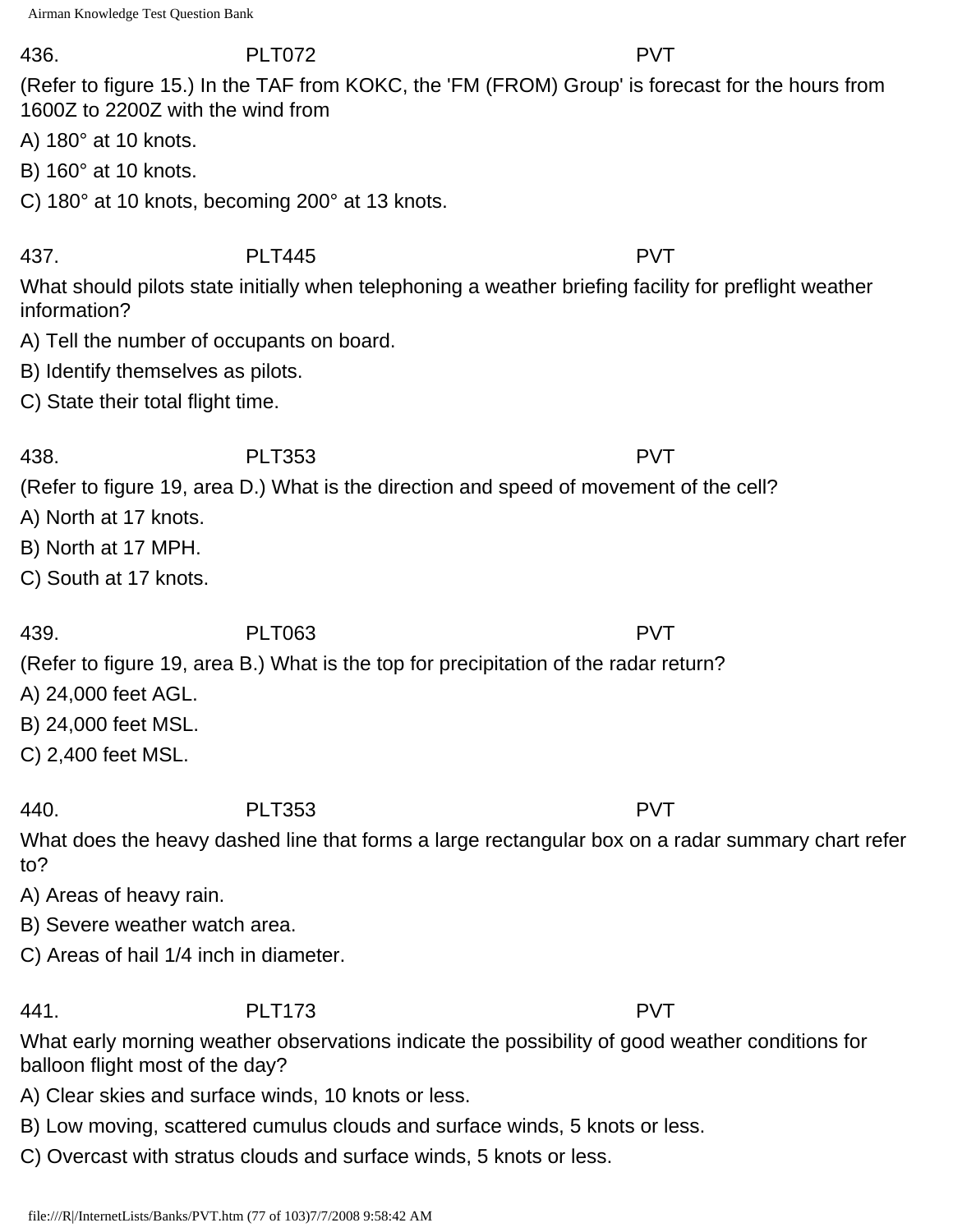### 442. PLT516 PVT

What condition does a rising barometer indicate for balloon operations?

A) Decreasing clouds and wind.

B) Chances of thunderstorms.

C) Approaching frontal activity.

## 443. PLT057 PVT

(Refer to figure 58.) Determine the maximum weight allowable for pilot and passenger for a flight at approximately 1,000 feet with a temperature of 68 °F. Launch with 20 gallons of propane.

A) 580 pounds.

B) 620 pounds.

C) 720 pounds.

# 444. PLT057 PVT

(Refer to figure 58.) Determine the maximum payload for a balloon flying at 2,500 feet at an ambient temperature of 91 °F.

A) 420 pounds.

B) 465 pounds.

C) 505 pounds.

445. PLT177 PVT

What constitutes the payload of a balloon?

- A) Total gross weight.
- B) Total weight of passengers, cargo, and fuel.
- C) Weight of the aircraft and equipment.

446. PLT241 PVT

What force provides the forward motion necessary to move a glider through the air?

- A) Lift.
- B) Centripetal force.
- C) Gravity.

447. PLT054 PVT

(Refer to figure 55.) What approximate lift/drag ratio will the glider attain at 68 MPH in still air?

A) 10.5:1.

- B) 21.7:1.
- C) 28.5:1.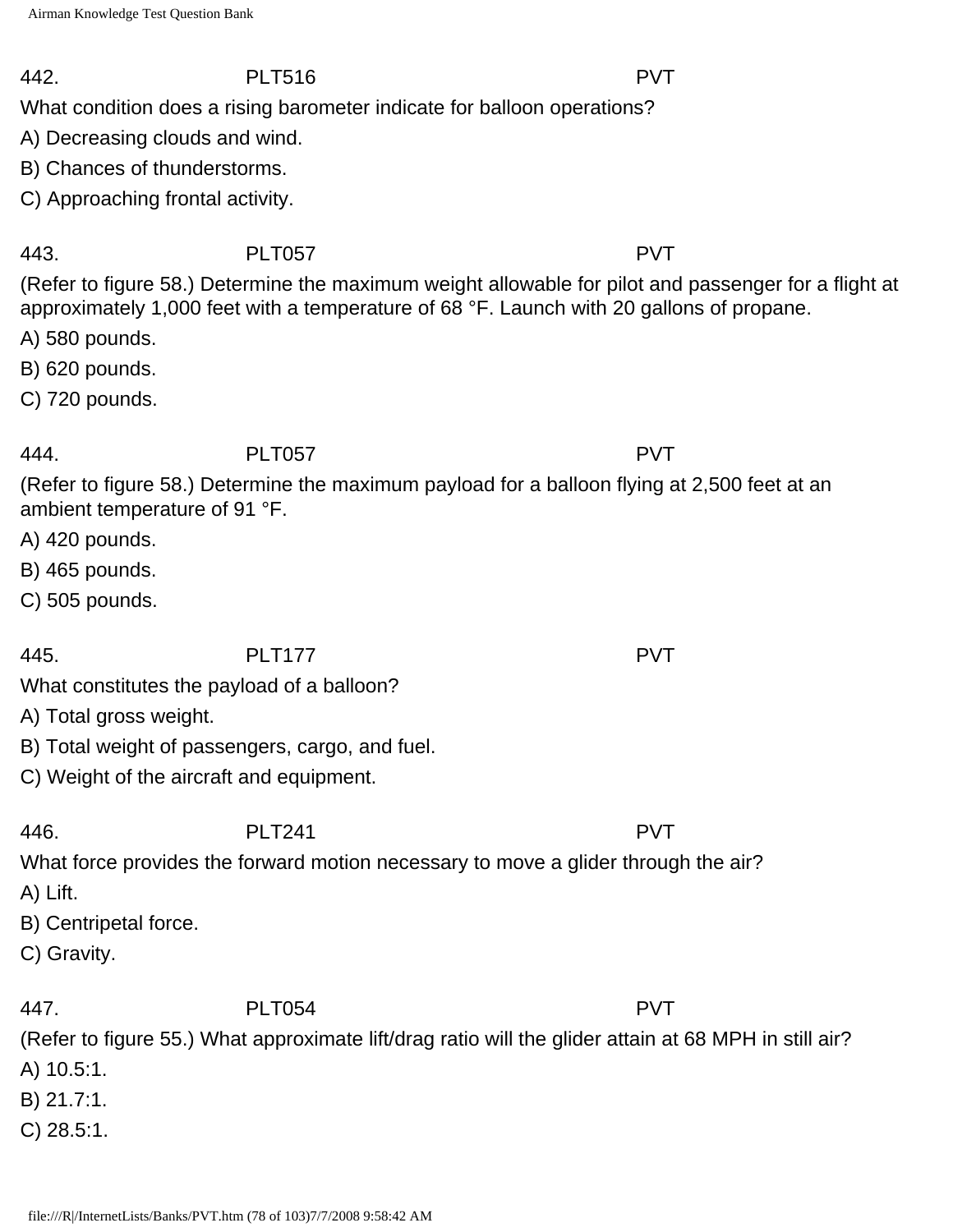### 448. PLT221 PVT

What would be a proper action or procedure to use if the pilot is getting too low on a cross-country flight in a sailplane?

A) Continue on course until descending to 1,000 feet above the ground and then plan the landing approach.

B) Fly directly into the wind and make a straight-in approach at the end of the glide.

C) Have a suitable landing area selected upon reaching 2,000 feet AGL, and a specific field chosen upon reaching 1,500 feet AGL.

### 449. PLT219 PVT

A pilot unintentionally enters a steep diving spiral to the left. What is the proper way to recover from this attitude without overstressing the glider?

A) Apply up-elevator pressure to raise the nose.

B) Apply more up-elevator pressure and then use right aileron pressure to control the overbanking tendency.

C) Relax the back pressure and shallow the bank; then apply up-elevator pressure until the nose has been raised to the desired position.

450. PLT221 PVT

The sailplane has become airborne and the towplane loses power before leaving the ground. The sailplane should release immediately,

A) and maneuver to the right of the towplane.

B) extend the spoilers, and land straight ahead.

C) and maneuver to the left of the towplane.

451. PLT221 PVT

How are forward slips normally performed?

A) With the direction of the slip away from any crosswind that exists.

B) With dive brakes or spoilers fully open.

C) With rudder and aileron deflection on the same side.

## 452. PLT221 PVT

An indication that the glider has begun a turn too soon on aerotow is that the

A) glider's nose is pulled to the outside of the turn.

B) towplane's nose is pulled to the outside of the turn.

C) towplane will pitch up.

453. PLT304 PVT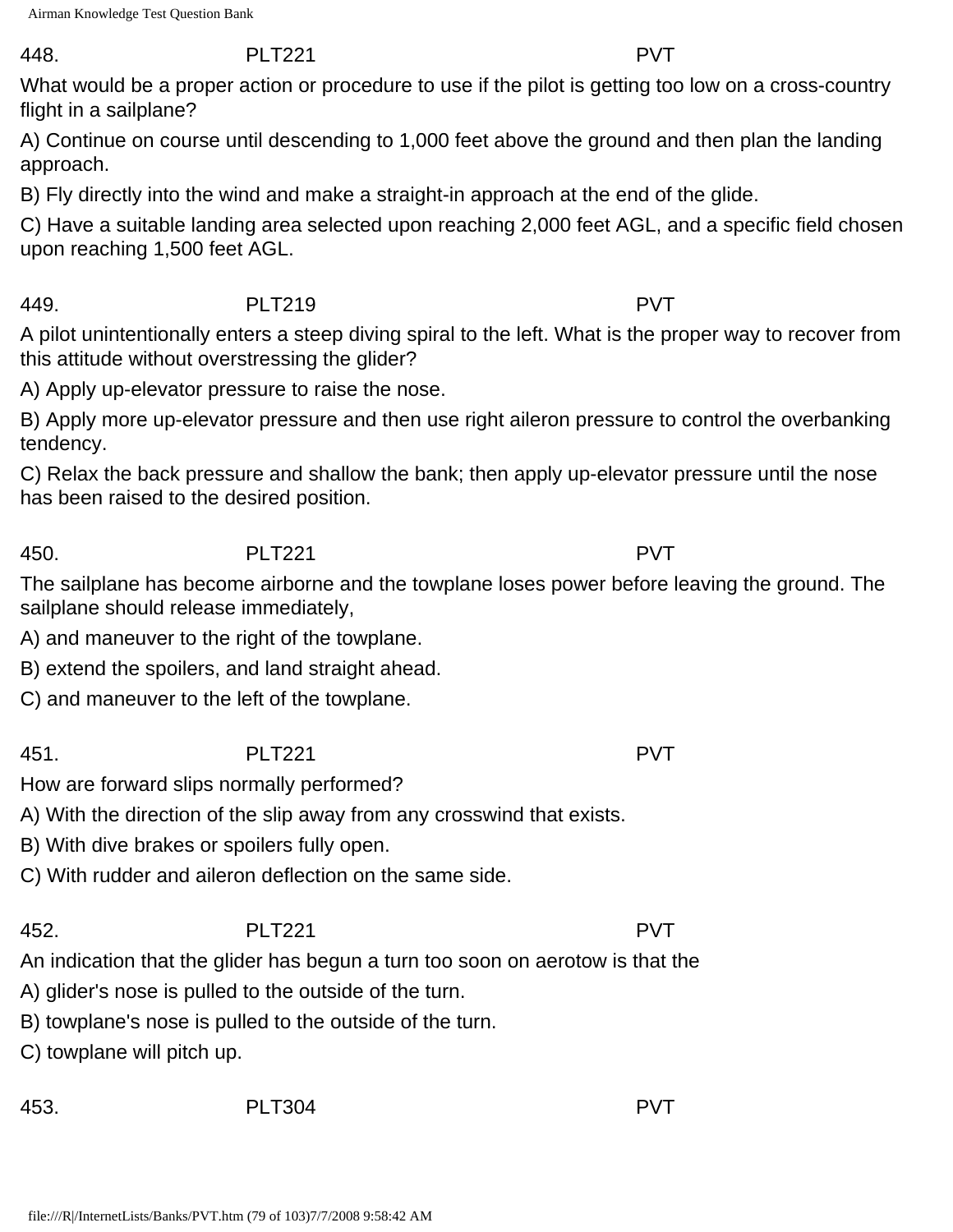What corrective action should the sailplane pilot take during takeoff if the towplane is still on the ground and the sailplane is airborne and drifting to the left?

A) Crab into the wind by holding upwind (right) rudder pressure.

B) Crab into the wind so as to maintain a position directly behind the towplane.

C) Establish a right wing low drift correction to remain in the flightpath of the towplane.

| 454.<br>A) 8.<br>B) 10.<br>$C)$ 11.                                                                                                      | <b>PLT502</b><br>(Refer to figure 56.) Which illustration is a signal that the glider is unable to release?                                                                                                                                                                                                                                                | <b>PVT</b> |
|------------------------------------------------------------------------------------------------------------------------------------------|------------------------------------------------------------------------------------------------------------------------------------------------------------------------------------------------------------------------------------------------------------------------------------------------------------------------------------------------------------|------------|
| 455.<br>A) 6.<br>B) 8.<br>C) 9.                                                                                                          | <b>PLT502</b><br>(Refer to figure 56.) Which illustration means the towplane cannot release?                                                                                                                                                                                                                                                               | <b>PVT</b> |
| 456.<br>(Refer to figure 56.) Illustration 3 means<br>A) stop operations.<br>B) release towline or stop engine now.<br>C) take up slack. | <b>PLT502</b>                                                                                                                                                                                                                                                                                                                                              | <b>PVT</b> |
| 457.<br>$A)$ 2.<br>B) 3.<br>$C)$ 7.                                                                                                      | <b>PLT502</b><br>(Refer to figure 56.) Which illustration is a signal to stop operation?                                                                                                                                                                                                                                                                   | <b>PVT</b> |
| 458.<br>with the undulations.                                                                                                            | <b>PLT304</b><br>To stop pitch oscillation (porpoising) during a winch launch, the pilot should<br>A) release back pressure and then pull back against the cycle of pitching oscillation to get in phase<br>B) signal the ground crew to increase the speed of the tow.<br>C) relax the back pressure on the control stick and shallow the angle of climb. | <b>PVT</b> |
| 459.                                                                                                                                     | <b>PLT304</b>                                                                                                                                                                                                                                                                                                                                              | <b>PVT</b> |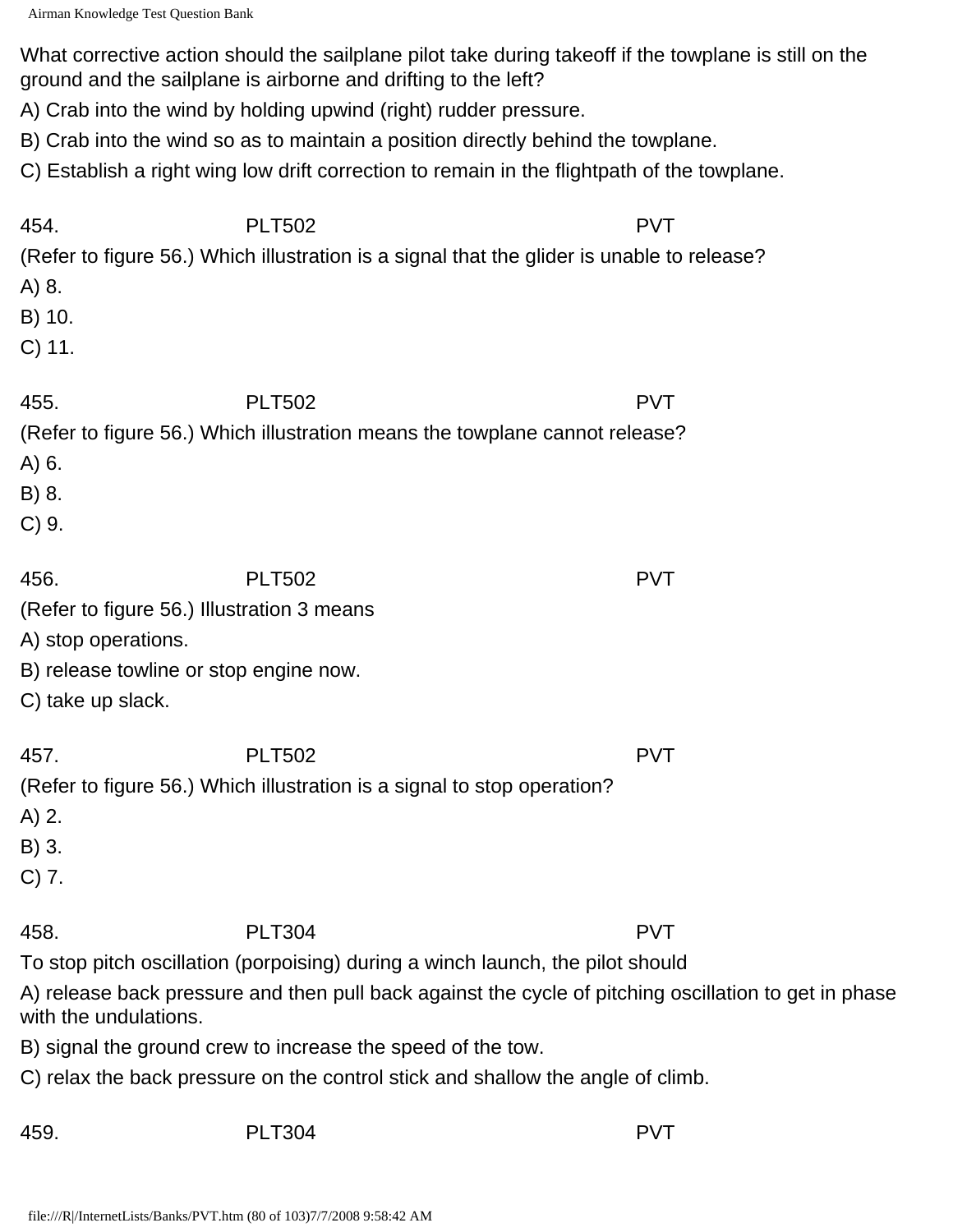Which is an advantage of using a CG hook for a winch tow rather than the nose hook?

A) A greater percent of the line length can be used to reach altitude.

B) Maximum release altitude is limited.

C) It is the safest method of launching.

| 460.                  | <b>PLT502</b>                                                                                           | <b>PVT</b> |
|-----------------------|---------------------------------------------------------------------------------------------------------|------------|
|                       | (Refer to figure 56.) Which illustration is a signal to the towplane to reduce airspeed?                |            |
| A) 7.                 |                                                                                                         |            |
| B) 10.                |                                                                                                         |            |
| $C)$ 12.              |                                                                                                         |            |
|                       |                                                                                                         |            |
| 461.                  | <b>PLT185</b>                                                                                           | <b>PVT</b> |
|                       | (Refer to figure 11.) Which yaw string and inclinometer illustrations indicate a slipping right turn?   |            |
| $A)$ 3 and 6.         |                                                                                                         |            |
| B) 2 and 6.           |                                                                                                         |            |
| $C$ ) 2 and 4.        |                                                                                                         |            |
|                       |                                                                                                         |            |
| 462.                  | <b>PLT006</b>                                                                                           | <b>PVT</b> |
| 2,000 feet?           | A sailplane has a best glide ratio of 30:1. How many nautical miles will the glider travel while losing |            |
| A) 10 nautical miles. |                                                                                                         |            |
| B) 15 nautical miles. |                                                                                                         |            |
| C) 21 nautical miles. |                                                                                                         |            |
|                       |                                                                                                         |            |
| 463.                  | <b>PLT006</b>                                                                                           | <b>PVT</b> |
| approximately         | A sailplane has lost 2,000 feet in 9 nautical miles. The best glide ratio for this sailplane is         |            |
| A) 24:1.              |                                                                                                         |            |
| B) 27:1.              |                                                                                                         |            |
| $C)$ 30:1.            |                                                                                                         |            |
| 464.                  | <b>PLT012</b>                                                                                           | <b>PVT</b> |
|                       | How many feet will a glider sink in 10 nautical miles if its lift/drag ratio is 23:1?                   |            |
| A) 2,400 feet.        |                                                                                                         |            |
| B) 2,600 feet.        |                                                                                                         |            |
| C) 4,300 feet.        |                                                                                                         |            |
|                       |                                                                                                         |            |
| 465.                  | <b>PLT303</b>                                                                                           | <b>PVT</b> |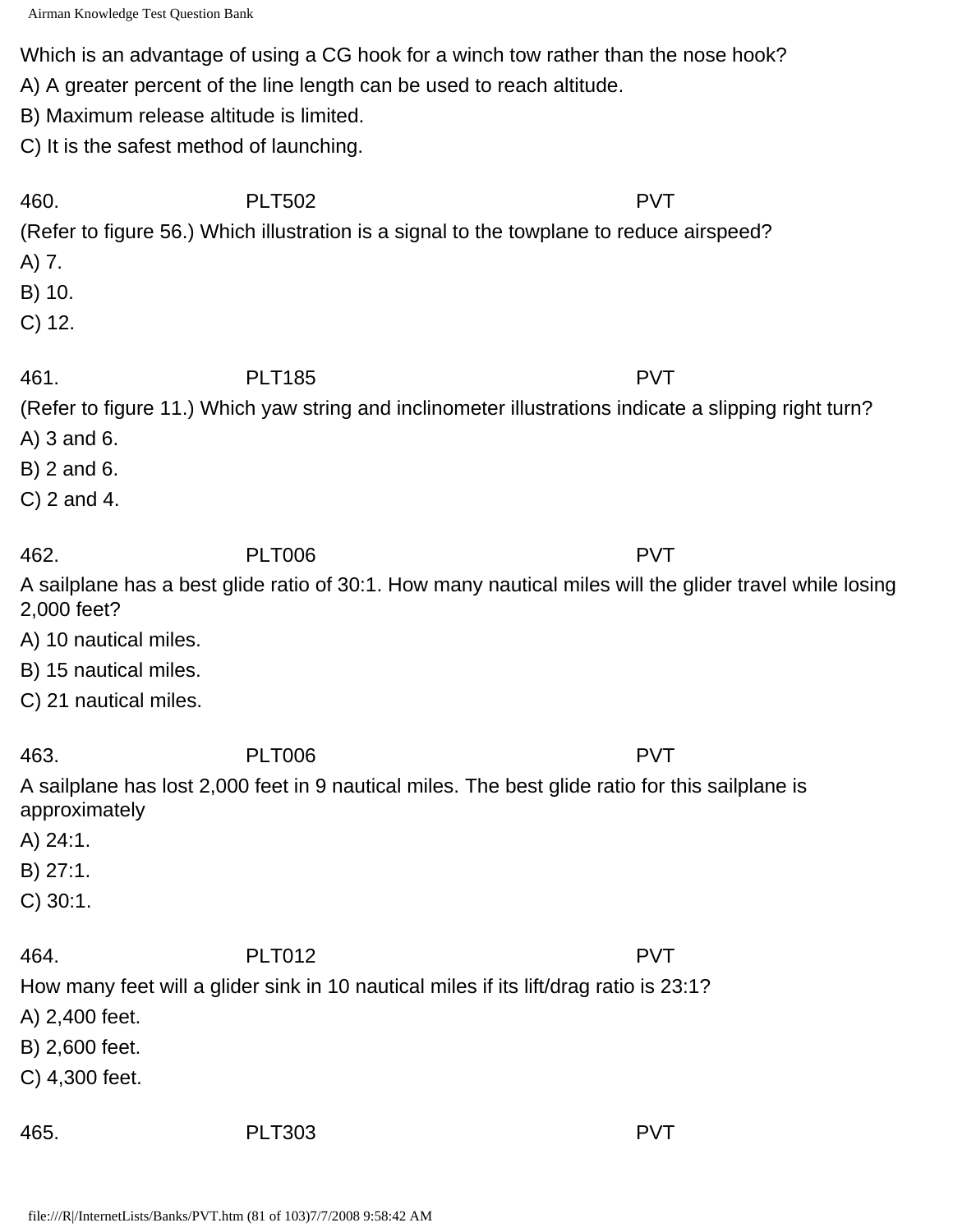What is the proper airspeed to use when flying between thermals on a cross-country flight against a headwind?

A) The best lift/drag speed increased by one-half the estimated wind velocity.

B) The minimum sink speed increased by one-half the estimated wind velocity.

C) The best lift/drag speed decreased by one-half the estimated wind velocity.

466. PLT132 PVT

To obtain maximum distance over the ground, the airspeed to use is the

A) minimum control speed.

B) best lift/drag speed.

C) minimum sink speed.

467. PLT006 PVT

A sailplane has a best glide ratio of 23:1. How many feet will the glider lose in 8 nautical miles?

A) 1,840 feet.

B) 2,100 feet.

C) 2,750 feet.

What corrective action should be taken if, while thermalling at minimum sink speed in turbulent air, the left wing drops while turning to the left?

A) Apply more opposite (right) aileron pressure than opposite (right) rudder pressure to counteract the overbanking tendency.

B) Apply opposite (right) rudder pressure to slow the rate of turn.

C) Lower the nose before applying opposite (right) aileron pressure.

469. PLT012 PVT

How many feet will a sailplane sink in 15 nautical miles if its lift/drag ratio is 22:1?

A) 2,700 feet.

B) 3,600 feet.

C) 4,100 feet.

470. PLT054 PVT

(Refer to figure 55.) How many feet will the glider sink in 1 statute mile at 53 MPH in still air?

A) 144 feet.

B) 171 feet.

C) 211 feet.

471. PLT054 PVT

468. PLT494 PVT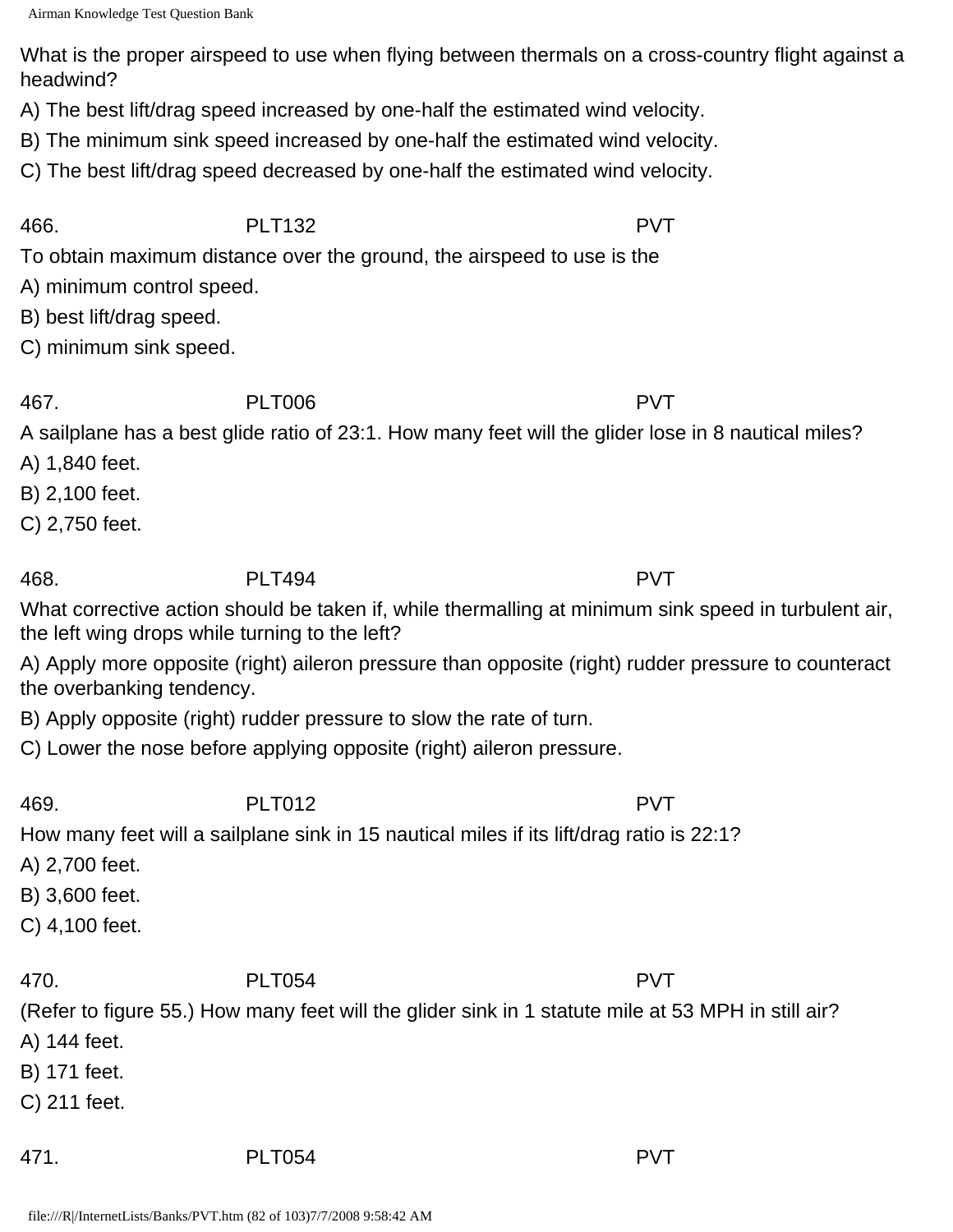(Refer to figure 55.) At what speed will the glider attain a sink rate of 5 feet per second in still air?

A) 75 MPH.

B) 79 MPH.

C) 84 MPH.

472. PLT054 PVT

(Refer to figure 55.) At what speed will the glider gain the most distance while descending 1,000 feet in still air?

A) 44 MPH.

B) 53 MPH.

C) 83 MPH.

473. PLT054 PVT

(Refer to figure 55.) How many feet will the glider descend at minimum sink speed for 1 statute mile in still air?

A) 132 feet.

B) 170 feet.

C) 180 feet.

474. PLT012 PVT

(Refer to figure 27.) If a glider is launched over Barnes County Airport (area 6) with sufficient altitude to glide to Jamestown Airport (area 4), how long will it take for the flight at an average of 40 MPH groundspeed?

A) 20 minutes.

B) 27 minutes.

C) 48 minutes.

475. PLT012 PVT

(Refer to figure 25, area 1.) A glider is launched over Caddo Mills Airport with sufficient altitude to glide to Airpark East Airport, south of Caddo Mills. How long will it take for the flight at an average of 35 MPH groundspeed?

A) 31 minutes.

B) 27 minutes.

C) 25 minutes.

476. PLT447 PVT

Prior to becoming certified as a private pilot with a glider rating, the pilot must have in his or her possession what type of medical?

A) A third-class medical certificate.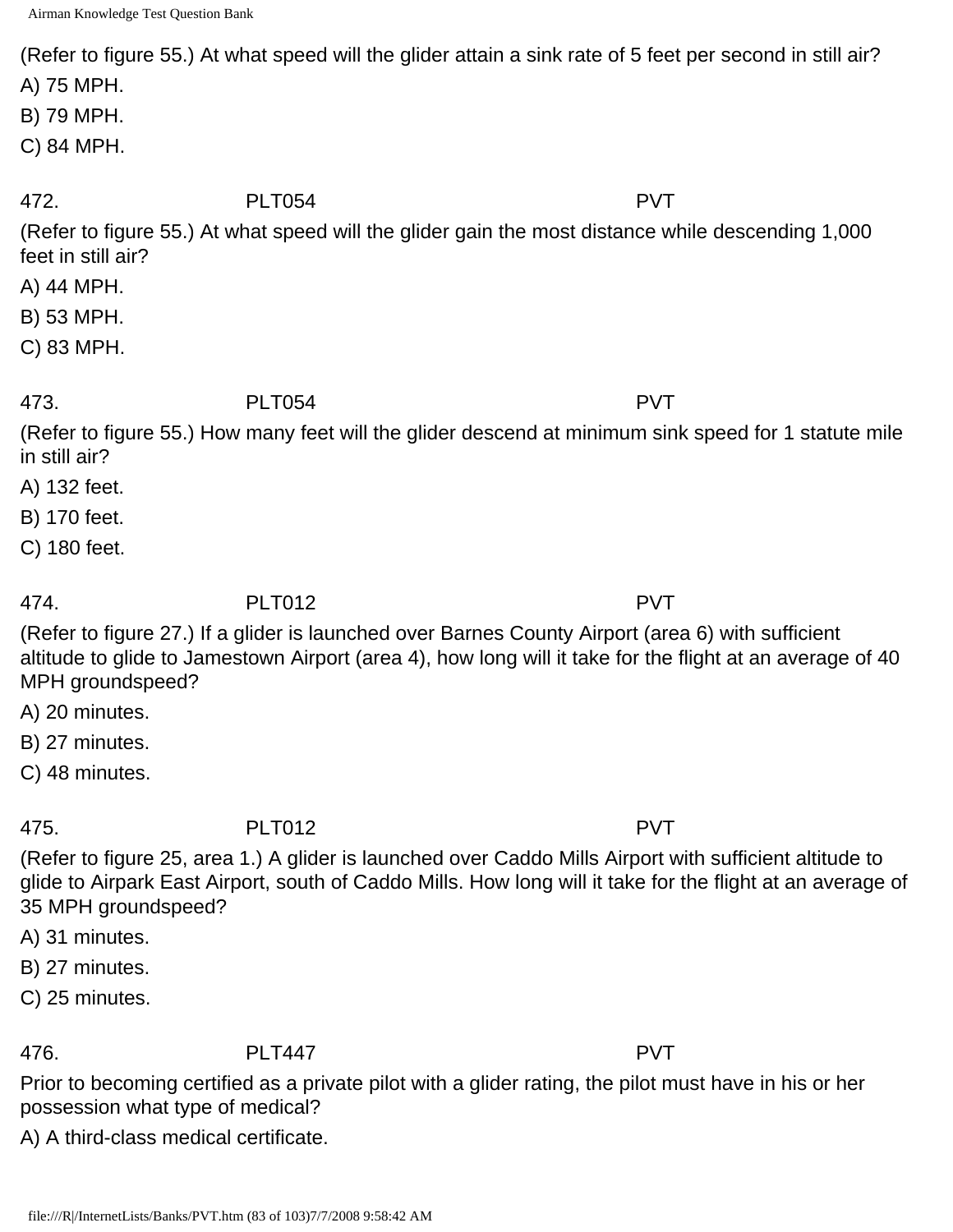B) A statement from a designated medical examiner.

C) A medical certificate is not required.

477. PLT407 PVT

To act as pilot in command of an aircraft towing a glider, a pilot is required to have made within the preceding 12 months

A) at least three flights as observer in a glider being towed by an aircraft.

B) at least three flights in a powered glider.

C) at least three actual or simulated glider tows while accompanied by a qualified pilot.

478. PLT381 PVT

If an altimeter setting is not available before flight, to which altitude should the pilot adjust the altimeter?

A) The elevation of the nearest airport corrected to mean sea level.

B) The elevation of the departure area.

C) Pressure altitude corrected for nonstandard temperature.

479. PLT444 PVT

The final authority as to the operation of an aircraft is the

A) Federal Aviation Administration.

B) pilot in command.

C) aircraft manufacturer.

480. PLT496 PVT

The minimum allowable strength of a towline used for an aerotow of a glider having a certificated gross weight of 700 pounds is

A) 560 pounds.

B) 700 pounds.

C) 1,000 pounds.

481. PLT496 PVT

When using a towline having a breaking strength more than twice the maximum certificated operating weight of the glider, an approved safety link must be installed at what point(s)?

A) Only the point where the towline is attached to the glider.

B) The point where the towline is attached to the glider and the point of attachment of the towline to the towplane.

C) Only the point where the towline is attached to the towplane.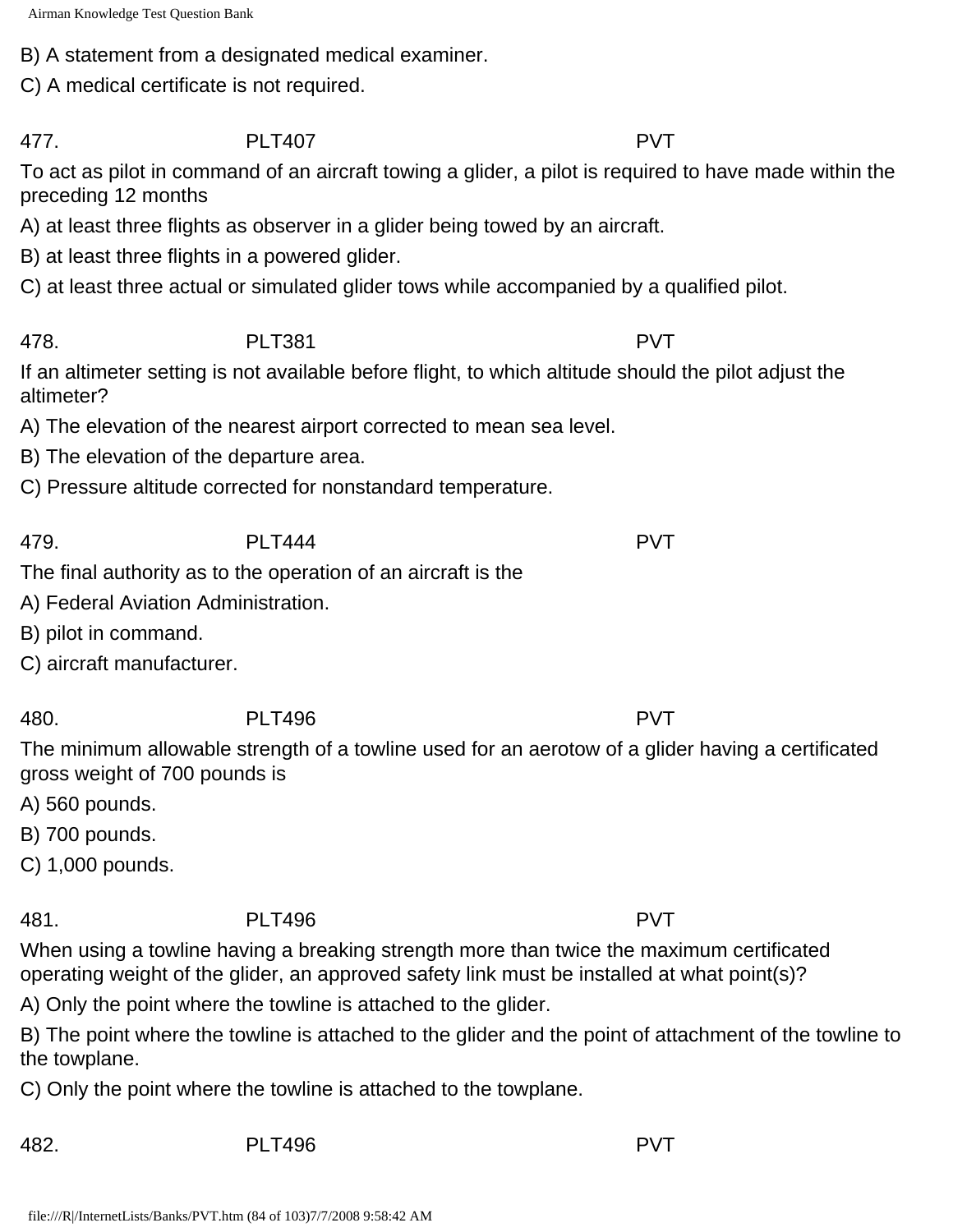The minimum allowable strength of a towline used for an aerotow of a glider having a certificated gross weight of 1,040 pounds is

A) 502 pounds.

B) 832 pounds.

C) 1,040 pounds.

483. PLT316 PVT

(Refer to figure 13.) What effect do the clouds mentioned in the weather briefing have on soaring conditions?

A) All thermals stop at the base of the clouds.

B) Thermals persist to the tops of the clouds at 25,000 feet.

C) The scattered clouds indicate thermals at least to the tops of the lower clouds.

# 484. PLT064 PVT

(Refer to figure 21.) Over which area should a glider pilot expect to find the best lift under normal conditions?

- A) 5.
- B) 6.
- C) 7.

485. PLT514 PVT

In addition to the standard briefing, what additional information should be asked of the weather briefer in order to evaluate soaring conditions?

A) The upper soundings to determine the thermal index at all soaring levels.

B) Dry adiabatic rate of cooling to determine the height of cloud bases.

C) Moist adiabatic rate of cooling to determine the height of cloud tops.

486. PLT173 PVT

Where and under what condition can enough lift be found for soaring when the weather is generally stable?

A) On the upwind side of hills or ridges with moderate winds present.

B) In mountain waves that form on the upwind side of the mountains.

C) Over isolated peaks when strong winds are present.

487. PLT494 PVT

The development of thermals depends upon

A) a counterclockwise circulation of air.

B) temperature inversions.

C) solar heating.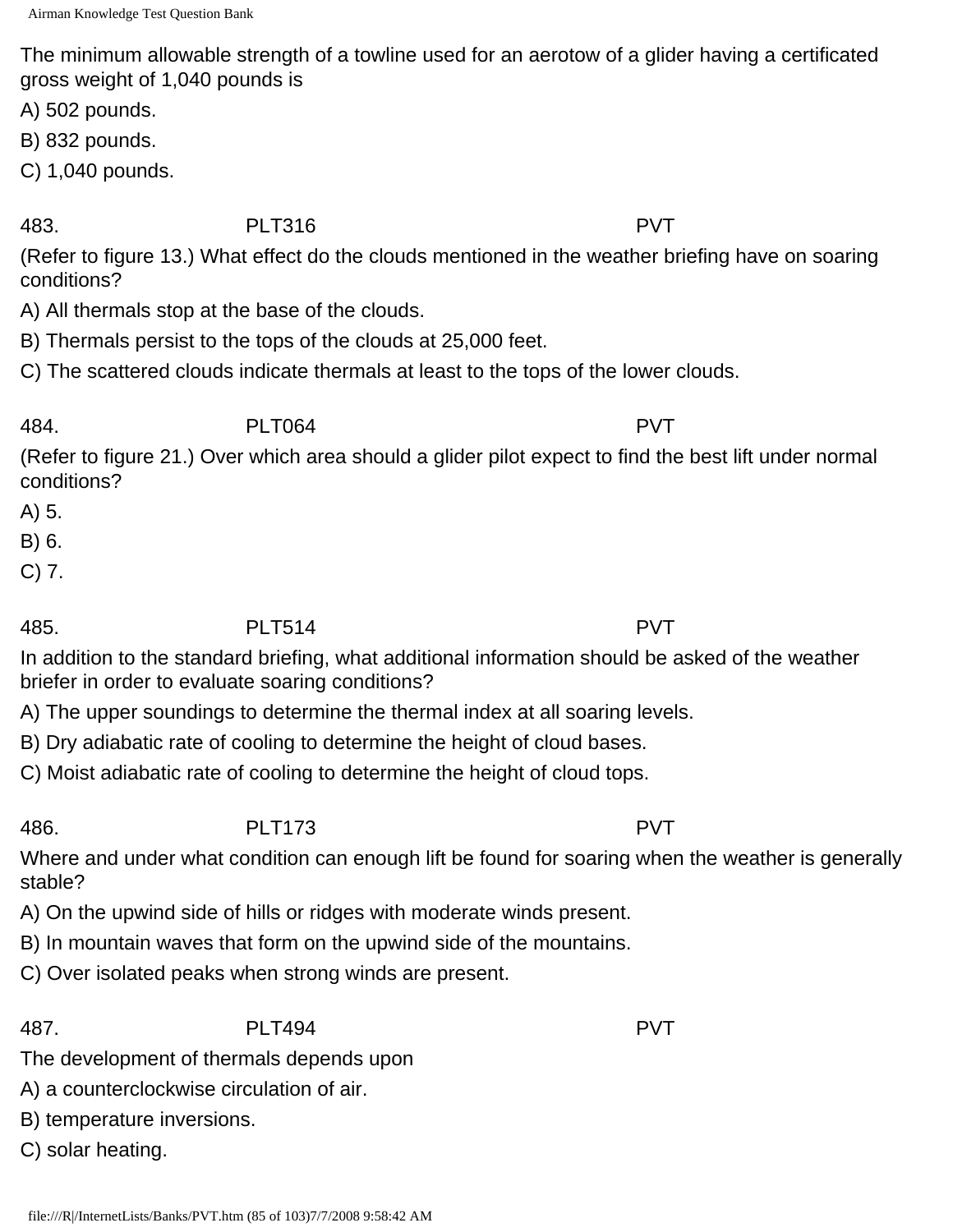How can a pilot locate bubble thermals?

A) Look for wet areas where recent showers have occurred.

B) Look for birds that are soaring in areas of intermittent heating.

C) Fly the area just above the boundary of a temperature inversion.

What is the best visual indication of a thermal?

A) Fragmented cumulus clouds with concave bases.

B) Smooth cumulus clouds with concave bases.

C) Scattered to broken sky with cumulus clouds.

490. PLT494 PVT

What is a recommended procedure for entering a dust devil for soaring?

A) Enter above 500 feet and circle the edge in the same direction as the rotation.

B) Enter below 500 feet and circle the edge opposite the direction of rotation.

C) Enter at or above 500 feet and circle the edge opposite the direction of rotation.

491. PLT494 PVT

What is one recommended method for locating thermals?

A) Fly an ever increasing circular path.

B) Maintain a straight track downwind.

C) Look for converging streamers of dust or smoke.

492. PLT494 PVT

On which side of a rocky knoll, that is surrounded by vegetation, should a pilot find the best thermals?

A) On the side facing the Sun.

B) On the downwind side.

C) Exactly over the center.

493. PLT120 PVT

Which is considered to be the most hazardous condition when soaring in the vicinity of thunderstorms?

A) Static electricity.

B) Lightning.

C) Wind shear and turbulence.

488. PLT494 PVT

489. PLT494 PVT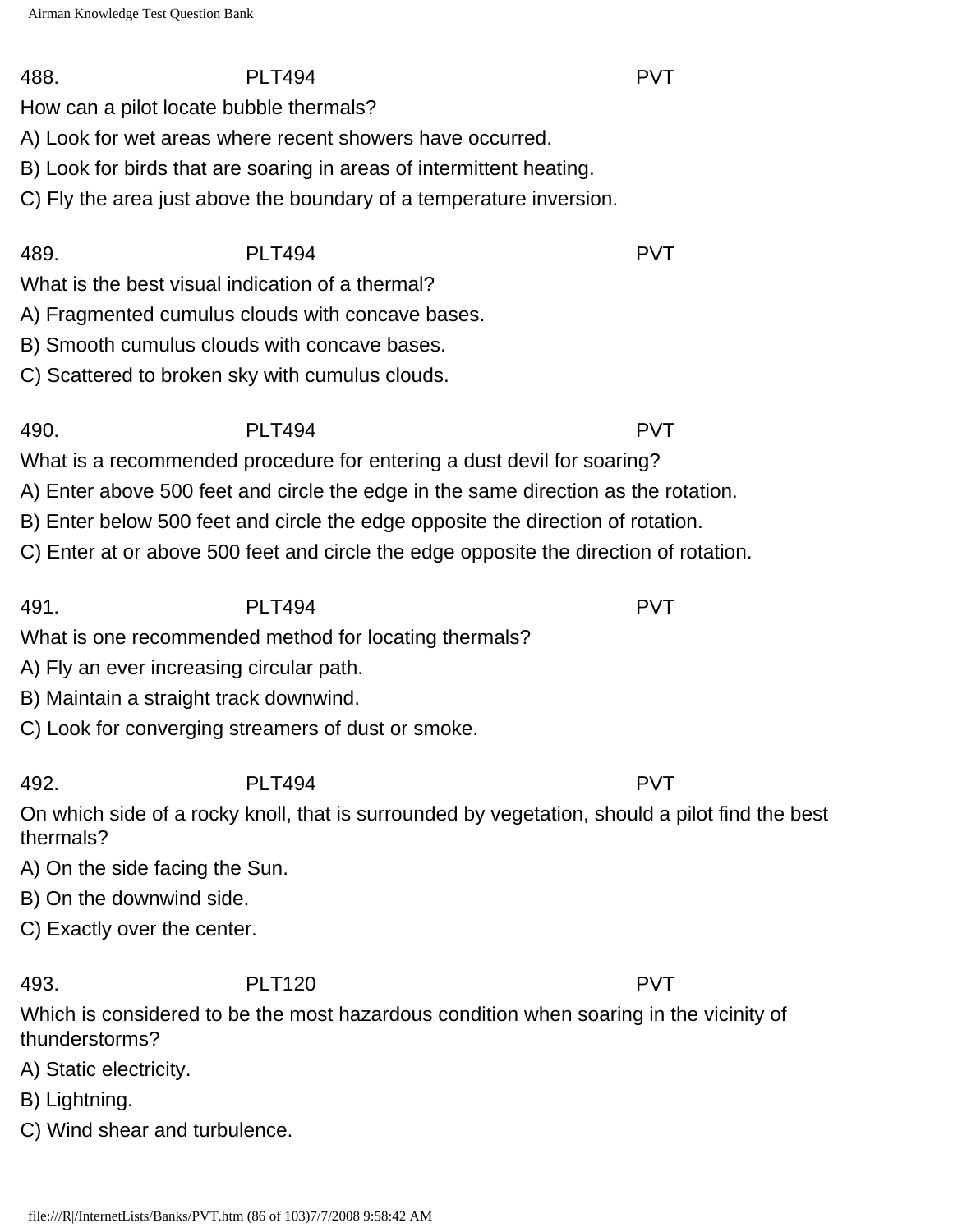494. PLT516 PVT

Convective circulation patterns associated with sea breezes are caused by

A) warm, dense air moving inland from over the water.

B) water absorbing and radiating heat faster than the land.

C) cool, dense air moving inland from over the water.

495. PLT516 PVT During which period is a sea breeze front most suitable for soaring flight?

A) Shortly after sunrise.

B) During the early forenoon.

C) During the afternoon.

496. PLT516 PVT

What minimum upward current must a glider encounter to maintain altitude?

A) At least 2 feet per second.

B) The same as the glider's sink rate.

C) The same as the adjacent down currents.

497. PLT328 PVT

A pilot plans to fly solo in the front seat of a two-place glider which displays the following placards on the instrument panel:

MINIMUM PILOT WEIGHT: 135 LB

MAXIMUM PILOT WEIGHT: 220 LB

NOTE: Seat ballast should be used as necessary.

The recommended towing speed for all tows is 55 - 65 knots. What action should be taken if the pilot's weight is 125 pounds?

A) Add 10 pounds of seat ballast to the rear seat.

B) Add 10 pounds of seat ballast.

C) Add 45 pounds of seat ballast to obtain the average pilot weight of 170 pounds.

# 498. PLT328 PVT

A pilot plans to fly solo in the front seat of a two-place glider which displays the following placards on the instrument panel:

MINIMUM PILOT WEIGHT: 135 LB

MAXIMUM PILOT WEIGHT: 220 LB

NOTE: Seat ballast should be used as necessary.

The recommended towing speed for all tows is 55 - 65 knots. What action should be taken if the pilot's weight is 115 pounds?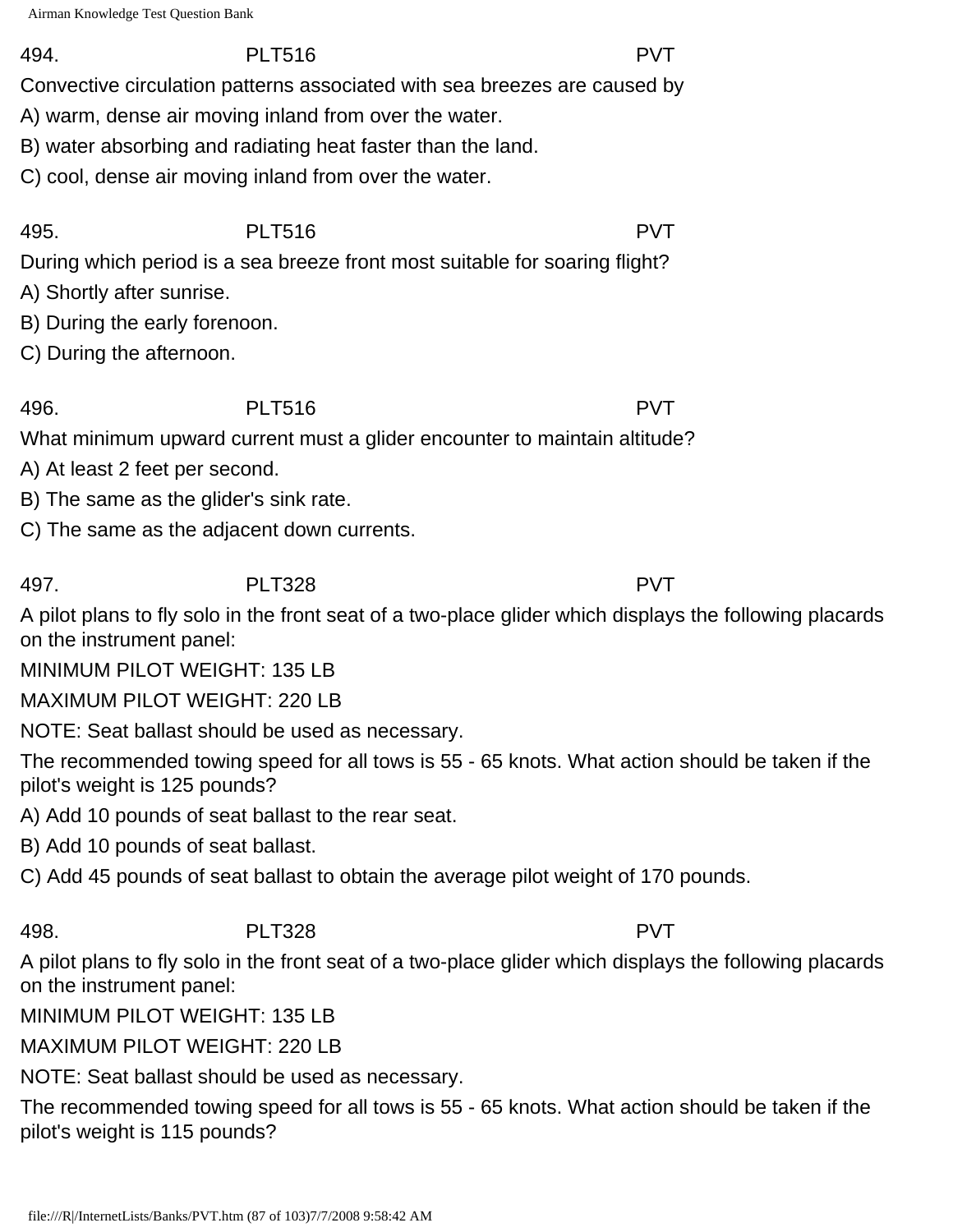A) Add 20 pounds of seat ballast to the rear seat.

B) Add 55 pounds of seat ballast to obtain the average pilot weight of 170 pounds.

C) Add 20 pounds of seat ballast.

499. PLT021 PVT

(Refer to figure 54.) What is the CG of the glider if the pilot and passenger each weigh 215 pounds?

A) 74.69 inches aft of datum - out of limits forward.

B) 81.08 inches aft of datum - within limits.

C) 81.08 inches aft of datum - over maximum gross weight.

### 500. PLT021 PVT

(Refer to figure 54.) Calculate the weight and balance of the glider, and determine if the CG is within limits.

Pilot (fwd seat) 160 lb

Passenger (aft seat) 185 lb

A) CG 71.65 inches aft of datum - out of limits forward.

B) CG 79.67 inches aft of datum - within limits.

C) CG 83.43 inches aft of datum - within limits.

501. PLT021 PVT

(Refer to figures 45 and 46.) Approximately how much baggage, if any, may be carried in the gyroplane, without exceeding weight and balance limits?

|                      |        | <b>WEIGHT MOMENT</b> |  |
|----------------------|--------|----------------------|--|
|                      | (LB)   | (1000)               |  |
| <b>Empty weight</b>  | 1,074  | 85.6                 |  |
| Oil, 6 qt            | $-- -$ | 1.0                  |  |
| Fuel, Full           |        | ---                  |  |
| Pilot (FWD)          | 224    | $- - -$              |  |
| A) None, overweight. |        |                      |  |
| B) 70 pounds.        |        |                      |  |
|                      |        |                      |  |

C) 100 pounds.

502. PLT131 PVT

Which is a result of the phenomenon of ground effect?

A) The induced angle of attack of each rotor blade is increased.

B) The lift vector becomes more horizontal.

C) The angle of attack generating lift is increased.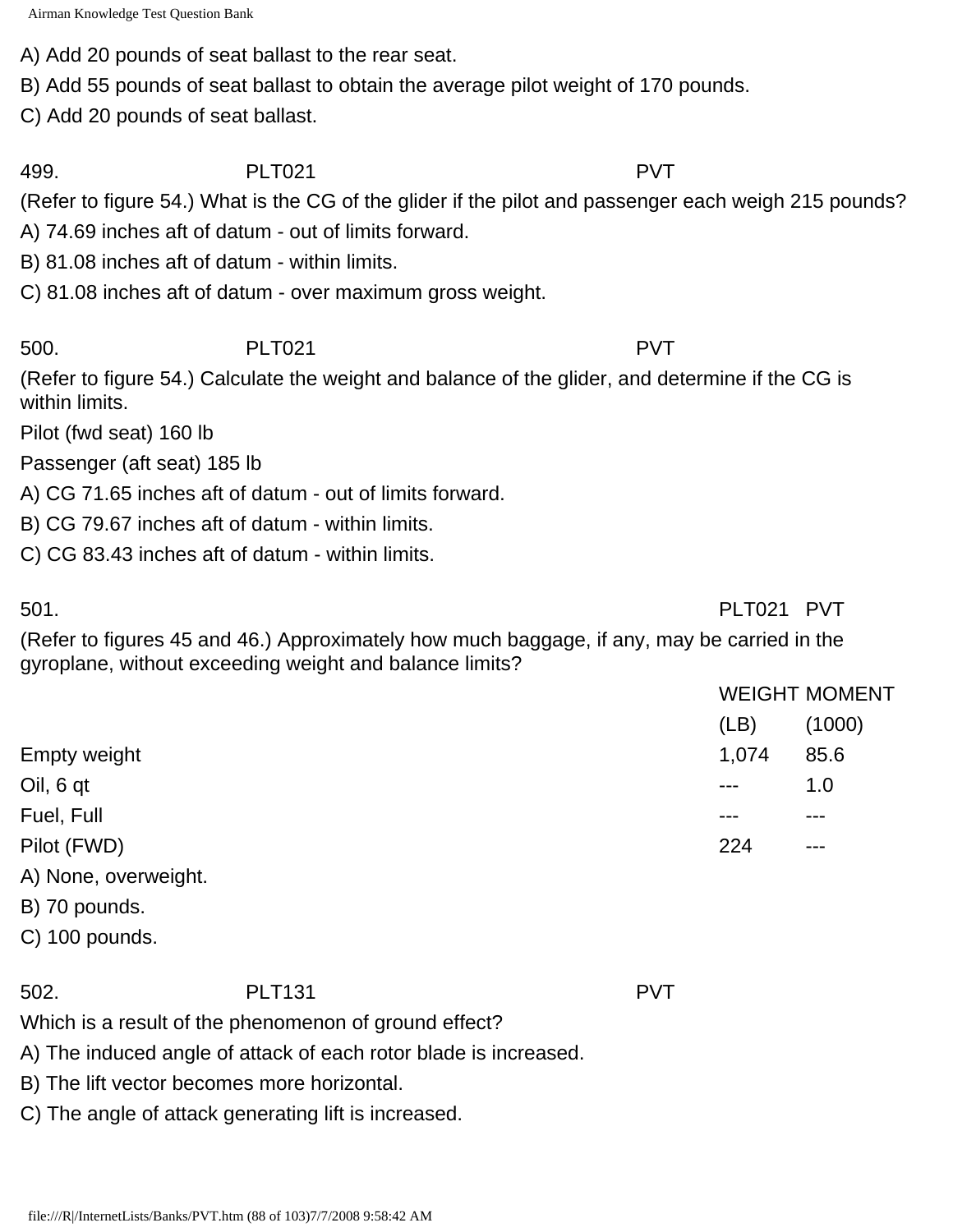### 503. PLT285 PVT

(Refer to figure 47.) What is the best rate-of-climb speed for the helicopter?

A) 24 MPH.

B) 40 MPH.

C) 57 MPH.

## 504. PLT285 PVT

The principal reason the shaded area of a Height vs. Velocity Chart should be avoided is

A) turbulence near the surface can dephase the blade dampers.

B) rotor RPM may decay before ground contact is made if an engine failure should occur.

C) insufficient airspeed would be available to ensure a safe landing in case of an engine failure.

505. PLT221 PVT

Before beginning a confined area or pinnacle landing, the pilot should first

A) execute a high reconnaissance.

B) execute a low reconnaissance.

C) fly around the area to discover areas of turbulence.

506. PLT285 PVT (Refer to figure 47.) Which airspeed/altitude combination should be avoided during helicopter operations?

A) 20 MPH/200 feet AGL.

B) 35 MPH/175 feet AGL.

C) 40 MPH/75 feet AGL.

507. PLT222 PVT

Under what condition should a helicopter pilot consider using a running takeoff?

A) When gross weight or density altitude prevents a sustained hover at normal hovering altitude.

B) When a normal climb speed is assured between 10 and 20 feet.

C) When the additional airspeed can be quickly converted to altitude.

## 508. PLT161 PVT

Under what conditions, if any, may a private pilot operate a helicopter under special VFR at night within Class D airspace?

- A) The helicopter must be fully instrument equipped and the pilot must be instrument rated.
- B) The flight visibility must be at least 1 mile.
- C) There are no conditions; regulations permit this.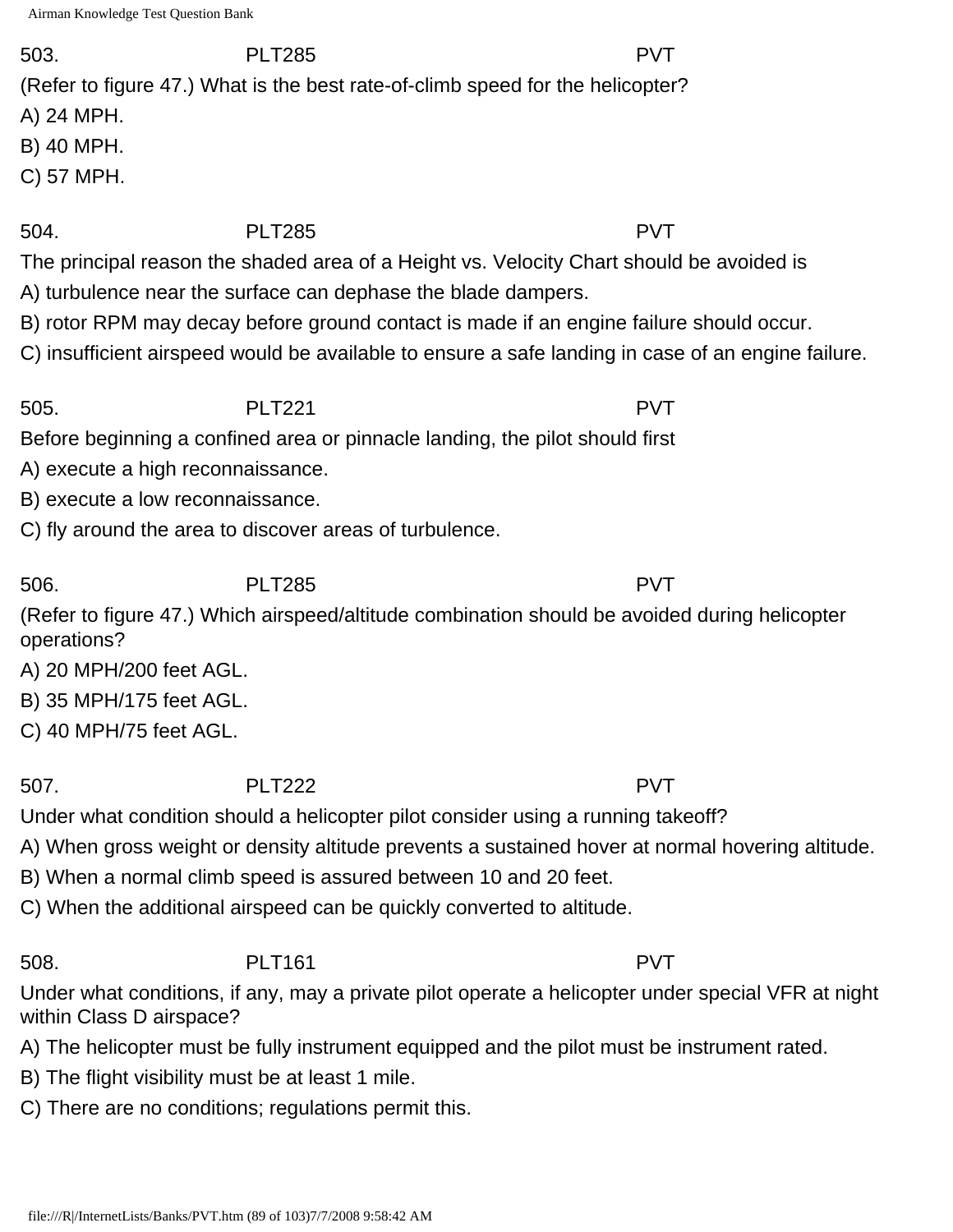### 509. PLT208 PVT

If an airship should experience failure of both engines during flight and neither engine can be restarted, what initial immediate action must the pilot take?

A) The airship must be driven down to a landing before control and envelope shape are lost.

B) The emergency auxiliary power unit must be started for electrical power to the airscoop blowers so that ballonet inflation can be maintained.

C) Immediate preparations to operate the airship as a free balloon are necessary.

510. PLT153 PVT

An airship descending through a steep temperature inversion will

A) show no change in superheat as altitude is lost.

B) show a decrease in superheat as altitude is lost.

C) become progressively lighter, thus becoming increasingly more difficult to drive down.

511. PLT153 PVT Below pressure height, each 5° F of positive superheat amounts to approximately

- A) 1 percent of gross lift.
- B) 2 percent of net lift.
- C) 2 percent of total lift.

512. PLT153 PVT

What is airship superheat?

A) A condition of excessive exterior temperature of the envelope.

- B) The temperature of the lifting gas exceeding the red line.
- C) The difference between outside air temperature and the temperature inside the envelope.

# 513. PLT133 PVT

Which action is necessary in order to perform a normal descent in an airship?

A) Valve gas.

B) Valve air.

C) Take air into the aft ballonets.

514. PLT153 PVT

During flight in an airship, when is vertical equilibrium established?

A) When buoyancy is greater than airship weight.

B) When buoyancy equals airship weight.

C) When buoyancy is less than airship weight.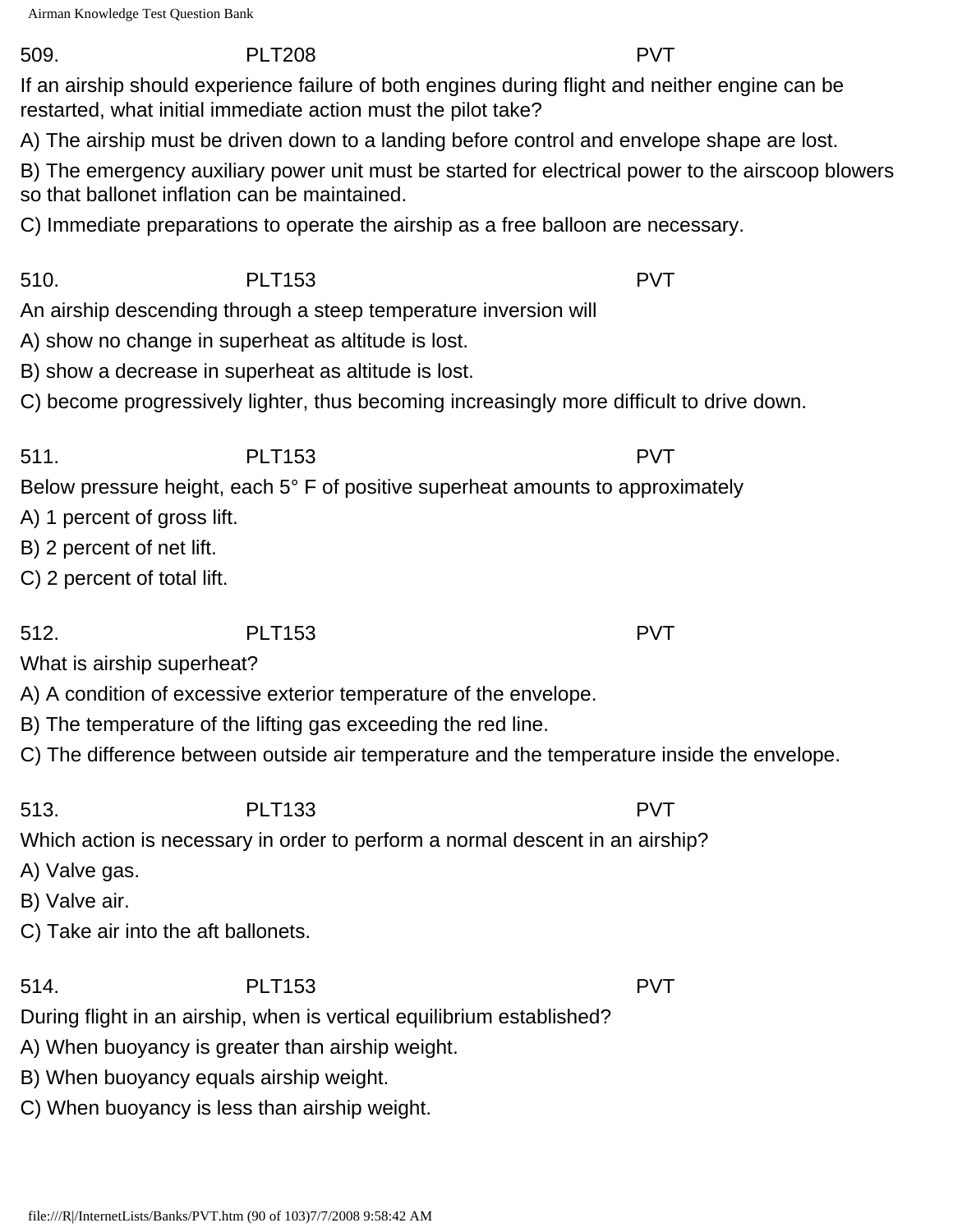### 515. PLT158 PVT

To check the gas pressures (pressure height) of an airship during a climb, the air damper valves should be

A) opened forward and closed aft.

B) opened aft and closed forward.

C) closed.

516. PLT124 PVT

In relation to the operation of an airship, what is the definition of aerostatics?

A) The gravitational factors involving equilibrium of a body freely suspended in the atmosphere.

B) The science of the dynamics involved in the expansion and contraction of hydrogen gas.

C) The expansion and contraction of the lifting gas helium.

### 517. PLT153 PVT

How does the pilot know when pressure height has been reached?

A) Liquid in the gas manometer will rise and the liquid in the air manometer will fall below normal levels.

B) Liquid in the gas and air manometers will fall below the normal level.

C) Liquid in the gas manometer will fall and the liquid in the air manometer will rise above normal levels.

# 518. PLT153 PVT

When the airship is at pressure height and superheat increases, constant pressure must be maintained by valving

A) gas from the envelope.

B) air from the envelope.

C) gas from the ballonets.

# 519. PLT221 PVT

Air damper valves should normally be kept closed during climbs because any air forced into the system would

A) increase the amount of gas that must be exhausted to prevent the airship from ascending at an excessively high rate.

B) increase the amount of air to be exhausted, resulting in a lower rate of ascent.

C) decrease the purity of the gas within the envelope.

## 520. PLT221 PVT

To land an airship that is 250 pounds heavy when the wind is calm, the best landing can usually be made if the airship is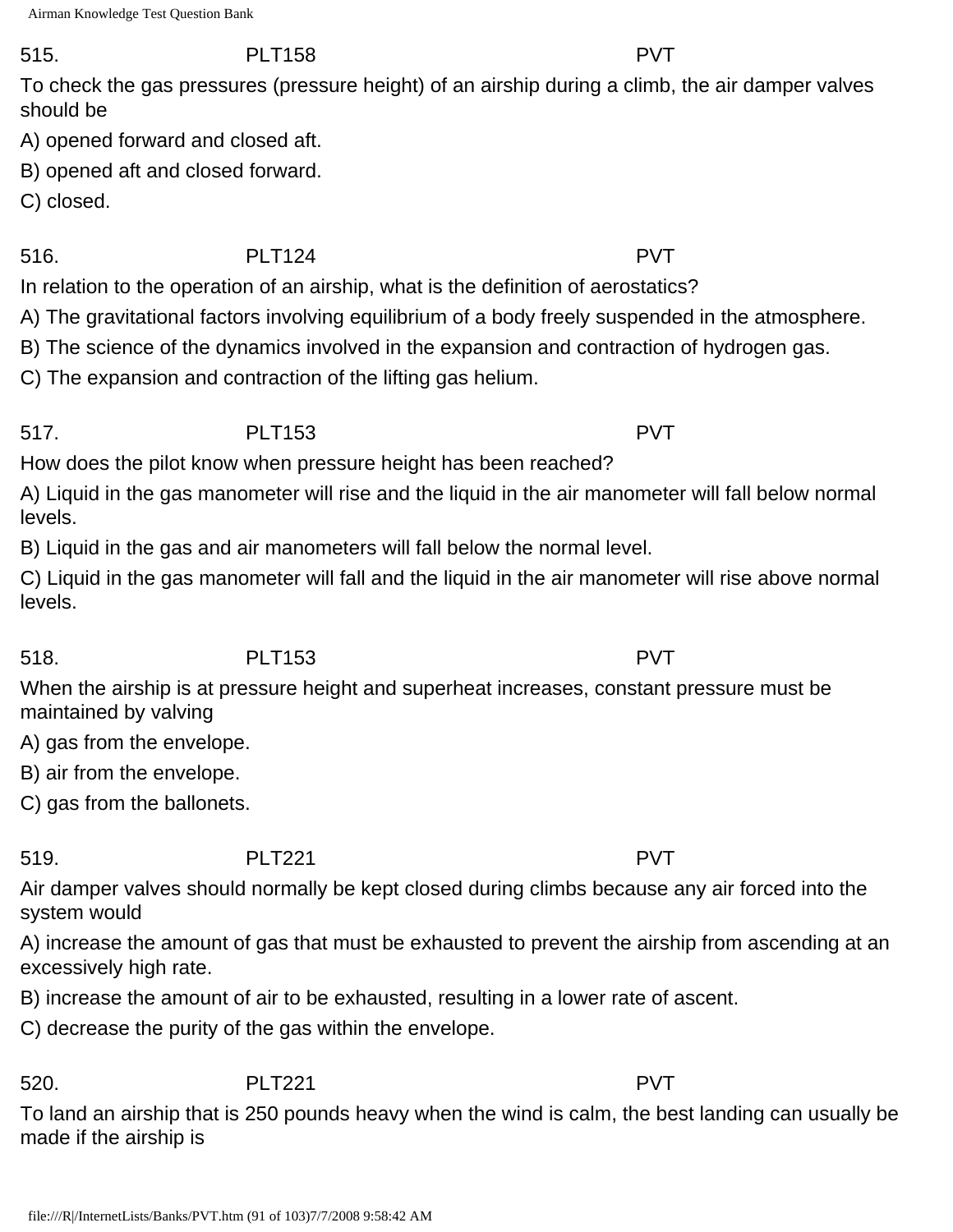A) in trim.

B) nose heavy approximately 20°.

C) tail heavy approximately 20°.

521. PLT012 PVT

(Refer to figure 25.) An airship passes over the Quitman VOR-DME area 2) at 0940 and then over the intersection of the powerline and Victor 114 at 0948. Approximately what time should the flight arrive over the Bonham VORTAC (area 3)?

A) 1109.

B) 1117.

C) 1138.

522. PLT012 PVT

(Refer to figure 25.) Estimate the time en route from Majors Airport (area 1) to Winnsboro Airport (area 2). The wind is from 340° at 12 knots and the true airspeed is 36 knots.

A) 55 minutes.

B) 59 minutes.

C) 63 minutes.

523. PLT012 PVT

(Refer to figure 22.) An airship crosses over Minot VORTAC (area 1) at 1056 and over the creek 8 nautical miles south-southeast on Victor 15 at 1108. What should be the approximate position on Victor 15 at 1211?

A) Over Lake Nettie National Wildlife Refuge.

B) Crossing the road east of Underwood.

C) Over the powerlines east of Washburn Airport.

524. PLT116 PVT

FAA advisory circulars containing subject matter specifically related to Air Traffic Control and General Operations are issued under which subject number?

A) 60.

B) 70.

C) 90.

525. PLT440 PVT

When must a pilot who deviates from a regulation during an emergency send a written report of that deviation to the Administrator?

A) Within 7 days.

B) Within 10 days.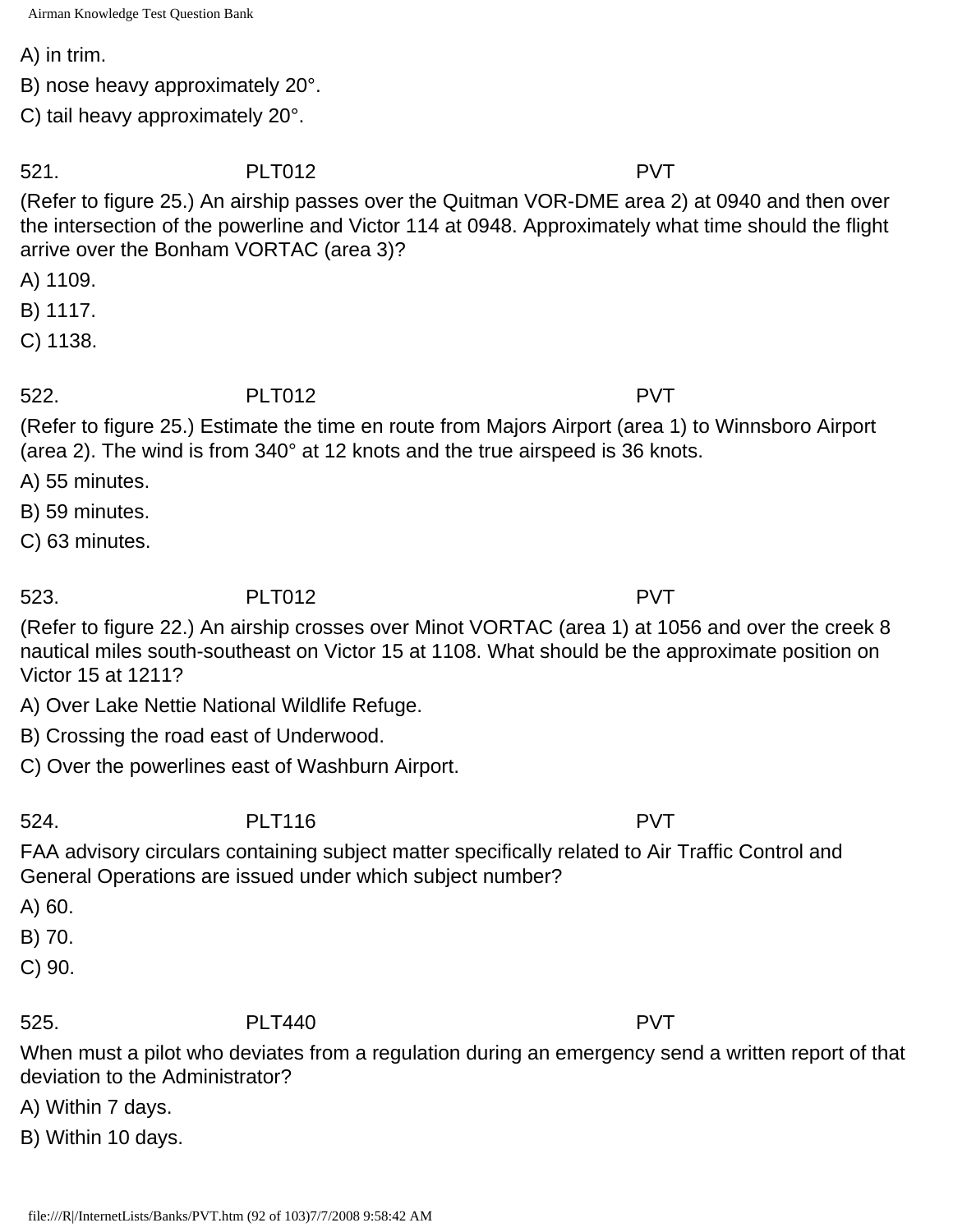C) Upon request.

(Refer to figure 20.) How are Significant Weather Prognostic Charts best used by a pilot?

A) For overall planning at all altitudes.

B) For determining areas to avoid (freezing levels and turbulence).

C) For analyzing current frontal activity and cloud coverage.

527. PLT153 PVT

The maximum altitude that a rigid airship can reach (under a given atmospheric condition) and then return safely to the surface is determined by

- A) the disposable load.
- B) ballonet capacity.
- C) pressure altitude.

528. PLT153 PVT An unbalanced condition of an airship in flight must be overcome by

- A) valving air from the ballonets.
- B) valving gas from the envelope.
- C) a negative or a positive dynamic force.

529. PLT328 PVT

Which items are included in the empty weight of an aircraft?

- A) Unusable fuel and undrainable oil.
- B) Only the airframe, powerplant, and optional equipment.
- C) Full fuel tanks and engine oil to capacity.

530. PLT204 PVT

When flying HAWK N666CB, the proper phraseology for initial contact with McAlester AFSS is A) 'MC ALESTER RADIO, HAWK SIX SIX SIX CHARLIE BRAVO, RECEIVING ARDMORE VORTAC, OVER.'

B) 'MC ALESTER STATION, HAWK SIX SIX SIX CEE BEE, RECEIVING ARDMORE VORTAC, OVER.'

C) 'MC ALESTER FLIGHT SERVICE STATION, HAWK NOVEMBER SIX CHARLIE BRAVO, RECEIVING ARDMORE VORTAC, OVER.'

531. PLT011 PVT

(Refer to figure 40.) Determine the total takeoff distance required for a gyroplane to clear a 50-foot obstacle if the temperature is 95 °F and the pressure altitude is 1,700 feet.

526. PLT068 PVT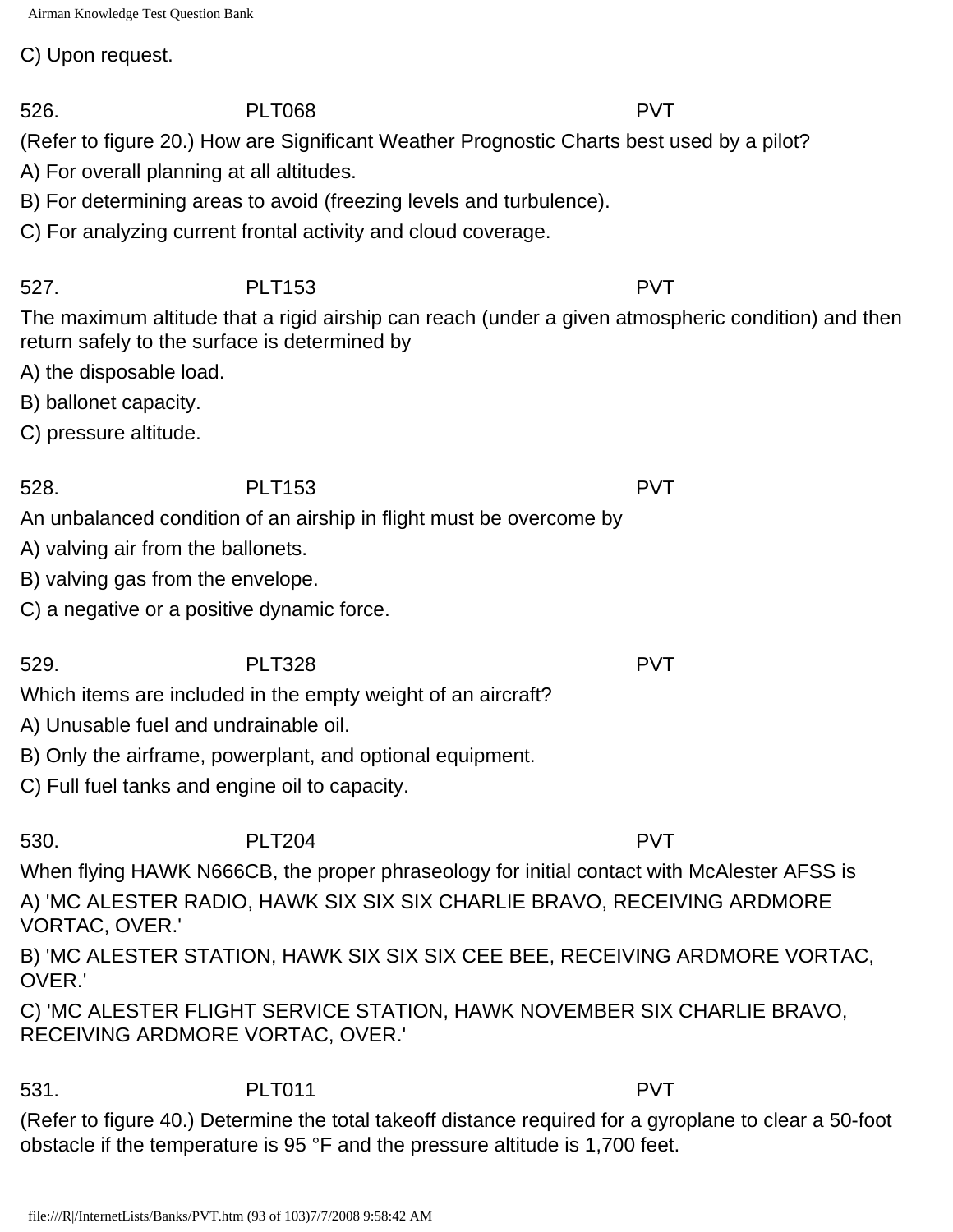A) 1,825 feet.

B) 1,910 feet.

C) 2,030 feet.

532. PLT008 PVT

(Refer to figure 40.) Determine the total landing distance to clear a 50-foot obstacle in a gyroplane. The outside air temperature (OAT) is 75°F and the pressure altitude at the airport is 2,500 feet.

A) 521 feet.

B) 525 feet.

C) 529 feet.

533. PLT342 PVT

For internal cooling, reciprocating aircraft engines are especially dependent on

A) a properly functioning thermostat.

B) air flowing over the exhaust manifold.

C) the circulation of lubricating oil.

534. PLT265 PVT

If the pilot experiences ground resonance, and the rotor r.p.m. is not sufficient for flight,

A) open the throttle full and liftoff.

B) apply the rotor brake and stop the rotor as soon as possible.

C) attempt to takeoff at that power setting.

With respect to the certification of aircraft, which is a class of aircraft?

535. PLT371 PVT

A) Airplane, rotorcraft, glider, balloon.

B) Normal, utility, acrobatic, limited.

C) Transport, restricted, provisional.

(Refer to figures 45 and 46.) What is the condition of the weight and balance of the gyroplane as loaded?

|                     | WEIGHT MOMENT |                      |
|---------------------|---------------|----------------------|
|                     | (LB)          | (1000)               |
| Empty weight        | 1.074         | 85.6                 |
| Oil, 6 qt           | $\frac{1}{2}$ | 1.0                  |
| Pilot and passenger | 247           | $\sim$ $\sim$ $\sim$ |
| Fuel, 12 gal        |               | ---                  |
|                     |               |                      |

536. PLT021 PVT

 $METQHET$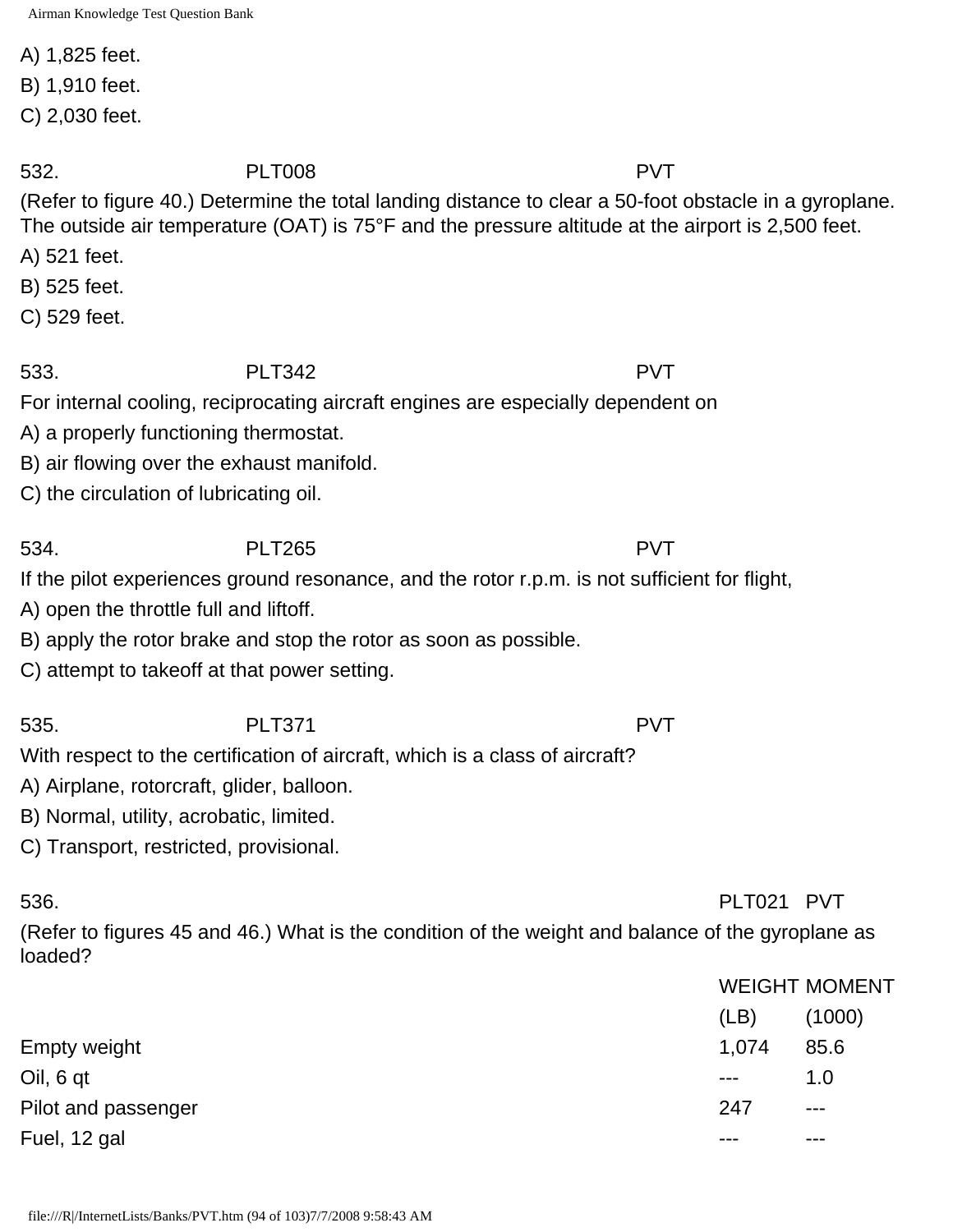### Baggage 95 ---

- A) Within limits.
- B) Overweight.
- C) Out of limits aft.

537. PLT197 PVT

The maximum forward speed of a helicopter is limited by

When a blade flaps up, the CG moves closer to its axis of rotation giving that blade a tendency to

- A) decelerate.
- B) accelerate.

C) solidity ratio.

C) stabilize its rotational velocity.

538. PLT470 PVT

539. PLT268 PVT With calm wind conditions, which flight operation would require the most power?

A) A right-hovering turn.

A) retreating blade stall.

B) the rotor RPM red line.

- B) A left-hovering turn.
- C) Hovering out of ground effect.

If RPM is low and manifold pressure is high, what initial corrective action should be taken?

- A) Increase the throttle.
- B) Lower the collective pitch.
- C) Raise the collective pitch.

541. PLT250 PVT

Which would most likely cause the cylinder head temperature and engine oil temperature gauges to exceed their normal operating ranges?

- A) Using fuel that has a lower-than-specified fuel rating.
- B) Using fuel that has a higher-than-specified fuel rating.
- C) Operating with higher-than-normal oil pressure.

542. PLT250 PVT

What type fuel can be substituted for an aircraft if the recommended octane is not available?

540. PLT112 PVT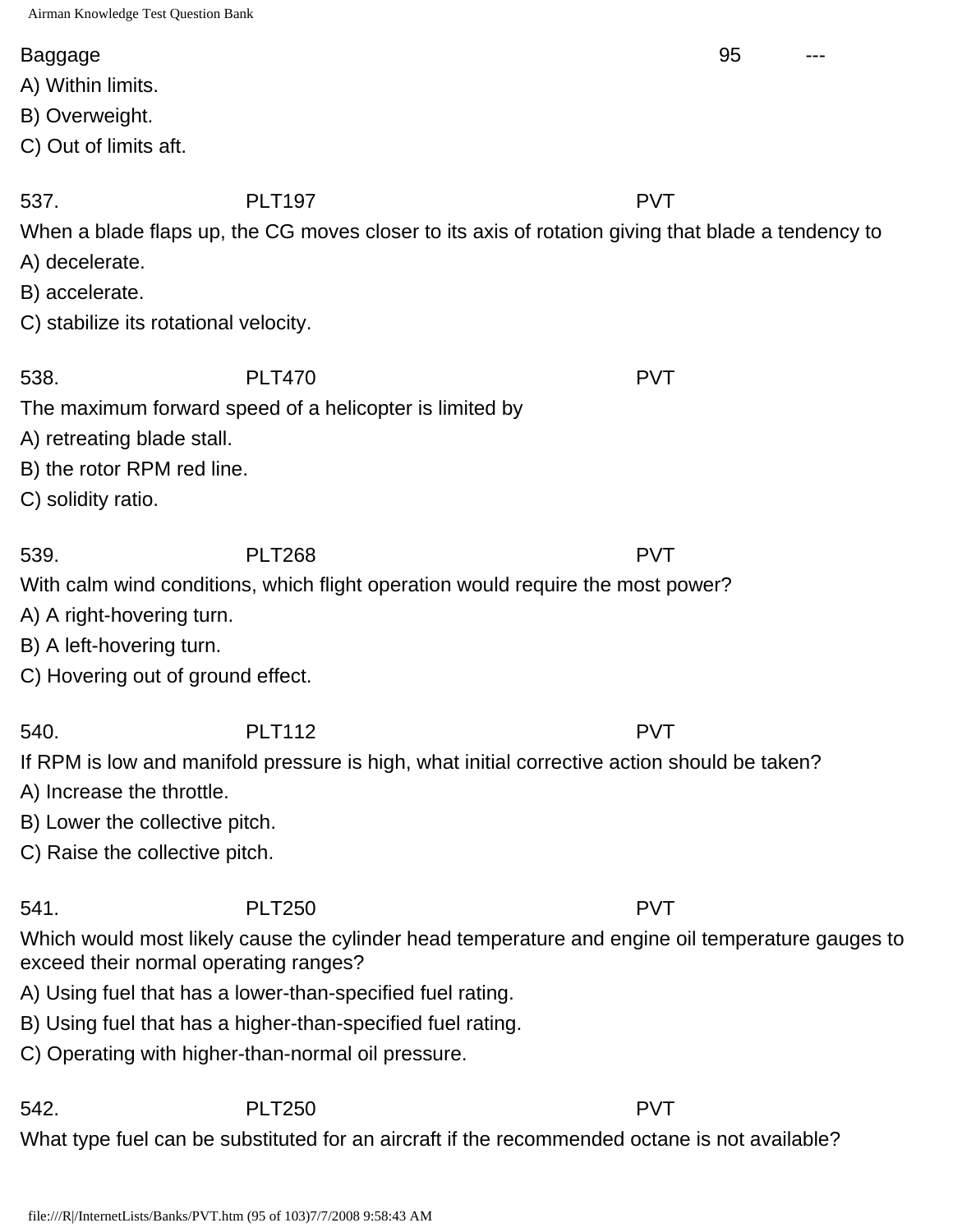A) The next higher octane aviation gas.

B) The next lower octane aviation gas.

C) Unleaded automotive gas of the same octane rating.

543. PLT112 PVT During surface taxiing, the collective pitch is used to control A) drift during a crosswind.

B) rate of speed.

C) ground track.

544. PLT112 PVT

During surface taxiing, the cyclic pitch stick is used to control

A) forward movement.

B) heading.

C) ground track.

Which is a precaution to be observed during an autorotative descent?

545. PLT175 PVT

A) Normally, the airspeed is controlled with the collective pitch.

B) Normally, only the cyclic control is used to make turns.

C) Do not allow the rate of descent to get too low at zero airspeed.

Ground resonance is most likely to develop when

A) on the ground and harmonic vibrations develop between the main and tail rotors.

B) a series of shocks causes the rotor system to become unbalanced.

C) there is a combination of a decrease in the angle of attack on the advancing blade and an increase in the angle of attack on the retreating blade.

547. PLT170 PVT What is the procedure for a slope landing?

A) When the downslope skid is on the ground, hold the collective pitch at the same position.

B) Minimum RPM shall be held until the full weight of the helicopter is on the skid.

C) When parallel to the slope, slowly lower the upslope skid to the ground prior to lowering the downslope skid.

548. PLT217 PVT The proper action to initiate a quick stop is to apply

546. PLT259 PVT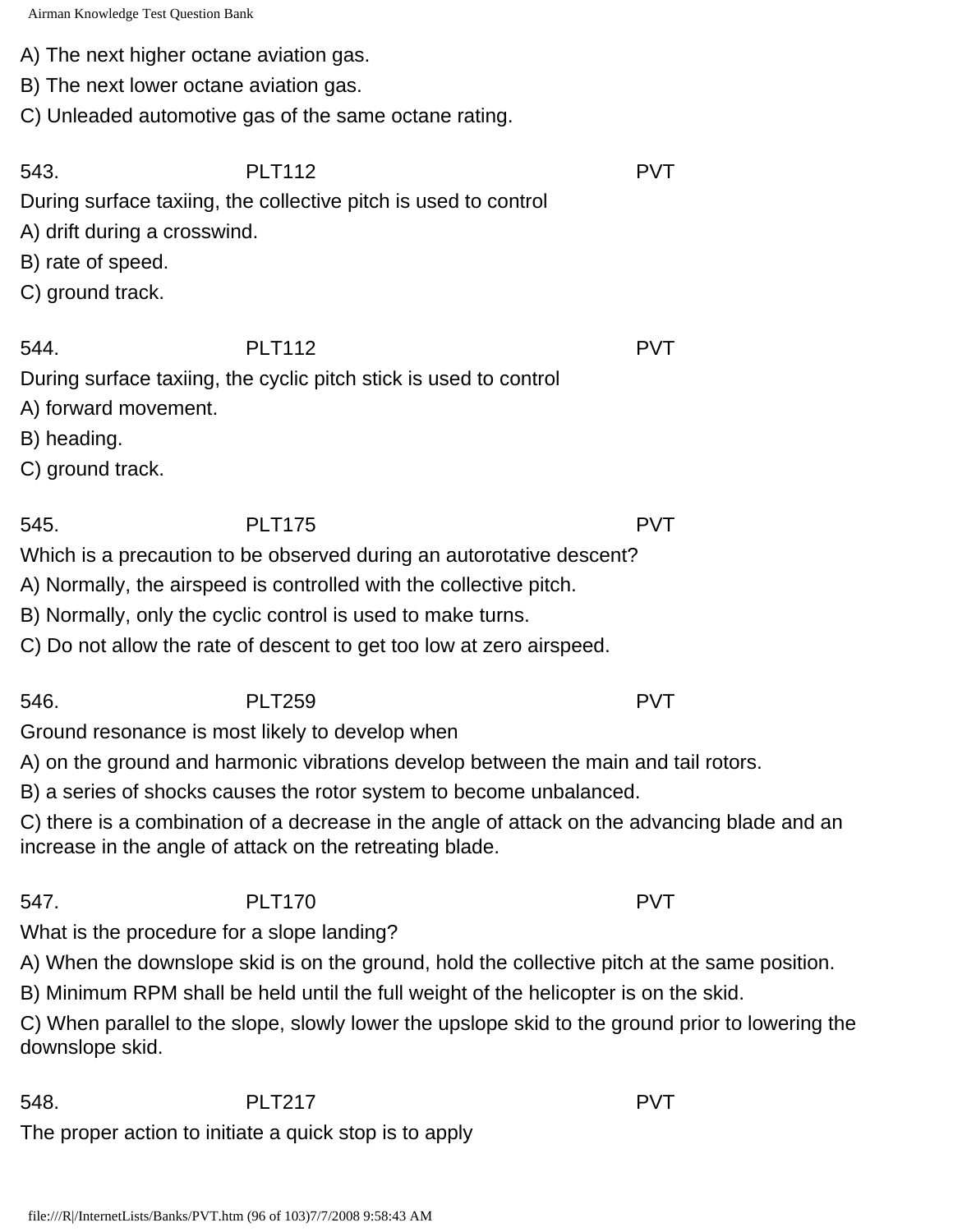A) forward cyclic and lower the collective pitch.

B) aft cyclic and raise the collective pitch.

C) aft cyclic and lower the collective pitch.

549. PLT222 PVT

If possible, when departing a confined area, what type of takeoff is preferred?

A) A normal takeoff from a hover.

B) A vertical takeoff.

C) A normal takeoff from the surface.

550. PLT515 PVT

What service should a pilot normally expect from an En Route Flight Advisory Service (EFAS) station?

A) Actual weather information and thunderstorm activity along the route.

B) Preferential routing and radar vectoring to circumnavigate severe weather.

C) Severe weather information, changes to flight plans, and receipt of routine position reports.

551. PLT353 PVT

## (Refer to figure 19, area E.) The top of the precipitation of the cell is

A) 16,000 feet AGL.

B) 16,000 feet MSL.

C) 25,000 feet MSL.

552. PLT497 PVT

Unless otherwise authorized, if flying a transponder equipped aircraft, a recreational pilot should squawk which VFR code?

A) 1200.

B) 7600.

C) 7700.

## 553. PLT064 PVT

(Refer to figure 27, area 2.) The day VFR visibility and cloud clearance requirements to operate over the town of Cooperstown, after departing and climbing out of the Cooperstown Airport at or below 700 feet AGL are

A) 1 mile and clear of clouds.

B) 1 mile and 1,000 feet above, 500 feet below, and 2,000 feet horizontally from clouds.

C) 3 miles and clear of clouds.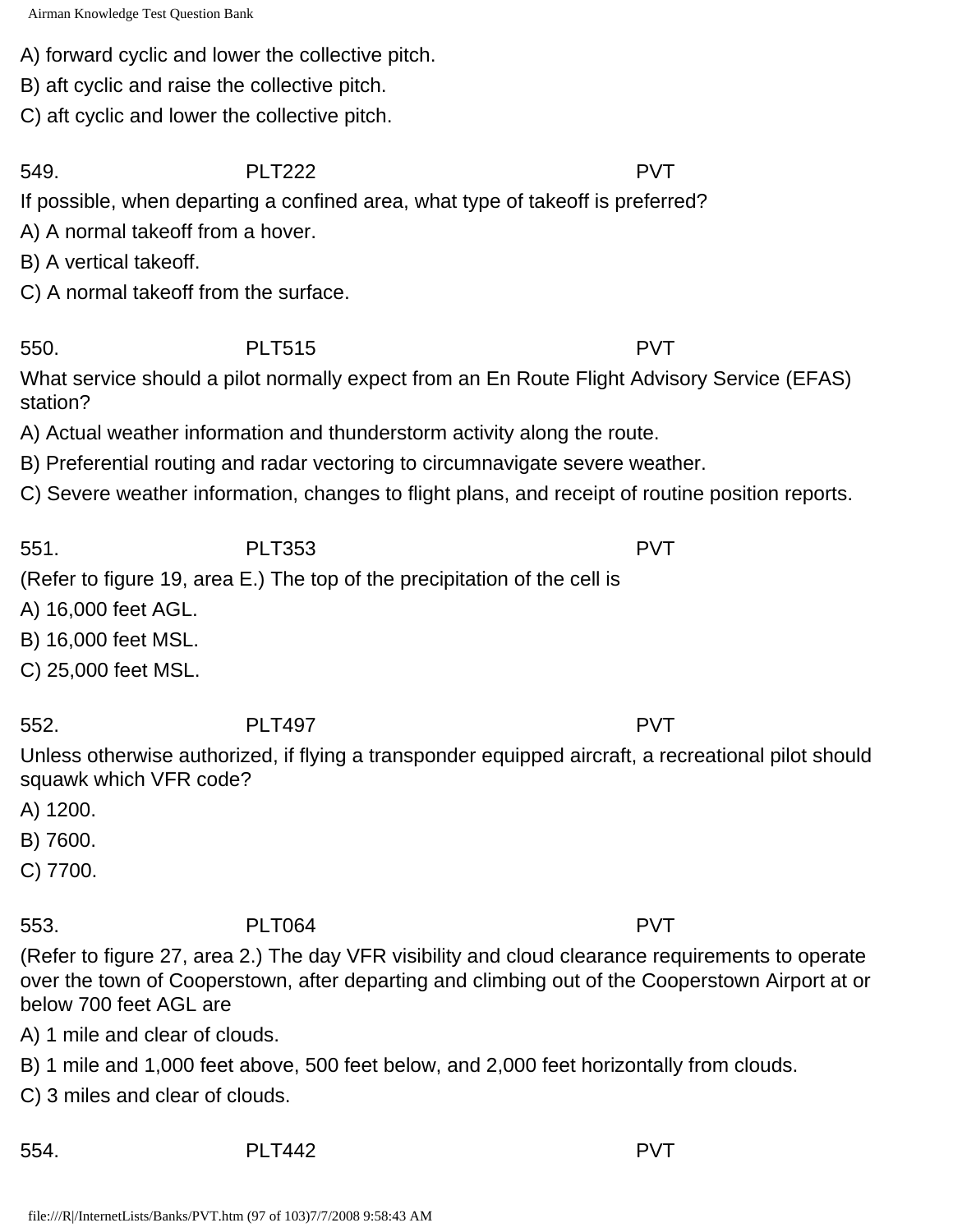If a recreational or private pilot had a flight review on August 8, this year, when is the next flight review required?

A) August 8, next year.

B) August 31, 1 year later.

C) August 31, 2 years later.

555. PLT163 PVT

Outside controlled airspace, the minimum flight visibility requirement for a recreational pilot flying VFR above 1,200 feet AGL and below 10,000 feet MSL during daylight hours is

A) 1 mile.

B) 3 miles.

C) 5 miles.

# 556. PLT401 PVT

When, if ever, may a recreational pilot act as pilot in command in an aircraft towing a banner? A) If the pilot has logged 100 hours of flight time in powered aircraft.

B) If the pilot has an endorsement in his/her pilot logbook from an authorized flight instructor.

C) It is not allowed.

557. PLT467 PVT

With respect to daylight hours, what is the earliest time a recreational pilot may take off?

A) One hour before sunrise.

B) At sunrise.

C) At the beginning of morning civil twilight.

558. PLT161 PVT

When may a recreational pilot operate to or from an airport that lies within Class C airspace?

A) Anytime the control tower is in operation.

B) When the ceiling is at least 1,000 feet and the surface visibility is at least 2 miles.

C) After receiving training and a logbook endorsement from an authorized instructor.

## 559. PLT161 PVT

Under what conditions may a recreational pilot operate at an airport that lies within Class D airspace and that has a part-time control tower in operation?

A) Between sunrise and sunset when the tower is in operation, the ceiling is at least 2,500 feet, and the visibility is at least 3 miles.

B) Any time when the tower is in operation, the ceiling is at least 3,000 feet, and the visibility is more than 1 mile.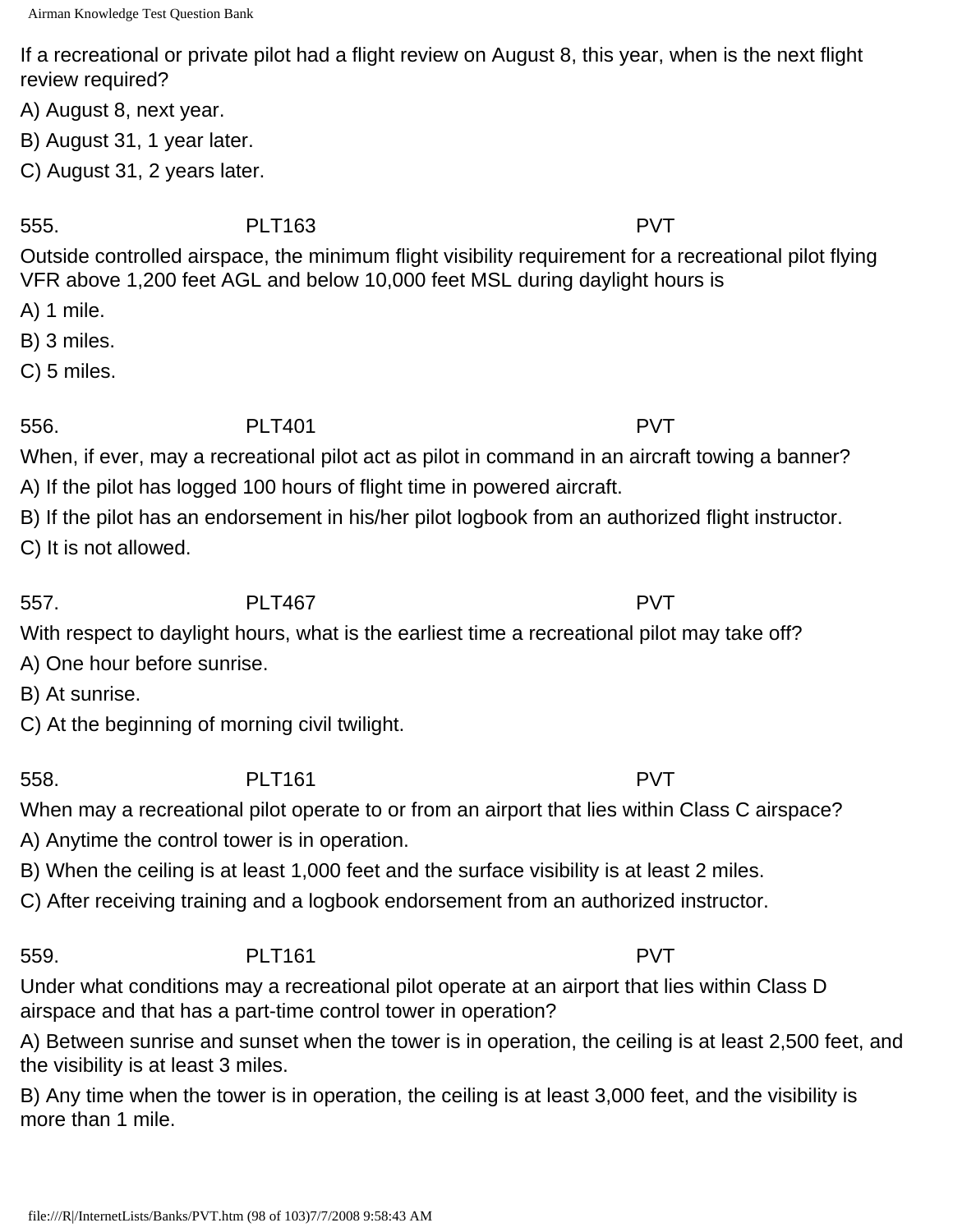C) Between sunrise and sunset when the tower is closed, the ceiling is at least 1,000 feet, and the visibility is at least 3 miles.

560. PLT448 PVT

When may a recreational pilot fly above 10,000 feet MSL?

A) When 2,000 feet AGL or below.

B) When 2,500 feet AGL or below.

C) When outside of controlled airspace.

561. PLT163 PVT

During daytime, what is the minimum flight or surface visibility required for recreational pilots in Class G airspace below 10,000 feet MSL?

A) 1 mile.

B) 3 miles.

C) 5 miles.

# 562. PLT448 PVT

What exception, if any, permits a recreational pilot to act as pilot in command of an aircraft carrying a passenger for hire?

A) If the passenger pays no more than the operating expenses.

B) If a donation is made to a charitable organization for the flight.

C) There is no exception.

prospective buyer?

563. PLT448 PVT Under what conditions, if any, may a recreational pilot demonstrate an aircraft in flight to a

A) The buyer pays all the operating expenses.

B) The flight is not outside the United States.

C) None.

564. PLT448 PVT

A recreational pilot may act as pilot in command of an aircraft with a maximum engine horsepower of

A) 160.

B) 180.

C) 200.

565. PLT448 PVT

When may a recreational pilot act as pilot in command of an aircraft at night?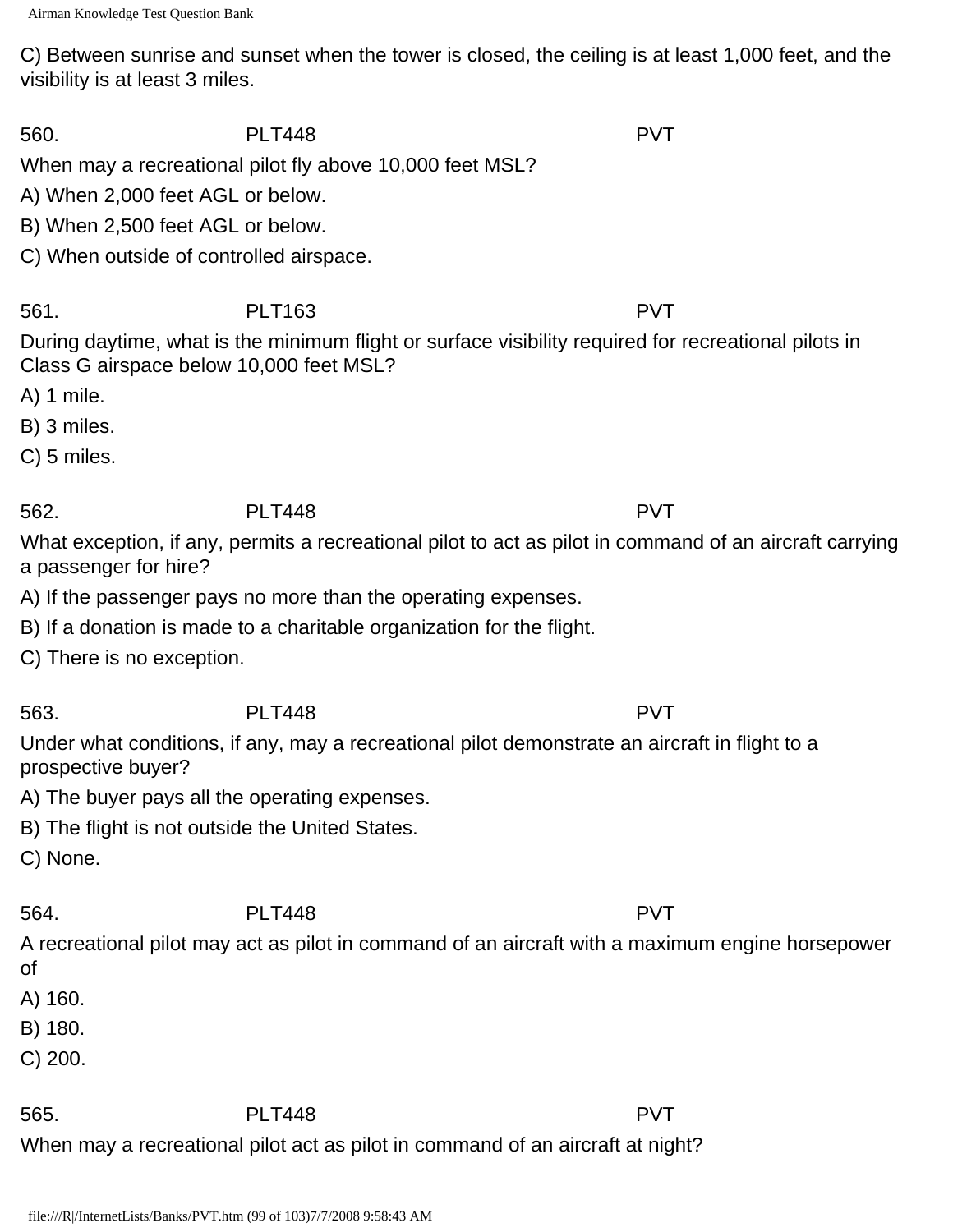A) When obtaining an additional certificate or rating under the supervision of an authorized instructor, provided the surface or flight visibility is at least 1 statute mile.

B) When obtaining an additional certificate or rating under the supervision of an authorized instructor, provided the surface or flight visibility is at least 3 statute miles.

C) When obtaining an additional certificate or rating under the supervision of an authorized instructor, provided the surface or flight visibility is at least 5 statute miles.

## 566. PLT163 PVT

During daytime, what is the minimum flight visibility required for recreational pilots in controlled airspace below 10,000 feet MSL?

A) 1 mile.

B) 3 miles.

C) 5 miles.

# 567. PLT448 PVT

A recreational pilot acting as pilot in command must have in his or her personal possession while aboard the aircraft

A) a current logbook endorsement to show that a flight review has been satisfactorily accomplished.

B) a current logbook endorsement that permits flight within 50 nautical miles from the departure airport.

C) the pilot logbook to show recent experience requirements to serve as pilot in command have been met.

# 568. PLT448 PVT

May a recreational pilot act as pilot in command of an aircraft in furtherance of a business?

A) Yes, if the flight is only incidental to that business.

B) Yes, providing the aircraft does not carry a person or property for compensation or hire.

C) No, it is not allowed.

# 569. PLT442 PVT

If a recreational or private pilot had a flight review on August 8, this year, when is the next flight review required?

A) August 8, 2 years later.

B) August 31, next year.

C) August 31, 2 years later.

570. PLT442 PVT

Each recreational or private pilot is required to have

A) a biennial flight review.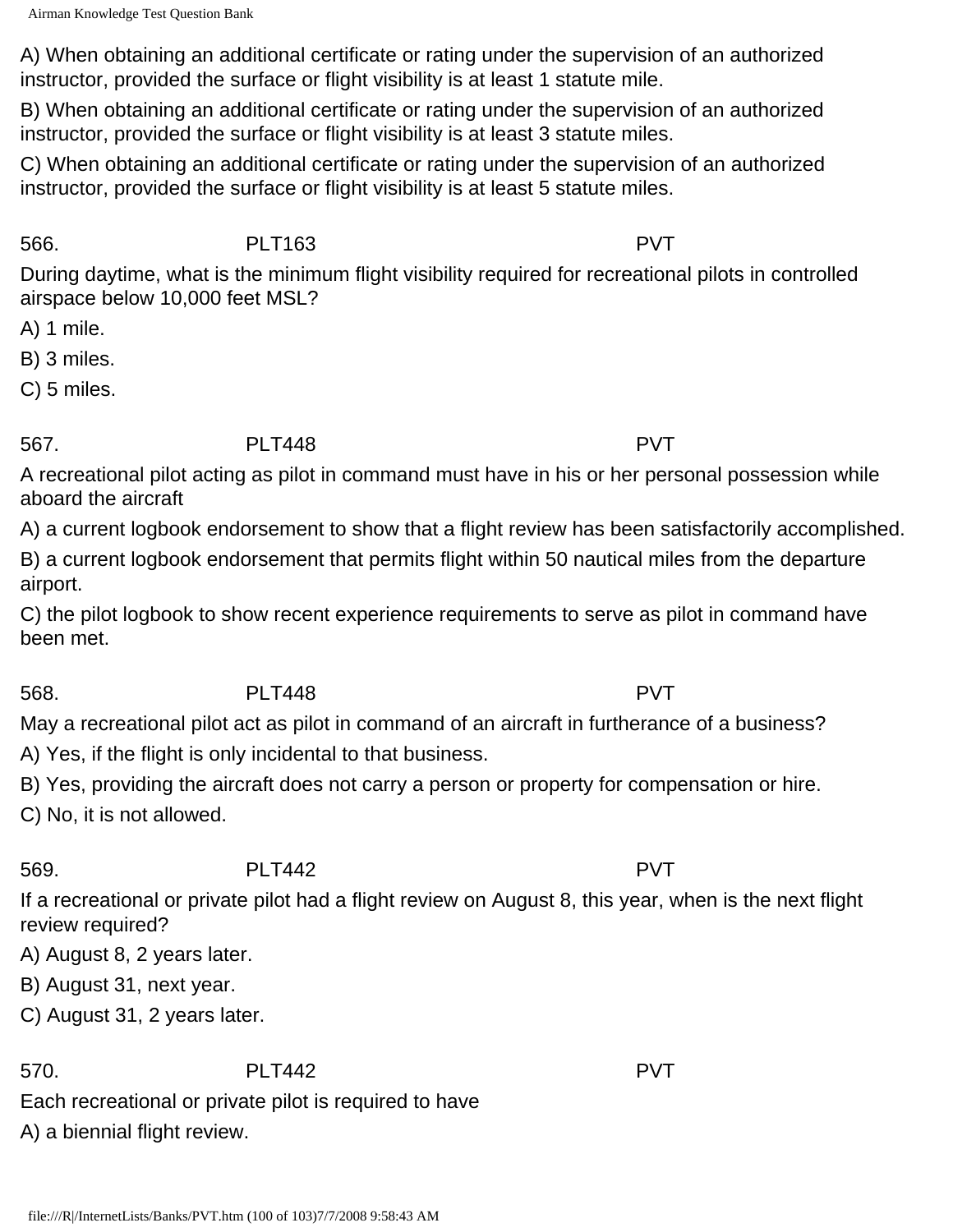B) an annual flight review.

C) a semiannual flight review.

571. PLT448 PVT

How many passengers is a recreational pilot allowed to carry on board?

- A) One.
- B) Two.
- C) Three.

# 572. PLT448 PVT

According to regulations pertaining to privileges and limitations, a recreational pilot may

A) be paid for the operating expenses of a flight.

B) not pay less than the pro rata share of the operating expenses of a flight with a passenger.

C) not be paid in any manner for the operating expenses of a flight.

573. PLT448 PVT

When may a recreational pilot act as pilot in command on a cross-country flight that exceeds 50 nautical miles from the departure airport?

A) After attaining 100 hours of pilot-in-command time and a logbook endorsement.

B) After receiving ground and flight instructions on cross-country training and a logbook endorsement.

C) 12 calendar months after receiving his or her recreational pilot certificate and a logbook endorsement.

## 574. PLT448 PVT

A recreational pilot may act as pilot in command of an aircraft that is certificated for a maximum of how many occupants?

A) Four.

B) Three.

C) Two.

# 575. PLT163 PVT

What minimum visibility and clearance from clouds are required for a recreational pilot in Class G airspace at 1,200 feet AGL or below during daylight hours?

A) 1 mile visibility and clear of clouds.

B) 3 miles visibility and clear of clouds.

C) 3 miles visibility, 500 feet below the clouds.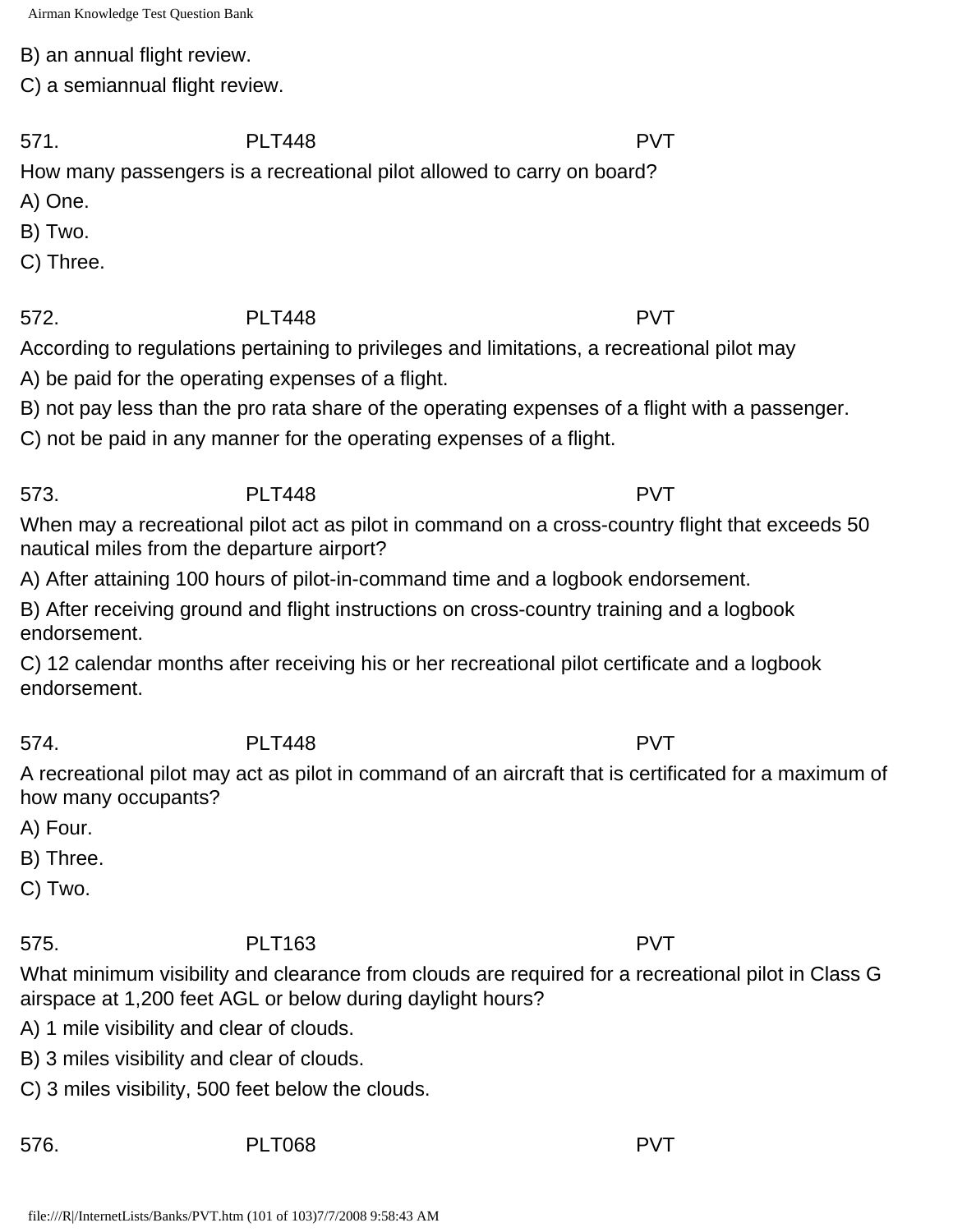(Refer to figure 20.) At what altitude is the freezing level over the middle of Florida on the12-hour Significant Weather Prognostic Chart?

A) 4,000 feet.

B) 8,000 feet.

C) 12,000 feet.

577. PLT068 PVT

(Refer to figure 20.) What weather is forecast for the Florida area just ahead of the stationary front during the first 12 hours?

A) Ceiling 1,000 to 3,000 feet and/or visibility 3 to 5 miles with continuous precipitation.

- B) Ceiling 1,000 to 3,000 feet and/or visibility 3 to 5 miles with intermittent percipitation.
- C) Ceiling less than 1,000 feet and/or visibility less than 3 miles with continuous precipitation.

578. PLT455 PVT

(Refer to figure 52.) What information should be entered in block 12 for a VFR day flight?

- A) The estimated time en route plus 30 minutes.
- B) The estimated time en route plus 45 minutes.
- C) The amount of usable fuel on board expressed in time.

579. PLT446 PVT

Which operation would be described as preventive maintenance?

- A) Repair of landing gear brace struts.
- B) Replenishing hydraulic fluid.

C) Repair of portions of skin sheets by making additional seams.

580. PLT472 PVT

While in level cruising flight in a helicopter, a pilot experiences low-frequency vibrations (100 to 400 cycles per minute). These vibrations are normally associated with the

- A) engine.
- B) cooling fan.
- C) main rotor.

581. PLT470 PVT

Select the helicopter component that, if defective, would cause medium-frequency vibrations.

- A) Tail rotor.
- B) Main rotor.
- C) Engine.